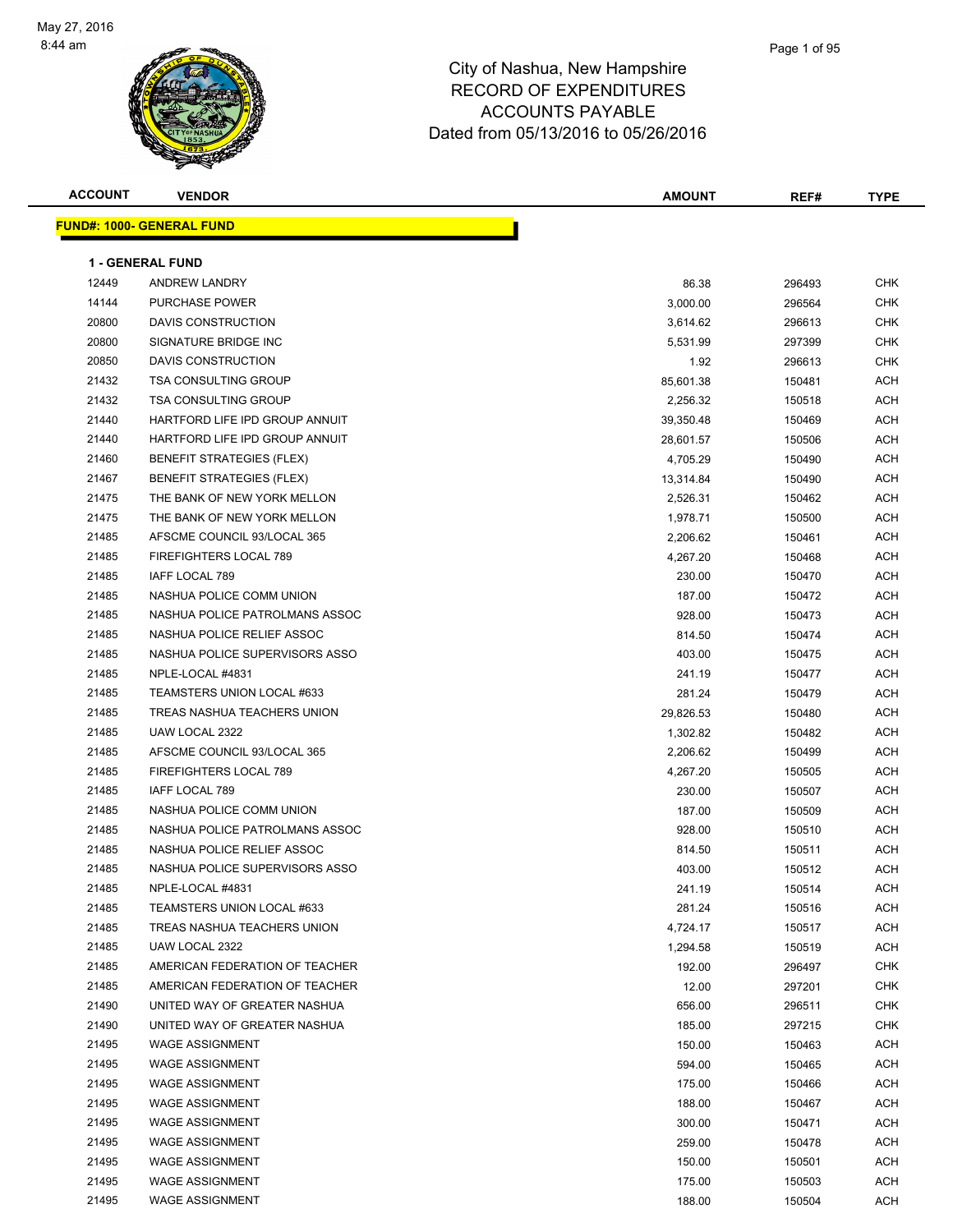

| <b>ACCOUNT</b> | <b>VENDOR</b>                    | AMOUNT    | REF#   | <b>TYPE</b> |
|----------------|----------------------------------|-----------|--------|-------------|
|                | <b>FUND#: 1000- GENERAL FUND</b> |           |        |             |
|                |                                  |           |        |             |
|                | <b>1 - GENERAL FUND</b>          |           |        |             |
| 21495          | <b>WAGE ASSIGNMENT</b>           | 300.00    | 150508 | <b>ACH</b>  |
| 21495          | <b>WAGE ASSIGNMENT</b>           | 259.00    | 150515 | <b>ACH</b>  |
| 21495          | <b>WAGE ASSIGNMENT</b>           | 1,400.13  | 296498 | <b>CHK</b>  |
| 21495          | <b>WAGE ASSIGNMENT</b>           | 1.15      | 296499 | <b>CHK</b>  |
| 21495          | <b>WAGE ASSIGNMENT</b>           | 56.25     | 296500 | <b>CHK</b>  |
| 21495          | <b>WAGE ASSIGNMENT</b>           | 87.83     | 296501 | <b>CHK</b>  |
| 21495          | <b>WAGE ASSIGNMENT</b>           | 149.76    | 296502 | CHK         |
| 21495          | <b>WAGE ASSIGNMENT</b>           | 165.69    | 296503 | CHK         |
| 21495          | <b>WAGE ASSIGNMENT</b>           | 104.00    | 296504 | <b>CHK</b>  |
| 21495          | <b>WAGE ASSIGNMENT</b>           | 1,644.89  | 296505 | <b>CHK</b>  |
| 21495          | <b>WAGE ASSIGNMENT</b>           | 11.54     | 296506 | <b>CHK</b>  |
| 21495          | <b>WAGE ASSIGNMENT</b>           | 11.54     | 296507 | <b>CHK</b>  |
| 21495          | <b>WAGE ASSIGNMENT</b>           | 311.88    | 296508 | <b>CHK</b>  |
| 21495          | <b>WAGE ASSIGNMENT</b>           | 237.00    | 296509 | <b>CHK</b>  |
| 21495          | <b>WAGE ASSIGNMENT</b>           | 75.00     | 296510 | <b>CHK</b>  |
| 21495          | <b>WAGE ASSIGNMENT</b>           | 588.57    | 296512 | <b>CHK</b>  |
| 21495          | <b>WAGE ASSIGNMENT</b>           | 165.06    | 296513 | <b>CHK</b>  |
| 21495          | <b>WAGE ASSIGNMENT</b>           | 1,400.13  | 297202 | <b>CHK</b>  |
| 21495          | <b>WAGE ASSIGNMENT</b>           | 1.15      | 297203 | <b>CHK</b>  |
| 21495          | <b>WAGE ASSIGNMENT</b>           | 56.25     | 297204 | <b>CHK</b>  |
| 21495          | <b>WAGE ASSIGNMENT</b>           | 57.14     | 297205 | <b>CHK</b>  |
| 21495          | <b>WAGE ASSIGNMENT</b>           | 87.83     | 297206 | <b>CHK</b>  |
| 21495          | <b>WAGE ASSIGNMENT</b>           | 165.69    | 297207 | <b>CHK</b>  |
| 21495          | <b>WAGE ASSIGNMENT</b>           | 104.00    | 297208 | <b>CHK</b>  |
| 21495          | <b>WAGE ASSIGNMENT</b>           | 1,221.97  | 297209 | <b>CHK</b>  |
| 21495          | <b>WAGE ASSIGNMENT</b>           | 11.54     | 297210 | <b>CHK</b>  |
| 21495          | <b>WAGE ASSIGNMENT</b>           | 11.54     | 297211 | <b>CHK</b>  |
| 21495          | <b>WAGE ASSIGNMENT</b>           | 311.88    | 297212 | <b>CHK</b>  |
| 21495          | <b>WAGE ASSIGNMENT</b>           | 237.00    | 297213 | CHK         |
| 21495          | <b>WAGE ASSIGNMENT</b>           | 25.00     | 297214 | CHK         |
| 21495          | <b>WAGE ASSIGNMENT</b>           | 134.58    | 297216 | <b>CHK</b>  |
| 21538          | NASHUA TEACHERS UNION            | 3,881.63  | 150476 | ACH         |
| 21538          | NASHUA TEACHERS UNION            | 84.56     | 150513 | <b>ACH</b>  |
| 21780          | DASILVA, ADAM                    | 517.59    | 297624 | <b>CHK</b>  |
| 21780          | FUN PROPERTIES LLC               | 2,057.23  | 297625 | <b>CHK</b>  |
| 21780          | LUNDQUIST, ELLEN P               | 593.92    | 297627 | CHK         |
| 21780          | OBINELO REVOCABLE TRUST          | 1,410.56  | 297628 | CHK         |
| 21921          | STATE OF NH-MV                   | 18,580.58 | 150453 | ACH         |
| 21921          | STATE OF NH-MV                   | 19,397.17 | 150455 | ACH         |
| 21921          | STATE OF NH-MV                   | 18,745.14 | 150456 | ACH         |
| 21921          | STATE OF NH-MV                   | 39,474.52 | 150460 | ACH         |
| 21921          | STATE OF NH-MV                   | 12,287.35 | 150483 | <b>ACH</b>  |
| 21921          | STATE OF NH-MV                   | 26,277.78 | 150487 | <b>ACH</b>  |
| 21921          | STATE OF NH-MV                   | 23,991.83 | 150496 | ACH         |
| 21921          | STATE OF NH-MV                   | 25,265.48 | 150497 | ACH         |
| 21921          | STATE OF NH-MV                   | 33,463.05 | 150520 | ACH         |
| 21921          | STATE OF NH-MV                   | 13,662.54 | 150521 | ACH         |
| 21922          | STATE OF NH DEPT OF SAFETY       | 59.00     | 296567 | CHK         |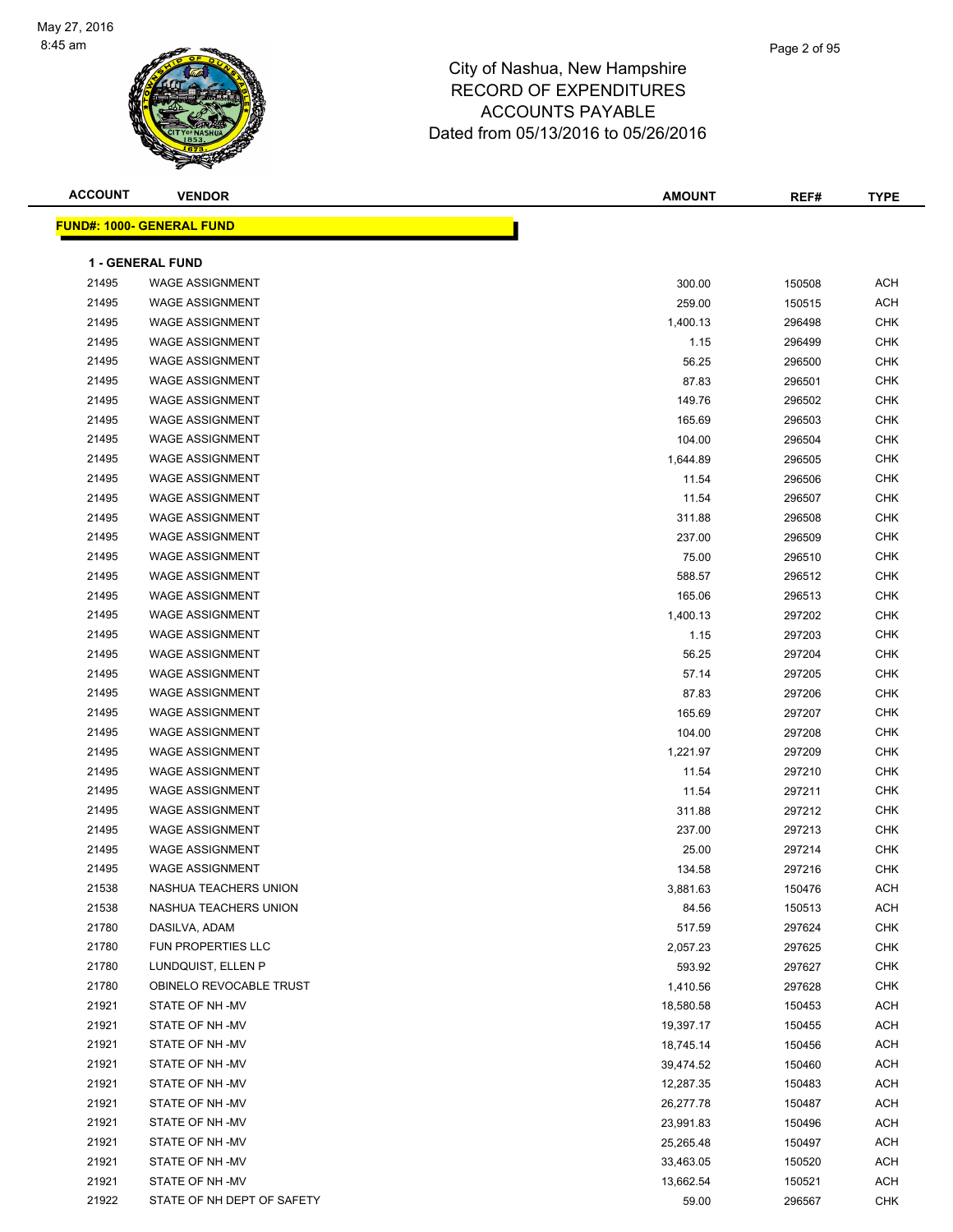

| <b>ACCOUNT</b>              | <b>VENDOR</b>                                 | <b>AMOUNT</b> | REF#             | <b>TYPE</b> |
|-----------------------------|-----------------------------------------------|---------------|------------------|-------------|
|                             | <b>FUND#: 1000- GENERAL FUND</b>              |               |                  |             |
|                             | 1 - GENERAL FUND                              |               |                  |             |
| 21922                       | STATE OF NH DEPT OF SAFETY                    | 14.75         | 297260           | <b>CHK</b>  |
|                             | TOTAL 1 - GENERAL FUND                        | \$499,219.08  |                  |             |
|                             |                                               |               |                  |             |
| <b>101 - MAYOR</b><br>61100 | WB MASON CO INC                               | 74.03         | 296709           | <b>CHK</b>  |
| 68350                       | SODEXO                                        | 623.75        | 296496           | <b>CHK</b>  |
|                             |                                               |               |                  |             |
|                             | <b>TOTAL 101 - MAYOR</b>                      | \$697.78      |                  |             |
|                             | 102 - BOARD OF ALDERMEN                       |               |                  |             |
| 54828                       | US BANK EQUIPMENT FINANCE                     | 150.40        | 296574           | <b>CHK</b>  |
|                             | <b>TOTAL 102 - BOARD OF ALDERMEN</b>          | \$150.40      |                  |             |
| <b>103 - LEGAL</b>          |                                               |               |                  |             |
| 55421                       | NEW HAMPSHIRE BAR ASSOCIATION                 | 259.00        | 297252           | <b>CHK</b>  |
| 61100                       | WB MASON CO INC                               | 105.96        | 296709           | <b>CHK</b>  |
|                             | TOTAL 103 - LEGAL                             | \$364.96      |                  |             |
|                             |                                               |               |                  |             |
|                             | 107 - CITY CLERK                              |               |                  |             |
| 42508                       | TREASURER STATE OF NH                         | 1,462.00      | 297262           | <b>CHK</b>  |
| 42512                       | TREASURER STATE OF NH                         | 21,194.50     | 297264           | <b>CHK</b>  |
| 44149                       | TREASURER STATE OF NH                         | 6,599.00      | 297262           | <b>CHK</b>  |
| 53435                       | WB MASON CO INC                               | 161.14        | 296709           | <b>CHK</b>  |
| 55200                       | DEPARTMENT OF EDUCATION                       | 225.00        | 297217           | <b>CHK</b>  |
| 55200                       | <b>IIMC</b>                                   | 195.00        | 297238           | <b>CHK</b>  |
| 55200                       | NH CITY & TOWN CLERKS ASSOC                   | 20.00         | 297253           | <b>CHK</b>  |
| 55600                       | <b>GENERAL CODE LLC</b>                       | 1,195.00      | 297326           | <b>CHK</b>  |
| 61100                       | WB MASON CO INC                               | 900.46        | 296709<br>296709 | <b>CHK</b>  |
| 61650                       | WB MASON CO INC                               | 159.70        |                  | <b>CHK</b>  |
|                             | <b>TOTAL 107 - CITY CLERK</b>                 | \$32,111.80   |                  |             |
|                             | <b>109 - CIVIC &amp; COMMUNITY ACTIVITIES</b> |               |                  |             |
| 56228                       | NASHUA SENIORS MEAL PROGRAM                   | 2,221.85      | 296680           | <b>CHK</b>  |
| 56250                       | COMMUNITY MEDIA SERVICES GRP L                | 7,083.34      | 297221           | <b>CHK</b>  |
|                             | TOTAL 109 - CIVIC & COMMUNITY ACTIVITIES      | \$9,305.19    |                  |             |
|                             | <b>111 - HUMAN RESOURCES</b>                  |               |                  |             |
| 55425                       | <b>HEALTH STOP INC</b>                        | 94.00         | 296643           | <b>CHK</b>  |
| 55425                       | PEOPLEFACTS LLC                               | 64.67         | 297257           | <b>CHK</b>  |
| 61235                       | <b>FREEDOM PRINTERS LLC</b>                   | 2,602.27      | 297321           | <b>CHK</b>  |
|                             |                                               |               |                  |             |
|                             | <b>TOTAL 111 - HUMAN RESOURCES</b>            | \$2,760.94    |                  |             |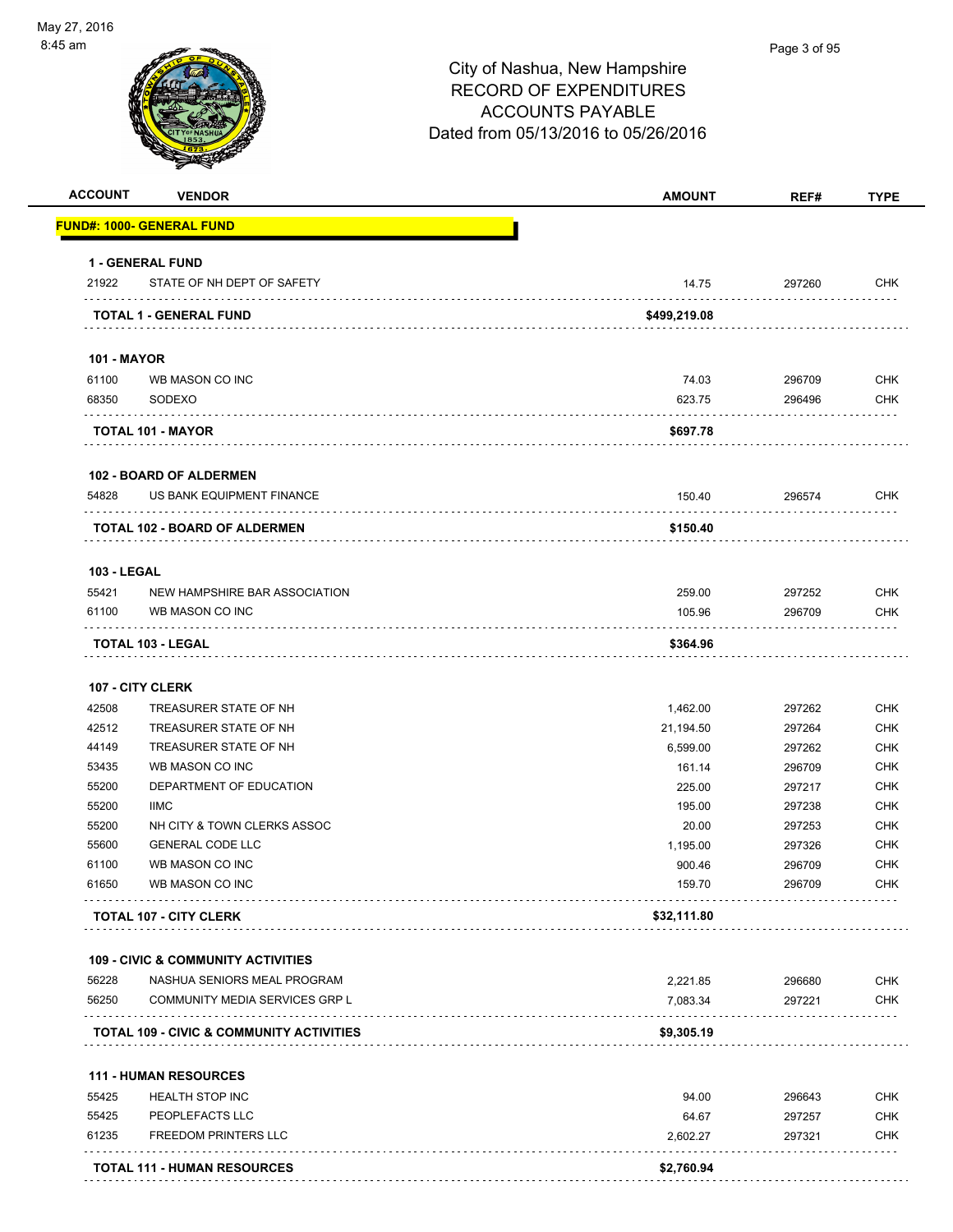| <b>ACCOUNT</b> | <b>VENDOR</b>                         | <b>AMOUNT</b> | REF#   | <b>TYPE</b> |
|----------------|---------------------------------------|---------------|--------|-------------|
|                | <u> FUND#: 1000- GENERAL FUND</u>     |               |        |             |
|                | <b>120 - TELECOMMUNICATIONS</b>       |               |        |             |
| 55109          | <b>FAIRPOINT COMMUNICATIONS</b>       | 130.54        | 297237 | <b>CHK</b>  |
| 55109          | PAETEC COMMUNICATIONS LLC             | 2,099.04      | 297254 | <b>CHK</b>  |
| 55109          | PAETEC COMMUNICATIONS LLC             | 251.71        | 297255 | <b>CHK</b>  |
|                | TOTAL 120 - TELECOMMUNICATIONS        | \$2,481.29    |        |             |
|                | <b>122 - INFORMATION TECH</b>         |               |        |             |
| 53142          | <b>KENNETH BRITTON</b>                | 140.00        | 296600 | <b>CHK</b>  |
| 54407          | ZOHO CORPORATION                      | 334.00        | 297428 | <b>CHK</b>  |
| 54414          | AXIS BUSINESS SOLUTIONS               | 4,325.88      | 297282 | <b>CHK</b>  |
| 54414          | <b>LOGICMONITOR INC</b>               | 4,500.00      | 297350 | <b>CHK</b>  |
| 55118          | AT & T MOBILITY                       | 76.22         | 297230 | <b>CHK</b>  |
| 71221          | <b>ITSAVVY LLC</b>                    | 274.89        | 296652 | <b>CHK</b>  |
| 71221          | DELL MARKETING LP                     | 8,130.86      | 297309 | <b>CHK</b>  |
|                | <b>TOTAL 122 - INFORMATION TECH</b>   | \$17,781.85   |        |             |
|                |                                       |               |        |             |
|                | <b>126 - FINANCIAL SERVICES</b>       |               |        |             |
| 42200          | EILEEN BECKHARDT FREEDMAN             | 10.00         | 297285 | <b>CHK</b>  |
| 42200          | HUFF & GAUTHIER INC                   | 174.56        | 297338 | <b>CHK</b>  |
| 42200          | <b>INFINITI OF NASHUA</b>             | 65.00         | 297339 | <b>CHK</b>  |
| 42200          | AMANDA LEHMAN                         | 150.00        | 297347 | <b>CHK</b>  |
| 42200          | <b>TESS WILD</b>                      | 104.20        | 297426 | <b>CHK</b>  |
| 54828          | US BANK EQUIPMENT FINANCE             | 96.71         | 296573 | <b>CHK</b>  |
| 54828          | US BANK EQUIPMENT FINANCE             | 87.58         | 296577 | <b>CHK</b>  |
| 55307          | <b>DAVID FREDETTE</b>                 | 230.88        | 296518 | <b>CHK</b>  |
| 61100          | WB MASON CO INC                       | 297.97        | 296709 | <b>CHK</b>  |
| 61100          | COMPUTER HUT dba IT INSIDERS          | 2,799.50      | 297304 | <b>CHK</b>  |
| 61235          | <b>FREEDOM PRINTERS LLC</b>           | 520.48        | 297321 | <b>CHK</b>  |
|                | <b>TOTAL 126 - FINANCIAL SERVICES</b> | \$4,536.88    |        |             |
|                | <b>129 - CITY BUILDINGS</b>           |               |        |             |
| 54100          | <b>EVERSOURCE</b>                     | 6,149.30      | 296545 | <b>CHK</b>  |
| 54114          | DIRECT ENERGY BUSINESS                | 619.77        | 296543 | <b>CHK</b>  |
| 54141          | PENNICHUCK WATER WORKS INC            | 582.43        | 296562 | <b>CHK</b>  |
| 54141          | PENNICHUCK WATER WORKS INC            | 434.63        | 297256 | <b>CHK</b>  |
| 54228          | BAIN PEST CONTROL SERVICE INC         | 75.00         | 296593 | <b>CHK</b>  |
| 54243          | VIKING CONTROLS INC                   | 662.50        | 296705 | <b>CHK</b>  |
| 54280          | <b>B &amp; S LOCKSMITHS INC</b>       | 136.00        | 296592 | <b>CHK</b>  |
| 54280          | CHICK BEAULIEU INC                    | 1,070.00      | 296608 | <b>CHK</b>  |
| 54280          | HUFF & GAUTHIER INC                   | 180.85        | 296650 | <b>CHK</b>  |
| 54280          | <b>GATE CITY TREE SERVICE LLC</b>     | 1,400.00      | 297324 | <b>CHK</b>  |
| 61428          | HILLYARD / MANCHESTER                 | 100.62        | 296646 | <b>CHK</b>  |
|                |                                       |               |        |             |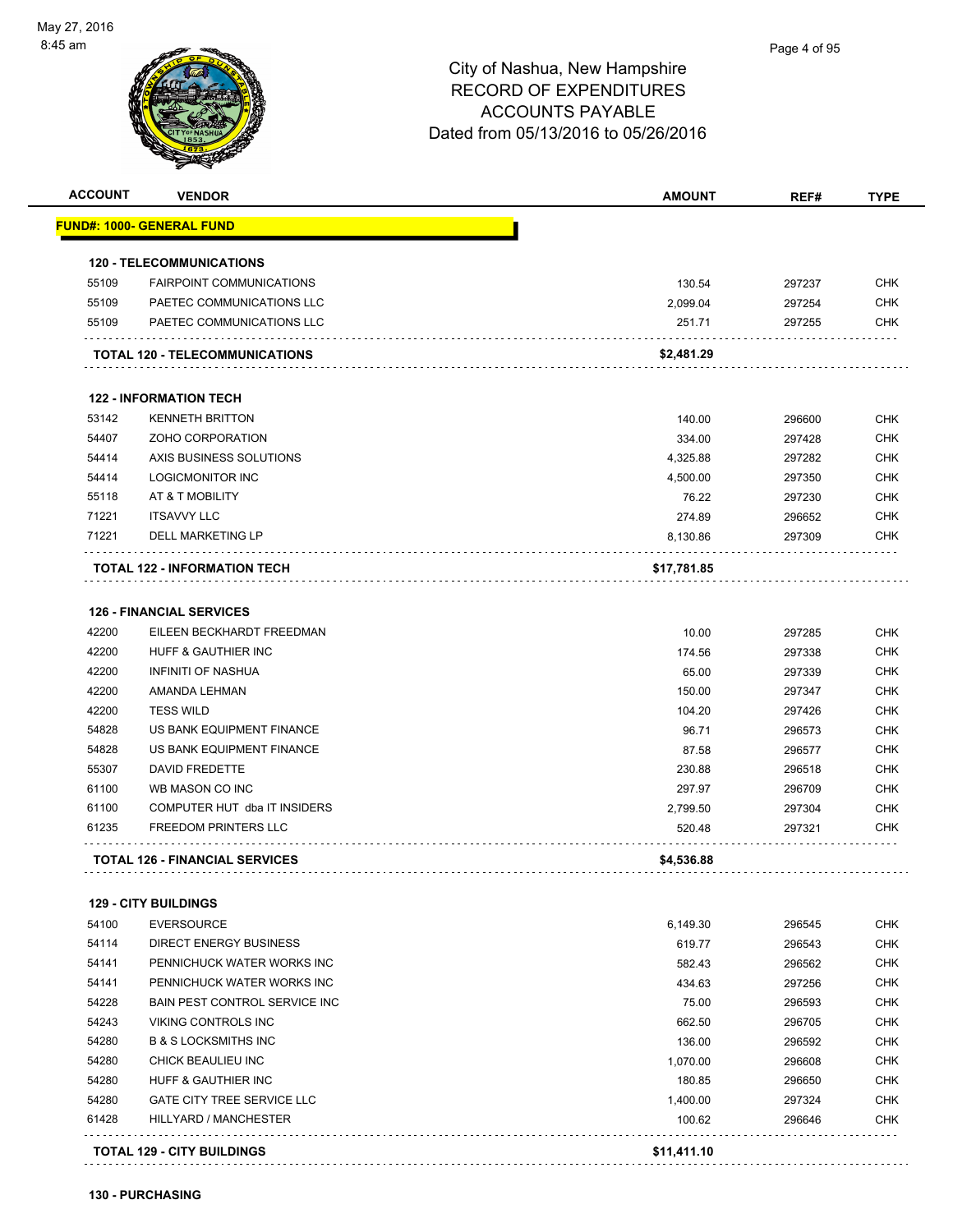| FUND#: 1000- GENERAL FUND<br><b>130 - PURCHASING</b><br>WB MASON CO INC<br>WB MASON CO INC<br><b>TOTAL 130 - PURCHASING</b><br><b>132 - ASSESSING</b><br>NH RETIREMENT SYSTEM<br>US BANK EQUIPMENT FINANCE<br><b>DOUGLAS DAME</b><br>RED JACKET BEACH LP<br>WB MASON CO INC<br><b>TOTAL 132 - ASSESSING</b><br>PICTOMETRY INTL CORP<br><b>TOTAL 134 - GIS</b> | 16.94<br>375.36<br>\$392.30<br>779.14<br>109.70<br>75.00<br>166.43<br>65.58<br>\$1,195.85<br>2,110.00 | 297424<br>296709<br>150498<br>296575<br>296517<br>296565<br>297424<br>297385 | <b>CHK</b><br><b>CHK</b><br><b>ACH</b><br><b>CHK</b><br><b>CHK</b><br><b>CHK</b><br><b>CHK</b> |
|---------------------------------------------------------------------------------------------------------------------------------------------------------------------------------------------------------------------------------------------------------------------------------------------------------------------------------------------------------------|-------------------------------------------------------------------------------------------------------|------------------------------------------------------------------------------|------------------------------------------------------------------------------------------------|
|                                                                                                                                                                                                                                                                                                                                                               |                                                                                                       |                                                                              |                                                                                                |
|                                                                                                                                                                                                                                                                                                                                                               |                                                                                                       |                                                                              |                                                                                                |
|                                                                                                                                                                                                                                                                                                                                                               |                                                                                                       |                                                                              |                                                                                                |
|                                                                                                                                                                                                                                                                                                                                                               |                                                                                                       |                                                                              |                                                                                                |
|                                                                                                                                                                                                                                                                                                                                                               |                                                                                                       |                                                                              |                                                                                                |
|                                                                                                                                                                                                                                                                                                                                                               |                                                                                                       |                                                                              |                                                                                                |
|                                                                                                                                                                                                                                                                                                                                                               |                                                                                                       |                                                                              |                                                                                                |
|                                                                                                                                                                                                                                                                                                                                                               |                                                                                                       |                                                                              |                                                                                                |
|                                                                                                                                                                                                                                                                                                                                                               |                                                                                                       |                                                                              |                                                                                                |
|                                                                                                                                                                                                                                                                                                                                                               |                                                                                                       |                                                                              |                                                                                                |
|                                                                                                                                                                                                                                                                                                                                                               |                                                                                                       |                                                                              |                                                                                                |
|                                                                                                                                                                                                                                                                                                                                                               |                                                                                                       |                                                                              |                                                                                                |
|                                                                                                                                                                                                                                                                                                                                                               |                                                                                                       |                                                                              |                                                                                                |
|                                                                                                                                                                                                                                                                                                                                                               |                                                                                                       |                                                                              | CHK                                                                                            |
|                                                                                                                                                                                                                                                                                                                                                               | \$2,110.00                                                                                            |                                                                              |                                                                                                |
|                                                                                                                                                                                                                                                                                                                                                               |                                                                                                       |                                                                              |                                                                                                |
| <b>142 - WOODLAWN CEMETERY</b>                                                                                                                                                                                                                                                                                                                                |                                                                                                       |                                                                              |                                                                                                |
| <b>LIBERTY UTILITIES - NH</b>                                                                                                                                                                                                                                                                                                                                 | 257.83                                                                                                | 297242                                                                       | <b>CHK</b>                                                                                     |
| HOME DEPOT CREDIT SERVICE 3065                                                                                                                                                                                                                                                                                                                                | 55.75                                                                                                 | 296647                                                                       | <b>CHK</b>                                                                                     |
| HUFF & GAUTHIER INC                                                                                                                                                                                                                                                                                                                                           | 180.00                                                                                                | 296650                                                                       | CHK                                                                                            |
| NASHUA OUTDOOR POWER EQUIPMENT                                                                                                                                                                                                                                                                                                                                | 100.80                                                                                                | 297370                                                                       | <b>CHK</b>                                                                                     |
| NASHUA OUTDOOR POWER EQUIPMENT                                                                                                                                                                                                                                                                                                                                | 3.50                                                                                                  | 296679                                                                       | <b>CHK</b>                                                                                     |
| DENNIS K BURKE INC                                                                                                                                                                                                                                                                                                                                            | 376.33                                                                                                | 297310                                                                       | <b>CHK</b>                                                                                     |
| NASHUA OUTDOOR POWER EQUIPMENT                                                                                                                                                                                                                                                                                                                                | 33.75                                                                                                 | 296679                                                                       | <b>CHK</b>                                                                                     |
| C J ROUSSEAU TRUCKING                                                                                                                                                                                                                                                                                                                                         | 285.00                                                                                                | 296602                                                                       | <b>CHK</b>                                                                                     |
| SITEONE LANDSCAPE SUPPLY LLC                                                                                                                                                                                                                                                                                                                                  | 36.99                                                                                                 | 297402                                                                       | CHK                                                                                            |
| <b>TOTAL 142 - WOODLAWN CEMETERY</b>                                                                                                                                                                                                                                                                                                                          | \$1,329.95                                                                                            |                                                                              |                                                                                                |
| <b>144 - EDGEWOOD &amp; SUBURBAN CEMETERIES</b>                                                                                                                                                                                                                                                                                                               |                                                                                                       |                                                                              |                                                                                                |
| PENNICHUCK WATER WORKS INC                                                                                                                                                                                                                                                                                                                                    | 199.93                                                                                                | 297256                                                                       | <b>CHK</b>                                                                                     |
| <b>CARLSON TREE SERVICE</b>                                                                                                                                                                                                                                                                                                                                   | 900.00                                                                                                | 297297                                                                       | <b>CHK</b>                                                                                     |
| SITEONE LANDSCAPE SUPPLY LLC                                                                                                                                                                                                                                                                                                                                  | 63.60                                                                                                 | 296695                                                                       | <b>CHK</b>                                                                                     |
| CARPARTS OF NASHUA                                                                                                                                                                                                                                                                                                                                            | 81.54                                                                                                 | 297298                                                                       | <b>CHK</b>                                                                                     |
| SHATTUCK MALONE OIL CO                                                                                                                                                                                                                                                                                                                                        | 330.67                                                                                                | 297259                                                                       | CHK                                                                                            |
| HOME DEPOT CREDIT SERVICE 3065                                                                                                                                                                                                                                                                                                                                | 58.50                                                                                                 | 296647                                                                       | CHK                                                                                            |
|                                                                                                                                                                                                                                                                                                                                                               | 486.00                                                                                                | 296515                                                                       | CHK                                                                                            |
| CRISP CONTRACTING LLC                                                                                                                                                                                                                                                                                                                                         |                                                                                                       |                                                                              |                                                                                                |
|                                                                                                                                                                                                                                                                                                                                                               |                                                                                                       | <b>TOTAL 144 - EDGEWOOD &amp; SUBURBAN CEMETERIES</b><br>\$2,120.24          |                                                                                                |

#### **150 - POLICE**

| 52800 | AMY MICHAUD                   | 400.00 | 297223 | СНК |
|-------|-------------------------------|--------|--------|-----|
| 53135 | ST JOSEPHS BUSINESS & HEALTH  | 362.85 | 296698 | снк |
| 53135 | NORTH AMERICAN RESCUE LLC     | 470.00 | 297378 | СНК |
| 53135 | OCCUPATIONAL DRUG TESTING LLC | 60.00  | 297381 | СНК |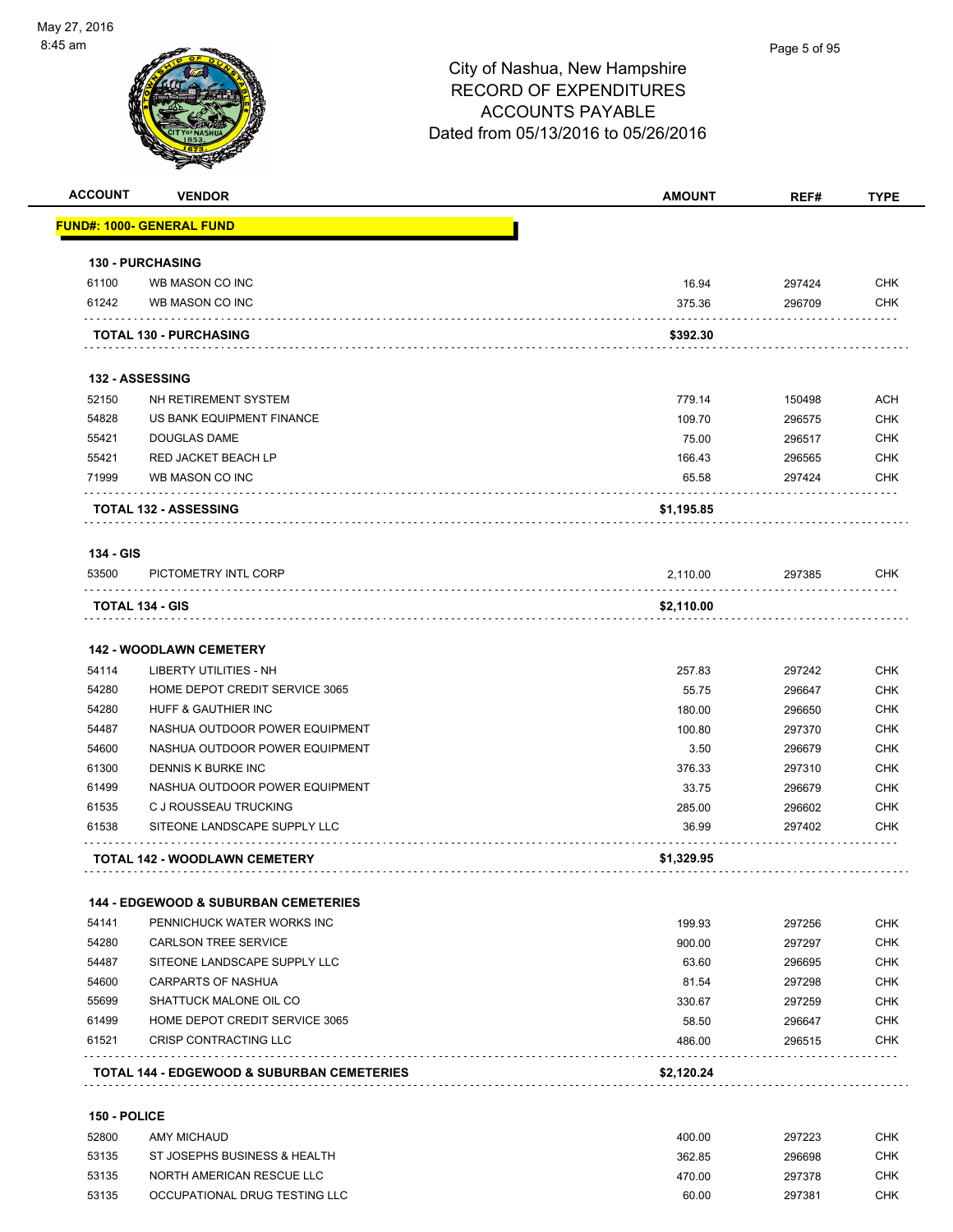

| <b>ACCOUNT</b> | <b>VENDOR</b>                     | <b>AMOUNT</b> | REF#             | <b>TYPE</b> |
|----------------|-----------------------------------|---------------|------------------|-------------|
|                | <u> FUND#: 1000- GENERAL FUND</u> |               |                  |             |
|                |                                   |               |                  |             |
| 150 - POLICE   |                                   |               |                  |             |
| 53149          | ANIMAL HOSPITAL OF NASHUA INC     | 86.97         | 296588           | CHK         |
| 53450          | <b>IPMA-HR</b>                    | 2,022.00      | 297342           | <b>CHK</b>  |
| 53999          | AAA CREDIT SCREENING SERV LLC     | 25.00         | 296580           | CHK         |
| 54100          | <b>EVERSOURCE</b>                 | 243.05        | 296545           | CHK         |
| 54100          | <b>EVERSOURCE</b>                 | 495.42        | 297236           | CHK         |
| 54107          | SHATTUCK MALONE OIL CO            | 202.25        | 297259           | CHK         |
| 54114          | <b>DIRECT ENERGY BUSINESS</b>     | 3,655.89      | 296543           | CHK         |
| 54114          | LIBERTY UTILITIES - NH            | 1,875.83      | 296549           | <b>CHK</b>  |
| 54114          | <b>LIBERTY UTILITIES - NH</b>     | 38.86         | 296550           | CHK         |
| 54114          | LIBERTY UTILITIES - NH            | 57.79         | 296554           | CHK         |
| 54114          | LIBERTY UTILITIES - NH            | 45.02         | 297241           | CHK         |
| 54114          | <b>DIRECT ENERGY BUSINESS</b>     | 19.04         | 297311           | CHK         |
| 54280          | PETTY CASH                        | 87.00         | 296536           | CHK         |
| 54280          | <b>GRANITE STATE GLASS</b>        | 118.00        | 296638           | CHK         |
| 54280          | INNER CITY MATERIALS LLC          |               |                  | CHK         |
| 54414          | AXIS BUSINESS SOLUTIONS           | 510.00        | 297341<br>297282 | CHK         |
| 54421          | CONWAY OFFICE SOLUTIONS           | 1,298.70      |                  | CHK         |
| 54600          | <b>AUTO TRIM INC</b>              | 643.03        | 297306           |             |
|                |                                   | 135.00        | 297280           | CHK         |
| 54600          | NORTHEAST KUSTOM KREATIONS        | 3,323.00      | 297379           | <b>CHK</b>  |
| 54828          | US BANK EQUIPMENT FINANCE         | 1,349.31      | 297268           | CHK         |
| 54849          | COMCAST CABLE COMMUNICATIONS I    | 144.85        | 296542           | <b>CHK</b>  |
| 54849          | COMCAST CABLE COMMUNICATIONS I    | 100.00        | 297235           | <b>CHK</b>  |
| 54849          | <b>FAIRPOINT COMMUNICATIONS</b>   | 62.62         | 297237           | CHK         |
| 55109          | PAETEC COMMUNICATIONS LLC         | 642.20        | 297255           | <b>CHK</b>  |
| 55118          | VERIZON WIRELESS-581499451        | 456.68        | 297269           | CHK         |
| 55300          | <b>RYAN JONES</b>                 | 404.15        | 296522           | CHK         |
| 55307          | <b>GUIDO MARCHIONDA</b>           | 43.20         | 296529           | CHK         |
| 55307          | <b>MATTHEW FOSS</b>               | 43.20         | 297222           | CHK         |
| 55400          | NICOLE KORIANSKI                  | 172.80        | 296526           | CHK         |
| 55400          | JOHN M CALLAHAN JR                | 200.00        | 297232           | <b>CHK</b>  |
| 55400          | RELENTLESS DBA DESERT SNOW        | 1,180.00      | 297258           | CHK         |
| 55400          | TREASURER STATE OF NH             | 100.00        | 297263           | CHK         |
| 55607          | USPS-CMRS-PB #14658595            | 3,000.00      | 150486           | ACH         |
| 55699          | NASHUA MILLYARD ASSOC INC         | 958.66        | 296678           | <b>CHK</b>  |
| 61100          | PITNEY BOWES INC                  | 39.09         | 296563           | <b>CHK</b>  |
| 61100          | WB MASON CO INC                   | 544.76        | 297424           | <b>CHK</b>  |
| 61107          | ALECS SHOE STORE INC              | 1,050.69      | 296586           | <b>CHK</b>  |
| 61107          | <b>BEN'S UNIFORMS</b>             | 131.00        | 296596           | <b>CHK</b>  |
| 61107          | ALECS SHOE STORE INC              | 334.95        | 297276           | CHK         |
| 61107          | <b>BEN'S UNIFORMS</b>             | 526.66        | 297287           | CHK         |
| 61110          | <b>BEN'S UNIFORMS</b>             | 4,598.00      | 296596           | <b>CHK</b>  |
| 61110          | ALECS SHOE STORE INC              | 99.95         | 297276           | <b>CHK</b>  |
| 61110          | ATLANTIC TACTICAL INC             | 30.00         | 297279           | <b>CHK</b>  |
| 61110          | <b>BEN'S UNIFORMS</b>             | 130.00        | 297287           | <b>CHK</b>  |
| 61185          | LYNN PEAVY COMPANY                | 146.25        | 296661           | <b>CHK</b>  |
| 61185          | TRI-TECH FORENSICS INC            | 319.50        | 297417           | <b>CHK</b>  |
| 61299          | <b>ALIMED INC</b>                 | 248.44        | 296587           | CHK         |
| 61299          | HOME DEPOT CREDIT SERVICE 3073    | 141.68        | 296648           | <b>CHK</b>  |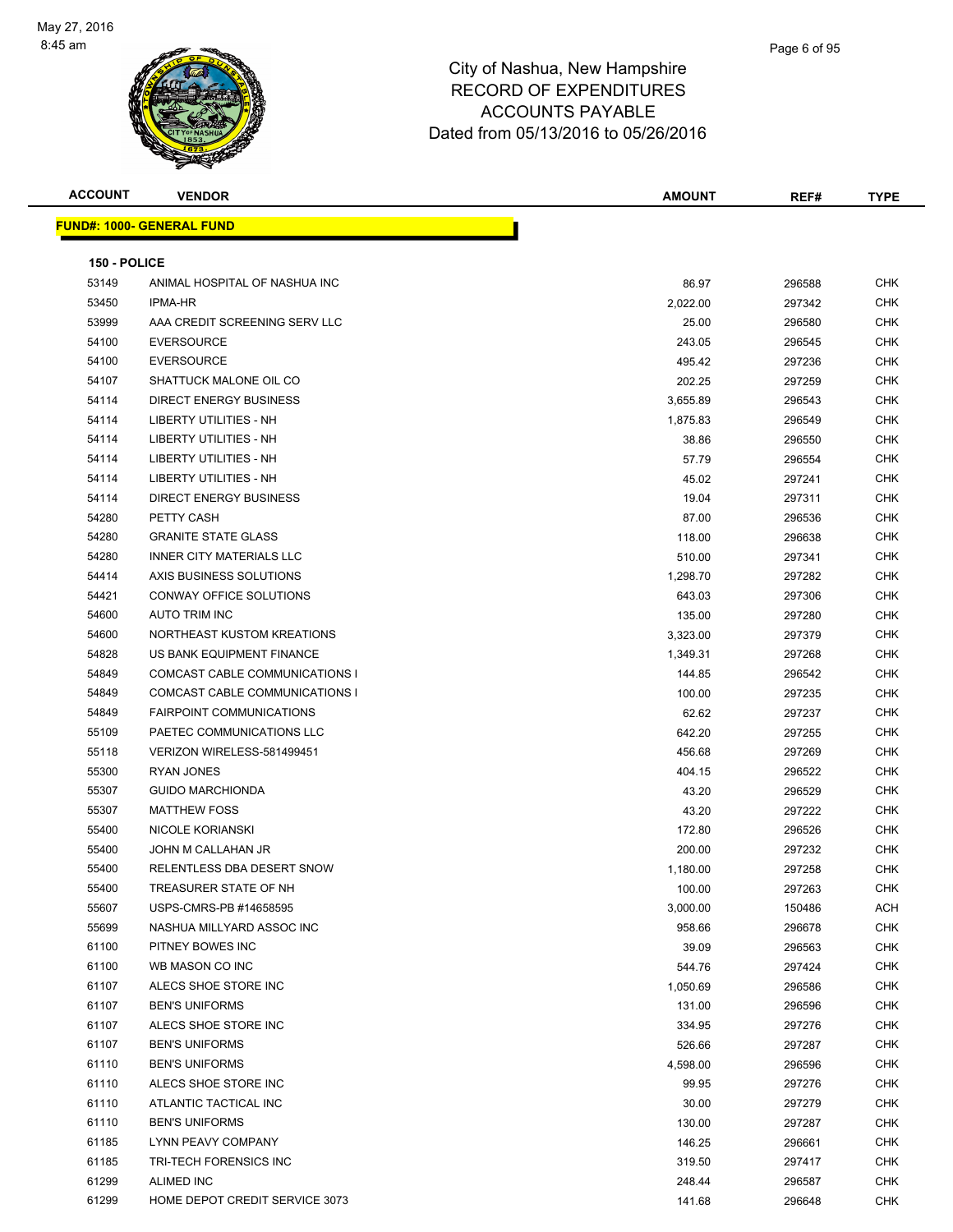

| <b>ACCOUNT</b> | <b>VENDOR</b>                        | <b>AMOUNT</b> | REF#   | <b>TYPE</b> |
|----------------|--------------------------------------|---------------|--------|-------------|
|                | <b>FUND#: 1000- GENERAL FUND</b>     |               |        |             |
| 150 - POLICE   |                                      |               |        |             |
| 61299          | PETROCELLI MARKETING GROUP           | 238.06        | 296687 | <b>CHK</b>  |
| 61299          | PETTY CASH                           | 32.99         | 297226 | <b>CHK</b>  |
| 61300          | <b>WEX BANK</b>                      | 218.80        | 297271 | <b>CHK</b>  |
| 61307          | SHATTUCK MALONE OIL CO               | 947.49        | 297259 | <b>CHK</b>  |
| 61428          | NEVERETTS SEW & VAC INC              | 710.00        | 296558 | <b>CHK</b>  |
| 61428          | THE DURKIN CO INC                    | 382.03        | 296619 | <b>CHK</b>  |
| 61428          | <b>BELLETETES INC</b>                | 0.62          | 297286 | CHK         |
| 61428          | CENTRAL PAPER PRODUCTS CO            | 1,148.13      | 297300 | <b>CHK</b>  |
| 61615          | CONWAY OFFICE SOLUTIONS              | 1,806.00      | 296611 | <b>CHK</b>  |
| 61650          | WB MASON CO INC                      | 354.53        | 297424 | <b>CHK</b>  |
| 61705          | <b>GOODYEAR TIRE &amp; RUBBER CO</b> | 3,036.00      | 297329 | <b>CHK</b>  |
| 61799          | PETTY CASH                           | 164.94        | 296536 | <b>CHK</b>  |
| 61799          | <b>CARPARTS OF NASHUA</b>            | 188.53        | 296604 | <b>CHK</b>  |
| 61799          | MHQ MUNICIPAL VEHICLES               | 904.66        | 296670 | <b>CHK</b>  |
| 61799          | ADAMSON INDUSTRIES CORP              | 45.90         | 297275 | <b>CHK</b>  |
| 61799          | <b>BELLETETES INC</b>                | 2.25          | 297286 | <b>CHK</b>  |
| 61799          | <b>BOND AUTO PARTS INC</b>           | 8.83          | 297290 | <b>CHK</b>  |
| 61799          | CARPARTS OF NASHUA                   | 47.24         | 297298 | CHK         |
| 61799          | MACMULKIN CHEVROLET INC              | 60.44         | 297353 | <b>CHK</b>  |
| 61799          | MAYNARD & LESIEUR INC                | 49.95         | 297356 | <b>CHK</b>  |
| 61799          | <b>MHQ MUNICIPAL VEHICLES</b>        | 95.88         | 297361 | <b>CHK</b>  |
| 61799          | <b>NEW ENGLAND PARTS WAREHOUSE</b>   | 137.82        | 297375 | <b>CHK</b>  |
| 61799          | NORTHERN FOREIGN CAR PARTS INC       | 919.09        | 297380 | <b>CHK</b>  |
| 61807          | THOMPSON INFORMATION SERVICES        | 536.99        | 297413 | <b>CHK</b>  |
| 61910          | PETTY CASH                           | 38.75         | 296536 | <b>CHK</b>  |
| 61910          | THE NASHUA BAR ASSOCIATION           | 135.00        | 296556 | <b>CHK</b>  |
| 61910          | PETTY CASH                           | 135.20        | 297226 | <b>CHK</b>  |
| 71221          | <b>CDW GOVERNMENT</b>                | 1,620.00      | 296606 | <b>CHK</b>  |
| 71414          | W B HUNT CO INC                      | 297.00        | 296706 | CHK         |
|                | <b>TOTAL 150 - POLICE</b>            | \$47,636.46   |        |             |
|                |                                      |               |        |             |

#### **152 - FIRE**

| 52800 | <b>SCOTT CARRIGAN</b>          | 2,079.00 | 297398 | <b>CHK</b> |
|-------|--------------------------------|----------|--------|------------|
| 53455 | FIRE SERVICE TESTING CO INC    | 690.00   | 297317 | <b>CHK</b> |
| 54100 | <b>EVERSOURCE</b>              | 15.35    | 297236 | <b>CHK</b> |
| 54114 | DIRECT ENERGY BUSINESS         | 721.70   | 296543 | <b>CHK</b> |
| 54114 | LIBERTY UTILITIES - NH         | 52.64    | 296548 | <b>CHK</b> |
| 54114 | LIBERTY UTILITIES - NH         | 372.55   | 297239 | <b>CHK</b> |
| 54114 | LIBERTY UTILITIES - NH         | 296.52   | 297240 | <b>CHK</b> |
| 54141 | PENNICHUCK WATER WORKS INC     | 360.94   | 296562 | <b>CHK</b> |
| 54141 | PENNICHUCK WATER WORKS INC     | 584.72   | 297256 | <b>CHK</b> |
| 54280 | AE MECHANICAL INC              | 4,286.25 | 296582 | <b>CHK</b> |
| 54280 | TRI STATE HOOD & DUCT LLC      | 150.00   | 296702 | <b>CHK</b> |
| 54280 | TRI STATE HOOD & DUCT LLC      | 150.00   | 297416 | <b>CHK</b> |
| 54487 | AIR CLEANING SPECIALISTS OF NE | 175.00   | 296584 | <b>CHK</b> |
| 54487 | PETTY CASH                     | 41.97    | 297227 | <b>CHK</b> |
| 54487 | <b>BELLETETES INC</b>          | 2.25     | 297286 | <b>CHK</b> |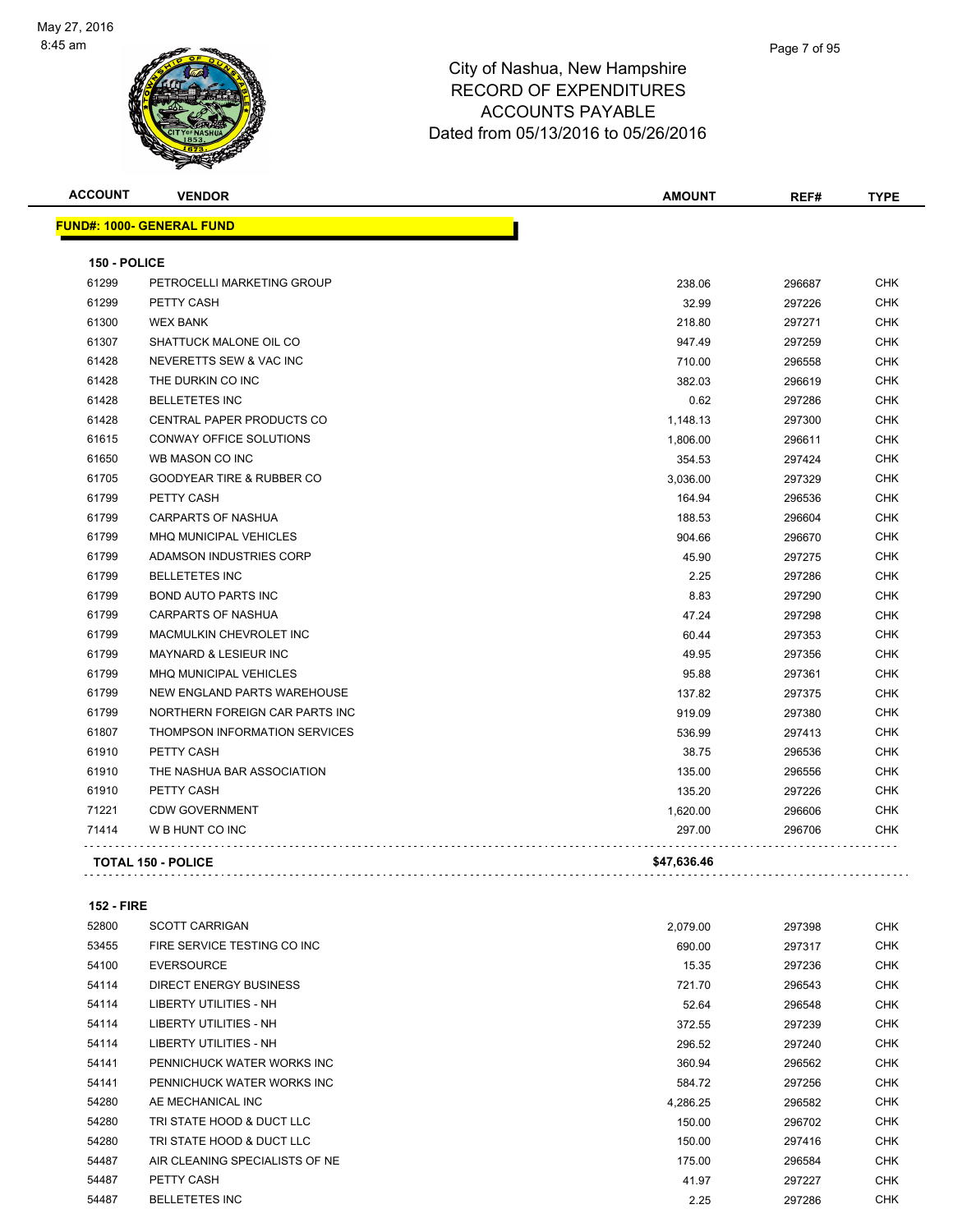

| <b>ACCOUNT</b>    | <b>VENDOR</b>                              | <b>AMOUNT</b> | REF#   | <b>TYPE</b> |
|-------------------|--------------------------------------------|---------------|--------|-------------|
|                   | <u> FUND#: 1000- GENERAL FUND</u>          |               |        |             |
| <b>152 - FIRE</b> |                                            |               |        |             |
| 54487             | TRI STATE HOOD & DUCT LLC                  | 150.00        | 297416 | <b>CHK</b>  |
| 54600             | MINUTEMAN TRUCKS INC                       | 72.06         | 297364 | <b>CHK</b>  |
| 55400             | <b>BRIAN RHODES</b>                        | 51.00         | 296690 | <b>CHK</b>  |
| 55699             | UNITED SITE SERVICES NORTHEAST             | 64.97         | 296572 | <b>CHK</b>  |
| 61100             | WB MASON CO INC                            | 93.25         | 296709 | <b>CHK</b>  |
| 61107             | FIRE TECH & SAFETY OF NEW ENGL             | 313.20        | 296627 | <b>CHK</b>  |
| 61110             | BERGERON PROTECTIVE CLOTHING               | 1,041.02      | 297288 | <b>CHK</b>  |
| 61142             | FIRE TECH & SAFETY OF NEW ENGL             | 295.00        | 297318 | <b>CHK</b>  |
| 61428             | NEW ENGLAND PAPER & SUPPLY                 | 541.99        | 296682 | <b>CHK</b>  |
| 61428             | PETTY CASH                                 | 45.40         | 297227 | <b>CHK</b>  |
| 61428             | NEW ENGLAND PAPER & SUPPLY                 | 1,040.46      | 297374 | <b>CHK</b>  |
| 61699             | <b>GRANITE CITY ELECTRIC SUPPLY</b>        | 53.30         | 296637 | <b>CHK</b>  |
| 61699             | M & M ELECTRICAL SUPPLY CO INC             | 4.85          | 297352 | <b>CHK</b>  |
| 68355             | NASHUA COMMUNITY COLLEGE                   | 980.00        | 296534 | <b>CHK</b>  |
| 71400             | FIRE TECH & SAFETY OF NEW ENGL             | 375.00        | 297318 | CHK         |
|                   | <b>TOTAL 152 - FIRE</b>                    | \$15,100.39   |        |             |
|                   | <b>153 - BUILDING INSPECTION</b>           |               |        |             |
| 42300             | <b>SOLAR CITY</b>                          | 20.00         | 297403 | CHK         |
| 42307             | <b>SOLAR CITY</b>                          | 66.00         | 297403 | <b>CHK</b>  |
| 55118             | VERIZON WIRELESS-642044677                 | 80.02         | 297270 | <b>CHK</b>  |
| 55421             | NH BUILDING OFFICIALS ASSOC                | 35.00         | 296560 | <b>CHK</b>  |
| 71900             | WB MASON CO INC                            | 189.95        | 297424 | <b>CHK</b>  |
|                   | <b>TOTAL 153 - BUILDING INSPECTION</b>     | \$390.97      |        |             |
|                   | <b>156 - EMERGENCY MANAGEMENT</b>          |               |        |             |
| 55100             | <b>JUSTIN KATES</b>                        | 498.35        | 296523 | <b>CHK</b>  |
| 55118             | <b>JUSTIN KATES</b>                        | 69.00         | 296523 | CHK         |
| 61100             | <b>JUSTIN KATES</b>                        | 38.97         | 296523 | CHK         |
| 61245             | <b>JUSTIN KATES</b>                        | 25.00         | 296523 | <b>CHK</b>  |
|                   | TOTAL 156 - EMERGENCY MANAGEMENT           | \$631.32      |        |             |
|                   | <b>157 - CITYWIDE COMMUNICATIONS</b>       |               |        |             |
| 54100             | <b>EVERSOURCE</b>                          | 861.25        | 296545 | <b>CHK</b>  |
| 54100             | <b>EVERSOURCE</b>                          | 451.02        | 297236 | <b>CHK</b>  |
| 54487             | SAM'S CLUB DIRECT-0860                     | 464.72        | 296691 | <b>CHK</b>  |
| 54487             | MOTOROLA SOLUTIONS INC                     | 113.90        | 297251 | <b>CHK</b>  |
| 55100             | <b>COMCAST</b>                             | 104.90        | 296541 | <b>CHK</b>  |
| 55118             | VERIZON WIRELESS-581499451                 | 120.03        | 297269 | CHK         |
| 55607             | UNITED PARCEL SERVICE                      | 29.16         | 296571 | <b>CHK</b>  |
| 71207             | MOTOROLA SOLUTIONS INC                     | 992.94        | 297251 | <b>CHK</b>  |
| 71999             | SAM'S CLUB DIRECT-0860                     | 240.46        | 296691 | <b>CHK</b>  |
|                   | <b>TOTAL 157 - CITYWIDE COMMUNICATIONS</b> | \$3,378.38    |        |             |
|                   |                                            |               |        |             |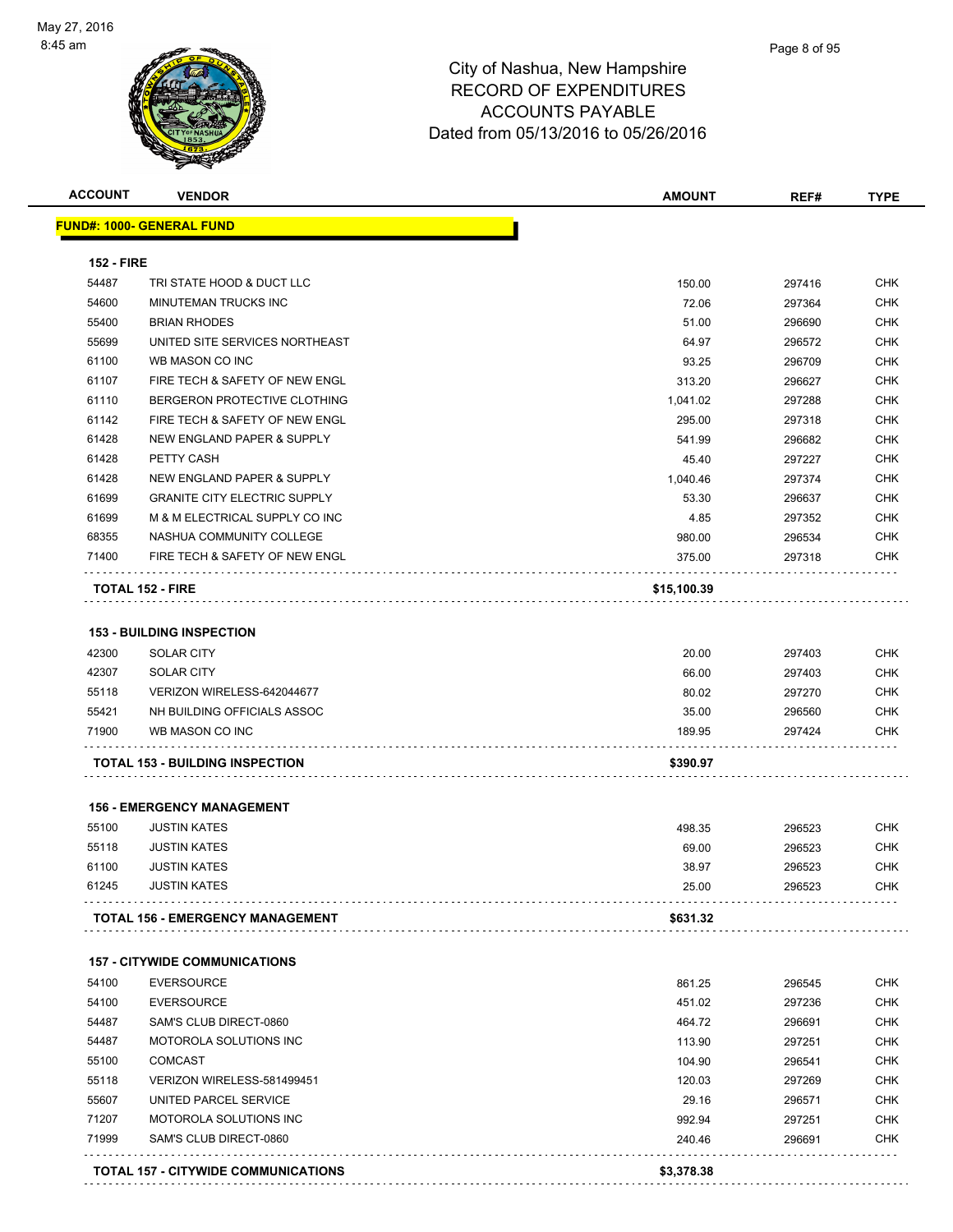

| <b>ACCOUNT</b> | <b>VENDOR</b>                           | <b>AMOUNT</b> | REF#   | <b>TYPE</b> |
|----------------|-----------------------------------------|---------------|--------|-------------|
|                | <u> FUND#: 1000- GENERAL FUND</u>       |               |        |             |
|                |                                         |               |        |             |
|                | <b>160 - PW-ADMIN &amp; ENGINEERING</b> |               |        |             |
| 54100          | <b>EVERSOURCE</b>                       | 3,703.24      | 296545 | CHK         |
| 54100          | <b>EVERSOURCE</b>                       | 1,049.13      | 297236 | CHK         |
| 54114          | <b>DIRECT ENERGY BUSINESS</b>           | 125.02        | 296543 | CHK         |
| 54114          | <b>LIBERTY UTILITIES - NH</b>           | 82.27         | 296550 | CHK         |
| 54141          | PENNICHUCK WATER WORKS INC              | 61.84         | 296562 | CHK         |
| 54141          | PENNICHUCK WATER WORKS INC              | 93.57         | 297256 | CHK         |
| 54280          | ASAP FIRE & SAFETY CORP                 | 212.00        | 297278 | CHK         |
| 54828          | US BANK EQUIPMENT FINANCE               | 198.72        | 296574 | CHK         |
| 61100          | WB MASON CO INC                         | 99.30         | 296709 | CHK         |
| 61100          | WB MASON CO INC                         | 158.25        | 297424 | CHK         |
| 61299          | NEW ENGLAND PAPER & SUPPLY              | 105.66        | 296682 | CHK         |
|                | .                                       |               |        |             |
|                | TOTAL 160 - PW-ADMIN & ENGINEERING      | \$5,889.00    |        |             |
| 161 - STREETS  |                                         |               |        |             |
| 54100          | <b>EVERSOURCE</b>                       | 2,532.00      | 296545 | CHK         |
| 54100          | <b>EVERSOURCE</b>                       | 2,992.71      | 297236 | CHK         |
| 54114          | DIRECT ENERGY BUSINESS                  | 4,213.94      | 296543 | CHK         |
| 54114          | <b>LIBERTY UTILITIES - NH</b>           | 2,154.83      | 296552 | CHK         |
| 54236          | CALLOGIX INC                            | 189.98        | 297295 | CHK         |
| 54600          | <b>BELLETETES INC</b>                   | 22.70         | 296595 | CHK         |
| 54600          | <b>CARPARTS OF NASHUA</b>               | 247.75        | 296604 | CHK         |
| 54600          | DONOVAN EQUIPMENT CO INC                | 434.56        | 296617 | CHK         |
| 54600          | <b>FASTENAL CO</b>                      | 30.34         | 296625 | CHK         |
| 54600          | FISHER AUTO PARTS INC                   | 30.12         | 296629 | CHK         |
| 54600          | FREIGHTLINER OF NH INC                  | 181.14        | 296631 | CHK         |
| 54600          | LIBERTY INTNL TRUCKS OF NH LLC          | 436.11        | 296658 | CHK         |
| 54600          | <b>NAPA AUTO PARTS</b>                  | 179.36        | 296674 | CHK         |
| 54600          | SOUTHWORTH-MILTON INC                   | 48.32         | 296697 | CHK         |
| 54600          | <b>BELLETETES INC</b>                   | 11.92         | 297286 | CHK         |
| 54600          | <b>JOE GRAFIX LLC</b>                   | 155.00        | 297344 | CHK         |
| 54600          | TST HYDRAULICS INC                      | 219.42        | 297418 | CHK         |
| 54828          | US BANK EQUIPMENT FINANCE               | 109.70        | 296576 | <b>CHK</b>  |
| 61107          | UNIFIRST CORPORATION                    | 396.32        | 296704 | <b>CHK</b>  |
| 61107          | UNIFIRST CORPORATION                    | 366.32        | 297420 | CHK         |
| 61166          | BOT L GAS INC                           | 127.00        | 296599 | <b>CHK</b>  |
| 61166          | <b>BELLETETES INC</b>                   | 43.99         | 297286 | <b>CHK</b>  |
| 61299          | <b>BELLETETES INC</b>                   | 50.38         | 296595 | <b>CHK</b>  |
| 61299          | <b>FASTENAL CO</b>                      | 155.52        | 296625 | <b>CHK</b>  |
| 61299          | <b>TRAFFIC SAFETY STORE</b>             | 2,075.78      | 296701 | <b>CHK</b>  |
| 61299          | <b>BELLETETES INC</b>                   | 154.36        | 297286 | CHK         |
| 61299          | M & M ELECTRICAL SUPPLY CO INC          | 29.80         | 297352 | CHK         |
| 61299          | WB MASON CO INC                         | 179.95        | 297424 | <b>CHK</b>  |
| 61300          | DENNIS K BURKE INC                      | 10,801.56     | 296615 | <b>CHK</b>  |
| 61300          | DENNIS K BURKE INC                      | 10,809.97     | 297310 | <b>CHK</b>  |
| 61307          | SHATTUCK MALONE OIL CO                  | 13,488.90     | 296566 | CHK         |
| 61307          | SHATTUCK MALONE OIL CO                  | 3,372.23      | 297259 | CHK         |
| 61507          | CONTINENTAL PAVING INC                  | 658.65        | 296610 | <b>CHK</b>  |
|                |                                         |               |        |             |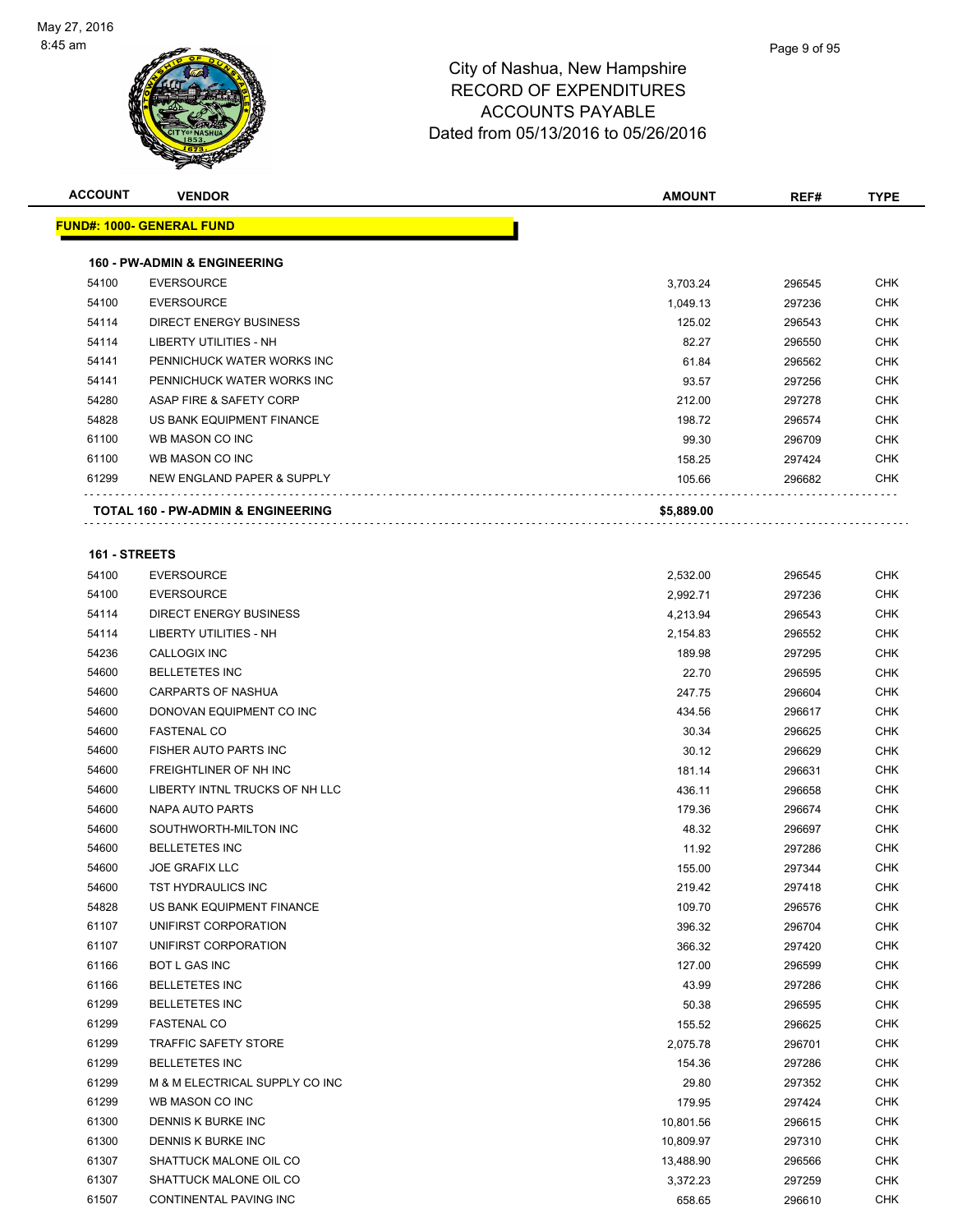

| <b>ACCOUNT</b> | <b>VENDOR</b>                         | <b>AMOUNT</b> | REF#   | <b>TYPE</b> |
|----------------|---------------------------------------|---------------|--------|-------------|
|                | <u> FUND#: 1000- GENERAL FUND</u>     |               |        |             |
| 161 - STREETS  |                                       |               |        |             |
| 61507          | CONTINENTAL PAVING INC                | 1,656.02      | 297305 | <b>CHK</b>  |
| 61514          | <b>EASTERN MINERALS INC</b>           | 3.541.73      | 296621 | <b>CHK</b>  |
| 61514          | <b>EASTERN MINERALS INC</b>           | 14,146.44     | 297312 | <b>CHK</b>  |
| 61535          | <b>BROX INDUSTRIES INC</b>            | 230.43        | 297292 | <b>CHK</b>  |
| 61542          | PERMA LINE CORP OF NEW ENGLAND        | 83.15         | 296686 | <b>CHK</b>  |
| 61556          | <b>MARLIN CONTROLS INC</b>            | 1,250.00      | 296665 | <b>CHK</b>  |
| 61560          | HOME DEPOT CREDIT SERVICE 3065        | 288.27        | 296647 | <b>CHK</b>  |
| 61562          | NASHUA WALLPAPER & PAINT CO           | 34.75         | 297371 | <b>CHK</b>  |
| 61705          | <b>MAYNARD &amp; LESIEUR INC</b>      | 81.70         | 297357 | <b>CHK</b>  |
| 61709          | <b>G H BERLIN WINDWARD</b>            | 2,290.27      | 296633 | CHK         |
| 61799          | <b>NAPA AUTO PARTS</b>                | 25.98         | 297367 | <b>CHK</b>  |
| 61799          | SANEL AUTO PARTS CO                   | 219.33        | 297397 | <b>CHK</b>  |
| 71025          | <b>FASTENAL CO</b>                    | 40.96         | 296625 | <b>CHK</b>  |
| 71025          | <b>BELLETETES INC</b>                 | 3.84          | 297286 | <b>CHK</b>  |
|                | TOTAL 161 - STREETS                   | \$80,793.50   |        |             |
|                |                                       |               |        |             |
|                | <b>162 - STREET LIGHTING</b>          |               |        |             |
| 54100          | <b>EVERSOURCE</b>                     | 344.32        | 296545 | <b>CHK</b>  |
| 54100          | <b>EVERSOURCE</b>                     | 238.46        | 297236 | <b>CHK</b>  |
|                | <b>166 - PARKING LOTS</b>             |               |        |             |
| 54100          | <b>EVERSOURCE</b>                     | 1,530.23      | 296545 | <b>CHK</b>  |
| 54100          | <b>EVERSOURCE</b>                     | 620.74        | 297236 | <b>CHK</b>  |
| 54141          | PENNICHUCK WATER WORKS INC            | 77.82         | 297256 | <b>CHK</b>  |
| 61307          | CITY OF NASHUA/TAX COLLECTORS         | 53.05         | 297220 | <b>CHK</b>  |
| 61542          | PERMA LINE CORP OF NEW ENGLAND        | 210.95        | 297383 | CHK         |
|                | <b>TOTAL 166 - PARKING LOTS</b>       | \$2,492.79    |        |             |
|                | <b>171 - COMMUNITY SERVICES</b>       |               |        |             |
| 54100          | <b>EVERSOURCE</b>                     | 909.16        | 296545 | <b>CHK</b>  |
| 54107          | SHATTUCK MALONE OIL CO                | 1,037.47      | 296566 | <b>CHK</b>  |
| 54141          | PENNICHUCK WATER WORKS INC            | 256.23        | 297256 | CHK         |
| 54828          | US BANK EQUIPMENT FINANCE             | 339.00        | 297267 | CHK         |
| 55699          | SHRED-IT USA-NEW YORK                 | 549.54        | 296694 | CHK         |
|                | <b>TOTAL 171 - COMMUNITY SERVICES</b> | \$3,091.40    |        |             |
|                | <b>172 - COMMUNITY HEALTH</b>         |               |        |             |
| 55307          | <b>KAYLA O'BRIEN</b>                  | 73.80         | 296525 | CHK         |
| 55307          | <b>JACQUELINE AGUILAR</b>             | 113.62        | 297218 | CHK         |
|                | <b>TOTAL 172 - COMMUNITY HEALTH</b>   | \$187.42      |        |             |
|                |                                       |               |        |             |
|                |                                       |               |        |             |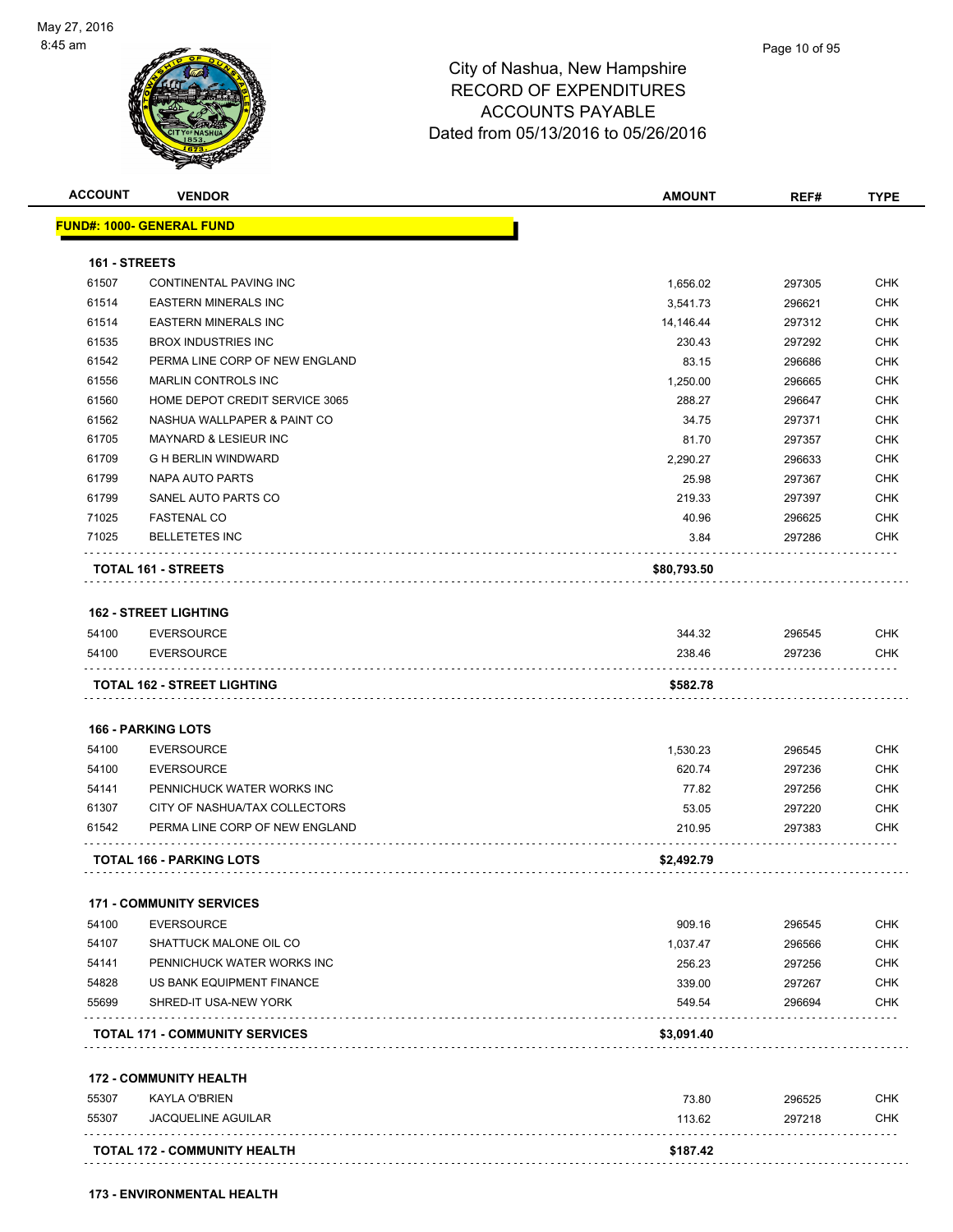| <b>ACCOUNT</b> | <b>VENDOR</b>                         | <b>AMOUNT</b> | REF#   | <b>TYPE</b> |
|----------------|---------------------------------------|---------------|--------|-------------|
|                | <u> FUND#: 1000- GENERAL FUND</u>     |               |        |             |
|                | <b>173 - ENVIRONMENTAL HEALTH</b>     |               |        |             |
| 55421          | PAN AMERICAN AEROBIOLOGY              | 350.00        | 296561 | <b>CHK</b>  |
| 71300          | <b>ZEFON INTERNATIONAL</b>            | 1,093.20      | 297427 | <b>CHK</b>  |
|                | TOTAL 173 - ENVIRONMENTAL HEALTH      | \$1,443.20    |        |             |
|                | <b>175 - WELFARE ASSISTANCE</b>       |               |        |             |
| 55810          | 188 CONCORD ST LLC                    | 370.64        | 296906 | <b>CHK</b>  |
| 55810          | BEAVER LAKE REALTY PARTNERS           | 676.68        | 296908 | <b>CHK</b>  |
| 55810          | BISHOP REAL ESTATE MGMT INC           | 775.00        | 296909 | <b>CHK</b>  |
| 55810          | <b>COUNTRY BARN MOTEL</b>             | 556.65        | 296910 | <b>CHK</b>  |
| 55810          | FIRESIDE INN & SUITES                 | 299.17        | 296911 | CHK         |
| 55810          | DAVID M LATTI                         | 760.00        | 296912 | <b>CHK</b>  |
| 55810          | <b>NALPATHU LLC</b>                   | 785.87        | 296914 | <b>CHK</b>  |
| 55810          | OTD REALTY LLC                        | 525.00        | 296915 | <b>CHK</b>  |
| 55810          | <b>JIAN M ZHAO</b>                    | 715.00        | 296916 | <b>CHK</b>  |
| 55810          | 188 CONCORD ST LLC                    | 1,391.75      | 297630 | <b>CHK</b>  |
| 55810          | 23-25 TEMPLE ST REALTY LLC            | 680.00        | 297631 | <b>CHK</b>  |
| 55810          | 28-34 RAILROAD SQUARE LLC             | 791.84        | 297632 | <b>CHK</b>  |
| 55810          | <b>KELLY R ALLY</b>                   | 426.08        | 297633 | <b>CHK</b>  |
| 55810          | <b>KERRY D BROWN</b>                  | 570.00        | 297634 | <b>CHK</b>  |
| 55810          | <b>COUNTRY BARN MOTEL</b>             | 1,265.89      | 297635 | <b>CHK</b>  |
| 55810          | FIRESIDE INN & SUITES                 | 299.17        | 297637 | CHK         |
| 55810          | NASHUA PLAZA HOUSING ASSOC LP         | 900.97        | 297638 | <b>CHK</b>  |
| 55810          | SHIRLEY A ONG                         | 107.00        | 297639 | <b>CHK</b>  |
| 55814          | <b>EVERSOURCE</b>                     | 883.11        | 296905 | CHK         |
| 55814          | <b>LIBERTY UTILITIES</b>              | 58.13         | 297629 | <b>CHK</b>  |
| 55816          | MARKET BASKET ACCT 2589096            | 341.31        | 296913 | <b>CHK</b>  |
| 55818          | MARKET BASKET ACCT 2589096            | 22.86         | 296913 | CHK         |
| 55820          | ANCTIL ROCHETTE FUNERAL HOME          | 750.00        | 296907 | <b>CHK</b>  |
| 55820          | FARWELL FUNERAL SERVICE INC           | 750.00        | 297636 | <b>CHK</b>  |
|                | <b>TOTAL 175 - WELFARE ASSISTANCE</b> | \$14,702.12   |        |             |
|                | <b>177 - PARKS &amp; RECREATION</b>   |               |        |             |
| 44549          | <b>JACOB NELSON</b>                   | 1,544.00      | 296904 | <b>CHK</b>  |
| 54100          | <b>EVERSOURCE</b>                     | 7,946.08      | 296545 | <b>CHK</b>  |
| 54114          | <b>LIBERTY UTILITIES - NH</b>         | 45.02         | 296553 | <b>CHK</b>  |
| 54114          | LIBERTY UTILITIES - NH                | 206.36        | 296555 | <b>CHK</b>  |
| 54114          | <b>DIRECT ENERGY BUSINESS</b>         | 607.48        | 297311 | <b>CHK</b>  |
| 54141          | PENNICHUCK WATER WORKS INC            | 322.04        | 296562 | <b>CHK</b>  |
| 54141          | PENNICHUCK WATER WORKS INC            | 947.97        | 297256 | <b>CHK</b>  |
| 54280          | PENNICHUCK WATER WORKS INC            | 310.74        | 296562 | <b>CHK</b>  |
| 54280          | A G LANDSCAPING SERVICES LLC          | 4,750.00      | 296579 | <b>CHK</b>  |
| 54280          | ASAP FIRE & SAFETY CORP               | 419.90        | 296591 | <b>CHK</b>  |
| 54280          | BANNER SYSTEMS OF MASSACHUSETT        | 1,820.26      | 296594 | <b>CHK</b>  |

 BELLETETES INC 126.56 296595 CHK BSN SPORTS LLC 919.94 296601 CHK HAJOCA CORPORATION 279.15 296640 CHK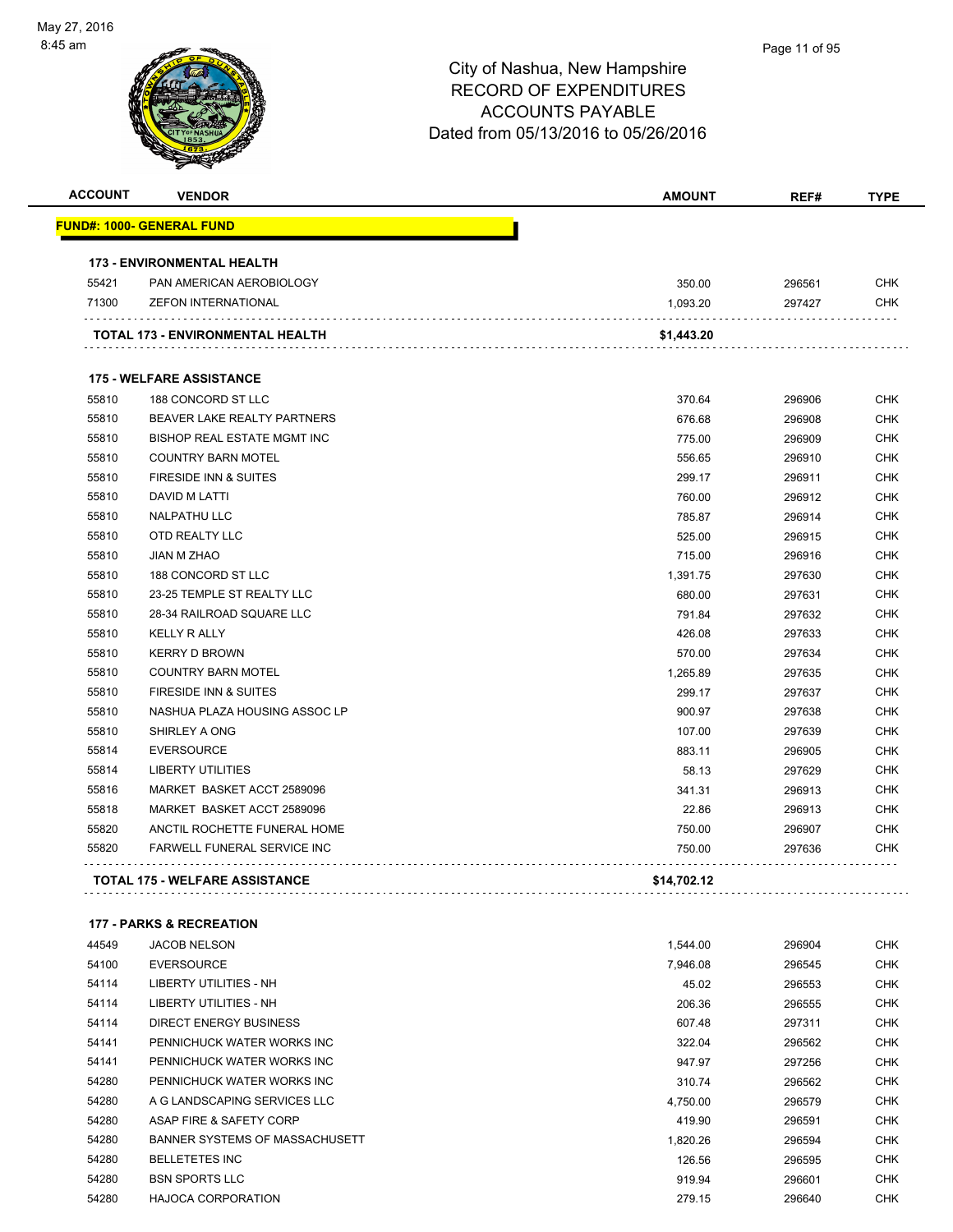

| <b>ACCOUNT</b> | <b>VENDOR</b>                             | <b>AMOUNT</b> | REF#   | <b>TYPE</b> |
|----------------|-------------------------------------------|---------------|--------|-------------|
|                | <u> FUND#: 1000- GENERAL FUND</u>         |               |        |             |
|                | <b>177 - PARKS &amp; RECREATION</b>       |               |        |             |
| 54280          | HOME DEPOT CREDIT SERVICE 3065            | 742.85        | 296647 | <b>CHK</b>  |
| 54280          | <b>HUDSON QUARRY CORP</b>                 | 175.52        | 296649 | <b>CHK</b>  |
| 54280          | JOHNSONS ELECTRIC INC                     | 361.44        | 296655 | <b>CHK</b>  |
| 54280          | <b>MICHIE CORP</b>                        | 1,752.00      | 296671 | <b>CHK</b>  |
| 54280          | NASHUA FARMERS EXCHANGE INC               | 768.64        | 296677 | <b>CHK</b>  |
| 54280          | NASHUA WALLPAPER & PAINT CO               | 58.98         | 296681 | <b>CHK</b>  |
| 54280          | SITEONE LANDSCAPE SUPPLY LLC              | 2,089.20      | 296695 | <b>CHK</b>  |
| 54280          | <b>BELLETETES INC</b>                     | 14.40         | 297286 | <b>CHK</b>  |
| 54280          | C J ROUSSEAU TRUCKING                     | 570.00        | 297294 | <b>CHK</b>  |
| 54280          | <b>FASTENAL CO</b>                        | 49.48         | 297316 | <b>CHK</b>  |
| 54280          | <b>GATE CITY FENCE CO INC</b>             | 150.00        | 297323 | <b>CHK</b>  |
| 54280          | HOME DEPOT CREDIT SERVICE 3065            | 998.99        | 297335 | <b>CHK</b>  |
| 54280          | NASHUA OUTDOOR POWER EQUIPMENT            | 48.55         | 297370 | <b>CHK</b>  |
| 54280          | PIONEER TREE SERVICE LLC                  | 700.00        | 297387 | <b>CHK</b>  |
| 54280          | <b>POWERPLAN</b>                          | 42.71         | 297390 | <b>CHK</b>  |
| 54487          | DEPENDABLE LOCK SERVICE INC               | 45.00         | 296616 | <b>CHK</b>  |
| 54600          | <b>CARPARTS OF NASHUA</b>                 | 22.49         | 296604 | <b>CHK</b>  |
| 54821          | UNITED SITE SERVICES NORTHEAST            | 1,209.34      | 296572 | <b>CHK</b>  |
| 54828          | US BANK EQUIPMENT FINANCE                 | 83.85         | 297266 | <b>CHK</b>  |
| 55658          | THE COACH COMPANY                         | 2,558.52      | 297234 | <b>CHK</b>  |
| 61107          | <b>GRAINGER</b>                           | 380.85        | 296636 | <b>CHK</b>  |
| 61128          | <b>BSN SPORTS LLC</b>                     | 239.99        | 297293 | <b>CHK</b>  |
| 61799          | HK POWERSPORTS-HOOKSETT                   | 179.99        | 296547 | <b>CHK</b>  |
| 61799          | <b>CARPARTS OF NASHUA</b>                 | 138.60        | 296604 | <b>CHK</b>  |
| 61799          | FREIGHTLINER OF NH INC                    | 294.20        | 296631 | <b>CHK</b>  |
| 61799          | <b>NAPA AUTO PARTS</b>                    | 60.65         | 296676 | <b>CHK</b>  |
| 71999          | <b>FORESTRY SUPPLIERS INC</b>             | 1,410.23      | 296630 | <b>CHK</b>  |
| 71999          | HOME DEPOT CREDIT SERVICE 3065            | 85.19         | 297335 | CHK         |
| 71999          | NASHUA OUTDOOR POWER EQUIPMENT            | 1,247.94      | 297370 | <b>CHK</b>  |
|                | <b>TOTAL 177 - PARKS &amp; RECREATION</b> | \$36,725.10   |        |             |
|                |                                           |               |        |             |

#### **179 - LIBRARY**

| 52800 | <b>KRISTEN DAYNARD</b>         | 879.00   | 296614 | <b>CHK</b> |
|-------|--------------------------------|----------|--------|------------|
| 52800 | <b>STEVEN E LOWE</b>           | 1,506.00 | 297351 | <b>CHK</b> |
| 54114 | <b>DIRECT ENERGY BUSINESS</b>  | 705.41   | 296543 | <b>CHK</b> |
| 54141 | PENNICHUCK WATER WORKS INC     | 381.18   | 296562 | <b>CHK</b> |
| 54280 | PETTY CASH                     | 17.60    | 296537 | <b>CHK</b> |
| 54280 | <b>JP PEST SERVICES INC</b>    | 114.00   | 296653 | <b>CHK</b> |
| 54280 | MORINS LANDSCAPING INC         | 888.00   | 296673 | <b>CHK</b> |
| 54280 | HOME DEPOT CREDIT SERVICE 3065 | 85.58    | 297335 | <b>CHK</b> |
| 54487 | NASHUA OUTDOOR POWER EQUIPMENT | 70.40    | 297370 | <b>CHK</b> |
| 55200 | MCAULIFF-SHEPARD DISCOVERY CTR | 250.00   | 297250 | <b>CHK</b> |
| 55307 | PETTY CASH                     | 2.48     | 296537 | <b>CHK</b> |
| 55400 | PETTY CASH                     | 10.00    | 296537 | <b>CHK</b> |
| 55607 | UNITED PARCEL SERVICE          | 4.53     | 296571 | <b>CHK</b> |
| 55607 | UNITED PARCEL SERVICE          | 4.14     | 297265 | <b>CHK</b> |
| 61100 | WB MASON CO INC                | 149.55   | 296709 | <b>CHK</b> |
|       |                                |          |        |            |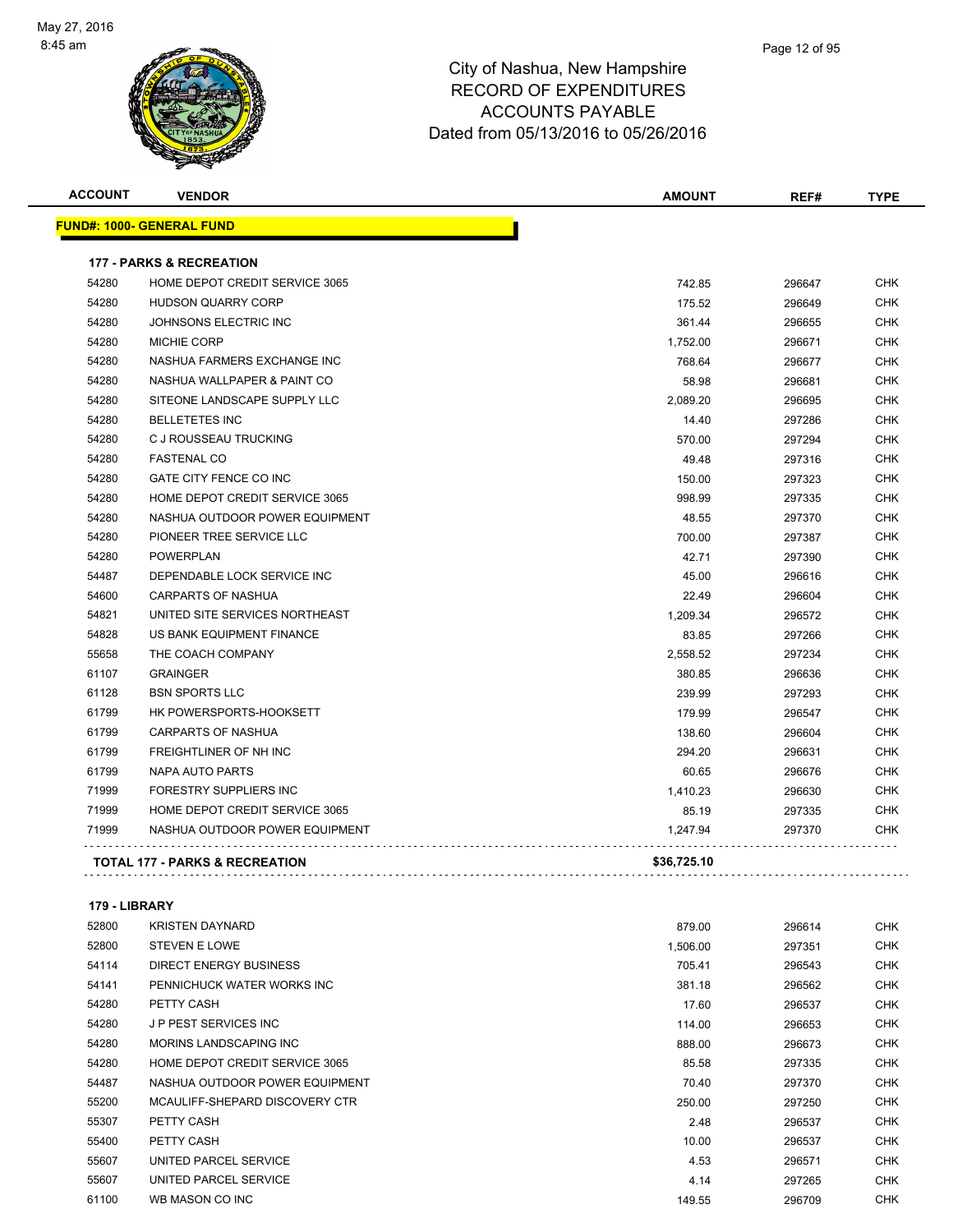

| <b>ACCOUNT</b>      | <b>VENDOR</b>                                                     | <b>AMOUNT</b>  | REF#   | <b>TYPE</b> |
|---------------------|-------------------------------------------------------------------|----------------|--------|-------------|
|                     | <b>FUND#: 1000- GENERAL FUND</b>                                  |                |        |             |
| 179 - LIBRARY       |                                                                   |                |        |             |
| 61299               | PETTY CASH                                                        | 29.99          | 296537 | <b>CHK</b>  |
| 61299               | DOUG MOCKETT & COMPANY INC                                        | 799.70         | 296618 | <b>CHK</b>  |
| 61299               | <b>BRODART CO</b>                                                 | 386.00         | 297291 | CHK         |
| 61428               | NEW ENGLAND PAPER & SUPPLY                                        | 517.04         | 296682 | <b>CHK</b>  |
| 61807               | FRENCH BOOKS ONLINE                                               | 152.68         | 296632 | <b>CHK</b>  |
| 61807               | LERNER PUBLISHING GROUP                                           | 39.98          | 296657 | <b>CHK</b>  |
| 61807               | <b>ACTRACE</b>                                                    | 500.00         | 297274 | <b>CHK</b>  |
| 61807               | <b>INGRAM LIBRARY SERVICES</b>                                    | 1,344.53       | 297340 | <b>CHK</b>  |
| 61807               | LERNER PUBLISHING GROUP                                           | 19.99          | 297348 | <b>CHK</b>  |
| 61807               | PORTSMOUTH CHRISTIAN ACADEMY                                      | 15.50          | 297389 | <b>CHK</b>  |
| 61807               | SIMON & SCHUSTER                                                  |                |        | <b>CHK</b>  |
| 61807               | THE NEW YORK PUBLIC LIBRARY                                       | 17.64<br>35.00 | 297401 | CHK         |
| 61814               |                                                                   |                | 297411 | <b>CHK</b>  |
|                     | <b>BLACKSTONE AUDIO INC</b>                                       | 207.99         | 296598 |             |
| 61814               | <b>BAKER &amp; TAYLOR</b>                                         | 131.91         | 297283 | <b>CHK</b>  |
| 61814               | <b>BLACKSTONE AUDIO INC</b>                                       | 312.99         | 297289 | <b>CHK</b>  |
| 61814               | MICROMARKETING, LLC                                               | 67.98          | 297362 | <b>CHK</b>  |
| 61814               | <b>MIDWEST TAPE</b>                                               | 188.53         | 297363 | <b>CHK</b>  |
| 61814               | MULTICULTURAL BOOKS & VIDEOS                                      | 67.83          | 297366 | <b>CHK</b>  |
| 61814               | RANDOM HOUSE LLC                                                  | 30.00          | 297393 | <b>CHK</b>  |
| 61816               | <b>NEWSOUND</b>                                                   | 487.36         | 297376 | <b>CHK</b>  |
| 61821               | <b>EBSCO INFORMATION SERVICES</b>                                 | (17.11)        | 297313 | <b>CHK</b>  |
| 61830               | <b>EBSCO INFORMATION SERVICES</b>                                 | 680.00         | 297313 | <b>CHK</b>  |
| 68322               | PETTY CASH                                                        | 72.20          | 296537 | <b>CHK</b>  |
| 68322               | <b>LISA ALLEN</b>                                                 | 350.00         | 297219 | <b>CHK</b>  |
| 68322               | AC MOORE INC                                                      | 128.55         | 297272 | <b>CHK</b>  |
| 68322               | NH HUMANITIES COUNCIL                                             | 50.00          | 297377 | <b>CHK</b>  |
| 68322               | <b>CATHERINE SHERMAN PIRES</b>                                    | 150.21         | 297388 | CHK         |
| 68322               | SAM'S CLUB DIRECT-0860                                            | 136.22         | 297395 | CHK         |
| 71221               | <b>DELL MARKETING LP</b>                                          | 1,687.35       | 297309 | <b>CHK</b>  |
|                     | <b>TOTAL 179 - LIBRARY</b>                                        | \$13,657.93    |        |             |
|                     | <b>181 - COMMUNITY DEVELOPMENT</b>                                |                |        |             |
| 54828               | US BANK EQUIPMENT FINANCE                                         | 364.19         | 296574 | CHK         |
| 61100               | WB MASON CO INC                                                   | 6.94           | 296709 | CHK         |
| 61100               | WB MASON CO INC                                                   | 13.52          | 297424 | CHK         |
| 61650               | WB MASON CO INC                                                   | 58.06          | 296709 | <b>CHK</b>  |
|                     | TOTAL 181 - COMMUNITY DEVELOPMENT                                 | \$442.71       |        |             |
|                     |                                                                   |                |        |             |
| 53142               | <b>183 - ECONOMIC DEVELOPMENT</b><br>WEBB MANAGEMENT SERVICES INC | 7,500.00       | 297425 | CHK         |
|                     |                                                                   |                |        |             |
|                     | TOTAL 183 - ECONOMIC DEVELOPMENT                                  | \$7,500.00     |        |             |
| <b>191 - SCHOOL</b> |                                                                   |                |        |             |
| 43535               | DEPARTMENT OF EDUCATION                                           | 5,761.09       | 297435 | <b>CHK</b>  |
| 52150               | NH RETIREMENT SYSTEM                                              | 1,462.74       | 150498 | ACH         |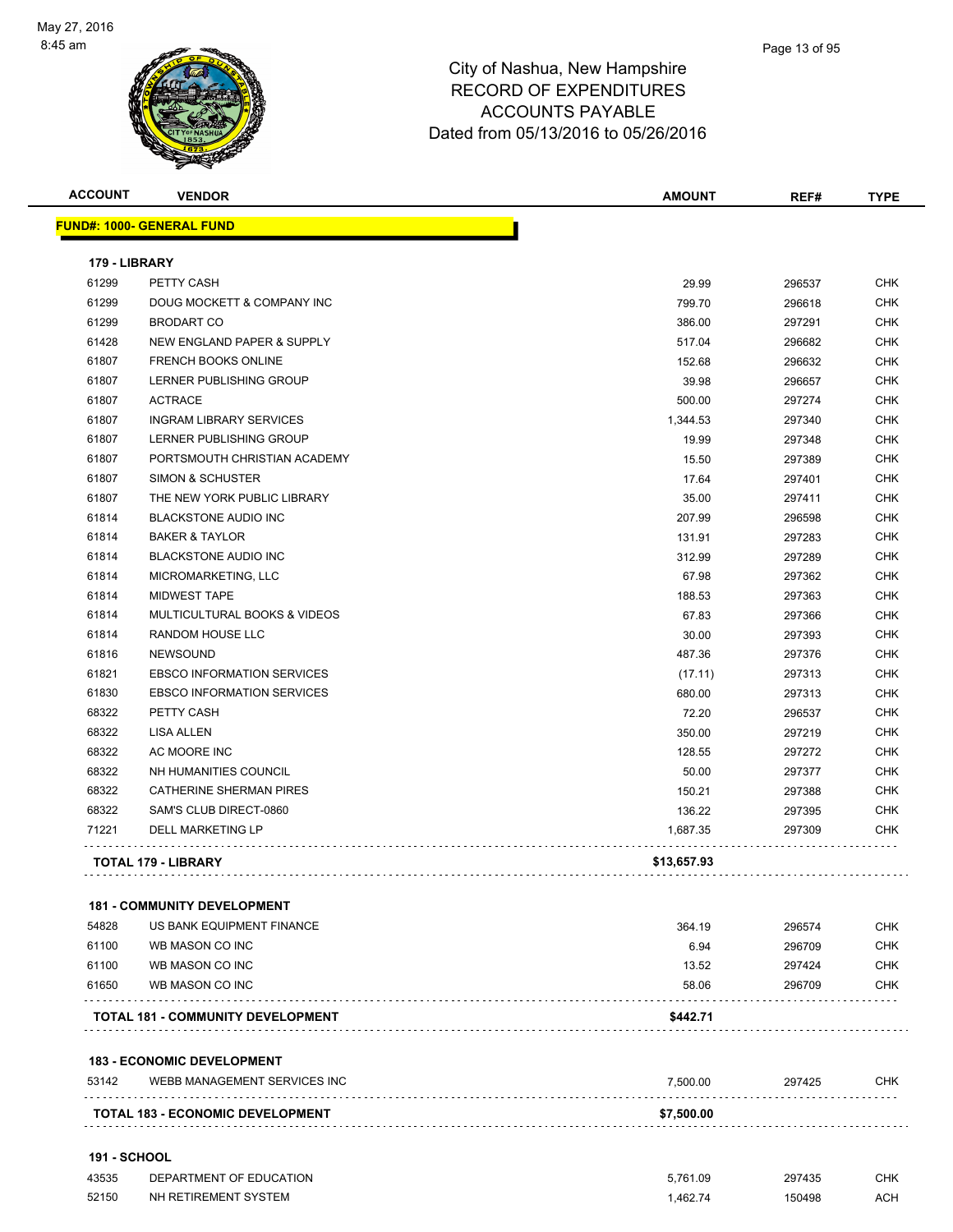

| <b>ACCOUNT</b>      | <b>VENDOR</b>                         | <b>AMOUNT</b> | REF#   | <b>TYPE</b> |
|---------------------|---------------------------------------|---------------|--------|-------------|
|                     | <u> FUND#: 1000- GENERAL FUND</u>     |               |        |             |
|                     |                                       |               |        |             |
| <b>191 - SCHOOL</b> |                                       |               |        |             |
| 52300               | <b>GUARDIAN</b>                       | 4,170.29      | 297511 | <b>CHK</b>  |
| 52300               | UNUM LIFE INSURANCE                   | 1,700.13      | 297609 | <b>CHK</b>  |
| 52800               | SARAH MARANDOS                        | 1,296.00      | 296834 | <b>CHK</b>  |
| 52800               | <b>CHRISTINE PAULIK</b>               | 3,072.00      | 296857 | <b>CHK</b>  |
| 52800               | <b>ALICE REGNERI</b>                  | 1,440.00      | 296865 | <b>CHK</b>  |
| 52800               | <b>TANYA ACKERMAN</b>                 | 1,200.00      | 297446 | <b>CHK</b>  |
| 52800               | <b>CHRISTINE PAULIK</b>               | 864.00        | 297573 | <b>CHK</b>  |
| 53128               | <b>JACKSON LEWIS LLP</b>              | 4,925.00      | 297527 | <b>CHK</b>  |
| 53614               | <b>COMPASSIONATE WELLNESS SER LLC</b> | 1,271.75      | 296756 | <b>CHK</b>  |
| 53614               | AMY MCCARTNEY                         | 4,884.30      | 296838 | <b>CHK</b>  |
| 53614               | <b>CLARK ASSOC</b>                    | 41,297.00     | 297474 | <b>CHK</b>  |
| 53614               | COMPASSIONATE WELLNESS SER LLC        | 1,136.25      | 297477 | <b>CHK</b>  |
| 53614               | READYNURSE STAFFING SERVICES          | 1,625.08      | 297579 | <b>CHK</b>  |
| 53628               | STATE OF NH CRIMINAL RECORDS          | 494.75        | 296719 | <b>CHK</b>  |
| 53628               | MEAGAN LEE BELLEMORE                  | 60.00         | 296735 | <b>CHK</b>  |
| 53628               | <b>BECKIE BRANNEN</b>                 | 180.00        | 296748 | <b>CHK</b>  |
| 53628               | <b>WILLIAM R CLOSS III</b>            | 135.00        | 296754 | <b>CHK</b>  |
| 53628               | DAVE'S QUALITY DRY CLEANING           | 767.51        | 296766 | <b>CHK</b>  |
| 53628               | DJ JEFF HAMILTON                      |               |        | CHK         |
|                     |                                       | 375.00        | 296770 |             |
| 53628               | MONIQUE DUDA                          | 160.00        | 296775 | <b>CHK</b>  |
| 53628               | <b>GRAND RENTAL STATION</b>           | 83.74         | 296799 | <b>CHK</b>  |
| 53628               | KATHLEEN MACINTYRE                    | 53.00         | 296832 | <b>CHK</b>  |
| 53628               | MULTI STATE BILLING SERVICES L        | 3,231.25      | 296848 | <b>CHK</b>  |
| 53628               | SECURADYNE SYSTEMS                    | 2,405.39      | 296876 | <b>CHK</b>  |
| 53628               | UNITED SITE SERVICES NORTHEAST        | 124.12        | 296892 | <b>CHK</b>  |
| 53628               | STATE OF NH CRIMINAL RECORDS          | 398.00        | 297442 | <b>CHK</b>  |
| 53628               | MEAGAN LEE BELLEMORE                  | 60.00         | 297454 | <b>CHK</b>  |
| 53628               | <b>MONIQUE DUDA</b>                   | 60.00         | 297487 | <b>CHK</b>  |
| 53628               | FLAME OUT LLC                         | 1,875.00      | 297496 | <b>CHK</b>  |
| 53628               | <b>ALAN HALLEE</b>                    | 2,037.50      | 297513 | <b>CHK</b>  |
| 53628               | HARRIMAN ASSOCIATES                   | 48.11         | 297516 | <b>CHK</b>  |
| 53628               | <b>TYLER KIMBAR</b>                   | 135.00        | 297530 | <b>CHK</b>  |
| 53628               | MANIZHEH MEHRABANI                    | 90.00         | 297552 | <b>CHK</b>  |
| 53628               | METRO GROUP INC                       | 825.00        | 297556 | <b>CHK</b>  |
| 53628               | MULTI STATE BILLING SERVICES L        | 1,994.90      | 297560 | <b>CHK</b>  |
| 53628               | SECURADYNE SYSTEMS                    | 548.00        | 297595 | <b>CHK</b>  |
| 53628               | UNITED SITE SERVICES NORTHEAST        | 124.12        | 297608 | <b>CHK</b>  |
| 54100               | <b>EVERSOURCE</b>                     | 5,154.23      | 296713 | <b>CHK</b>  |
| 54100               | <b>EVERSOURCE</b>                     | 114,261.03    | 297429 | <b>CHK</b>  |
| 54114               | LIBERTY UTILITIES                     | 9,902.48      | 296716 | <b>CHK</b>  |
| 54114               | DIRECT ENERGY BUSINESS                | 22,809.06     | 296769 | <b>CHK</b>  |
| 54114               | <b>LIBERTY UTILITIES</b>              | 3,558.37      | 297430 | <b>CHK</b>  |
| 54114               | DIRECT ENERGY BUSINESS                | 6,756.69      | 297432 | <b>CHK</b>  |
| 54141               | PENNICHUCK WATER WORKS INC            | 4,032.08      | 296718 | <b>CHK</b>  |
| 54141               | PENNICHUCK WATER WORKS INC            | 780.45        | 297431 | <b>CHK</b>  |
| 54243               | CONTROL TECHNOLOGIES INC              | 25.90         | 296760 | <b>CHK</b>  |
| 54280               | <b>B &amp; S LOCKSMITHS INC</b>       | 162.00        | 296730 | <b>CHK</b>  |
| 54280               | NASHUA GLASS                          | 440.00        | 296852 | <b>CHK</b>  |
|                     |                                       |               |        |             |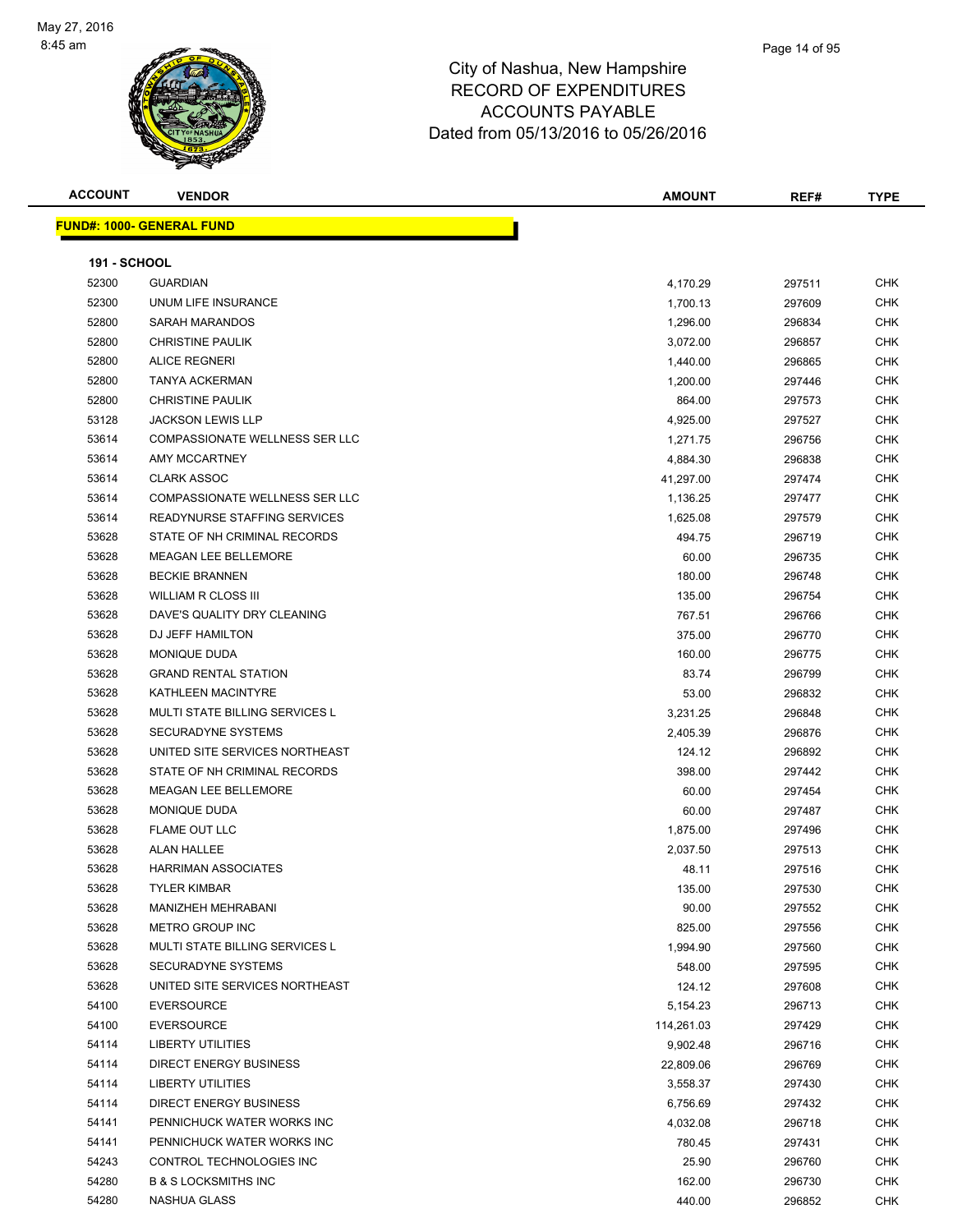

| <b>ACCOUNT</b>      | <b>VENDOR</b>                             | <b>AMOUNT</b>  | REF#             | <b>TYPE</b>              |
|---------------------|-------------------------------------------|----------------|------------------|--------------------------|
|                     | <b>FUND#: 1000- GENERAL FUND</b>          |                |                  |                          |
| <b>191 - SCHOOL</b> |                                           |                |                  |                          |
| 54280               | STANLEY ELEVATOR CO INC                   | 291.00         | 296887           | <b>CHK</b>               |
| 54280               | <b>B &amp; S LOCKSMITHS INC</b>           | 134.66         | 297450           | <b>CHK</b>               |
| 54280               | KAMCO SUPPLY CORP                         | 75.90          | 297529           | <b>CHK</b>               |
| 54280               | SECURADYNE SYSTEMS                        | 683.50         | 297595           | <b>CHK</b>               |
| 54487               | ALTERNATIVE COMMUNICATIONS SVC            | 120.00         | 296722           | <b>CHK</b>               |
| 54487               | DAVID BAILEY                              | 190.00         | 296731           | CHK                      |
| 54487               | <b>BARON'S MAJOR BRANDS</b>               | 599.00         | 296734           | <b>CHK</b>               |
| 54487               | D R GUILBEAULT AIR COMP LLC               | 269.00         | 296764           | <b>CHK</b>               |
| 54487               | RIDDELL/ALL AMERICAN SPORTS CO            | 56.00          | 296866           | <b>CHK</b>               |
| 54487               | <b>NELSON PIANO SERVICE</b>               | 105.00         | 297569           | <b>CHK</b>               |
| 54600               | <b>BEST FORD</b>                          | 1,027.96       | 296739           | <b>CHK</b>               |
| 54600               | SANEL AUTO PARTS CO                       | 11.95          | 296869           | <b>CHK</b>               |
| 54600               | SANEL AUTO PARTS CO                       | 37.50          | 297587           | <b>CHK</b>               |
| 54899               | <b>SERESC</b>                             | 5,193.37       | 296877           | <b>CHK</b>               |
| 55109               | <b>EARTHLINK BUSINESS</b>                 | 1,047.93       | 296711           | <b>CHK</b>               |
| 55109               | <b>EARTHLINK BUSINESS</b>                 | 281.93         | 296712           | <b>CHK</b>               |
| 55109               | <b>FAIRPOINT COMMUNICATIONS</b>           | 102.28         | 296714           | <b>CHK</b>               |
| 55109               | <b>FAIRPOINT COMMUNICATIONS</b>           | 35.38          | 297438           | <b>CHK</b>               |
| 55109               | VERIZON WIRELESS 742005979                | 441.66         | 297443           | CHK                      |
| 55200               | DONALD GORELICK                           | 40.00          | 297508           | <b>CHK</b>               |
| 55300               | NASHUA SCHOOL DISTRICT 42                 | 683.40         |                  | <b>ACH</b>               |
| 55300               | JUDITH DIAZ                               | 130.36         | 150485<br>296768 | <b>CHK</b>               |
| 55300               | ANN GAUTHIER                              | 126.88         | 297503           | <b>CHK</b>               |
| 55300               | <b>MELISSA WEIKLE</b>                     | 125.88         |                  | <b>CHK</b>               |
|                     | <b>CRISTA BURREL</b>                      |                | 297614           | <b>CHK</b>               |
| 55307<br>55307      | <b>MARIANNE DUSTIN</b>                    | 75.47<br>75.87 | 296749           | <b>CHK</b>               |
|                     | <b>JUDITH LOFTUS</b>                      | 22.27          | 296776           | <b>CHK</b>               |
| 55307<br>55307      | <b>MARK LUCAS</b>                         | 23.19          | 296830<br>296831 | <b>CHK</b>               |
| 55307               | <b>SCOTT MAYS</b>                         | 56.80          | 296837           | <b>CHK</b>               |
|                     | <b>MARIANNE BUSTEED</b>                   |                |                  |                          |
| 55307               |                                           | 110.16         | 297466           | <b>CHK</b><br><b>CHK</b> |
| 55307<br>55307      | <b>JULIET CURRAN</b><br><b>SCOTT MAYS</b> | 119.21         | 297483           | <b>CHK</b>               |
| 55307               | NATHAN MAZEROLLE                          | 54.00          | 297550           |                          |
|                     | <b>JENNIFER SEUSING</b>                   | 31.26          | 297551           | CHK<br><b>CHK</b>        |
| 55307<br>55400      | SRINATH ANAND                             | 63.13          | 297597           |                          |
|                     |                                           | 500.00         | 296723           | <b>CHK</b>               |
| 55400               | INTERVAL TECHNOLOGY PARTNERS              | 617.45         | 296812           | <b>CHK</b>               |
| 55400               | RAVI KOKKIRIGADDA                         | 500.00         | 296817           | <b>CHK</b>               |
| 55400               | RUTH LEVY-MEYER                           | 13.67          | 296829           | <b>CHK</b>               |
| 55400               | <b>BROOKE SCHOCH</b>                      | 500.00         | 296871           | <b>CHK</b>               |
| 55400               | <b>RAJESH SINGH</b>                       | 500.00         | 296882           | <b>CHK</b>               |
| 55400               | DANIELLE WELLS                            | 50.00          | 296900           | <b>CHK</b>               |
| 55400               | <b>BRENDA G FRENETTE</b>                  | 101.56         | 297499           | <b>CHK</b>               |
| 55400               | <b>LORRAINE HORNE</b>                     | 100.00         | 297521           | <b>CHK</b>               |
| 55400               | INTERVAL TECHNOLOGY PARTNERS              | 103.49         | 297524           | <b>CHK</b>               |
| 55400               | EKATERINA REZNICHENKO                     | 150.00         | 297582           | <b>CHK</b>               |
| 55400               | X2 DEVELOPEMENT CORP                      | 2,400.00       | 297619           | <b>CHK</b>               |
| 55600               | NEW SEARLES SCH PETTY CASH                | 17.38          | 296717           | <b>CHK</b>               |
| 55600               | KONICA MINOLTA BUSINESS SOLUTI            | 327.58         | 297531           | <b>CHK</b>               |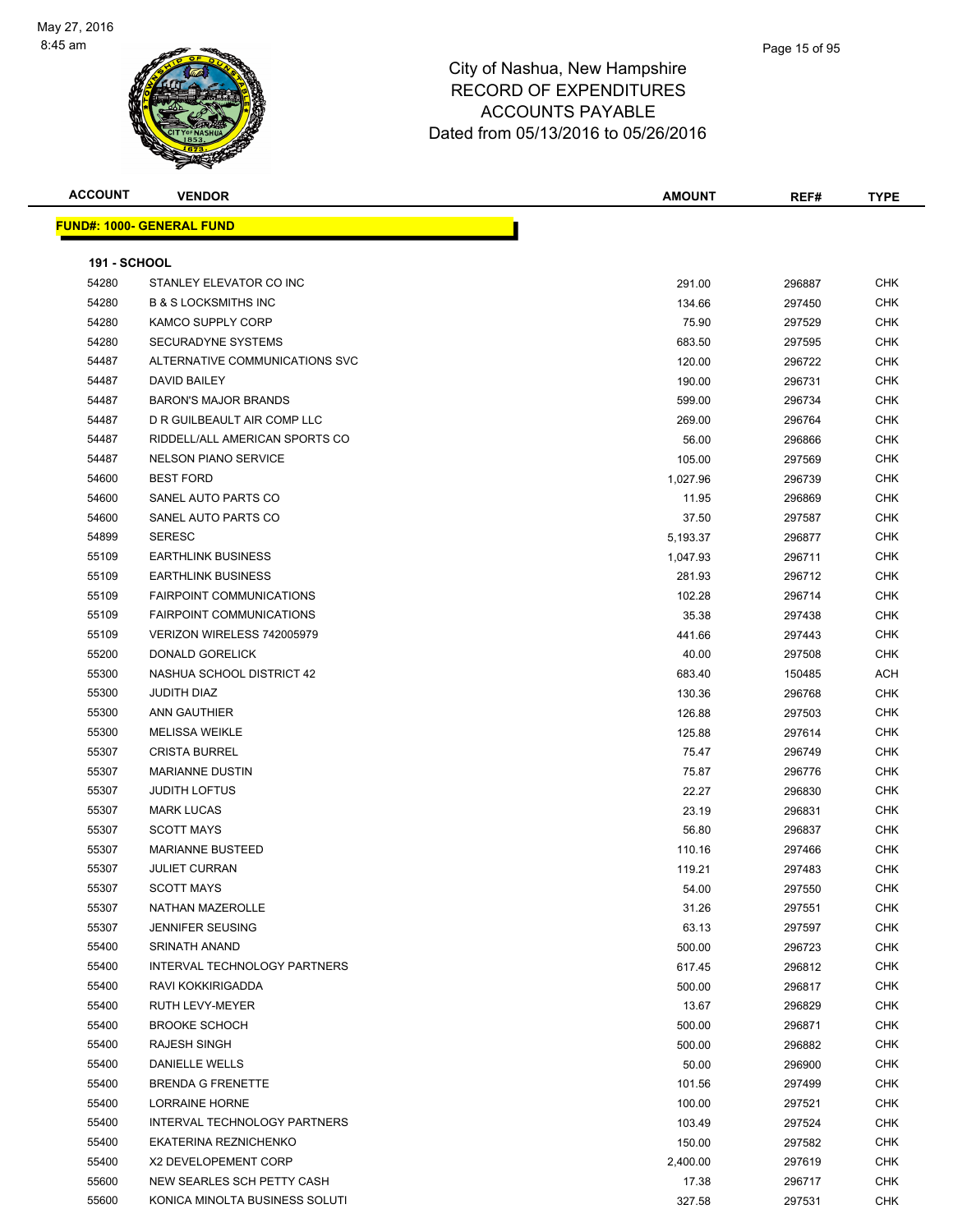

| <b>ACCOUNT</b>      | <b>VENDOR</b>                    | <b>AMOUNT</b> | REF#   | <b>TYPE</b> |
|---------------------|----------------------------------|---------------|--------|-------------|
|                     | <b>FUND#: 1000- GENERAL FUND</b> |               |        |             |
|                     |                                  |               |        |             |
| <b>191 - SCHOOL</b> |                                  |               |        |             |
| 55607               | NEW SEARLES SCH PETTY CASH       | 3.98          | 296717 | <b>CHK</b>  |
| 55607               | US POSTAL SERVICE                | 470.00        | 296893 | <b>CHK</b>  |
| 55607               | ELM ST PETTY CASH                | 37.01         | 297436 | <b>CHK</b>  |
| 55607               | FAIRGROUNDS MIDDLE SCH PETTY C   | 8.79          | 297437 | <b>CHK</b>  |
| 55607               | RESERVE ACCOUNT                  | 2,000.00      | 297441 | <b>CHK</b>  |
| 55607               | AMHERST ST PETTY CASH            | 55.92         | 297448 | <b>CHK</b>  |
| 55607               | <b>POSTMASTER</b>                | 990.00        | 297578 | <b>CHK</b>  |
| 55607               | US POSTAL SERVICE                | 109.00        | 297610 | <b>CHK</b>  |
| 55628               | <b>MEAGAN LEE BELLEMORE</b>      | 75.00         | 296735 | <b>CHK</b>  |
| 55635               | NASHUA SCHOOL DISTRICT 42        | 940.00        | 150485 | ACH         |
| 55642               | NATHAN ANDERSON                  | 66.00         | 296724 | <b>CHK</b>  |
| 55642               | LEN ANGELO                       | 66.00         | 296725 | <b>CHK</b>  |
| 55642               | <b>THOMAS AURIANA</b>            | 99.00         | 296729 | <b>CHK</b>  |
| 55642               | <b>JOHN C BARON</b>              | 99.00         | 296733 | <b>CHK</b>  |
| 55642               | HOWARD TIMOTHY BETHKE            | 142.00        | 296740 | <b>CHK</b>  |
| 55642               | MIKE BLAZE                       | 152.00        | 296742 | <b>CHK</b>  |
| 55642               | DANA BOURASSA                    | 86.00         | 296745 | <b>CHK</b>  |
| 55642               | <b>KENNETH A BOURQUE</b>         | 66.00         | 296746 | <b>CHK</b>  |
| 55642               | KATHLEEN CAMPBELL-KELLEY         | 172.00        | 296750 | <b>CHK</b>  |
| 55642               | ANDREW CONLAN                    | 228.00        | 296758 | <b>CHK</b>  |
| 55642               | <b>KEVIN COYLE</b>               | 132.00        | 296762 | <b>CHK</b>  |
| 55642               | JAMES A DAVALA                   | 66.00         | 296765 | <b>CHK</b>  |
| 55642               | <b>KEVIN DERHAK</b>              | 86.00         | 296767 | <b>CHK</b>  |
| 55642               | <b>BOUZNED DJABELARBI</b>        | 228.00        | 296771 | <b>CHK</b>  |
| 55642               | RONALD DOHERTY                   | 66.00         | 296772 | <b>CHK</b>  |
| 55642               | <b>JOYCE DROWN</b>               | 66.00         | 296774 | <b>CHK</b>  |
| 55642               | <b>DON FERNANDES</b>             | 66.00         | 296781 | <b>CHK</b>  |
| 55642               | <b>JAMES FLETCHER</b>            | 86.00         | 296784 | <b>CHK</b>  |
| 55642               | EDWARD R FREITAS                 | 166.00        | 296789 | <b>CHK</b>  |
| 55642               | <b>GERALD GADBOIS</b>            | 132.00        | 296792 | <b>CHK</b>  |
| 55642               | <b>FRANK HOELL</b>               | 172.00        | 296805 | <b>CHK</b>  |
| 55642               | <b>BRIAN JACKSON</b>             | 66.00         | 296814 | <b>CHK</b>  |
| 55642               | JAMES W JOSEF                    | 66.00         | 296815 | <b>CHK</b>  |
| 55642               | <b>GARY KUBA</b>                 | 86.00         | 296820 | <b>CHK</b>  |
| 55642               | AL LANGGUTH                      | 132.00        | 296821 | <b>CHK</b>  |
| 55642               | <b>TED LEVESQUE</b>              | 86.00         | 296827 | <b>CHK</b>  |
| 55642               | MATTHEW LEVINE                   | 99.00         | 296828 | <b>CHK</b>  |
| 55642               | DONALD MCGUIGAN                  | 152.00        | 296839 | <b>CHK</b>  |
| 55642               | <b>DENNIS MELANSON</b>           | 86.00         | 296842 | <b>CHK</b>  |
| 55642               | <b>DON MENSWAR</b>               | 86.00         | 296843 | <b>CHK</b>  |
| 55642               | <b>MARGARET METZ</b>             | 156.00        | 296845 | CHK         |
| 55642               | W THOMAS MONSON                  | 172.00        | 296847 | <b>CHK</b>  |
| 55642               | DAVID C PAULSON                  | 66.00         | 296858 | <b>CHK</b>  |
| 55642               | <b>BARRY REDDICK</b>             | 66.00         | 296863 | <b>CHK</b>  |
| 55642               | <b>GERARD ROBICHAUD</b>          | 172.00        | 296867 | <b>CHK</b>  |
| 55642               | <b>DAVID SINCLAIR</b>            | 66.00         | 296881 | <b>CHK</b>  |
| 55642               | ROLAND F ST GERMAN JR            | 66.00         | 296886 | <b>CHK</b>  |
| 55642               | ROBERT THADDEUS THOMAS           | 172.00        | 296889 | <b>CHK</b>  |
|                     |                                  |               |        |             |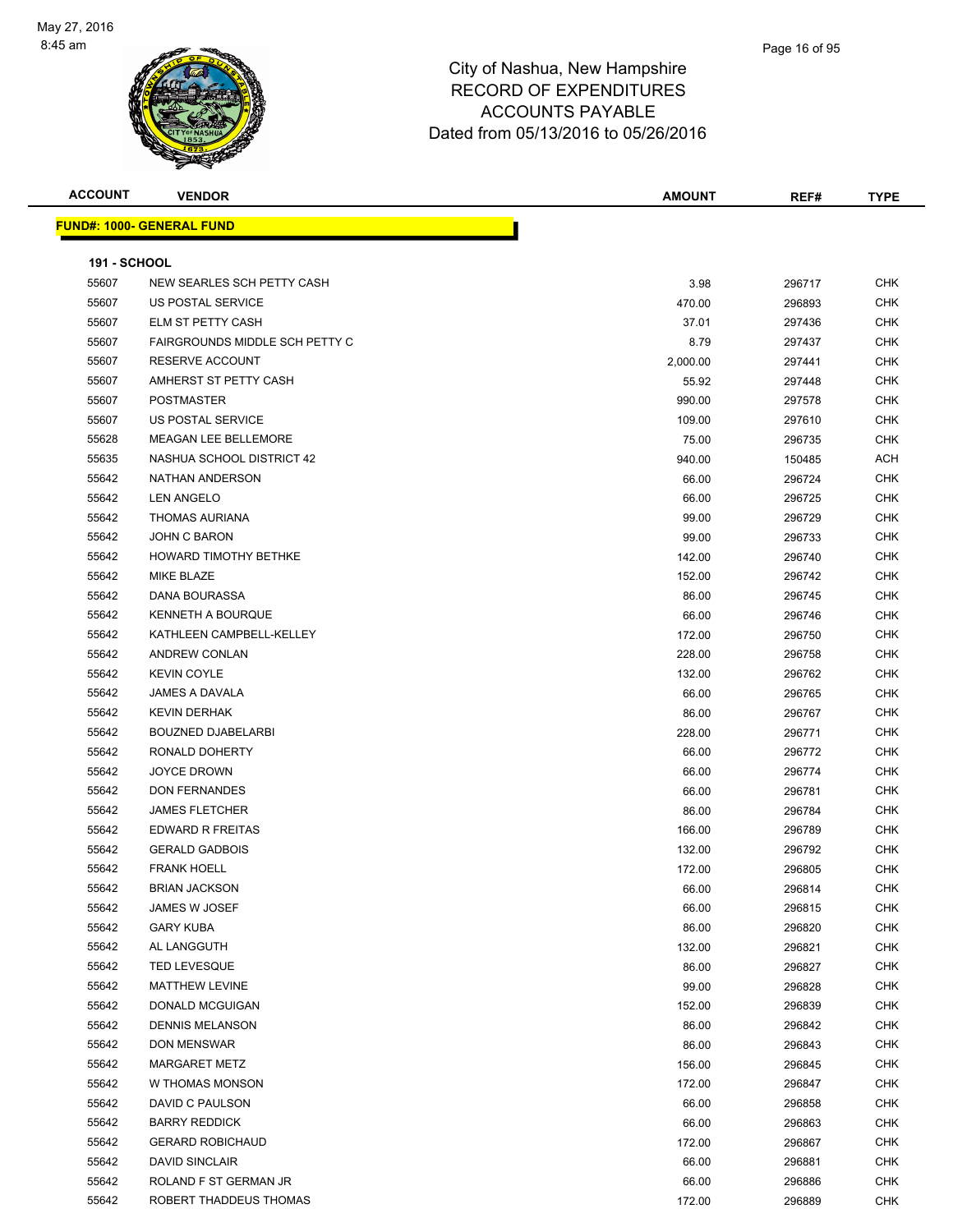

| <b>ACCOUNT</b>      | <b>VENDOR</b>                     | <b>AMOUNT</b> | REF#   | <b>TYPE</b> |
|---------------------|-----------------------------------|---------------|--------|-------------|
|                     | <u> FUND#: 1000- GENERAL FUND</u> |               |        |             |
|                     |                                   |               |        |             |
| <b>191 - SCHOOL</b> |                                   |               |        |             |
| 55642               | <b>JASON TRUNCELLETO</b>          | 66.00         | 296891 | <b>CHK</b>  |
| 55642               | RAYMOND VALENTE JR                | 100.00        | 296895 | <b>CHK</b>  |
| 55642               | DAVID WEBSTER                     | 66.00         | 296899 | <b>CHK</b>  |
| 55642               | <b>KERRY WHITTEN</b>              | 142.00        | 296901 | CHK         |
| 55642               | RICHARD B WILSON                  | 86.00         | 296902 | <b>CHK</b>  |
| 55642               | <b>KAREN ZIELINSKI</b>            | 66.00         | 296903 | <b>CHK</b>  |
| 55642               | <b>JOHN ANDRICK</b>               | 132.00        | 297449 | <b>CHK</b>  |
| 55642               | JOHN C BARON                      | 66.00         | 297452 | <b>CHK</b>  |
| 55642               | <b>KEVIN BOLDUC</b>               | 86.00         | 297460 | <b>CHK</b>  |
| 55642               | <b>MARK BUDA</b>                  | 390.00        | 297464 | <b>CHK</b>  |
| 55642               | <b>DENNIS BURKHART</b>            | 66.00         | 297465 | <b>CHK</b>  |
| 55642               | <b>BRUCE CAMPBELL</b>             | 86.00         | 297467 | <b>CHK</b>  |
| 55642               | KATHLEEN CAMPBELL-KELLEY          | 284.00        | 297468 | <b>CHK</b>  |
| 55642               | <b>KEVIN COYLE</b>                | 66.00         | 297480 | <b>CHK</b>  |
| 55642               | ARTHUR T CRAFFEY JR               | 66.00         | 297481 | <b>CHK</b>  |
| 55642               | MICHAEL CROSBY                    | 152.00        | 297482 | <b>CHK</b>  |
| 55642               | LEONARD DEL GENIO                 | 66.00         | 297484 | <b>CHK</b>  |
| 55642               | RONALD DOHERTY                    | 99.00         | 297485 | <b>CHK</b>  |
| 55642               | SAMANTHA DRISCOLL                 | 142.00        | 297486 | <b>CHK</b>  |
| 55642               | <b>RICHARD EVANS</b>              | 86.00         | 297491 | <b>CHK</b>  |
| 55642               | <b>MICHAEL FROST</b>              | 66.00         | 297500 | <b>CHK</b>  |
| 55642               | <b>SEAN GIVEN</b>                 | 66.00         | 297505 | <b>CHK</b>  |
| 55642               | <b>WILLIAM HOUDE</b>              | 86.00         | 297522 | <b>CHK</b>  |
| 55642               | <b>BRIAN JACKSON</b>              | 66.00         | 297526 | CHK         |
| 55642               | <b>GARY KUBA</b>                  | 86.00         | 297532 | <b>CHK</b>  |
| 55642               | <b>FAYE LACOURSE</b>              | 100.00        | 297533 | <b>CHK</b>  |
| 55642               | <b>MICHAEL LAFOND</b>             | 86.00         | 297534 | <b>CHK</b>  |
| 55642               | AL LANGGUTH                       | 66.00         | 297535 | <b>CHK</b>  |
| 55642               | MICHAEL LAROCQUE                  | 66.00         | 297537 | <b>CHK</b>  |
| 55642               | <b>MATTHEW LEVINE</b>             | 284.00        | 297540 | CHK         |
| 55642               | THOMAS WILSON MANLEY III          | 110.00        | 297547 | CHK         |
| 55642               | MITCHELL MASTROMATTEO             | 66.00         | 297549 | CHK         |
| 55642               | <b>DENNIS MELANSON</b>            | 142.00        | 297553 | <b>CHK</b>  |
| 55642               | DON MENSWAR                       | 86.00         | 297554 | <b>CHK</b>  |
| 55642               | <b>BARBARA MICHAEL</b>            | 142.00        | 297557 | CHK         |
| 55642               | <b>BRIAN MURPHY</b>               | 86.00         | 297561 | <b>CHK</b>  |
| 55642               | DENNIS J MURPHY JR                | 66.00         | 297562 | <b>CHK</b>  |
| 55642               | ARTHUR A NADEAU                   | 86.00         | 297564 | CHK         |
| 55642               | <b>NEIL R PENTTINEN</b>           | 66.00         | 297575 | CHK         |
| 55642               | <b>SHAUN REILLY</b>               | 86.00         | 297581 | CHK         |
| 55642               | <b>GORDON R SCHUPMANN</b>         | 86.00         | 297594 | CHK         |
| 55642               | ROLAND F ST GERMAN JR             | 66.00         | 297600 | CHK         |
| 55642               | DALE STEARNS                      | 99.00         | 297601 | CHK         |
| 55642               | <b>HOWARD TITUS</b>               | 66.00         | 297605 | CHK         |
| 55642               | <b>JASON TRUNCELLETO</b>          | 66.00         | 297607 | CHK         |
| 55642               | <b>GARY R YOUNG</b>               | 100.00        | 297620 | CHK         |
| 55642               | ROBERT ZUCCARO                    | 66.00         | 297621 | CHK         |
| 55642               | DAVE ZWICKER                      | 172.00        | 297622 | <b>CHK</b>  |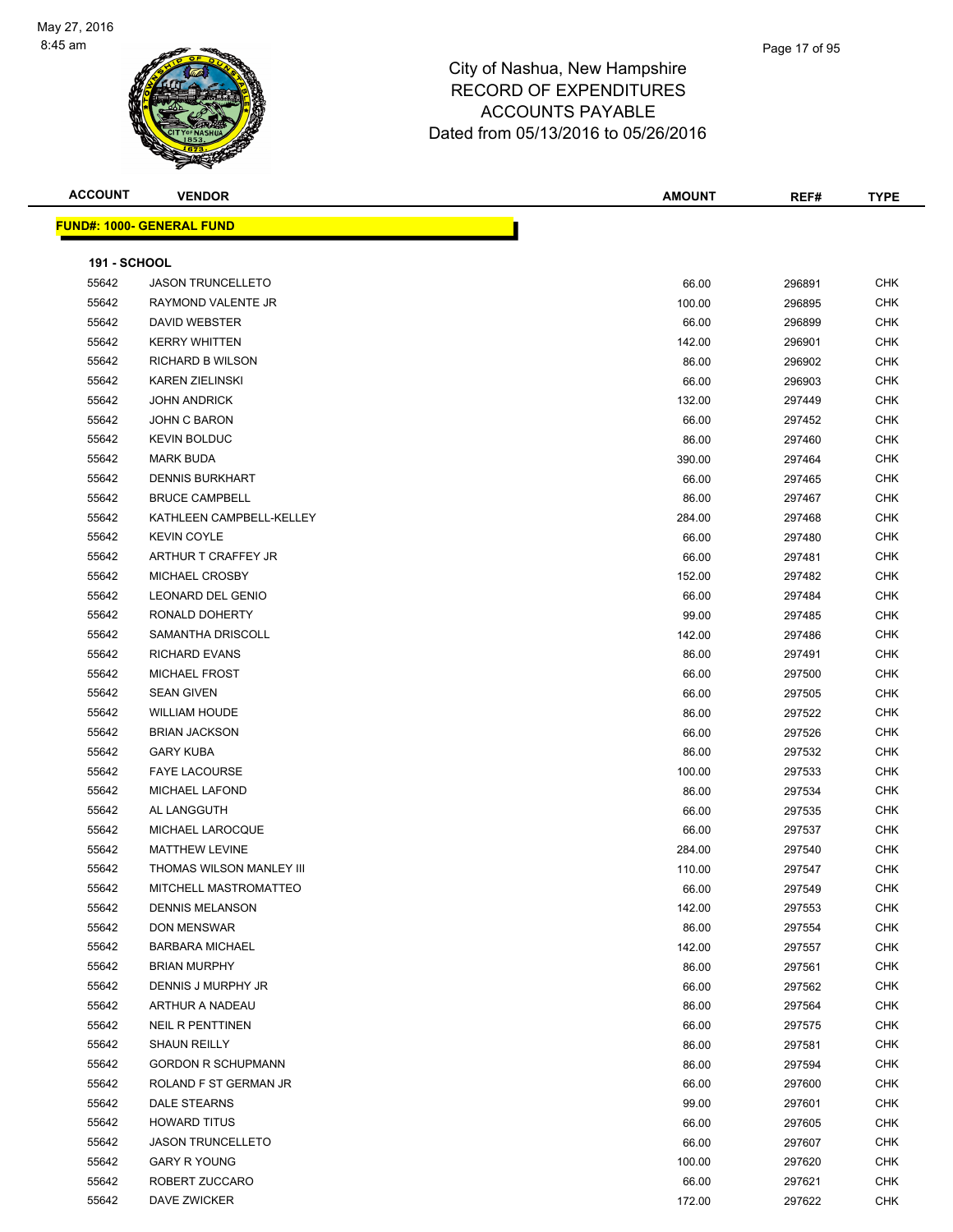

| <b>ACCOUNT</b>      | <b>VENDOR</b>                            | <b>AMOUNT</b> | REF#   | <b>TYPE</b> |
|---------------------|------------------------------------------|---------------|--------|-------------|
|                     | <b>FUND#: 1000- GENERAL FUND</b>         |               |        |             |
|                     |                                          |               |        |             |
| <b>191 - SCHOOL</b> |                                          |               |        |             |
| 55690               | FIRST STUDENT INC                        | 12,280.72     | 296783 | CHK         |
| 55690               | FIRST STUDENT INC                        | 292,014.02    | 297495 | CHK         |
| 55691               | EASTER SEALS OF NEW HAMPSHIRE            | 3,839.04      | 297488 | CHK         |
| 55691               | <b>FIRST STUDENT INC</b>                 | 272,956.42    | 297495 | CHK         |
| 55694               | NASHUA ADULT LEARNING CENTER             | 29,323.50     | 296721 | CHK         |
| 55694               | <b>REGIONAL SERVICES &amp; EDUCATION</b> | 7,385.75      | 296864 | CHK         |
| 55694               | <b>VERMONT PERMANENCY INITIATIVE</b>     | 7,261.24      | 297456 | CHK         |
| 55694               | FREDERIC L CHAMBERLAIN CTR INC           | 11,238.00     | 297497 | CHK         |
| 55694               | <b>GATEWAYS COMMUNITY SERVICES</b>       | 761.40        | 297502 | <b>CHK</b>  |
| 55694               | LEARNING CENTER FOR THE DEAF             | 7,531.36      | 297539 | <b>CHK</b>  |
| 55694               | LITCHFIELD SCHOOL DISTRICT               | 520.00        | 297541 | <b>CHK</b>  |
| 55694               | <b>REGIONAL SERVICES &amp; EDUCATION</b> | 4,776.45      | 297580 | CHK         |
| 55694               | SPAULDING YOUTH CENTER                   | 2,929.39      | 297599 | <b>CHK</b>  |
| 61100               | LEDGE ST SCH PETTY CASH                  | 66.47         | 296715 | CHK         |
| 61100               | NEW SEARLES SCH PETTY CASH               | 58.39         | 296717 | <b>CHK</b>  |
| 61100               | WB MASON CO INC                          | 2,508.06      | 296898 | <b>CHK</b>  |
| 61100               | KONICA MINOLTA BUSINESS SOLUTI           | 398.88        | 297531 | CHK         |
| 61100               | WB MASON CO INC                          | 2,795.51      | 297613 | CHK         |
| 61135               | LEDGE ST SCH PETTY CASH                  | 6.74          | 296715 | CHK         |
| 61135               | NEW SEARLES SCH PETTY CASH               | 47.94         | 296717 | CHK         |
| 61135               | TREASURER STATE OF NH                    | 150.00        | 296720 | <b>CHK</b>  |
| 61135               | <b>BARNES &amp; NOBLE INC</b>            | 2,359.66      | 296732 | CHK         |
| 61135               | <b>MARIA BERRIGAN</b>                    | 68.37         | 296737 | CHK         |
| 61135               | BIRCH HILL SCHOOL PETTY CASH             | 138.21        | 296741 | <b>CHK</b>  |
| 61135               | <b>CARD TECH ID</b>                      | 941.50        | 296752 | CHK         |
| 61135               | CMRS-POC                                 | 2,000.00      | 296755 | <b>CHK</b>  |
| 61135               | <b>CREATIVE THERAPY STORE</b>            | 68.75         | 296763 | <b>CHK</b>  |
| 61135               | DOWNES & READER HARDWOOD CO IN           | 3,820.00      | 296773 | <b>CHK</b>  |
| 61135               | <b>KIM ELLIOT</b>                        | 204.50        | 296777 | CHK         |
| 61135               | <b>ERIC ARMIN INC</b>                    | 662.49        | 296778 | CHK         |
| 61135               | F W WEBB COMPANY                         | 22.36         | 296779 | CHK         |
| 61135               | FULL COMPASS SYSTEMS LTD                 | 79.00         | 296791 | CHK         |
| 61135               | <b>GOPHER SPORT</b>                      | 1,166.26      | 296797 | CHK         |
| 61135               | <b>KAREN GREEN</b>                       | 90.00         | 296801 | CHK         |
| 61135               | <b>HANNAFORD</b>                         | 251.97        | 296803 | <b>CHK</b>  |
| 61135               | <b>HEINEMANN</b>                         | 828.60        | 296804 | CHK         |
| 61135               | HOME DEPOT CREDIT SERVICES               | 23.94         | 296806 | CHK         |
| 61135               | HOME DEPOT CREDIT SERVICE                | 2,020.63      | 296807 | CHK         |
| 61135               | <b>JW PEPPER &amp; SON INC</b>           | 331.95        | 296813 | CHK         |
| 61135               | KATHLEEN LATHAM                          | 179.19        | 296822 | CHK         |
| 61135               | LEARNING RESOURCES/ED INSIGHTS           | 124.94        | 296823 | CHK         |
| 61135               | LEARNING SEED LLC                        | 212.93        | 296824 | CHK         |
| 61135               | <b>KENNETH LEGER</b>                     | 36.55         | 296825 | CHK         |
| 61135               | MARKET BASKET ACCT 2589096               | 545.01        | 296835 | CHK         |
| 61135               | <b>CAROLYN MCNEIL</b>                    | 200.70        | 296841 | CHK         |
| 61135               | N2N HOLDINGS LLC                         | 359.00        | 296850 | CHK         |
| 61135               | <b>NASCO</b>                             | 142.12        | 296851 | CHK         |
| 61135               | NASHUA OUTDOOR POWER EQUIPMENT           | 131.55        | 296853 | <b>CHK</b>  |
|                     |                                          |               |        |             |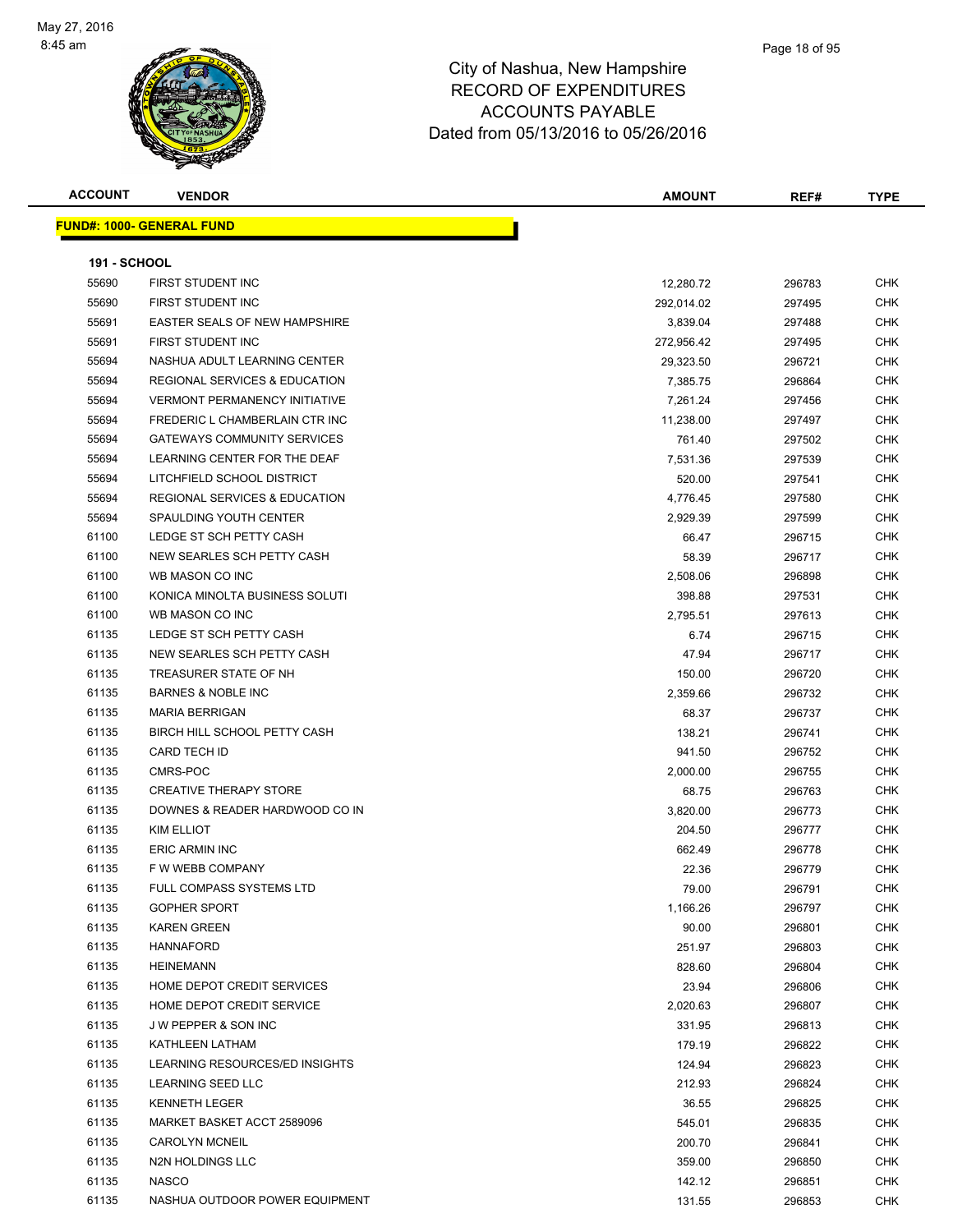

| <b>ACCOUNT</b>      | <b>VENDOR</b>                         | <b>AMOUNT</b>   | REF#             | <b>TYPE</b> |
|---------------------|---------------------------------------|-----------------|------------------|-------------|
|                     | <b>FUND#: 1000- GENERAL FUND</b>      |                 |                  |             |
| <b>191 - SCHOOL</b> |                                       |                 |                  |             |
| 61135               | P J CURRIER LUMBER CO                 | 194.05          | 296856           | <b>CHK</b>  |
| 61135               | DR. DAVID POOK                        | 713.25          | 296861           | <b>CHK</b>  |
| 61135               | SANE                                  | 1,116.68        | 296868           | <b>CHK</b>  |
| 61135               | <b>SARGENT WELCH</b>                  | 24.83           | 296870           | <b>CHK</b>  |
| 61135               | <b>SCHOOL SPECIALTY</b>               | 1,036.12        | 296875           | <b>CHK</b>  |
| 61135               | <b>ELAINE SWANSON</b>                 | 200.00          | 296888           | <b>CHK</b>  |
| 61135               | <b>WAL-MART</b>                       | 266.96          | 296896           | <b>CHK</b>  |
| 61135               | <b>WARD'S SCIENCE</b>                 | 28.44           | 296897           | <b>CHK</b>  |
| 61135               | WB MASON CO INC                       | 1,841.71        | 296898           | <b>CHK</b>  |
| 61135               | BICENTENNIAL SCHOOL PETTY CASH        | 66.64           | 297434           | <b>CHK</b>  |
| 61135               | <b>ELM ST PETTY CASH</b>              | 83.68           | 297436           | <b>CHK</b>  |
| 61135               | <b>FAIRGROUNDS MIDDLE SCH PETTY C</b> | 75.70           | 297437           | <b>CHK</b>  |
| 61135               | <b>MARIE ALSUP</b>                    | 35.00           | 297447           | <b>CHK</b>  |
| 61135               | <b>CYNTHIA BANNON</b>                 | 109.52          | 297451           | <b>CHK</b>  |
| 61135               | <b>BELLETETES INC</b>                 | 259.30          | 297455           | <b>CHK</b>  |
| 61135               | <b>BRAINPOP LLC</b>                   | 380.00          | 297463           | <b>CHK</b>  |
| 61135               | CARTRIDGE WORLD NASHUA                | 351.98          | 297469           | <b>CHK</b>  |
| 61135               | <b>CEN-COM</b>                        | 139.00          | 297470           | <b>CHK</b>  |
| 61135               | <b>DIANE COLLINS</b>                  | 37.82           | 297476           | <b>CHK</b>  |
| 61135               | ENCHANTED LEARNING LLC                | 125.00          | 297490           | <b>CHK</b>  |
| 61135               | <b>GOPHER</b>                         | 479.02          | 297507           | <b>CHK</b>  |
| 61135               | <b>HANNAFORD</b>                      | 39.79           | 297514           | CHK         |
| 61135               | HOME DEPOT CREDIT SERVICES            | 65.11           | 297519           | <b>CHK</b>  |
| 61135               | HOME DEPOT CREDIT SERVICE             | 624.48          | 297520           | <b>CHK</b>  |
| 61135               | <b>JW PEPPER &amp; SON INC</b>        | 145.98          | 297525           | <b>CHK</b>  |
| 61135               | KONICA MINOLTA BUSINESS SOLUTI        | 1,753.79        | 297531           | <b>CHK</b>  |
| 61135               | MARKET BASKET ACCT 2589096            | 29.76           | 297548           | <b>CHK</b>  |
| 61135               | <b>MELISSA MERCER</b>                 | 27.16           | 297555           | CHK         |
| 61135               | MSC INDUSTRIAL SUPPLY CO INC          | 54.62           | 297559           | <b>CHK</b>  |
| 61135               | <b>NASCO</b>                          | 66.47           | 297565           | <b>CHK</b>  |
| 61135               | NASHUA HS NORTH STUDENT ACT           | 28.00           | 297566           | <b>CHK</b>  |
| 61135               | NASHUA OUTDOOR POWER EQUIPMENT        | 13.62           | 297567           | <b>CHK</b>  |
| 61135               | NORTHCENTER FOODS                     | 290.00          | 297570           | <b>CHK</b>  |
| 61135               | PERFECTION LEARNING CORP              | 641.48          | 297576           | <b>CHK</b>  |
| 61135               | PERMA-BOUND                           | 175.95          | 297577           | <b>CHK</b>  |
| 61135               | SARGENT WELCH                         | 78.45           | 297588           | <b>CHK</b>  |
| 61135               | <b>SCHOOL SPECIALTY</b>               | 4,809.93        | 297593           | <b>CHK</b>  |
| 61135               | WAL-MART                              | 94.86           | 297612           | <b>CHK</b>  |
| 61135               | WB MASON CO INC                       | 807.62          | 297613           | <b>CHK</b>  |
| 61135               | <b>GEOFF WESTERVELT</b>               | 62.00           | 297615           | <b>CHK</b>  |
| 61135               | <b>WILSON LANGUAGE</b>                | 77.76           | 297618           | <b>CHK</b>  |
| 61142               | <b>SCHOOL HEALTH CORP</b>             | 502.00          | 296873           | <b>CHK</b>  |
| 61142               | BICENTENNIAL SCHOOL PETTY CASH        | 7.00            | 297434           | <b>CHK</b>  |
|                     | <b>MARYBETH THOMPSON</b>              |                 | 297603           | <b>CHK</b>  |
| 61142<br>61299      | BRENTWOOD PETTY CASH                  | 54.99<br>140.25 | 296710           | <b>CHK</b>  |
| 61299               | <b>BELLETETES INC</b>                 | 326.72          | 296736           | <b>CHK</b>  |
| 61299               | MICHAEL CONLEY                        | 25.77           |                  | <b>CHK</b>  |
| 61299               | <b>FASTENAL CO</b>                    | 423.33          | 296759<br>296780 | <b>CHK</b>  |
|                     |                                       |                 |                  |             |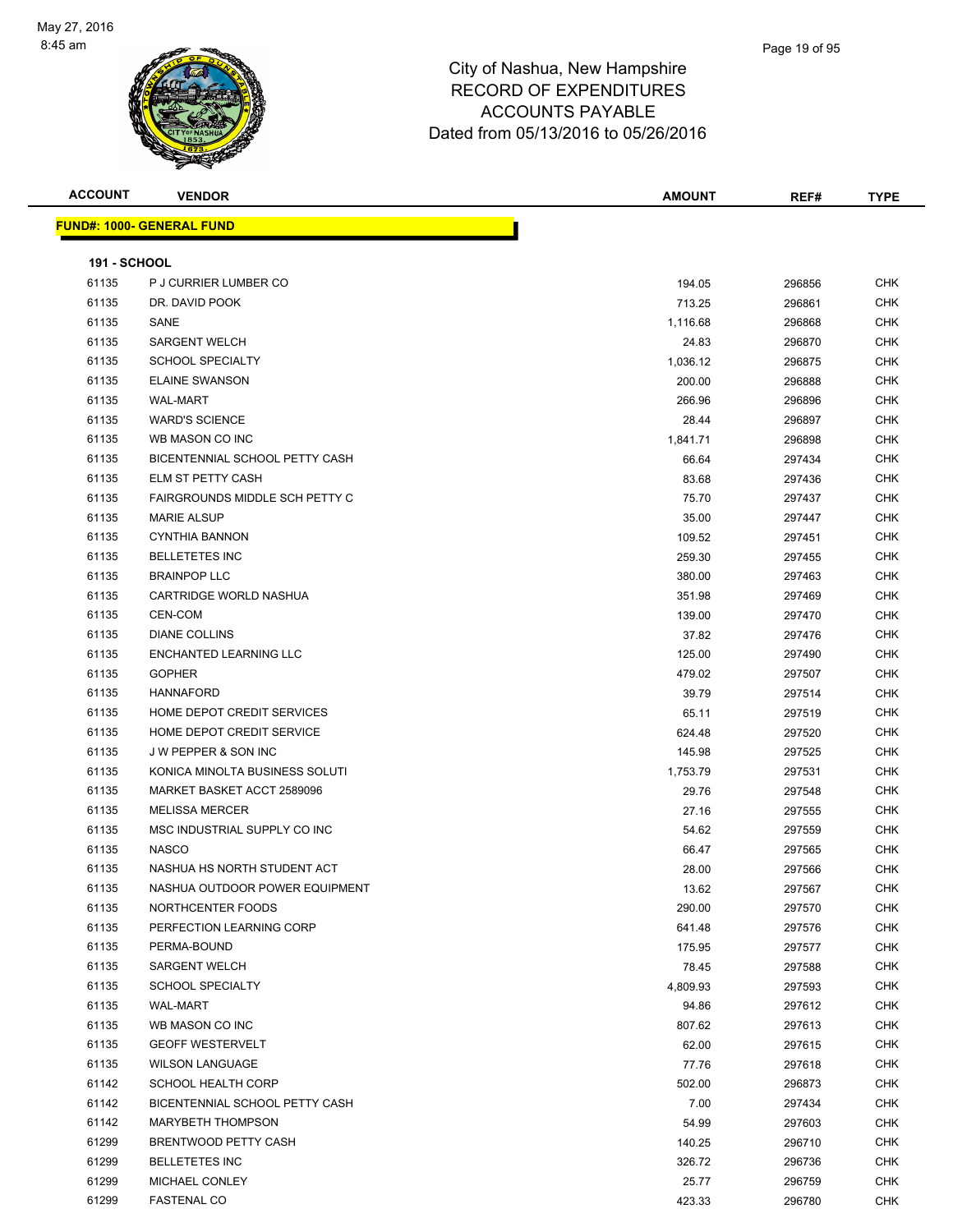

| <b>ACCOUNT</b>      | <b>VENDOR</b>                     | <b>AMOUNT</b> | REF#   | <b>TYPE</b> |
|---------------------|-----------------------------------|---------------|--------|-------------|
|                     | <u> FUND#: 1000- GENERAL FUND</u> |               |        |             |
|                     |                                   |               |        |             |
| <b>191 - SCHOOL</b> |                                   |               |        |             |
| 61299               | HOME DEPOT CREDIT SERVICES        | 332.84        | 296808 | <b>CHK</b>  |
| 61299               | <b>DEBORAH HOVEY</b>              | 81.82         | 296810 | <b>CHK</b>  |
| 61299               | <b>MASTER TEACHER</b>             | 1,384.81      | 296836 | <b>CHK</b>  |
| 61299               | MERRIMACK BUILDING SUPPLY INC     | 392.84        | 296844 | <b>CHK</b>  |
| 61299               | <b>MIL-BAR PLASTICS INC</b>       | 875.73        | 296846 | <b>CHK</b>  |
| 61299               | <b>DAVID PELLETIER</b>            | 68.35         | 296859 | <b>CHK</b>  |
| 61299               | STEPHANIE SEWHUK-THOMAS           | 96.80         | 296878 | <b>CHK</b>  |
| 61299               | <b>WAL-MART</b>                   | 172.21        | 296896 | <b>CHK</b>  |
| 61299               | WB MASON CO INC                   | 120.02        | 296898 | <b>CHK</b>  |
| 61299               | <b>BELLETETES INC</b>             | 160.04        | 297455 | <b>CHK</b>  |
| 61299               | <b>JULIE EBERHARDT</b>            | 82.21         | 297489 | <b>CHK</b>  |
| 61299               | <b>FASTENAL CO</b>                | 384.29        | 297493 | <b>CHK</b>  |
| 61299               | <b>JACQUELINE PETERS</b>          | 70.86         | 297528 | <b>CHK</b>  |
| 61299               | <b>CATHERINE LUI</b>              | 3.96          | 297542 | <b>CHK</b>  |
| 61299               | NASHUA WALLPAPER & PAINT CO       | 124.94        | 297568 | <b>CHK</b>  |
| 61299               | <b>DAVID PELLETIER</b>            | 108.72        | 297574 | <b>CHK</b>  |
| 61299               | <b>CHELSEY ROTHERMEL</b>          | 15.94         | 297583 | <b>CHK</b>  |
| 61299               | <b>WHITNEY MORIN</b>              | 689.38        | 297616 | <b>CHK</b>  |
| 61407               | M & M ELECTRICAL SUPPLY CO INC    | 1,399.94      | 297543 | <b>CHK</b>  |
| 61414               | F W WEBB COMPANY                  | 1,114.26      | 296779 | <b>CHK</b>  |
| 61414               | <b>GRANITE GROUP</b>              | 30.24         | 296800 | <b>CHK</b>  |
| 61414               | <b>HAJOCA CORPORATION</b>         | 343.34        | 296802 | <b>CHK</b>  |
| 61414               | F W WEBB COMPANY                  | 45.86         | 297492 | <b>CHK</b>  |
| 61414               | <b>HAJOCA CORPORATION</b>         | 316.17        | 297512 | <b>CHK</b>  |
| 61421               | ARCSOURCE INC                     | 59.30         | 296728 | <b>CHK</b>  |
| 61421               | CAPP INC                          | 2,154.00      | 296751 | <b>CHK</b>  |
| 61421               | FILTER SALES & SERVICE            | 3,560.55      | 296782 | <b>CHK</b>  |
| 61421               | <b>GRAINGER</b>                   | 108.80        | 296798 | <b>CHK</b>  |
| 61421               | SIEMENS INDUSTRY INC              | 491.35        | 296880 | <b>CHK</b>  |
| 61421               | TRANE U.S. INC                    | 36.40         | 296890 | <b>CHK</b>  |
| 61421               | FILTER SALES & SERVICE INC        | 2,039.00      | 297494 | <b>CHK</b>  |
| 61421               | GRAINGER                          | 263.64        | 297509 | <b>CHK</b>  |
| 61599               | NASHUA OUTDOOR POWER EQUIPMENT    | 291.36        | 296853 | <b>CHK</b>  |
| 61599               | SITEONE LANDSCAPE SUPPLY LLC      | 4,995.20      | 296883 | <b>CHK</b>  |
| 61607               | COMPUTER HUT dba IT INSIDERS      | 1,123.80      | 296757 | <b>CHK</b>  |
| 61607               | BICENTENNIAL SCHOOL PETTY CASH    | 27.99         | 297434 | <b>CHK</b>  |
| 61607               | COMPUTER HUT dba IT INSIDERS      | 3,070.80      | 297478 | <b>CHK</b>  |
| 61607               | VANTAGE POINT CORP                | 369.40        | 297611 | <b>CHK</b>  |
| 61650               | KONICA MINOLTA BUSINESS SOLUTI    | 223.54        | 296819 | <b>CHK</b>  |
| 61650               | KONICA MINOLTA BUSINESS SOLUTI    | 881.51        | 297531 | <b>CHK</b>  |
| 61814               | FOLLETT SCHOOL SOLUTIONS INC      | 1,011.36      | 296785 | <b>CHK</b>  |
| 61814               | PERMA-BOUND                       | 769.56        | 296860 | <b>CHK</b>  |
| 61814               | SCHOLASTIC BOOK FAIRS - 14        | 499.53        | 297589 | <b>CHK</b>  |
| 61821               | KNOW BUDDY RESOURCES              | 218.48        | 296818 | <b>CHK</b>  |
| 61875               | <b>BOOK DEPOT</b>                 | 500.99        | 296743 | <b>CHK</b>  |
| 61875               | ROSE FRANCOEUR                    | 145.88        | 296786 | <b>CHK</b>  |
| 61875               | <b>SCHOLASTIC INC</b>             | 88.02         | 296872 | <b>CHK</b>  |
| 61875               | <b>SKYLIGHT PUBLISHING</b>        | 1,773.16      | 296884 | <b>CHK</b>  |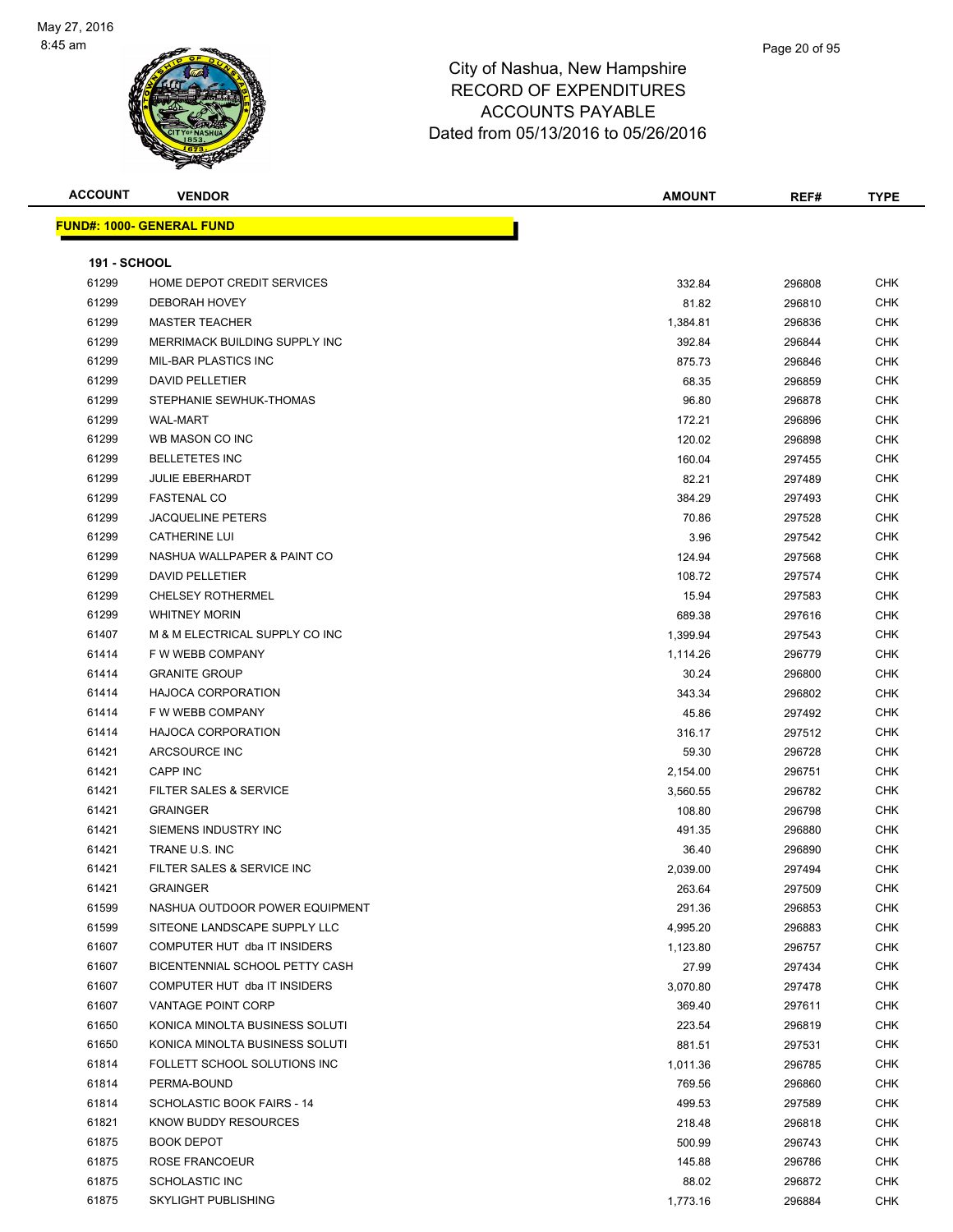| <b>ACCOUNT</b> | <b>VENDOR</b>                                   | <b>AMOUNT</b>  | REF#             | <b>TYPE</b>              |
|----------------|-------------------------------------------------|----------------|------------------|--------------------------|
|                | <b>FUND#: 1000- GENERAL FUND</b>                |                |                  |                          |
| 191 - SCHOOL   |                                                 |                |                  |                          |
| 61875          | <b>US POSTAL SERVICE</b>                        | 329.00         | 296894           | <b>CHK</b>               |
| 61875          | <b>DIANE COLLINS</b>                            | 9.20           | 297476           | CHK                      |
| 61875          | <b>JULIE EBERHARDT</b>                          | 666.25         | 297489           | <b>CHK</b>               |
| 61875          | <b>SCHOLASTIC INC</b>                           | 5.21           | 297590           | <b>CHK</b>               |
| 61875          | <b>SCHOLASTIC INC</b>                           | 20.66          | 297591           | <b>CHK</b>               |
| 61875          | <b>SCHOLASTIC INC</b>                           | 153.00         | 297592           | <b>CHK</b>               |
| 71221          | <b>APPLE INC</b>                                | 1,017.00       | 296726           | <b>CHK</b>               |
| 71221          | COMPUTER HUT dba IT INSIDERS                    | 439.60         | 296757           | <b>CHK</b>               |
| 71228          | SHI INTERNATIONAL CORP                          | 628.00         | 296879           | <b>CHK</b>               |
| 71800          | SCHOOL OUTFITTERS, LLC                          | 1,835.32       | 296874           | <b>CHK</b>               |
| 71800          | <b>SCHOOL SPECIALTY</b>                         | 180.86         | 296875           | <b>CHK</b>               |
| 71800          | WB MASON CO INC                                 | 507.00         | 297613           | <b>CHK</b>               |
| 71999          | <b>BEST BUY BUSINESS ADVANTAGE</b>              | 551.99         | 296738           | <b>CHK</b>               |
| 71999          | <b>GLOBAL INDUSTRIAL EQUIPMENT</b>              | 320.00         | 296796           | <b>CHK</b>               |
|                | SECURADYNE SYSTEMS                              | 22,082.72      | 296876           | <b>CHK</b>               |
| 71999          |                                                 | 479.96         | 297457           | <b>CHK</b>               |
| 71999          | BEST BUY BUSINESS ADVANTAGE                     |                |                  |                          |
| 71999          | <b>CEN-COM</b>                                  | 971.00         | 297470           | <b>CHK</b>               |
|                | TOTAL 191 - SCHOOL<br><b>193 - DEBT SERVICE</b> | \$1,050,552.05 |                  |                          |
| 75300<br>75300 | UNITED PARCEL SERVICE<br>UNITED PARCEL SERVICE  | 5.84<br>5.96   | 296571<br>297265 | <b>CHK</b><br><b>CHK</b> |
|                | <b>TOTAL 193 - DEBT SERVICE</b>                 | \$11.80        |                  |                          |
|                | <b>TOTAL FUND 1000 - GENERAL FUND</b>           | \$1,873,178.93 |                  |                          |
|                | <b>FUND#: 1001- GF-CAPITAL IMPROVEMENTS</b>     |                |                  |                          |
| 161 - STREETS  |                                                 |                |                  |                          |
| 81100          | JOHNSONS ELECTRIC INC                           | 110.00         | 297345           | CHK                      |
|                | TOTAL 161 - STREETS                             | \$110.00       |                  |                          |
| 191 - SCHOOL   |                                                 |                |                  |                          |
| 81100          | SECURADYNE SYSTEMS                              | 13,124.02      | 296876           | <b>CHK</b>               |
| 81100          | HARRIMAN ASSOCIATES                             | 15,197.68      | 297516           | <b>CHK</b>               |
|                | <b>TOTAL 191 - SCHOOL</b>                       | \$28,321.70    |                  |                          |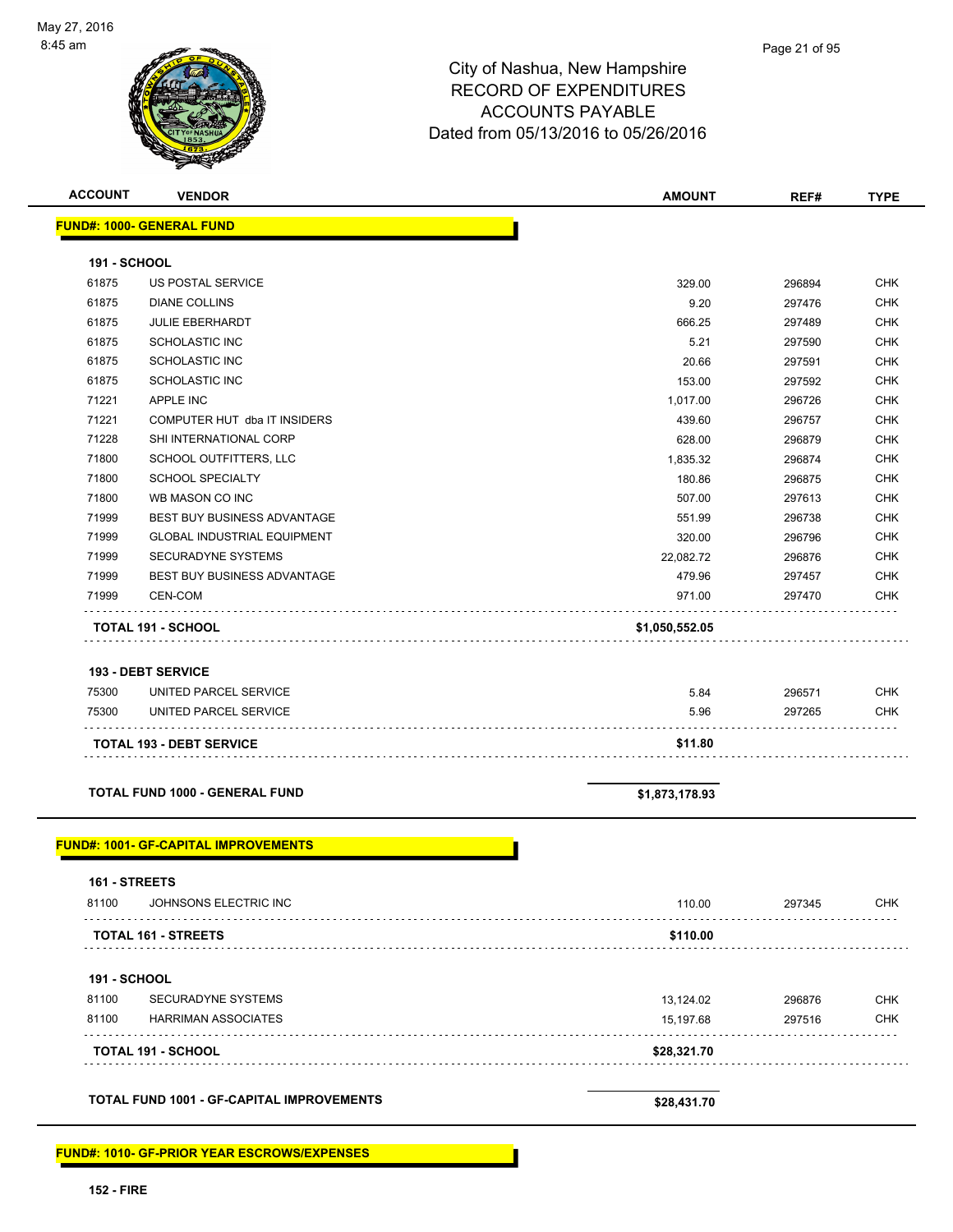# Page 22 of 95City of Nashua, New Hampshire RECORD OF EXPENDITURES ACCOUNTS PAYABLE Dated from 05/13/2016 to 05/26/2016 **ACCOUNT VENDOR AMOUNT REF# TYPE FUND#: 1010- GF-PRIOR YEAR ESCROWS/EXPENSES 152 - FIRE** 81200 AXIOM PARTNERS INC 1,300.00 297281 CHK **TOTAL 152 - FIRE \$1,300.00 161 - STREETS** 54275 HI-WAY SAFETY SYSTEMS INC 21,387.36 296644 CHK 54275 HI-WAY SAFETY SYSTEMS INC 20,521.50 297333 CHK **TOTAL 161 - STREETS \$41,908.86 TOTAL FUND 1010 - GF-PRIOR YEAR ESCROWS/EXPENSES \$43,208.86 FUND#: 2100- FOOD SERVICES FUND** 61100 BAUDVILLE, INC 98.70 297453 CHK

|       | <b>TOTAL FUND 2100 - FOOD SERVICES FUND</b> | \$111,525.59  |        |            |
|-------|---------------------------------------------|---------------|--------|------------|
| 61299 | CENTRAL PAPER PRODUCTS CO                   | 14.392.51     | 297472 | <b>CHK</b> |
| 61214 | SAL'S PIZZA                                 | 234.00        | 297584 | <b>CHK</b> |
| 61214 | OLNASHUA LLC                                | 117.50        | 297572 | <b>CHK</b> |
| 61214 | <b>M SAUNDERS INC</b>                       | 6.978.14      | 297544 | <b>CHK</b> |
| 61214 | <b>HOLDEN FRUIT &amp; PRODUCE CO.</b>       | 1,353.18      | 297518 | <b>CHK</b> |
| 61214 | <b>HERSHEY CREAMERY</b>                     | 1,502.96      | 297517 | <b>CHK</b> |
| 61214 | <b>GREAT STATE BEVERAGES INC</b>            | 1,329.10      | 297510 | <b>CHK</b> |
| 61214 | <b>GARELICK FARMS LLC</b>                   | 39.590.80     | 297501 | <b>CHK</b> |
| 61214 | COSTA FRUIT & PRODUCE CO                    | 40,560.50     | 297479 | <b>CHK</b> |
| 61214 | COCA COLA BOTTLING CO                       | 2.901.00      | 297475 | <b>CHK</b> |
| 61214 | <b>BIMBO FOODS BAKERIES INC</b>             | 2,467.20      | 297458 | <b>CHK</b> |
| .     |                                             | <u> JU.IU</u> | ⊷…⊸    | .          |

|       | <b>FUND#: 2207- ADULT ED/CONTINUING ED</b> |        |        |
|-------|--------------------------------------------|--------|--------|
| 55699 | <b>OONAGH WILLIAMS</b>                     | 150.00 | 297617 |
| 61135 | <b>JOSTENS INC</b>                         | 74.28  | 296816 |
| 61299 | <b>WAL-MART</b>                            | 392.79 | 297612 |
| 61299 | <b>OONAGH WILLIAMS</b>                     | 72.43  | 297617 |

# **FUND#: 2212- ATHLETICS REVENUE FUND** 61107 LISA GINGRAS 21.82 296795 CHK 61299 NIXON CO INC 57.00 296855 CHK 61299 DONALD GORELICK 8.47 297508 CHK TOTAL FUND 2212 - ATHLETICS REVENUE FUND<br>
\$87.29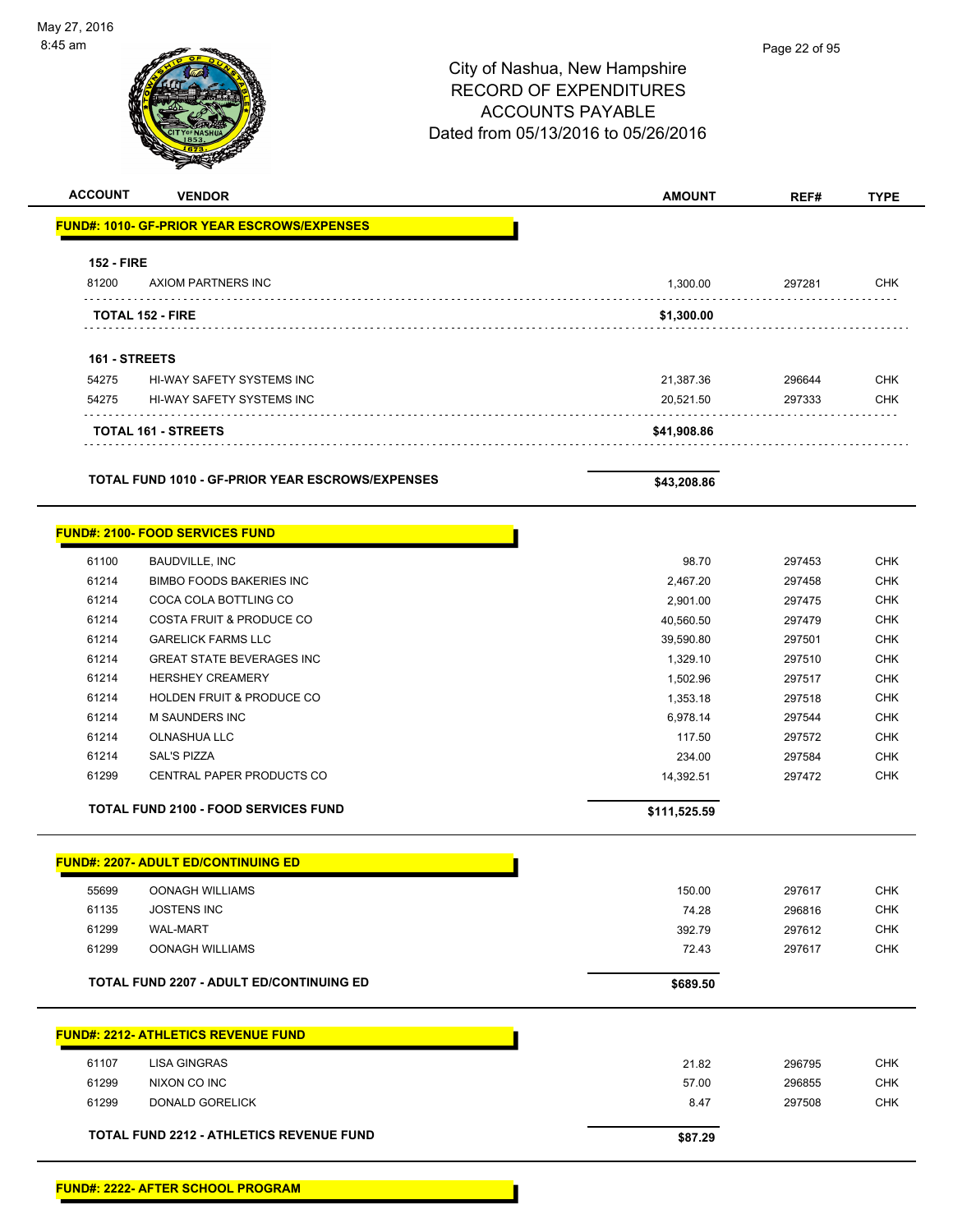

| <b>ACCOUNT</b> | <b>VENDOR</b>                                           | <b>AMOUNT</b>    | REF#             | <b>TYPE</b>              |
|----------------|---------------------------------------------------------|------------------|------------------|--------------------------|
|                | <b>FUND#: 2222- AFTER SCHOOL PROGRAM</b>                |                  |                  |                          |
| 61299          | SOUTHWICK'S ZOO                                         | 1,331.00         | 296494           | <b>CHK</b>               |
| 61299          | <b>GARELICK FARMS LLC</b>                               | 25.68            | 296793           | <b>CHK</b>               |
| 61299          | AC MOORE INC                                            | 173.69           | 297444           | <b>CHK</b>               |
| 61299          | <b>GARELICK FARMS LLC</b>                               | 270.01           | 297501           | <b>CHK</b>               |
| 61299          | MARKET BASKET ACCT 2589096                              | 272.02           | 297548           | <b>CHK</b>               |
| 61299          | SAMS CLUB/SYNCHRONY BANK                                | 48.10            | 297586           | <b>CHK</b>               |
| 61299          | <b>WAL-MART</b>                                         | 97.15            | 297612           | <b>CHK</b>               |
|                | <b>TOTAL FUND 2222 - AFTER SCHOOL PROGRAM</b>           | \$2,217.65       |                  |                          |
|                | <b>FUND#: 2247- CULINARY ARTS</b>                       |                  |                  |                          |
|                |                                                         |                  |                  |                          |
| 61135          | <b>GENERAL LINEN SERVICE INC</b>                        | 93.06            | 296794           | <b>CHK</b>               |
| 61135          | MARKET BASKET ACCT 2589096                              | 71.41            | 296835           | <b>CHK</b>               |
| 61135          | <b>GENERAL LINEN SERVICE INC</b>                        | 100.47           | 297504           | <b>CHK</b>               |
| 61135          | NORTHCENTER FOODS                                       | 869.18           | 297570           | <b>CHK</b>               |
|                | <b>TOTAL FUND 2247 - CULINARY ARTS</b>                  | \$1,134.12       |                  |                          |
|                | <b>FUND#: 2501- PUBLIC HEALTH CLIENT FEES FUND</b>      |                  |                  |                          |
| 55514          |                                                         |                  |                  |                          |
| 55845          | TREASURER STATE OF NH<br>TREASURER STATE OF NH          | 150.00<br>90.00  | 296570<br>297415 | <b>CHK</b><br><b>CHK</b> |
|                |                                                         |                  |                  |                          |
|                | <b>TOTAL FUND 2501 - PUBLIC HEALTH CLIENT FEES FUND</b> | \$240.00         |                  |                          |
|                | <b>FUND#: 2504- HOLMAN STADIUM EVENTS FUND</b>          |                  |                  |                          |
| 55699          | <b>STADIUM GRAPHICS</b>                                 | 1,067.00         | 297405           | <b>CHK</b>               |
|                | <b>TOTAL FUND 2504 - HOLMAN STADIUM EVENTS FUND</b>     | \$1,067.00       |                  |                          |
|                | <b>FUND#: 2505- PEG ACCESS CHANNELS FUND</b>            |                  |                  |                          |
|                |                                                         |                  |                  |                          |
| 53432          | DONNA GRAHAM                                            | 30.00            | 297330           | CHK                      |
| 53470<br>53470 | <b>JIM MCLEAN</b><br><b>SCOTT SILVA</b>                 | 200.00<br>200.00 | 297358           | <b>CHK</b><br><b>CHK</b> |
| 53470          | TIM O'NEIL                                              | 300.00           | 297400           | <b>CHK</b>               |
| 53470          | FRANK J WALLENT                                         |                  | 297414           | <b>CHK</b>               |
| 54100          | <b>EVERSOURCE</b>                                       | 200.00           | 297422           | <b>CHK</b>               |
|                |                                                         | 291.42           | 297236           |                          |
| 54114          | DIRECT ENERGY BUSINESS                                  | 34.73            | 296543           | <b>CHK</b>               |
| 54114          | <b>LIBERTY UTILITIES - NH</b>                           | 22.86            | 296550           | <b>CHK</b>               |
| 54141          | PENNICHUCK WATER WORKS INC                              | 16.87            | 296562           | <b>CHK</b>               |
| 55300          | <b>JEFF POEHNERT</b>                                    | 137.70           | 297228           | <b>CHK</b>               |
| 55699          | AARDVARK THE DEAN OF CLEAN                              | 195.00           | 296581           | <b>CHK</b>               |
|                | <b>TOTAL FUND 2505 - PEG ACCESS CHANNELS FUND</b>       | \$1,628.58       |                  |                          |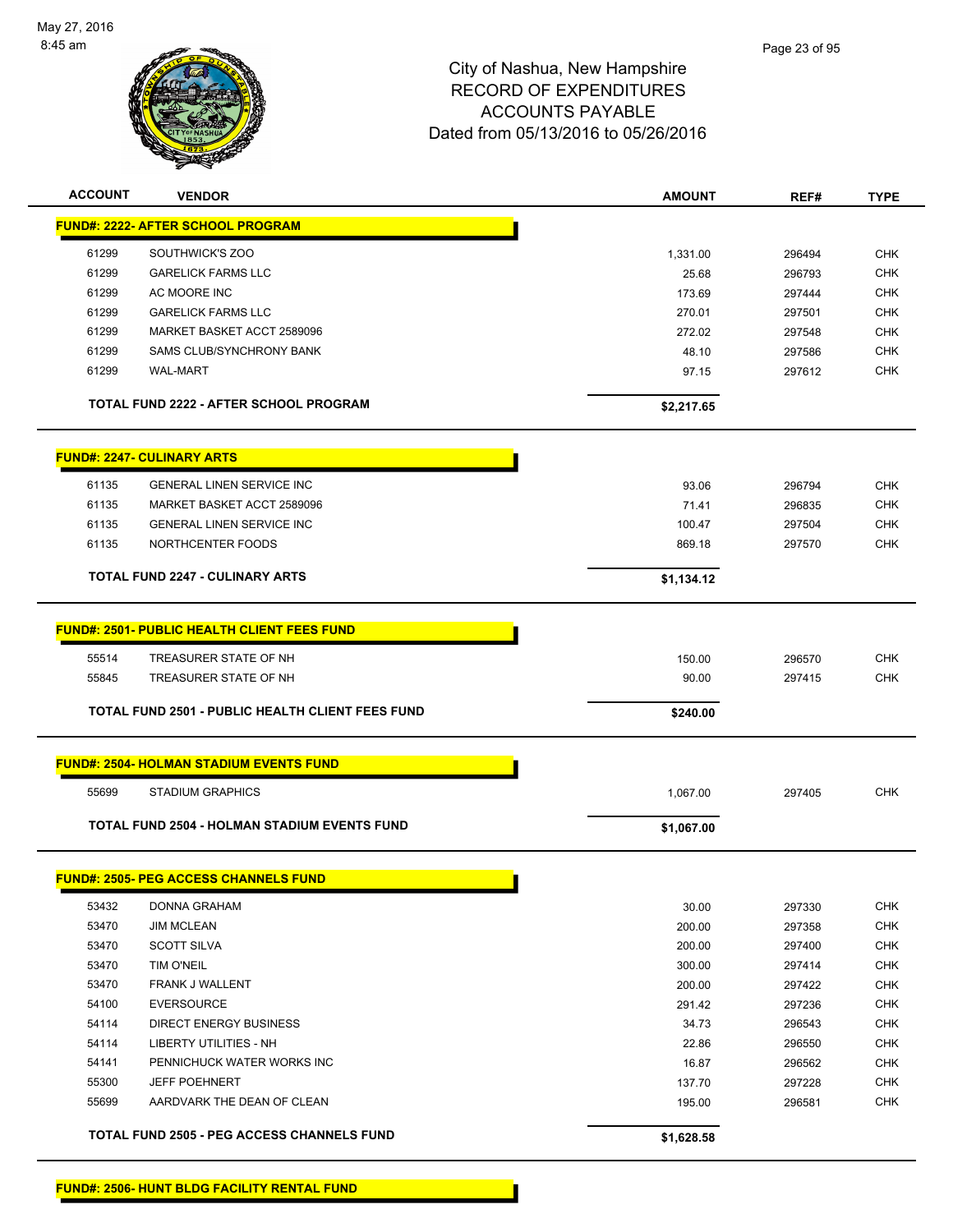

| <b>ACCOUNT</b> | <b>VENDOR</b>                                      | <b>AMOUNT</b>   | REF#   | <b>TYPE</b>              |
|----------------|----------------------------------------------------|-----------------|--------|--------------------------|
|                | <b>FUND#: 2506- HUNT BLDG FACILITY RENTAL FUND</b> |                 |        |                          |
| 53628          | COMCAST CABLE COMMUNICATIONS I                     | 84.90           | 297235 | <b>CHK</b>               |
| 54141          | PENNICHUCK WATER WORKS INC                         | 54.73           | 296562 | <b>CHK</b>               |
| 54200          | <b>ERICKSON CLEANING SERVICES LLC</b>              | 470.00          | 297315 | <b>CHK</b>               |
| 54236          | PROTECTION ONE ALARM MONTORING                     | 54.00           | 297391 | <b>CHK</b>               |
| 54280          | <b>CLASSIC SIGNS INC</b>                           | 302.00          | 297303 | <b>CHK</b>               |
|                | TOTAL FUND 2506 - HUNT BLDG FACILITY RENTAL FUND   | \$965.63        |        |                          |
|                |                                                    |                 |        |                          |
|                | <b>FUND#: 3050- POLICE GRANTS FUND</b>             |                 |        |                          |
| 55400          | <b>INTEGRATED TACTICAL CONCEPTS</b>                | 9,750.00        | 296521 | <b>CHK</b>               |
|                | <b>TOTAL FUND 3050 - POLICE GRANTS FUND</b>        | \$9,750.00      |        |                          |
|                | <b>FUND#: 3068- COMMUNITY SERVICES GRANTS FUND</b> |                 |        |                          |
|                |                                                    |                 |        |                          |
| 53999          | <b>GREATER NASHUA MENTAL HEALTH</b>                | 7,465.66        | 296639 | <b>CHK</b>               |
| 55300<br>55300 | KAYLA O'BRIEN<br><b>KATHY CYR</b>                  | 44.55           | 296525 | <b>CHK</b><br><b>CHK</b> |
|                |                                                    | 43.96<br>230.82 | 296524 | <b>CHK</b>               |
| 55300<br>55300 | LISA VASQUEZ<br><b>JANAIL ARCHER</b>               |                 | 296527 | <b>CHK</b>               |
| 55699          | SOUTHERN NH HIV AIDS                               | 154.74          | 296514 | <b>CHK</b>               |
| 61830          | SURVEYMONKEY INC                                   | 8,218.00        | 296696 | <b>CHK</b>               |
| 68235          | SOUTHERN NH HIV AIDS                               | 204.00          | 297407 | <b>CHK</b>               |
| 69025          | SOUTHERN NH HIV AIDS                               | 637.00          | 296696 | <b>CHK</b>               |
|                |                                                    | 881.00          | 296696 |                          |
|                | TOTAL FUND 3068 - COMMUNITY SERVICES GRANTS FUND   | \$17,879.73     |        |                          |
|                | <b>FUND#: 3070- COMMUNITY HEALTH GRANTS FUND</b>   |                 |        |                          |
|                |                                                    |                 |        |                          |
| 55300          | <b>KATHY CYR</b>                                   | 12.96           | 296524 | <b>CHK</b>               |
| 55300          | KAYLA O'BRIEN                                      | 5.40            | 296525 | <b>CHK</b>               |
| 55300          | KAYLA O'BRIEN                                      | 68.08           | 296525 | <b>CHK</b>               |
|                | TOTAL FUND 3070 - COMMUNITY HEALTH GRANTS FUND     | \$86.44         |        |                          |
|                | <b>FUND#: 3080- COMMUNITY DEVELOPMENT GRANTS</b>   |                 |        |                          |
| 55699          | <b>GEOINSIGHT INC</b>                              | 2,327.22        | 297327 | <b>CHK</b>               |
|                | TOTAL FUND 3080 - COMMUNITY DEVELOPMENT GRANTS     | \$2,327.22      |        |                          |
|                |                                                    |                 |        |                          |
|                | <b>FUND#: 3090- URBAN PROGRAM GRANTS FUND</b>      |                 |        |                          |
| 54225          | ALCHEMY LEAD MANAGMENT                             | 2,111.00        | 296585 | <b>CHK</b>               |
| 55300          | <b>ELINETH MORE</b>                                | 72.40           | 296532 | <b>CHK</b>               |
| 55300          | CARRIE JOHNSON SCHENA                              | 30.50           | 296539 | <b>CHK</b>               |
| 55300          | DAVID SULLIVAN                                     | 567.19          | 296540 | <b>CHK</b>               |
| 55307          | <b>AMY MOUTENOT</b>                                | 138.52          | 296533 | <b>CHK</b>               |
| 55307          | <b>AMY MOUTENOT</b>                                | 39.54           | 297224 | <b>CHK</b>               |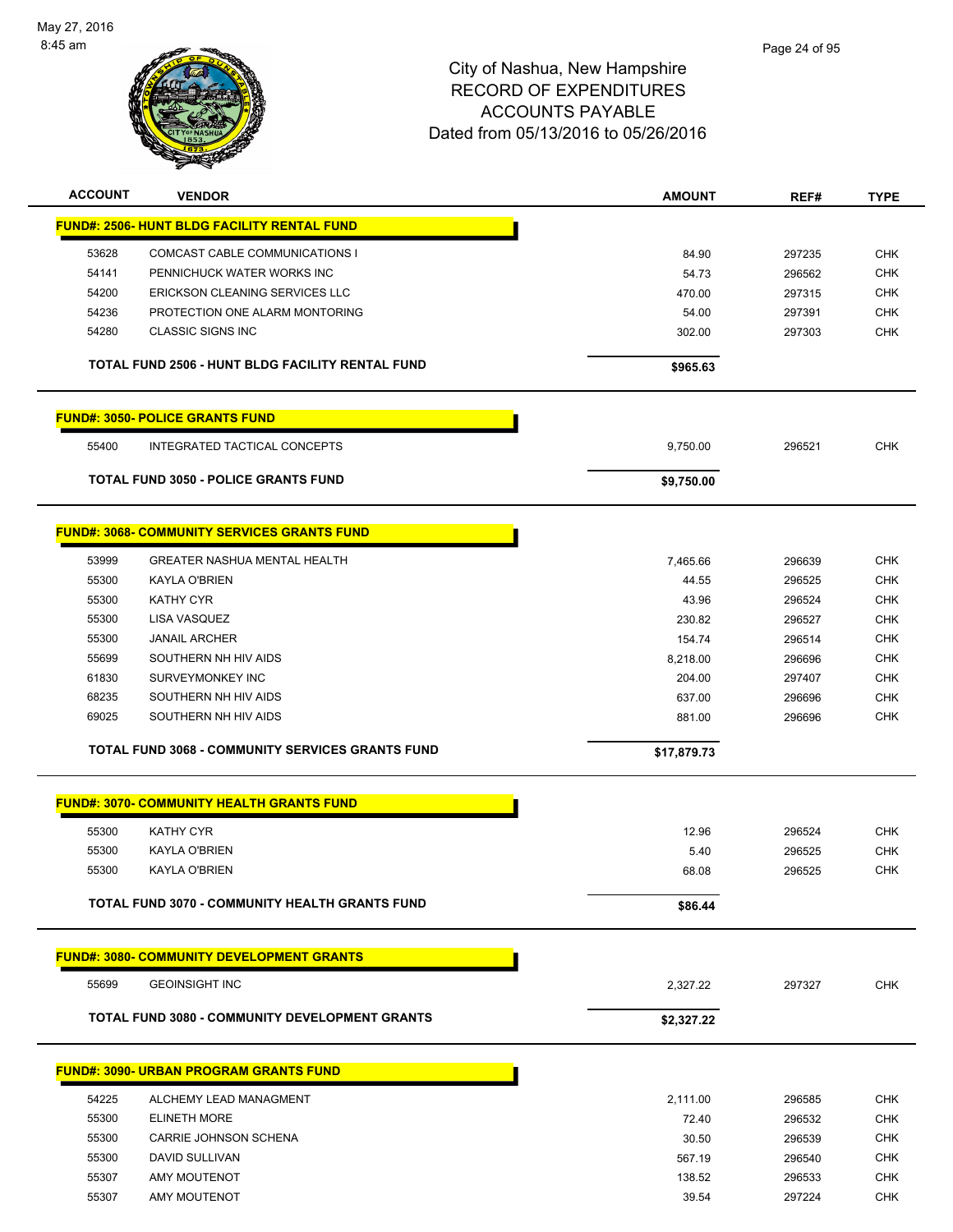

| <b>ACCOUNT</b> | <b>VENDOR</b>                                        | <b>AMOUNT</b> | REF#   | <b>TYPE</b> |
|----------------|------------------------------------------------------|---------------|--------|-------------|
|                | <b>FUND#: 3090- URBAN PROGRAM GRANTS FUND</b>        |               |        |             |
| 55614          | <b>HILLSBOROUGH COUNTY REGISTRY</b>                  | 75.41         | 296645 | <b>CHK</b>  |
| 55614          | <b>HILLSBOROUGH COUNTY REGISTRY</b>                  | 10.00         | 296645 | <b>CHK</b>  |
| 55614          | HILLSBOROUGH COUNTY REGISTRY                         | 38.94         | 296645 | <b>CHK</b>  |
| 61900          | <b>ELINETH MORE</b>                                  | 204.00        | 296532 | <b>CHK</b>  |
| 61900          | CARRIE JOHNSON SCHENA                                | 204.00        | 296539 | <b>CHK</b>  |
| 61900          | DAVID SULLIVAN                                       | 204.00        | 296540 | <b>CHK</b>  |
| 69010          | MUNOZ CONSTRUCTION                                   | 7,857.00      | 297225 | <b>CHK</b>  |
|                | TOTAL FUND 3090 - URBAN PROGRAM GRANTS FUND          | \$11,552.50   |        |             |
|                | <b>FUND#: 3100- ECONOMIC DEVELOPMENT GRANTS</b>      |               |        |             |
| 53142          | WEBB MANAGEMENT SERVICES INC                         | 7,500.00      | 297425 | <b>CHK</b>  |
|                | <b>TOTAL FUND 3100 - ECONOMIC DEVELOPMENT GRANTS</b> | \$7,500.00    |        |             |
|                |                                                      |               |        |             |
|                | <b>FUND#: 3120- TRANSIT GRANTS FUND</b>              |               |        |             |
| 54100          | <b>EVERSOURCE</b>                                    | 1,078.27      | 297236 | <b>CHK</b>  |
| 54114          | <b>DIRECT ENERGY BUSINESS</b>                        | 128.50        | 296543 | <b>CHK</b>  |
| 54114          | <b>LIBERTY UTILITIES - NH</b>                        | 84.57         | 296550 | <b>CHK</b>  |
| 54114          | <b>DIRECT ENERGY BUSINESS</b>                        | 277.89        | 296543 | <b>CHK</b>  |
| 54114          | LIBERTY UTILITIES - NH                               | 194.52        | 296551 | <b>CHK</b>  |
| 54141          | PENNICHUCK WATER WORKS INC                           | 61.85         | 296562 | <b>CHK</b>  |
| 54141          | PENNICHUCK WATER WORKS INC                           | 56.69         | 297256 | <b>CHK</b>  |
| 55109          | <b>FAIRPOINT COMMUNICATIONS</b>                      | 184.90        | 297237 | <b>CHK</b>  |
| 55400          | <b>JANET GRAZIANO</b>                                | 107.00        | 296520 | <b>CHK</b>  |
| 55400          | SARAH MARCHANT                                       | 804.28        | 296528 | <b>CHK</b>  |
| 55690          | <b>FIRST TRANSIT INC</b>                             | 33,453.35     | 296628 | <b>CHK</b>  |
| 55690          | FIRST TRANSIT INC                                    | 76,064.04     | 296628 | <b>CHK</b>  |
| 55690          | FIRST TRANSIT INC                                    | 25,085.65     | 296628 | <b>CHK</b>  |
| 55699          | CINTAS#016                                           | 42.96         | 297302 | <b>CHK</b>  |
| 61299          | CENTRAL PAPER PRODUCTS CO                            | 229.85        | 296607 | <b>CHK</b>  |
| 61299          | HOME DEPOT CREDIT SERVICE 3065                       | 208.13        | 297335 | <b>CHK</b>  |
| 61299          | <b>FASTENAL CO</b>                                   | 7.71          | 296625 | <b>CHK</b>  |
| 61299          | <b>FASTENAL CO</b>                                   | 27.42         | 297316 | <b>CHK</b>  |
| 61300          | CITY OF NASHUA/TAX COLLECTORS                        | 67.70         | 297220 | <b>CHK</b>  |
| 61799          | <b>CUMMINS NORTHEAST LLC</b>                         | 22.44         | 296612 | <b>CHK</b>  |
| 61799          | <b>GILLIG LLC</b>                                    | 163.74        | 296635 | <b>CHK</b>  |
| 61799          | <b>CAMEROTA TRUCK PARTS</b>                          | 4,808.27      | 297296 | <b>CHK</b>  |
| 61799          | GILLIG LLC                                           | 1,056.04      | 297328 | <b>CHK</b>  |
| 61799          | NAPA AUTO PARTS                                      | 999.00        | 297369 | <b>CHK</b>  |
| 61799          | <b>NEW ENGLAND KENWORTH</b>                          | 150.96        | 297373 | <b>CHK</b>  |
| 61799          | NAPA AUTO PARTS                                      | 370.21        | 297369 | <b>CHK</b>  |
| 61799          | NAPA AUTO PARTS                                      | 3.98          | 297369 | <b>CHK</b>  |
|                | <b>TOTAL FUND 3120 - TRANSIT GRANTS FUND</b>         | \$145,739.92  |        |             |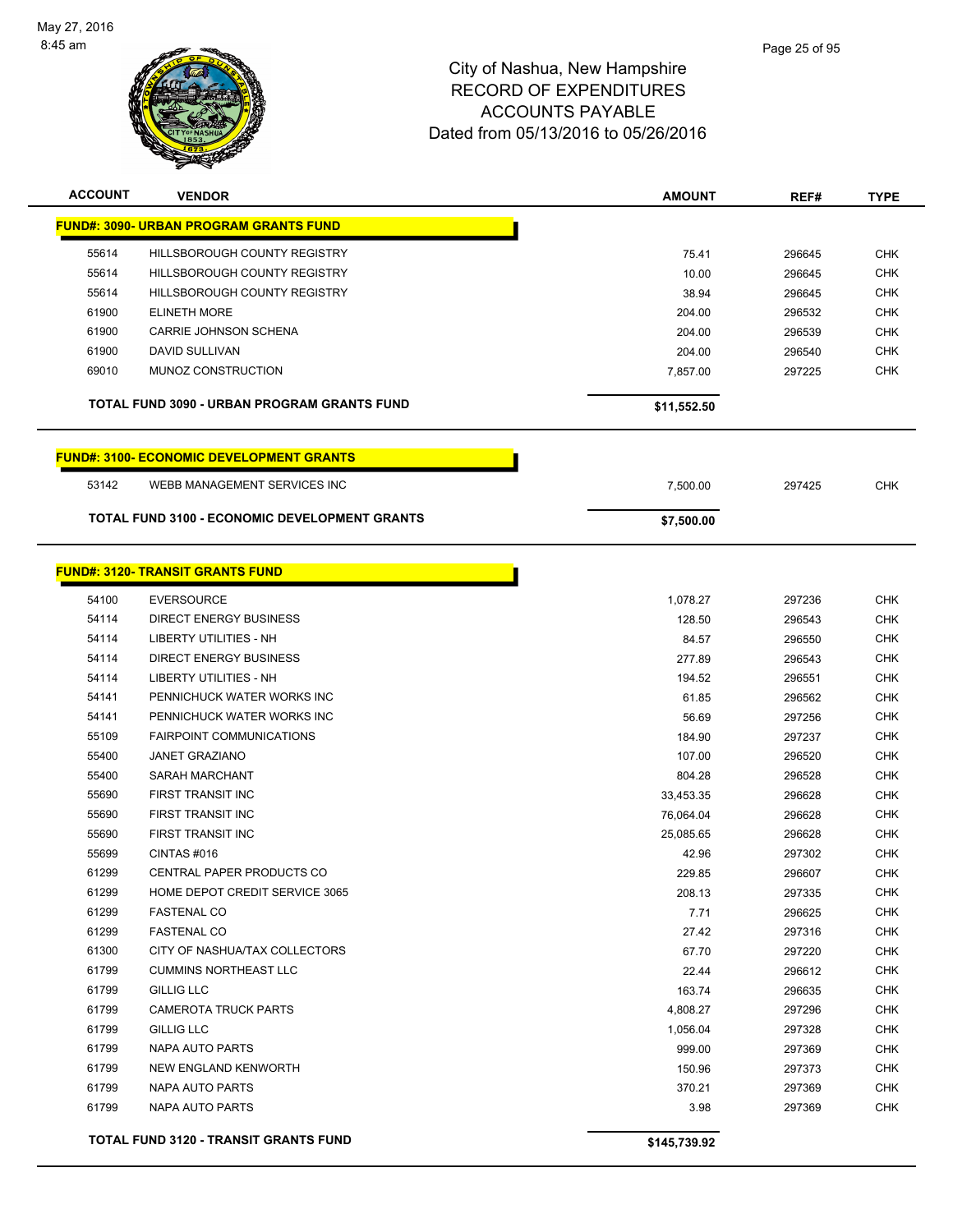

| <b>ACCOUNT</b> | <b>VENDOR</b>                          | <b>AMOUNT</b> | REF#   | <b>TYPE</b> |
|----------------|----------------------------------------|---------------|--------|-------------|
|                | <b>FUND#: 3800- SCHOOL GRANTS FUND</b> |               |        |             |
| 53600          | <b>SERESC</b>                          | 6,018.75      | 297596 | <b>CHK</b>  |
| 53600          | <b>FRANKLIN COVEY CLIENT SALES</b>     | 3,873.74      | 296787 | <b>CHK</b>  |
| 53600          | <b>SERESC</b>                          | 438.27        | 297596 | <b>CHK</b>  |
| 53607          | <b>SERESC</b>                          | 4,430.00      | 297596 | <b>CHK</b>  |
| 53614          | NASHUA HIGH SCHOOL SOUTH               | 1,000.00      | 297439 | <b>CHK</b>  |
| 53628          | <b>SERESC</b>                          | 14,513.62     | 297596 | <b>CHK</b>  |
| 53628          | <b>CENTER FOR TEACHING</b>             | 7,762.18      | 297471 | <b>CHK</b>  |
| 53628          | <b>STEVE BLUNT</b>                     | 200.00        | 297459 | <b>CHK</b>  |
| 53628          | <b>HARBOR HOMES INC</b>                | 2,155.00      | 297515 | CHK         |
| 53628          | ARCHITECTS FOR LEARNING, LLC           | 1,518.75      | 296727 | <b>CHK</b>  |
| 53628          | <b>WHITNEY FREEMAN</b>                 | 50.00         | 296788 | <b>CHK</b>  |
| 53628          | <b>WHITNEY FREEMAN</b>                 | 100.00        | 297498 | CHK         |
| 53628          | KATHERINE S GOLTSOV                    | 25.00         | 297506 | <b>CHK</b>  |
| 53628          | <b>SANDRA LAROCHELLE</b>               | 125.00        | 297536 | <b>CHK</b>  |
| 53628          | <b>HOLLY LAVINE</b>                    | 100.00        | 297538 | <b>CHK</b>  |
| 53628          | <b>TARA MACDONALD</b>                  | 137.50        | 297545 | <b>CHK</b>  |
| 53628          | <b>BOOTHBY THERAPY SERVICES LLC</b>    | 701.36        | 297462 | <b>CHK</b>  |
| 53628          | <b>INTERIM HEALTH CARE</b>             | 7,431.00      | 297523 | <b>CHK</b>  |
| 53628          | SOLIANT HEALTH                         | 845.25        | 297598 | <b>CHK</b>  |
| 54280          | <b>SECURADYNE SYSTEMS</b>              | 4,308.68      | 297595 | <b>CHK</b>  |
| 54450          | MCINTIRE BUSINESS PRODUCTS INC.        | 359.00        | 296840 | <b>CHK</b>  |
| 55300          | <b>BOWDOIN COLLEGE</b>                 | 1,175.00      | 296747 | <b>CHK</b>  |
| 55300          | <b>BRENDA LEMON</b>                    | 176.63        | 296826 | <b>CHK</b>  |
| 55400          | CHRISTINE LINDA FULFORD                | 299.98        | 296790 | <b>CHK</b>  |
| 55690          | FIRST STUDENT INC                      | 1,640.80      | 297495 | <b>CHK</b>  |
| 55690          | ROBERT CIOPPA                          | 150.00        | 296753 | <b>CHK</b>  |
| 55690          | DOUGLAS HOWARD                         | 90.00         | 296811 | <b>CHK</b>  |
| 55690          | MANCHESTER SCHOOL DISTRICT             | 1,635.58      | 296833 | <b>CHK</b>  |
| 55690          | ROBERT CIOPPA                          | 200.00        | 297473 | <b>CHK</b>  |
| 55690          | FIRST STUDENT INC                      | 5,716.20      | 297495 | CHK         |
| 55690          | MILFORD SCHOOL DISTRICT                | 532.91        | 297558 | CHK         |
| 55690          | <b>SALEM SCHOOL DISTRICT</b>           | 551.04        | 297585 | <b>CHK</b>  |
| 55690          | <b>TROMBLY MOTOR COACH SERVICE</b>     | 378.00        | 297606 | <b>CHK</b>  |
| 55690          | FIRST STUDENT INC                      | 260.00        | 296783 | <b>CHK</b>  |
| 61135          | MCINTIRE BUSINESS PRODUCTS INC.        | 2,194.00      | 296840 | <b>CHK</b>  |
| 61135          | NASHUA HIGH SCHOOL SOUTH               | 115.00        | 297439 | <b>CHK</b>  |
| 61135          | NASHUA HS NORTH STUDENT ACT            | 1,300.00      | 297440 | <b>CHK</b>  |
| 61299          | <b>HILARY SONNER</b>                   | 64.50         | 296885 | <b>CHK</b>  |
| 61299          | DEBORAH A MURRAY                       | 90.00         | 296849 | <b>CHK</b>  |
| 61299          | <b>BRENDA LEMON</b>                    | 23.52         | 296826 | <b>CHK</b>  |
| 61299          | <b>JULIA COQUILLETTE</b>               | 49.10         | 296761 | <b>CHK</b>  |
| 61299          | <b>JULIA COQUILLETTE</b>               | 97.59         | 296761 | CHK         |
| 61299          | KATHLEEN MACINTYRE                     | 68.13         | 297546 | <b>CHK</b>  |
| 61299          | THOMPSON MUSIC CO                      | 149.99        | 297604 | CHK         |
| 61875          | <b>BOOKSOURCE INC</b>                  | 1,005.06      | 296744 | CHK         |
| 61875          | <b>BOOKSOURCE INC</b>                  | 340.38        | 297461 | <b>CHK</b>  |
| 61875          | <b>SUNDANCE</b>                        | 341.74        | 297602 | <b>CHK</b>  |
| 71999          | <b>ACCESS AV</b>                       | 3,647.00      | 297445 | <b>CHK</b>  |
|                |                                        |               |        |             |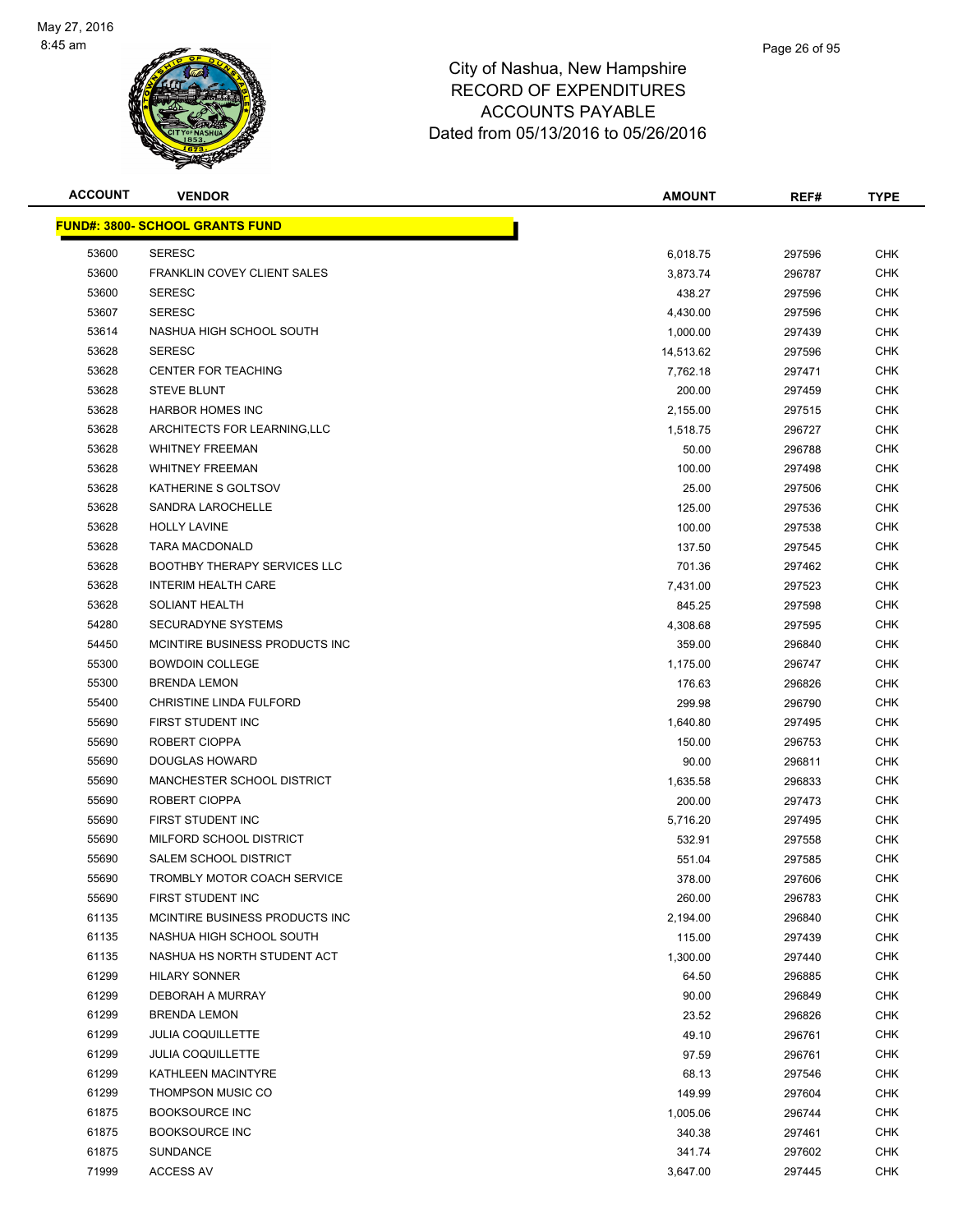| <b>ACCOUNT</b> | <b>VENDOR</b>                                         | <b>AMOUNT</b> | REF#   | <b>TYPE</b> |
|----------------|-------------------------------------------------------|---------------|--------|-------------|
|                | <b>TOTAL FUND 3800 - SCHOOL GRANTS FUND</b>           | \$78,385.25   |        |             |
|                | <b>FUND#: 3810- FOOD SERVICE GRANTS FUND</b>          |               |        |             |
| 61299          | CENTRAL PAPER PRODUCTS CO                             | 9.05          | 297472 | <b>CHK</b>  |
| 61299          | CENTRAL PAPER PRODUCTS CO                             | 4.33          | 297472 | <b>CHK</b>  |
| 61299          | CENTRAL PAPER PRODUCTS CO                             | 63.52         | 297472 | <b>CHK</b>  |
| 61299          | CENTRAL PAPER PRODUCTS CO                             | 126.79        | 297472 | <b>CHK</b>  |
|                | <b>TOTAL FUND 3810 - FOOD SERVICE GRANTS FUND</b>     | \$203.69      |        |             |
|                | <b>FUND#: 4005- TRAFFIC VIOLATIONS FUND</b>           |               |        |             |
| 61799          | NORTHERN FOREIGN CAR PARTS INC                        | 57.48         | 297380 | <b>CHK</b>  |
|                | <b>TOTAL FUND 4005 - TRAFFIC VIOLATIONS FUND</b>      | \$57.48       |        |             |
|                | <b>FUND#: 4020- POLICE DRUG ENFORCEMENT FUND</b>      |               |        |             |
| 54899          | AFTOKINITO RALLY INC                                  | 416.67        | 296583 | <b>CHK</b>  |
| 54899          | LITCHFIELD VANTAGE LLC                                | 1,608.33      | 296659 | <b>CHK</b>  |
| 55400          | <b>IAN DAY-LEWIS</b>                                  | 350.00        | 296516 | <b>CHK</b>  |
| 55400          | ADALBERTO GARCIA                                      | 350.00        | 296519 | <b>CHK</b>  |
| 55400          | <b>MATTHEW MCCONNELL</b>                              | 350.00        | 296530 | <b>CHK</b>  |
| 55400          | <b>TIMOTHY ORRICO</b>                                 | 350.00        | 296535 | <b>CHK</b>  |
|                | <b>TOTAL FUND 4020 - POLICE DRUG ENFORCEMENT FUND</b> | \$3,425.00    |        |             |
|                | <b>FUND#: 4025- DOJ DRUG FORFEITURE FUND</b>          |               |        |             |
| 61799          | CARPARTS OF NASHUA                                    | 193.07        | 297298 | <b>CHK</b>  |
|                | <b>TOTAL FUND 4025 - DOJ DRUG FORFEITURE FUND</b>     | \$193.07      |        |             |
|                | <b>FUND#: 4053- FIRE REGIONAL HAZMAT FUND</b>         |               |        |             |
| 55118          | VERIZON WIRELESS-842015493                            | 80.02         | 296578 | <b>CHK</b>  |
| 71000          | MOORE MEDICAL LLC                                     | 760.07        | 296672 | <b>CHK</b>  |
| 71000          | FIREMATIC SUPPLY CO INC                               | 415.15        | 297319 | <b>CHK</b>  |
| 71000          | MOORE MEDICAL LLC                                     | 945.07        | 297365 | <b>CHK</b>  |
|                | TOTAL FUND 4053 - FIRE REGIONAL HAZMAT FUND           | \$2,200.31    |        |             |
|                | <b>FUND#: 4090- LIB-LOST/DAMAGED BOOK FINES</b>       |               |        |             |
| 55200          | THE CHILDREN'S MUSUEM OF NH                           | 300.00        | 297233 | <b>CHK</b>  |
| 55699          | UNIQUE MANAGEMENT SERVICES INC                        | 241.65        | 297421 | <b>CHK</b>  |
| 61299          | TELEVEND SERVICES INC                                 | 149.05        | 297408 | <b>CHK</b>  |
|                | TOTAL FUND 4090 - LIB-LOST/DAMAGED BOOK FINES         | \$690.70      |        |             |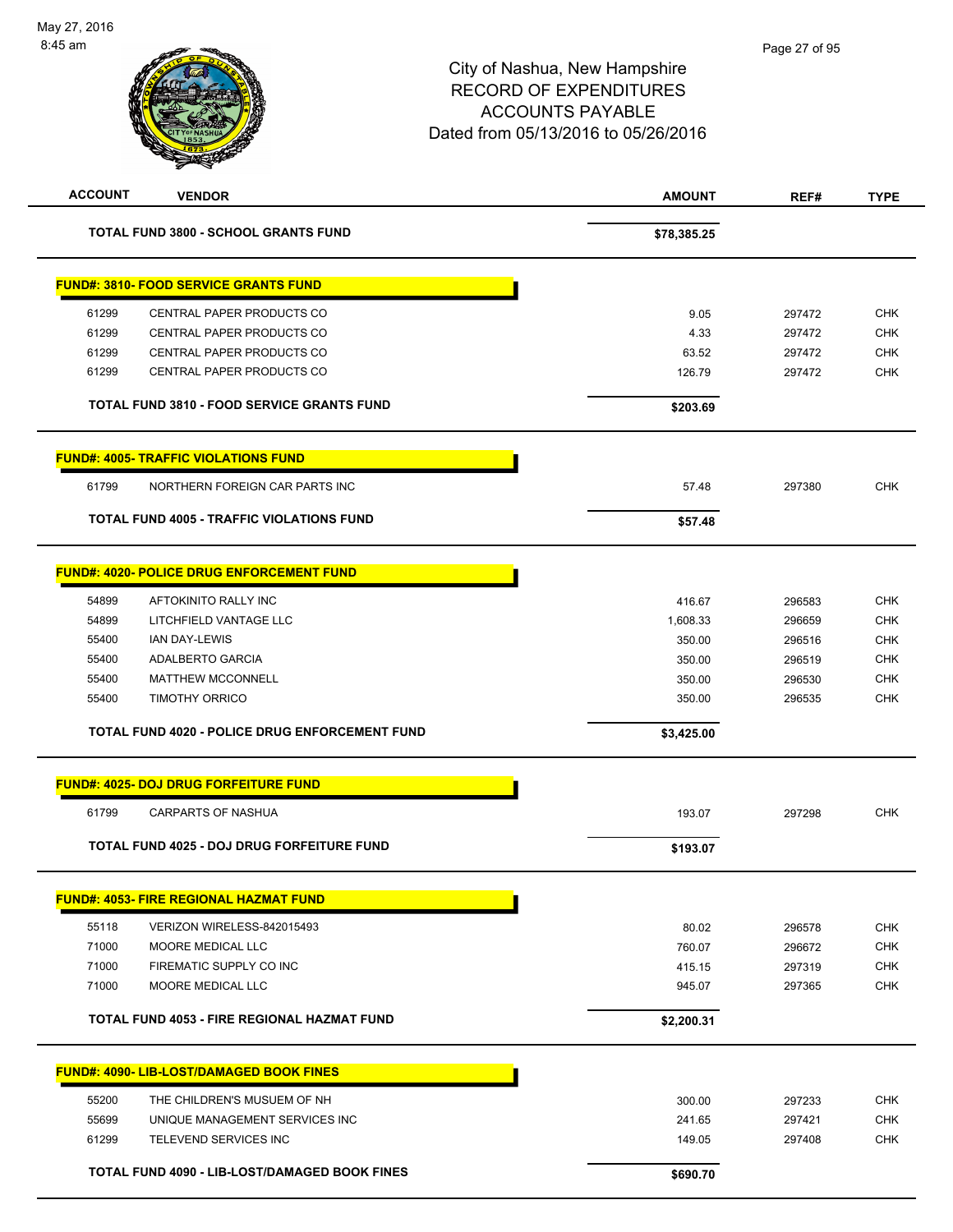

| <b>ACCOUNT</b> | <b>VENDOR</b>                                      | <b>AMOUNT</b> | REF#   | <b>TYPE</b> |
|----------------|----------------------------------------------------|---------------|--------|-------------|
|                | <u> FUND#: 5010- CAP PROJECTS-INFO TECHNOLOGY</u>  |               |        |             |
| 81342          | <b>TYLER TECHNOLOGIES INC</b>                      | 4,262.09      | 296703 | <b>CHK</b>  |
| 81342          | <b>TYLER TECHNOLOGIES INC</b>                      | 4,216.29      | 297419 | <b>CHK</b>  |
|                |                                                    |               |        |             |
|                | TOTAL FUND 5010 - CAP PROJECTS-INFO TECHNOLOGY     | \$8,478.38    |        |             |
|                | <u> FUND#: 5700- CAP PROJECTS-BROAD ST PARKWAY</u> |               |        |             |
|                |                                                    |               |        |             |
| 81700          | <b>WADLEIGH STARR &amp; PETERS PLLC</b>            | 1,456.94      | 296707 | <b>CHK</b>  |
| 81700          | PICTOMETRY INTL CORP                               | 1,415.25      | 297385 | <b>CHK</b>  |
| 81700          | PAN AM RAILWAYS                                    | 142,168.72    | 296685 | <b>CHK</b>  |
| 81700          | PENNICHUCK WATER WORKS INC                         | 301.32        | 297256 | <b>CHK</b>  |
| 81700          | PIONEER TREE SERVICE LLC                           | 75.00         | 297387 | <b>CHK</b>  |
|                | TOTAL FUND 5700 - CAP PROJECTS-BROAD ST PARKWAY    | \$145,417.23  |        |             |
|                |                                                    |               |        |             |
|                | <u> FUND#: 6000- SOLID WASTE FUND</u>              |               |        |             |
| 54100          | <b>EVERSOURCE</b>                                  | 781.94        | 297236 | <b>CHK</b>  |
| 54200          | BILLS WORLD CLASS CLEANING SER                     | 780.00        | 296597 | <b>CHK</b>  |
| 54600          | <b>CUMMINS NORTHEAST LLC</b>                       | 975.87        | 296612 | <b>CHK</b>  |
| 54600          | FISHER AUTO PARTS INC                              | 60.24         | 296629 | <b>CHK</b>  |
| 54600          | FREIGHTLINER OF NH INC                             | 666.29        | 296631 | <b>CHK</b>  |
| 54600          | M & M ELECTRICAL SUPPLY CO INC                     | 68.88         | 296662 | <b>CHK</b>  |
| 54600          | <b>MAYNARD &amp; LESIEUR INC</b>                   | 1,782.16      | 296666 | <b>CHK</b>  |
| 54600          | MCDEVITT TRUCKS INC                                | 364.05        | 296667 | <b>CHK</b>  |
| 54600          | MCNEILUS TRUCK & MANUFACTURING                     | 347.19        | 296668 | <b>CHK</b>  |
| 54600          | MERRIMACK AUTO CENTER-NASHUA                       | 55.00         | 296669 | <b>CHK</b>  |
| 54600          | SANEL AUTO PARTS CO                                | 6.67          | 296692 | <b>CHK</b>  |
| 54600          | SOUTHWORTH-MILTON INC                              | 424.00        | 296697 | <b>CHK</b>  |
| 54600          | THG CORPORATION                                    | 502.16        | 296700 | <b>CHK</b>  |
| 54600          | <b>CARPARTS OF NASHUA</b>                          | 542.35        | 297298 | <b>CHK</b>  |
| 54600          | <b>FLEETPRIDE INC</b>                              | 34.38         | 297320 | <b>CHK</b>  |
| 54600          | FREIGHTLINER OF NH INC                             | 143.80        | 297322 | <b>CHK</b>  |
| 54600          | LAVOIES AUTO DETAILING                             | 676.00        | 297346 | <b>CHK</b>  |
| 54600          | LIBERTY INTNL TRUCKS OF NH LLC                     | 124.30        | 297349 | <b>CHK</b>  |
| 54600          | <b>MAYNARD &amp; LESIEUR INC</b>                   | 4,237.66      | 297355 | <b>CHK</b>  |
| 54600          | MCNEILUS TRUCK & MANUFACTURING                     | 1,213.97      | 297360 | <b>CHK</b>  |
| 54600          | NAPA AUTO PARTS                                    | 61.74         | 297368 | <b>CHK</b>  |
| 54600          | SANEL AUTO PARTS CO                                | 27.54         | 297396 | <b>CHK</b>  |
| 54600          | SOUTHWORTH-MILTON INC                              | 6,559.23      | 297404 | <b>CHK</b>  |
| 54600          | THG CORPORATION                                    | 522.37        | 297412 | <b>CHK</b>  |
| 54625          | D & R TOWING INC                                   | 80.00         | 297308 | <b>CHK</b>  |
| 55109          | <b>FAIRPOINT COMMUNICATIONS</b>                    | 35.38         | 297237 | <b>CHK</b>  |
| 55109          | PAETEC COMMUNICATIONS LLC                          | 4.32          | 297254 | <b>CHK</b>  |
| 55307          | SARAH O HYLAND                                     | 90.07         | 296538 | <b>CHK</b>  |
| 55400          | NORTHEAST RESOURCE RECOVERY                        | 375.00        | 296684 | <b>CHK</b>  |
| 55607          | UNITED PARCEL SERVICE                              | 146.51        | 297265 | <b>CHK</b>  |
| 55699          | <b>INTERSTATE REFRIGERANT</b>                      | 588.00        | 296651 | <b>CHK</b>  |
| 55699          | JP ROUTHIER & SONS RECYCLING                       | 801.90        | 296656 | <b>CHK</b>  |
|                |                                                    |               |        |             |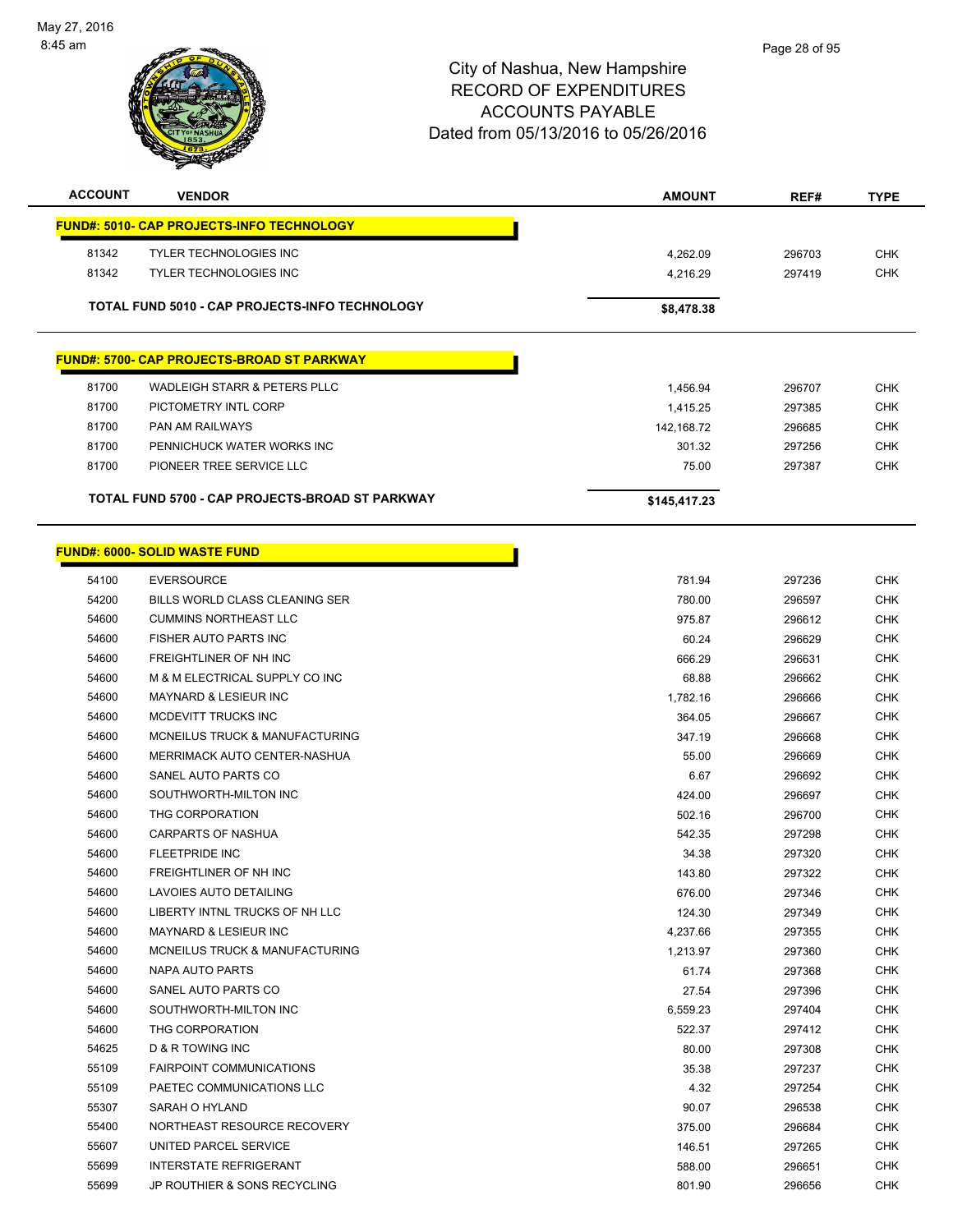

| <b>ACCOUNT</b> | <b>VENDOR</b>                             | <b>AMOUNT</b> | REF#   | <b>TYPE</b> |
|----------------|-------------------------------------------|---------------|--------|-------------|
|                | <b>FUND#: 6000- SOLID WASTE FUND</b>      |               |        |             |
| 55699          | <b>REENERGY RECYCLING</b>                 | 5,308.67      | 296689 | <b>CHK</b>  |
| 55699          | <b>ACTION KING SERVICES</b>               | 250.00        | 297273 | <b>CHK</b>  |
| 55699          | <b>CALLOGIX INC</b>                       | 81.42         | 297295 | <b>CHK</b>  |
| 55699          | CYN OIL CORPORATION                       | 200.00        | 297307 | <b>CHK</b>  |
| 55699          | NEW ENGLAND ENERGY SERVICES               | 493.00        | 297372 | <b>CHK</b>  |
| 55699          | PINARD WASTE SYSTEMS CO INC               | 1,312.50      | 297386 | <b>CHK</b>  |
| 61100          | WB MASON CO INC                           | 303.33        | 296709 | <b>CHK</b>  |
| 61107          | UNIFIRST CORPORATION                      | 327.71        | 296704 | <b>CHK</b>  |
| 61107          | UNIFIRST CORPORATION                      | 144.16        | 297420 | <b>CHK</b>  |
| 61192          | <b>GRAINGER</b>                           | 820.00        | 296636 | <b>CHK</b>  |
| 61192          | STANLEY CONVERGENT SECURITY               | 89.04         | 297406 | <b>CHK</b>  |
| 61307          | SHATTUCK MALONE OIL CO                    | 1,687.22      | 296566 | <b>CHK</b>  |
| 61307          | SHATTUCK MALONE OIL CO                    | 1,275.56      | 297259 | <b>CHK</b>  |
| 61428          | <b>NEW ENGLAND PAPER &amp; SUPPLY</b>     | 176.54        | 296682 | <b>CHK</b>  |
| 61560          | HOME DEPOT CREDIT SERVICE 3065            | 15.88         | 296647 | <b>CHK</b>  |
| 61705          | <b>GCR TIRES AND SERVICE</b>              | 429.08        | 297325 | <b>CHK</b>  |
| 61705          | <b>MAYNARD &amp; LESIEUR INC</b>          | 2,054.02      | 297355 | <b>CHK</b>  |
| 71000          | <b>GROUNDWATER SUPPLY CO INC</b>          | 54.90         | 297331 | <b>CHK</b>  |
| 71630          | <b>WASTEQUIP, LLC</b>                     | 10.169.92     | 296708 | <b>CHK</b>  |
| 71630          | WASTEQUIP, LLC                            | 36,916.48     | 297423 | <b>CHK</b>  |
| 81100          | NORTHEAST EARTH MECHANICS INC             | 48,889.46     | 296683 | <b>CHK</b>  |
| 81100          | NORTHEAST EARTH MECHANICS INC             | 17,765.54     | 296683 | <b>CHK</b>  |
|                | <b>TOTAL FUND 6000 - SOLID WASTE FUND</b> | \$151,843.40  |        |             |

|       | <b>JND#: 6200- WASTEWATER FUND</b> |           |
|-------|------------------------------------|-----------|
| 21775 | <b>ANTHONY BALDINI</b>             |           |
| 21775 | LENORE FITZGERALD                  |           |
| 53107 | EASTERN ANALYTICAL INC             |           |
| 53107 | <b>EST ASSOCIATES</b>              |           |
| 53107 | CHEMSERVE ENVIRONMENTAL ANALYS     |           |
| 53467 | PENNICHUCK WATER WORKS INC         |           |
| 53467 | <b>MAILINGS UNLIMITED</b>          |           |
| 54100 | <b>EVERSOURCE</b>                  | 31,475.31 |
| 54100 | <b>EVERSOURCE</b>                  | 2,192.05  |
| 54114 | <b>LIBERTY UTILITIES - NH</b>      | 739.75    |
| 54114 | <b>LIBERTY UTILITIES - NH</b>      | 159.89    |
| 54114 | <b>LIBERTY UTILITIES - NH</b>      | 160.37    |
| 54114 | <b>LIBERTY UTILITIES - NH</b>      | 324.59    |
| 54114 | <b>LIBERTY UTILITIES - NH</b>      | 118.53    |
| 54114 | <b>LIBERTY UTILITIES - NH</b>      | 51.04     |
| 54114 | <b>LIBERTY UTILITIES - NH</b>      | 114.64    |
| 54114 | <b>DIRECT ENERGY BUSINESS</b>      | 2,123.71  |
| 54141 | PENNICHUCK WATER WORKS INC         | 648.10    |
| 54141 | PENNICHUCK WATER WORKS INC         | 3,184.71  |
| 54221 | <b>CASELLA ORGANICS</b>            | 43,901.41 |
| 54280 | DEPENDABLE LOCK SERVICE INC        | 90.00     |
| 54280 | M & M ELECTRICAL SUPPLY CO INC     | 66.73     |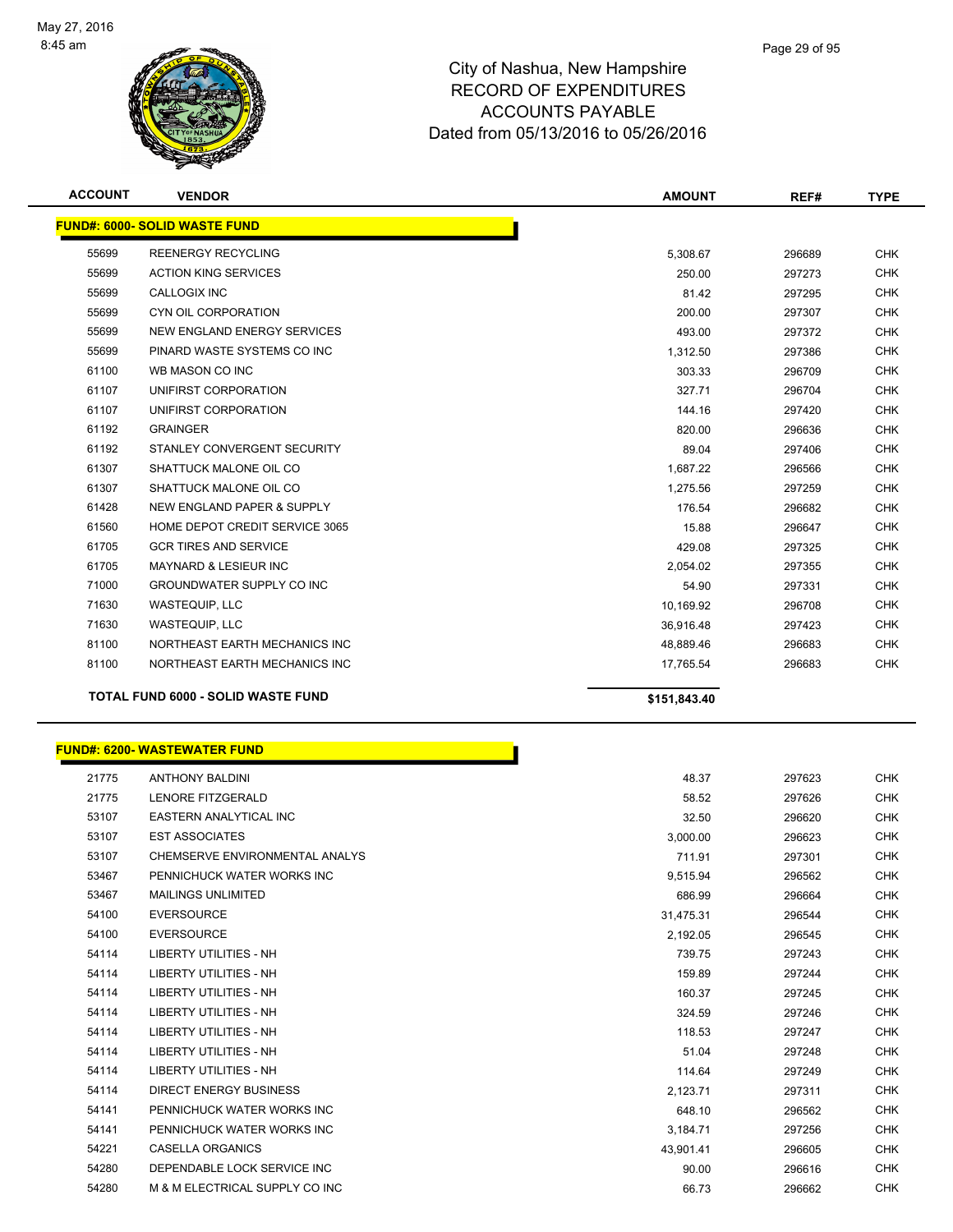

| <b>ACCOUNT</b> | <b>VENDOR</b>                       | AMOUNT       | REF#   | <b>TYPE</b> |
|----------------|-------------------------------------|--------------|--------|-------------|
|                | <b>FUND#: 6200- WASTEWATER FUND</b> |              |        |             |
| 54280          | M & M ELECTRICAL SUPPLY CO INC      | 112.45       | 297352 | <b>CHK</b>  |
| 54300          | CONTINENTAL PAVING INC              | 168.08       | 296610 | <b>CHK</b>  |
| 54300          | <b>HUDSON QUARRY CORP</b>           | 1,282.08     | 296649 | <b>CHK</b>  |
| 54300          | CONTINENTAL PAVING INC              | 480.67       | 297305 | <b>CHK</b>  |
| 54300          | <b>HUDSON QUARRY CORP</b>           | 188.40       | 297337 | <b>CHK</b>  |
| 54487          | AQUA SOLUTIONS INC                  | 2,236.00     | 296589 | <b>CHK</b>  |
| 54487          | F W WEBB COMPANY                    | 33.46        | 296624 | <b>CHK</b>  |
| 54487          | <b>FASTENAL CO</b>                  | 35.60        | 296625 | <b>CHK</b>  |
| 54487          | HOME DEPOT CREDIT SERVICE 3065      | 48.51        | 296647 | <b>CHK</b>  |
| 54487          | M & M ELECTRICAL SUPPLY CO INC      | 405.50       | 296662 | <b>CHK</b>  |
| 54487          | <b>BAU HOPKINS</b>                  | 5,115.00     | 297284 | CHK         |
| 54487          | <b>HIGHLAND POWER</b>               | 2,013.77     | 297334 | CHK         |
| 54487          | M & M ELECTRICAL SUPPLY CO INC      | 504.75       | 297352 | CHK         |
| 54487          | MCMASTER-CARR                       | 256.39       | 297359 | CHK         |
| 54487          | PENTA CORP                          | 13,812.65    | 297382 | <b>CHK</b>  |
| 54600          | CN WOOD CO INC                      | 702.24       | 296609 | <b>CHK</b>  |
| 54600          | NAPA AUTO PARTS                     | 4.29         | 296674 | <b>CHK</b>  |
| 54600          | NAPA AUTO PARTS                     | 109.02       | 296675 | <b>CHK</b>  |
| 54600          | SANEL AUTO PARTS CO                 | 64.44        | 296693 | <b>CHK</b>  |
| 55109          | <b>FAIRPOINT COMMUNICATIONS</b>     | 77.70        | 296546 | <b>CHK</b>  |
| 55109          | PAETEC COMMUNICATIONS LLC           | 4.32         | 297254 | CHK         |
| 55400          | NEW ENGLAND WATER ENVIRONMENT       | 375.00       | 296559 | CHK         |
| 55421          | <b>NEIWPCC</b>                      | 510.00       | 296557 | <b>CHK</b>  |
| 55421          | TREASURER STATE OF NH               | 50.00        | 296569 | <b>CHK</b>  |
| 55618          | <b>CITIZENS BANK</b>                | 1,433.91     | 150484 | ACH         |
| 55699          | STANLEY ELEVATOR CO INC             | 291.00       | 296699 | <b>CHK</b>  |
| 55699          | CALLOGIX INC                        | 166.00       | 297295 | <b>CHK</b>  |
| 61100          | WB MASON CO INC                     | 646.06       | 297424 | <b>CHK</b>  |
| 61107          | UNIFIRST CORPORATION                | 355.03       | 296704 | CHK         |
| 61107          | UNIFIRST CORPORATION                | 251.54       | 297420 | CHK         |
| 61149          | EMD MILLIPORE CORPORATION           | 1,243.00     | 297314 | CHK         |
| 61156          | <b>JCI JONES CHEMICALS INC</b>      | 2,404.68     | 296654 | CHK         |
| 61156          | POLYDYNE INC                        | 17,407.00    | 296688 | <b>CHK</b>  |
| 61156          | PVS CHEMICAL SOLUTIONS INC          | 3,153.28     | 297392 | <b>CHK</b>  |
| 61299          | HOME DEPOT CREDIT SERVICE 3065      | 115.83       | 296647 | <b>CHK</b>  |
| 61428          | CENTRAL PAPER PRODUCTS CO           | 425.73       | 296607 | <b>CHK</b>  |
| 61830          | THE TELEGRAPH                       | 228.00       | 296568 | <b>CHK</b>  |
| 61830          | TELVENT DTN LLC                     | 2,736.00     | 297409 | <b>CHK</b>  |
| 71025          | <b>FASTENAL CO</b>                  | 347.04       | 296625 | <b>CHK</b>  |
| 81200          | PENTA CORP                          | 91,783.00    | 297382 | <b>CHK</b>  |
| 81300          | PENTA CORP                          | 4,763.30     | 297382 | <b>CHK</b>  |
| 81700          | CARTEGRAPH SYSTEMS INC              | 32,320.00    | 297299 | <b>CHK</b>  |
| 81700          | AT & T MOBILITY                     | 1,535.38     | 297231 | <b>CHK</b>  |
|                | TOTAL FUND 6200 - WASTEWATER FUND   | \$289,601.16 |        |             |

Т

**FUND#: 6500- PROPERTY & CASUALTY FUND**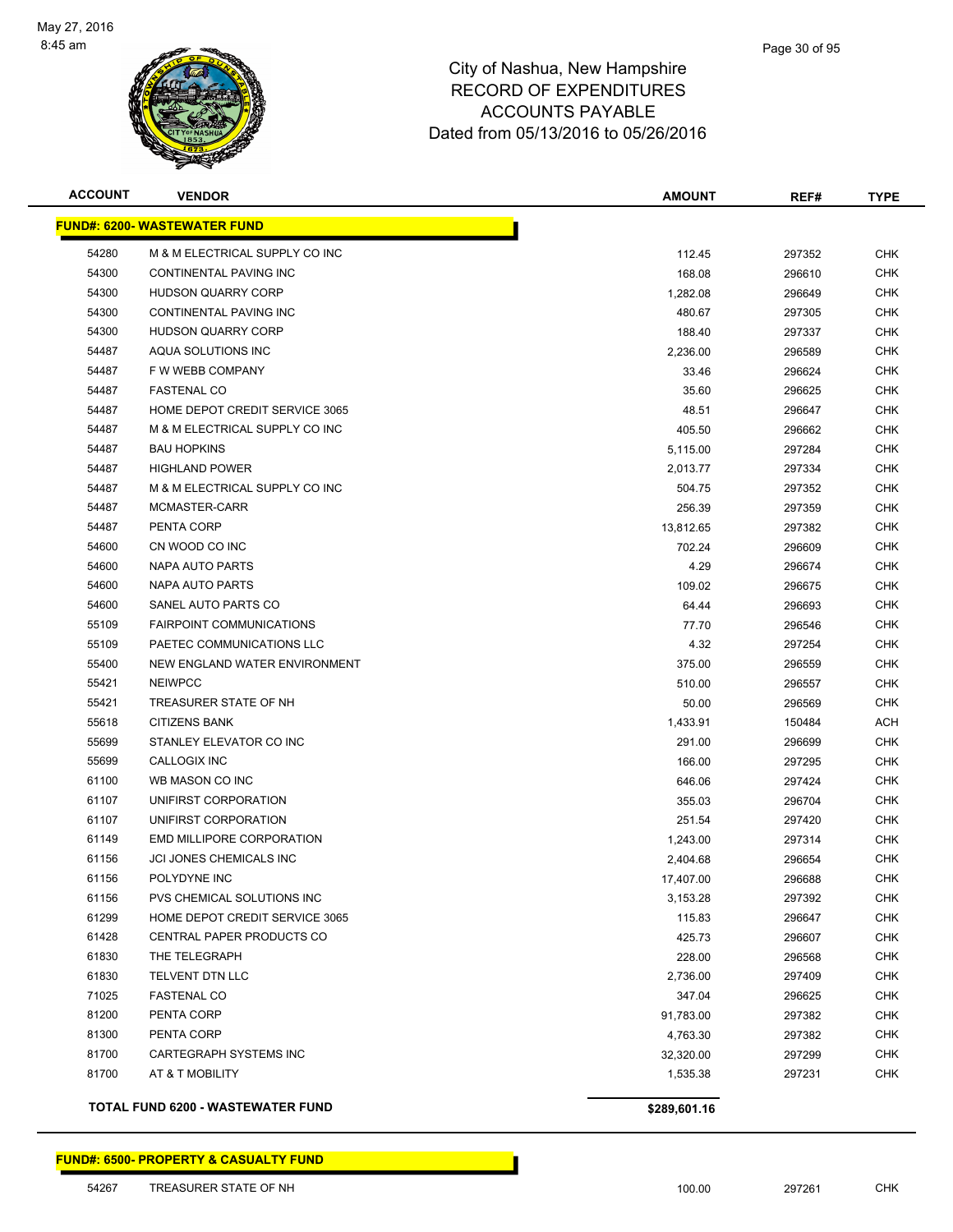

| <b>ACCOUNT</b> | <b>VENDOR</b>                                    | <b>AMOUNT</b> | REF#   | <b>TYPE</b> |
|----------------|--------------------------------------------------|---------------|--------|-------------|
|                | <b>FUND#: 6500- PROPERTY &amp; CASUALTY FUND</b> |               |        |             |
| 54421          | CONWAY OFFICE SOLUTIONS                          | 197.40        | 296611 | <b>CHK</b>  |
| 59207          | PHILIP COUTURIER                                 | 11.88         | 296917 | CHK         |
| 59207          | APPLE NASHUA LLC                                 | 3,426.00      | 296918 | CHK         |
| 59207          | ASSOCIATED RADIOLOGISTS PA                       | 62.00         | 296919 | <b>CHK</b>  |
| 59207          | <b>SUSAN BOURQUE</b>                             | 320.24        | 296920 | CHK         |
| 59207          | <b>CONCORD HOSPITAL</b>                          | 1,785.00      | 296921 | <b>CHK</b>  |
| 59207          | CONCORD ORTHOPEDICS PA                           | 116.00        | 296922 | CHK         |
| 59207          | FOUNDATION MEDICAL PARTNERS                      | 356.00        | 296924 | CHK         |
| 59207          | FOUR SEASONS ORTHOPEDIC CENTER                   | 186.00        | 296925 | <b>CHK</b>  |
| 59207          | <b>MERRIMACK VALLEY PHYSICAL</b>                 | 340.00        | 296926 | CHK         |
| 59207          | NASHUA RADIOLOGY PA                              | 34.00         | 296927 | CHK         |
| 59207          | OCCUPATIONAL HEALTH CTRS SOUTH                   | 1,721.87      | 296928 | CHK         |
| 59207          | RHEUMATOLOGY & INTERNAL                          | 110.00        | 296929 | CHK         |
| 59207          | <b>SJ PHYSICIAN SERVICES</b>                     | 382.50        | 296930 | <b>CHK</b>  |
| 59207          | SO NH REGIONAL MEDICAL CENTER                    | 1,445.50      | 296931 | <b>CHK</b>  |
| 59207          | <b>ST JOSEPHS HOSPITAL</b>                       | 2,510.45      | 296932 | <b>CHK</b>  |
| 59207          | STONERIVER PHARMACY SOLUTIONS                    | 288.35        | 296933 | <b>CHK</b>  |
| 59207          | <b>SURGI-CARE INC</b>                            | 910.00        | 296934 | <b>CHK</b>  |
| 59207          | APPLE NASHUA LLC                                 | 2,633.00      | 297642 | <b>CHK</b>  |
| 59207          | ASSOCIATED RADIOLOGISTS PA                       | 729.00        | 297643 | <b>CHK</b>  |
| 59207          | BOSTON UNIVERSITY MEDICAL CTR                    | 32.00         | 297644 | <b>CHK</b>  |
| 59207          | BOSTON UNIVERSITY ORTHOPAEDIC                    | 256.00        | 297645 | <b>CHK</b>  |
| 59207          | CLAIMS BUREAU USA INC                            | 988.00        | 297646 | <b>CHK</b>  |
| 59207          | <b>CPTE NASHUA</b>                               | 1,311.00      | 297647 | <b>CHK</b>  |
| 59207          | DYNASPLINT SYSTEMS INC                           | 395.00        | 297650 | <b>CHK</b>  |
| 59207          | FOUR SEASONS ORTHOPEDIC CENTER                   | 692.00        | 297651 | <b>CHK</b>  |
| 59207          | MERRIMACK VALLEY PHYSICAL                        | 204.00        | 297653 | <b>CHK</b>  |
| 59207          | OCCUPATIONAL HEALTH CTRS SOUTH                   | 1,719.57      | 297654 | <b>CHK</b>  |
| 59207          | PRATT OPHTHALMOLOGY ASSOC                        | 207.00        | 297655 | <b>CHK</b>  |
| 59207          | ST JOSEPHS HOSPITAL                              | 3,995.65      | 297656 | <b>CHK</b>  |
| 59207          | STONERIVER PHARMACY SOLUTIONS                    | 1,570.95      | 297657 | <b>CHK</b>  |
| 59207          | TUFTS MEDICAL CENTER INC                         | 361.00        | 297658 | <b>CHK</b>  |
| 59207          | <b>SUSAN WINKLER</b>                             | 161.01        | 297659 | <b>CHK</b>  |
| 59225          | <b>CULLENCOLLIMORE PLLC</b>                      | 682.50        | 296923 | <b>CHK</b>  |
| 59225          | <b>CULLENCOLLIMORE PLLC</b>                      | 245.00        | 297648 | <b>CHK</b>  |
| 59225          | DEVINE MILLIMET & BRANCH PA                      | 3,893.40      | 297649 | <b>CHK</b>  |
| 59275          | PHYLLIS WORTH                                    | 9,000.00      | 297640 | <b>CHK</b>  |
| 59275          | ROBERT WORTH                                     | 14,000.00     | 297641 | <b>CHK</b>  |
| 59275          | <b>GILLIG LLC</b>                                | 817.04        | 297652 | <b>CHK</b>  |
| 68360          | ASAP ALARM & ELECTRICAL LLC                      | 1,000.00      | 296590 | <b>CHK</b>  |
|                | TOTAL FUND 6500 - PROPERTY & CASUALTY FUND       | \$59,196.31   |        |             |

#### **FUND#: 6600- BENEFITS SELF INSURANCE FUND**

| 21500 | <b>ITT HARTFORD</b>            | 33.904.43 | 150493 | ACH        |
|-------|--------------------------------|-----------|--------|------------|
| 21516 | BOSTON MUTUAL LIFE INSURANCE   | 7.027.78  | 150491 | <b>ACH</b> |
| 21516 | BOSTON MUTUAL LIFE INSURANCE   | 54.72     | 296495 | снк        |
| 21520 | COLONIAL LIFE AND ACCIDENT INS | 3.427.30  | 150464 | ACH        |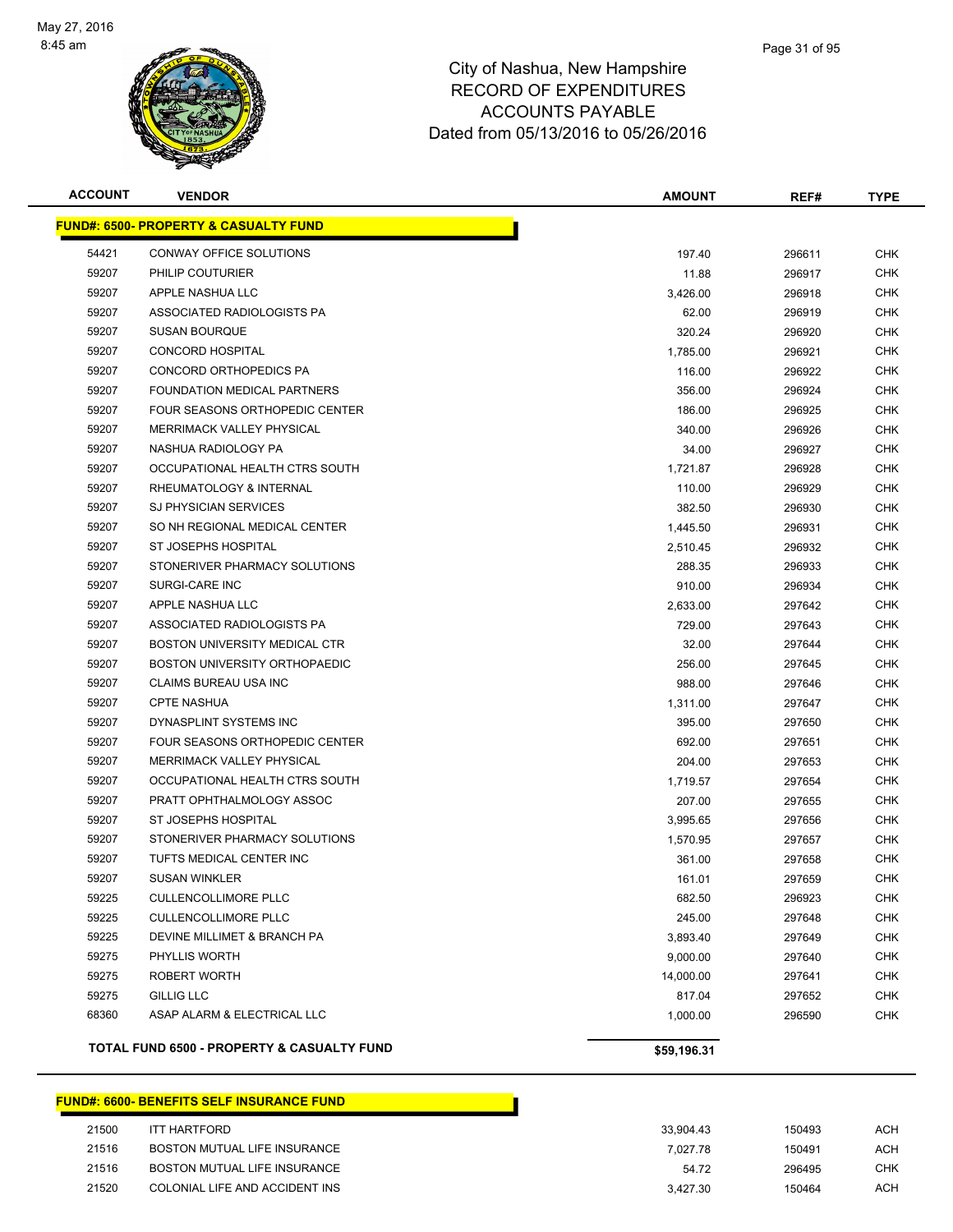

| <b>ACCOUNT</b> | <b>VENDOR</b>                                    | <b>AMOUNT</b> | REF#   | <b>TYPE</b> |
|----------------|--------------------------------------------------|---------------|--------|-------------|
|                | <u>FUND#: 6600- BENEFITS SELF INSURANCE FUND</u> |               |        |             |
| 21520          | SUN LIFE ASSURANCE CO OF CANAD                   | 6,800.27      | 150495 | ACH         |
| 21520          | COLONIAL LIFE AND ACCIDENT INS                   | 2,015.43      | 150502 | <b>ACH</b>  |
| 21545          | NORTHERN NEW ENGLAND BENEFIT                     | 39,930.36     | 150459 | <b>ACH</b>  |
| 21553          | ANTHEM BLUE CROSS /BLUE SHIELD                   | 395,646.30    | 150489 | <b>ACH</b>  |
| 21775          | <b>DOUGLAS HAYES</b>                             | 343.81        | 297332 | <b>CHK</b>  |
| 21775          | <b>MATTHEW MATSIS</b>                            | 9.36          | 297354 | <b>CHK</b>  |
| 21990          | ROSE LEONARD                                     | 92.61         | 297394 | <b>CHK</b>  |
| 45623          | <b>DOUGLAS HAYES</b>                             | 343.81        | 297332 | <b>CHK</b>  |
| 45623          | ALAN STUART                                      | 639.81        | 296935 | <b>CHK</b>  |
| 45623          | ALEXANDER LLUKAN                                 | 639.81        | 296936 | <b>CHK</b>  |
| 45623          | ALEXANDRIA GOFF                                  | 26.47         | 296937 | CHK         |
| 45623          | <b>ALTHEA SHEAFF</b>                             | 317.60        | 296938 | <b>CHK</b>  |
| 45623          | ANNE-MARIE CABANA                                | 508.89        | 296939 | <b>CHK</b>  |
| 45623          | <b>ANTHONY PATTI</b>                             | 639.81        | 296940 | <b>CHK</b>  |
| 45623          | <b>ANTHONY PIVERO</b>                            | 684.82        | 296941 | <b>CHK</b>  |
| 45623          | <b>ARTHUR KOBS</b>                               | 411.93        | 296942 | <b>CHK</b>  |
| 45623          | <b>ANNETTE BALBONI</b>                           | 565.00        | 296943 | <b>CHK</b>  |
| 45623          | <b>BARBARA ROTT</b>                              | 855.48        | 296944 | <b>CHK</b>  |
| 45623          | <b>BARRY FENTON</b>                              | 1,205.15      | 296945 | <b>CHK</b>  |
| 45623          | <b>JOSEPH BEAUDOIN</b>                           | 639.81        | 296946 | <b>CHK</b>  |
| 45623          | <b>BEDELL JOEL</b>                               | 317.60        | 296947 | <b>CHK</b>  |
| 45623          | <b>BENAY WATTS</b>                               | 26.47         | 296948 | CHK         |
| 45623          | <b>BETSY FEIKER</b>                              | 383.41        | 296949 | <b>CHK</b>  |
| 45623          | <b>BOTELHO BRUCE</b>                             | 639.81        | 296950 | <b>CHK</b>  |
| 45623          | PETER BOUCHARD                                   | 317.60        | 296951 | <b>CHK</b>  |
| 45623          | <b>BRIAN DONALDSON</b>                           | 639.81        | 296952 | <b>CHK</b>  |
| 45623          | <b>BRIAN DUBOIS</b>                              | 855.48        | 296953 | <b>CHK</b>  |
| 45623          | <b>BRICKEY NANCY</b>                             | 317.60        | 296954 | <b>CHK</b>  |
| 45623          | <b>BRUCE E HANSEN</b>                            | 52.93         | 296955 | <b>CHK</b>  |
| 45623          | <b>BRUCE GEER</b>                                | 639.81        | 296956 | CHK         |
| 45623          | <b>MICHAEL BUXTON</b>                            | 291.13        | 296957 | <b>CHK</b>  |
| 45623          | ROBERT CAREY                                     | 317.60        | 296958 | <b>CHK</b>  |
| 45623          | <b>CARMEN BASIL</b>                              | 317.60        | 296959 | <b>CHK</b>  |
| 45623          | <b>CAROLYN MARSHALL</b>                          | 228.27        | 296960 | <b>CHK</b>  |
| 45623          | CASEY JAMES                                      | 317.60        | 296961 | CHK         |
| 45623          | CATHERINE E LALIBERTE                            | 176.27        | 296962 | <b>CHK</b>  |
| 45623          | <b>CHARLES F HEMMINGSEN</b>                      | 26.47         | 296963 | <b>CHK</b>  |
| 45623          | <b>CHASE ALETHEA</b>                             | 508.89        | 296964 | <b>CHK</b>  |
| 45623          | JOHN CHESNULEVICH                                | 639.81        | 296965 | <b>CHK</b>  |
| 45623          | PHILIP CHOUINARD                                 | 639.81        | 296966 | CHK         |
| 45623          | <b>CHRISTINE BOUDREAU</b>                        | 508.89        | 296967 | <b>CHK</b>  |
| 45623          | <b>CHRISTINE NEVERETT</b>                        | 185.27        | 296968 | <b>CHK</b>  |
| 45623          | <b>CINDY BIELAWSKI</b>                           | 335.97        | 296969 | <b>CHK</b>  |
| 45623          | <b>STEVEN CLOSS</b>                              | 317.60        | 296970 | <b>CHK</b>  |
| 45623          | CATHARINE COMES                                  | 600.91        | 296971 | CHK         |
| 45623          | FRED CONTI                                       | 317.60        | 296972 | CHK         |
| 45623          | COTE JOHN                                        | 142.58        | 296973 | CHK         |
| 45623          | <b>CRAIG HAMMOND</b>                             | 1,145.07      | 296974 | <b>CHK</b>  |
| 45623          | <b>CYNTHIA BEAN</b>                              | 242.79        | 296975 | <b>CHK</b>  |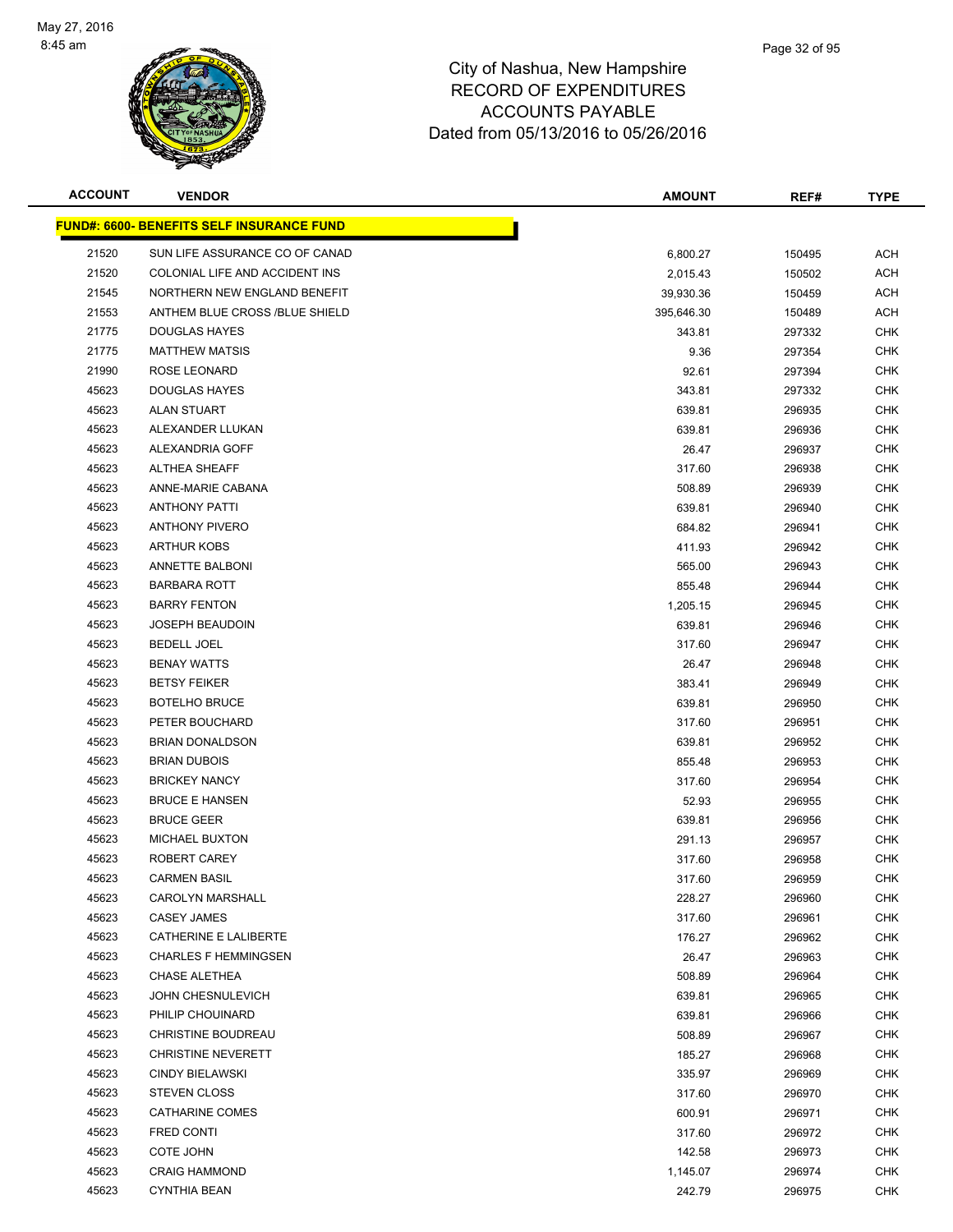

| <b>ACCOUNT</b> | <b>VENDOR</b>                                    | <b>AMOUNT</b> | REF#   | <b>TYPE</b> |
|----------------|--------------------------------------------------|---------------|--------|-------------|
|                | <b>FUND#: 6600- BENEFITS SELF INSURANCE FUND</b> |               |        |             |
| 45623          | <b>CYNTHIA K DETERING</b>                        | 105.87        | 296976 | <b>CHK</b>  |
| 45623          | DANIEL DONAHUE                                   | 639.81        | 296977 | <b>CHK</b>  |
| 45623          | <b>DANIEL E CRONIN</b>                           | 639.81        | 296978 | <b>CHK</b>  |
| 45623          | DARLENE RAYMOND                                  | 684.82        | 296979 | <b>CHK</b>  |
| 45623          | DAVID A KASOK                                    | 238.20        | 296980 | <b>CHK</b>  |
| 45623          | DAVID DUPRAT                                     | 1,259.52      | 296981 | <b>CHK</b>  |
| 45623          | DAVID MORSE                                      | 317.60        | 296982 | <b>CHK</b>  |
| 45623          | DAVID R MILLER                                   | 599.22        | 296983 | <b>CHK</b>  |
| 45623          | <b>DAVID SMITH</b>                               | 508.89        | 296984 | <b>CHK</b>  |
| 45623          | DONALD P DEBOISBRIAND                            | 639.81        | 296985 | CHK         |
| 45623          | DEBORAH ANDREWS                                  | 508.89        | 296986 | CHK         |
| 45623          | DEBORAH D COLE                                   | 79.40         | 296987 | <b>CHK</b>  |
| 45623          | DEBORAH RICHARDSON                               | 317.60        | 296988 | <b>CHK</b>  |
| 45623          | BARTHOLOMEW T. DEFINA                            | 53.32         | 296989 | <b>CHK</b>  |
| 45623          | <b>DENNING DIANE</b>                             | 264.67        | 296990 | <b>CHK</b>  |
| 45623          | <b>DENNIS BROWN</b>                              | 1,378.60      | 296991 | <b>CHK</b>  |
| 45623          | ROBERT D DESCOTEAU                               | 639.81        | 296992 | <b>CHK</b>  |
| 45623          | <b>CAROL DESROSIERS</b>                          | 505.56        | 296993 | <b>CHK</b>  |
| 45623          | <b>DIANE MARCUM</b>                              | 508.89        | 296994 | <b>CHK</b>  |
| 45623          | <b>DIANE REYNOLDS</b>                            | 80.93         | 296995 | <b>CHK</b>  |
| 45623          | <b>DIANNE KELLEHER</b>                           | 238.20        | 296996 | <b>CHK</b>  |
| 45623          | <b>DOBENS PETER</b>                              | 639.81        | 296997 | <b>CHK</b>  |
| 45623          | MICHAEL DOLAN                                    | 185.27        | 296998 | <b>CHK</b>  |
| 45623          | DONA STALEY                                      | 317.60        | 296999 | <b>CHK</b>  |
| 45623          | DONALD CONLEY                                    | 639.81        | 297000 | <b>CHK</b>  |
| 45623          | DONALD FOURNIER                                  | 684.82        | 297001 | <b>CHK</b>  |
| 45623          | DONALD GILL                                      | 538.07        | 297002 | <b>CHK</b>  |
| 45623          | <b>DONALD GROSS</b>                              | 1,378.60      | 297003 | <b>CHK</b>  |
| 45623          | DONALD PROVENCHER                                | 158.80        | 297004 | <b>CHK</b>  |
| 45623          | <b>DONNA KENNEY</b>                              | 158.80        | 297005 | <b>CHK</b>  |
| 45623          | DONNA LEE SHAW-KILBURY                           | 49.31         | 297006 | <b>CHK</b>  |
| 45623          | DONNA PERRAULT                                   | 242.79        | 297007 | <b>CHK</b>  |
| 45623          | DOUGLAS COTE                                     | 317.60        | 297008 | <b>CHK</b>  |
| 45623          | <b>JANET DURAND</b>                              | 132.33        | 297009 | <b>CHK</b>  |
| 45623          | <b>KEITH J DUVAL</b>                             | 639.81        | 297010 | <b>CHK</b>  |
| 45623          | JOHN DUVARNEY                                    | 639.81        | 297011 | <b>CHK</b>  |
| 45623          | EDEN GALLANT                                     | 344.45        | 297012 | <b>CHK</b>  |
| 45623          | ROBERT A EDWARDS                                 | 317.60        | 297013 | <b>CHK</b>  |
| 45623          | <b>ELAINE PRATT</b>                              | 342.41        | 297014 | <b>CHK</b>  |
| 45623          | ELIZABETH M KREICK                               | 1,378.60      | 297015 | <b>CHK</b>  |
| 45623          | ELIZABETH MCLAUGHLIN                             | 242.79        | 297016 | <b>CHK</b>  |
| 45623          | ELIZABETH S MCGILVARY                            | 132.33        | 297017 | <b>CHK</b>  |
| 45623          | <b>EVANS GERALD</b>                              | 317.60        | 297018 | <b>CHK</b>  |
| 45623          | <b>KAREN FAIR</b>                                | 20.23         | 297019 | <b>CHK</b>  |
| 45623          | <b>FAUVEL ROLAND</b>                             | 1,374.09      | 297020 | CHK         |
| 45623          | <b>FRANCES DEPONTBRIAND</b>                      | 505.85        | 297021 | CHK         |
| 45623          | <b>FRANCES GILFOYLE</b>                          | 238.20        | 297022 | <b>CHK</b>  |
| 45623          | <b>HOWARD FRIZZELL</b>                           | 317.60        | 297023 | <b>CHK</b>  |
| 45623          | <b>GEORGE GAGNON</b>                             | 855.48        | 297024 | <b>CHK</b>  |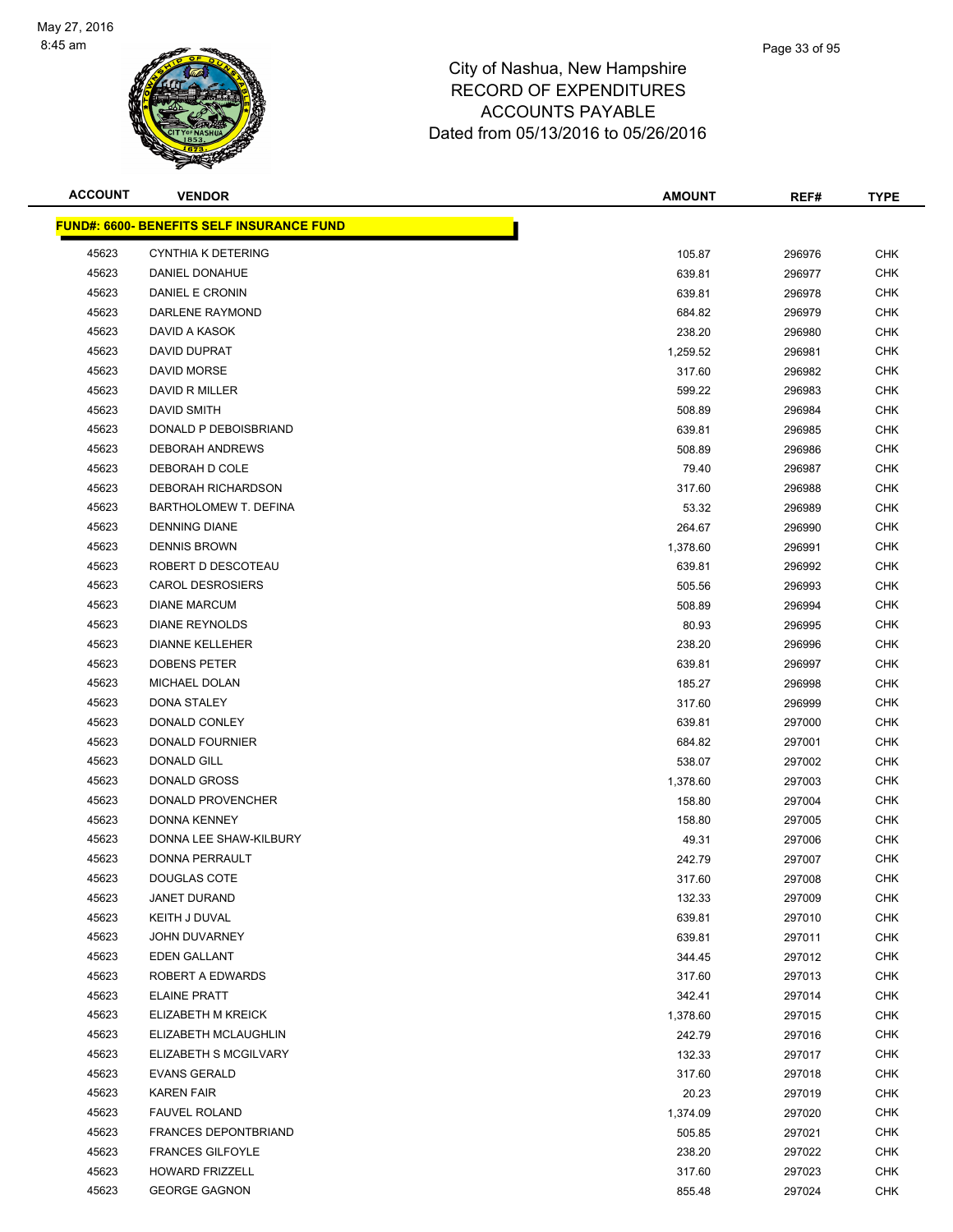

| <b>ACCOUNT</b> | <b>VENDOR</b>                                    | <b>AMOUNT</b> | REF#   | <b>TYPE</b> |
|----------------|--------------------------------------------------|---------------|--------|-------------|
|                | <b>FUND#: 6600- BENEFITS SELF INSURANCE FUND</b> |               |        |             |
| 45623          | <b>GAIL DONAHUE</b>                              | 452.62        | 297025 | <b>CHK</b>  |
| 45623          | <b>GAIL M ALBRO</b>                              | 977.04        | 297026 | <b>CHK</b>  |
| 45623          | <b>GARY RAFFERTY</b>                             | 684.82        | 297027 | <b>CHK</b>  |
| 45623          | <b>GEORGE MCCARTHY</b>                           | 641.61        | 297028 | <b>CHK</b>  |
| 45623          | <b>GERARD DUMAIS</b>                             | 105.87        | 297029 | <b>CHK</b>  |
| 45623          | <b>NELSON GEROW</b>                              | 317.60        | 297030 | <b>CHK</b>  |
| 45623          | <b>GINA DUBE</b>                                 | 1,147.34      | 297031 | <b>CHK</b>  |
| 45623          | <b>GISELE FORCIER</b>                            | 684.82        | 297032 | <b>CHK</b>  |
| 45623          | <b>GREGORY BRONSON</b>                           | 317.60        | 297033 | <b>CHK</b>  |
| 45623          | <b>BERNICE HANNA</b>                             | 684.82        | 297034 | <b>CHK</b>  |
| 45623          | <b>GARY HARGREAVES</b>                           | 639.81        | 297035 | <b>CHK</b>  |
| 45623          | <b>HAWKINS JACQUELINE</b>                        | 684.82        | 297036 | <b>CHK</b>  |
| 45623          | TIMOTHY HEFFERAN                                 | 639.81        | 297037 | <b>CHK</b>  |
| 45623          | ROBERT HODGES                                    | 639.81        | 297038 | <b>CHK</b>  |
| 45623          | <b>HOLLY SYKES</b>                               | 254.44        | 297039 | <b>CHK</b>  |
| 45623          | <b>JAMES BRIGGS</b>                              | 171.21        | 297040 | <b>CHK</b>  |
| 45623          | <b>JAMES CARPENTER</b>                           | 79.40         | 297041 | <b>CHK</b>  |
| 45623          | <b>JAMES MITCHELL</b>                            | 684.82        | 297042 | <b>CHK</b>  |
| 45623          | <b>JAMES VON HANDORF</b>                         | 79.40         | 297043 | <b>CHK</b>  |
| 45623          | <b>JAMES VON HANDORF</b>                         | 238.20        | 297044 | <b>CHK</b>  |
| 45623          | JANE E QUIGLEY                                   | 132.33        | 297045 | <b>CHK</b>  |
| 45623          | JANE M CONSTANT                                  | 132.33        | 297046 | <b>CHK</b>  |
| 45623          | <b>JANET EMMETT</b>                              | 684.82        | 297047 | <b>CHK</b>  |
| 45623          | <b>JANET STONE</b>                               | 242.79        | 297048 | <b>CHK</b>  |
| 45623          | <b>JANET VALUK</b>                               | 391.85        | 297049 | <b>CHK</b>  |
| 45623          | <b>JANICE LESSARD</b>                            | 158.80        | 297050 | <b>CHK</b>  |
| 45623          | <b>JASON VARNEY</b>                              | 317.60        | 297051 | <b>CHK</b>  |
| 45623          | <b>JEFFERY PANGBURN</b>                          | 639.81        | 297052 | <b>CHK</b>  |
| 45623          | <b>JENNIFER GOODWIN</b>                          | 354.52        | 297053 | <b>CHK</b>  |
| 45623          | <b>JENNIFER P GILMAN</b>                         | 132.33        | 297054 | <b>CHK</b>  |
| 45623          | <b>JESSICA LEVESQUE</b>                          | 285.34        | 297055 | <b>CHK</b>  |
| 45623          | <b>JESSICA MCQUILKIN</b>                         | 185.27        | 297056 | <b>CHK</b>  |
| 45623          | <b>JILL A MCCARTHY</b>                           | 839.73        | 297057 | <b>CHK</b>  |
| 45623          | <b>JOAN ABBOTT</b>                               | 445.13        | 297058 | <b>CHK</b>  |
| 45623          | <b>JOAN GAUCHER</b>                              | 182.09        | 297059 | CHK         |
| 45623          | <b>JOAN POLTACK</b>                              | 490.54        | 297060 | <b>CHK</b>  |
| 45623          | <b>JOHN ALLISON</b>                              | 513.62        | 297061 | <b>CHK</b>  |
| 45623          | JOHN BUCCINI                                     | 317.60        | 297062 | <b>CHK</b>  |
| 45623          | <b>JOHN LANDRY</b>                               | 26.47         | 297063 | <b>CHK</b>  |
| 45623          | <b>JOHN LATULIPPE</b>                            | 285.16        | 297064 | CHK         |
| 45623          | <b>JOHN MCMAHON</b>                              | 1,378.60      | 297065 | <b>CHK</b>  |
| 45623          | <b>JOANNE JOHNSON</b>                            | 317.60        | 297066 | <b>CHK</b>  |
| 45623          | <b>JOYCE SHARON</b>                              | 456.55        | 297067 | <b>CHK</b>  |
| 45623          | <b>JUDITH A DESLAURIERS</b>                      | 266.59        | 297068 | <b>CHK</b>  |
| 45623          | <b>JULIE O'BRIEN</b>                             | 317.60        | 297069 | CHK         |
| 45623          | <b>KAELA BRACKETT</b>                            | 185.27        | 297070 | CHK         |
| 45623          | KAREN BECOTTE                                    | 684.82        | 297071 | <b>CHK</b>  |
| 45623          | <b>KAREN GOULET</b>                              | 242.79        | 297072 | <b>CHK</b>  |
| 45623          | KAREN L IRELAND                                  | 381.67        | 297073 | <b>CHK</b>  |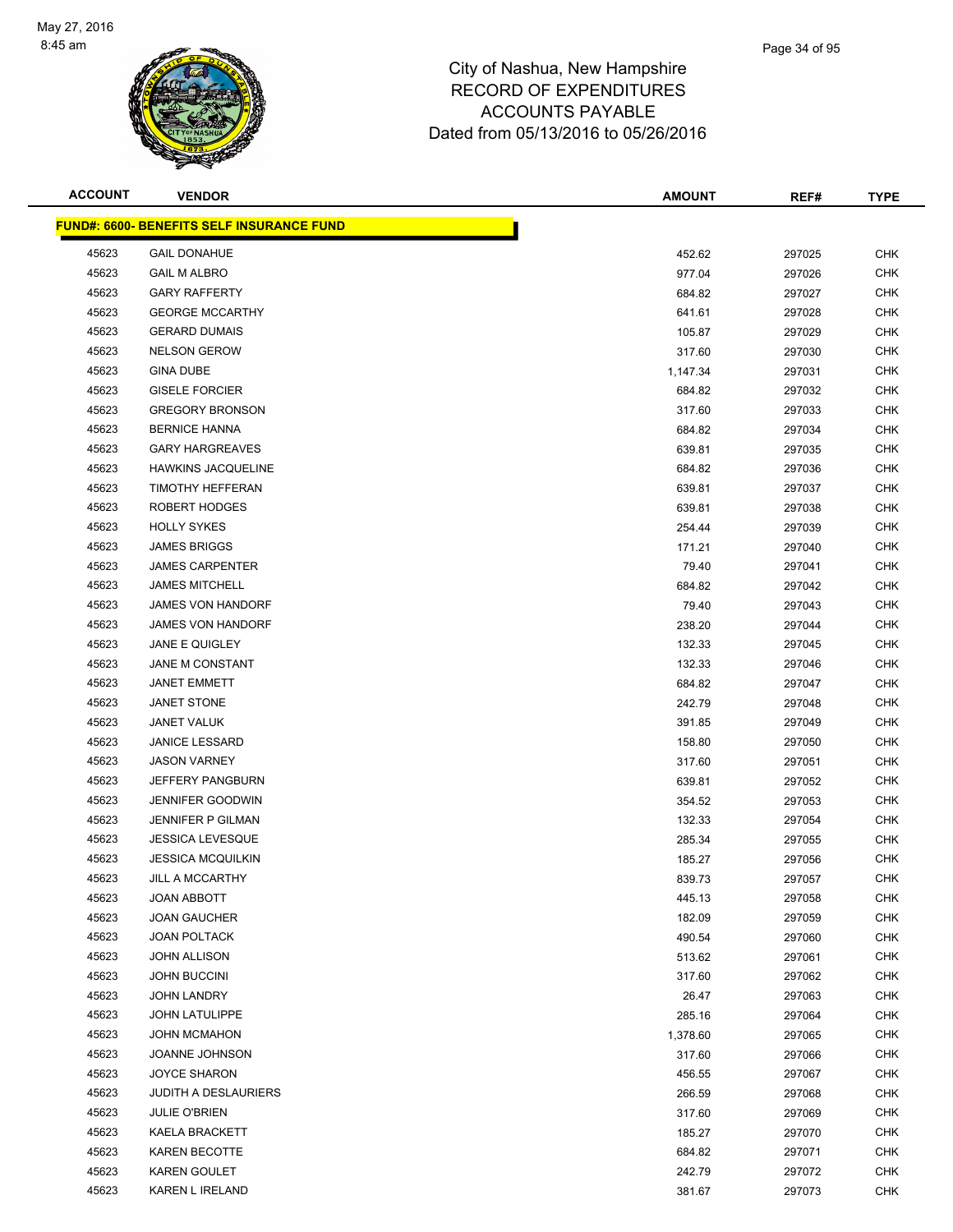

| <b>ACCOUNT</b> | <b>VENDOR</b>                             | <b>AMOUNT</b> | REF#   | <b>TYPE</b> |
|----------------|-------------------------------------------|---------------|--------|-------------|
|                | FUND#: 6600- BENEFITS SELF INSURANCE FUND |               |        |             |
| 45623          | KATHERINE E HERSH                         | 426.54        | 297074 | <b>CHK</b>  |
| 45623          | KATHLEEN GIACOBBE                         | 684.82        | 297075 | <b>CHK</b>  |
| 45623          | KATHLEEN T MILES                          | 52.93         | 297076 | <b>CHK</b>  |
| 45623          | <b>KEITH ANDERSON</b>                     | 1,378.60      | 297077 | <b>CHK</b>  |
| 45623          | <b>KEVIN CORBIT</b>                       | 1,027.23      | 297078 | <b>CHK</b>  |
| 45623          | <b>KEVIN CROWLEY</b>                      | 317.60        | 297079 | <b>CHK</b>  |
| 45623          | <b>KEVIN WALSH</b>                        | 291.13        | 297080 | <b>CHK</b>  |
| 45623          | <b>JUNE KRAMARCZYK</b>                    | 337.23        | 297081 | <b>CHK</b>  |
| 45623          | <b>KRISTINE GOULET</b>                    | 383.41        | 297082 | <b>CHK</b>  |
| 45623          | MICHAEL LACOMBE                           | 317.60        | 297083 | <b>CHK</b>  |
| 45623          | <b>GARY LAMB</b>                          | 639.81        | 297084 | <b>CHK</b>  |
| 45623          | LAURA COTE                                | 317.60        | 297085 | <b>CHK</b>  |
| 45623          | LAURA DUNN                                | 184.05        | 297086 | <b>CHK</b>  |
| 45623          | LEE FARRAR                                | 639.81        | 297087 | <b>CHK</b>  |
| 45623          | MICHAEL J LEVESQUE                        | 855.48        | 297088 | <b>CHK</b>  |
| 45623          | <b>LINDA GAUDETTE</b>                     | 291.13        | 297089 | <b>CHK</b>  |
| 45623          | LINDA L VAUGHAN                           | 256.81        | 297090 | <b>CHK</b>  |
| 45623          | LINDA PETRAIN                             | 317.60        | 297091 | <b>CHK</b>  |
| 45623          | LINDA WALSH                               | 47.08         | 297092 | <b>CHK</b>  |
| 45623          | <b>CHRISTINE LOMANDO</b>                  | 254.44        | 297093 | <b>CHK</b>  |
| 45623          | LORETTA BURNHAM                           | 317.60        | 297094 | <b>CHK</b>  |
| 45623          | LORRAINE MCNAMARA                         | 105.87        | 297095 | <b>CHK</b>  |
| 45623          | LOUISE AUCLAIR                            | 82.05         | 297096 | <b>CHK</b>  |
| 45623          | <b>LYALL SMITH</b>                        | 1,378.60      | 297097 | <b>CHK</b>  |
| 45623          | <b>MALLEY JEAN</b>                        | 317.60        | 297098 | <b>CHK</b>  |
| 45623          | <b>MARK MANLEY</b>                        | 639.81        | 297099 | <b>CHK</b>  |
| 45623          | MARGARET D BICKFORD                       | 264.67        | 297100 | <b>CHK</b>  |
| 45623          | <b>MARGARET GOUPIL</b>                    | 508.89        | 297101 | <b>CHK</b>  |
| 45623          | <b>MARK DETERING</b>                      | 426.54        | 297102 | <b>CHK</b>  |
| 45623          | <b>MARK FIDLER</b>                        | 508.89        | 297103 | CHK         |
| 45623          | <b>MARK VERMETTE</b>                      | 855.48        | 297104 | <b>CHK</b>  |
| 45623          | <b>MARKA DEFINA</b>                       | 291.13        | 297105 | <b>CHK</b>  |
| 45623          | MARLENE F COHEN                           | 919.06        | 297106 | <b>CHK</b>  |
| 45623          | <b>BRIAN MARQUIS</b>                      | 639.81        | 297107 | <b>CHK</b>  |
| 45623          | <b>MARTHA BRACKETT</b>                    | 53.32         | 297108 | CHK         |
| 45623          | <b>MARTHA CHURCH</b>                      | 317.60        | 297109 | <b>CHK</b>  |
| 45623          | <b>MARY CUTLER</b>                        | 141.63        | 297110 | <b>CHK</b>  |
| 45623          | <b>MATTHEW R BERUBE</b>                   | 53.32         | 297111 | <b>CHK</b>  |
| 45623          | <b>MAUREEN A BOISVERT</b>                 | 291.13        | 297112 | <b>CHK</b>  |
| 45623          | <b>MAUREEN DECKER</b>                     | 317.60        | 297113 | CHK         |
| 45623          | MCDANNELL RAYMOND                         | 317.60        | 297114 | <b>CHK</b>  |
| 45623          | MCDERMOTT JANICE                          | 317.60        | 297115 | <b>CHK</b>  |
| 45623          | RICHARD MCDONALD                          | 855.48        | 297116 | <b>CHK</b>  |
| 45623          | MATTHEW MCNULTY                           | 639.81        | 297117 | <b>CHK</b>  |
| 45623          | MICHAEL G FAUTEUX                         | 356.45        | 297118 | <b>CHK</b>  |
| 45623          | MICHAEL LAVOIE                            | 639.81        | 297119 | CHK         |
| 45623          | MICHAEL LETENDRE                          | 684.82        | 297120 | <b>CHK</b>  |
| 45623          | MICHAEL ST PIERRE                         | 317.60        | 297121 | <b>CHK</b>  |
| 45623          | MICHAEL VIGGIANO                          | 508.89        | 297122 | <b>CHK</b>  |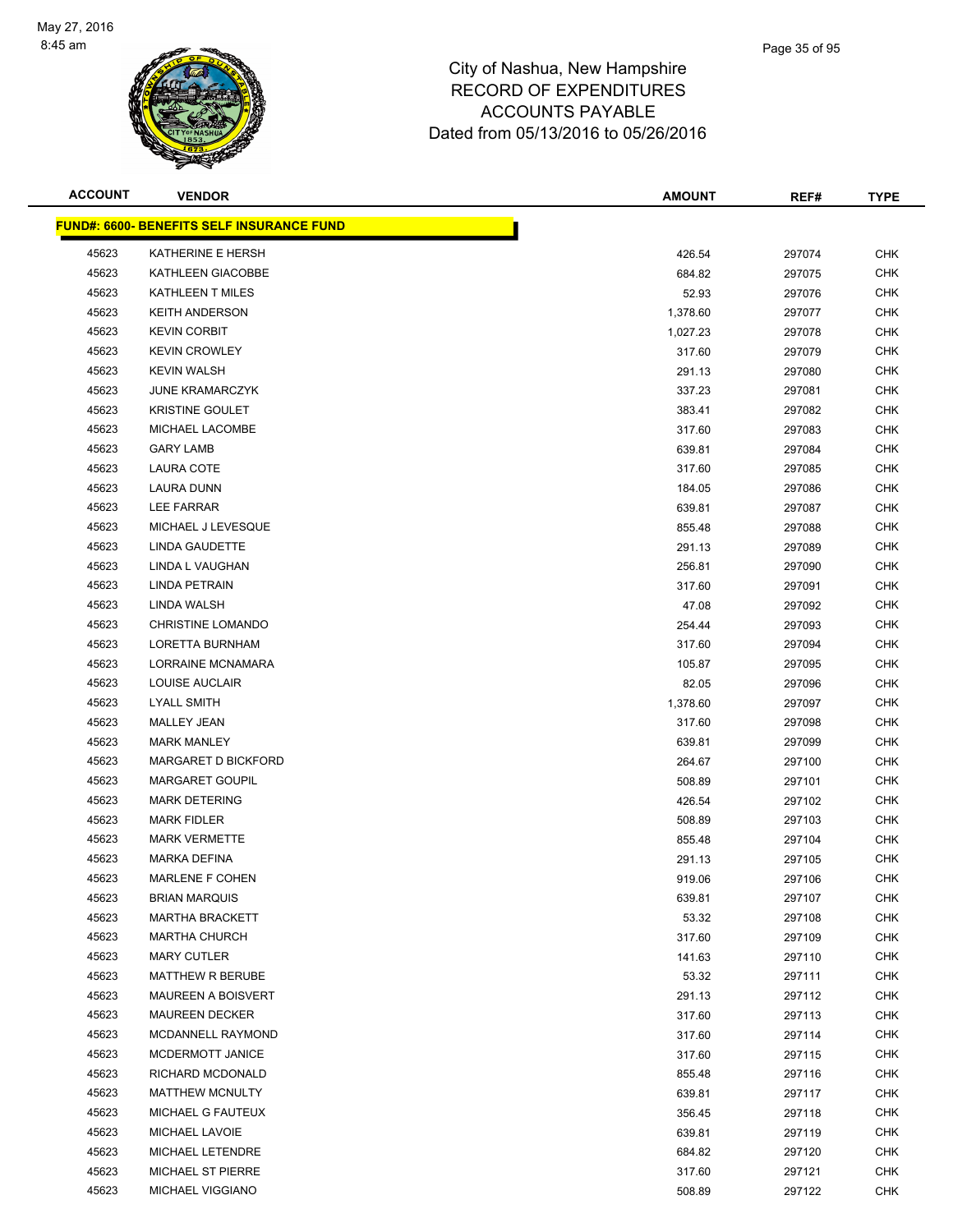

| <b>ACCOUNT</b> | <b>VENDOR</b>                                     | <b>AMOUNT</b> | REF#   | <b>TYPE</b> |
|----------------|---------------------------------------------------|---------------|--------|-------------|
|                | <u> FUND#: 6600- BENEFITS SELF INSURANCE FUND</u> |               |        |             |
| 45623          | <b>MICHAUD LYNNE</b>                              | 317.60        | 297123 | <b>CHK</b>  |
| 45623          | MICHAUD STEPHANIE                                 | 317.60        | 297124 | <b>CHK</b>  |
| 45623          | <b>MICHELE KARG</b>                               | 1,241.63      | 297125 | <b>CHK</b>  |
| 45623          | MICHAEL MIGNEAULT                                 | 639.81        | 297126 | <b>CHK</b>  |
| 45623          | <b>MILLIKEN EDWARD</b>                            | 684.82        | 297127 | <b>CHK</b>  |
| 45623          | <b>WILLIAM MOORE</b>                              | 317.60        | 297128 | <b>CHK</b>  |
| 45623          | DANIEL R MOREAU                                   | 711.70        | 297129 | <b>CHK</b>  |
| 45623          | MULLIGAN JAMES                                    | 26.47         | 297130 | <b>CHK</b>  |
| 45623          | NANCY HATZOPOULOS                                 | 317.60        | 297131 | <b>CHK</b>  |
| 45623          | NANCY J HAMANN                                    | 215.68        | 297132 | CHK         |
| 45623          | NANCY SIENKIEWICZ                                 | 317.60        | 297133 | <b>CHK</b>  |
| 45623          | NANCYMARIE F ROLFS                                | 169.12        | 297134 | <b>CHK</b>  |
| 45623          | <b>NAOMI PATCH</b>                                | 317.60        | 297135 | CHK         |
| 45623          | NASHUA AIRPORT AUTHORITY                          | 2,992.38      | 297136 | <b>CHK</b>  |
| 45623          | <b>NEAL CASALE</b>                                | 855.48        | 297137 | CHK         |
| 45623          | <b>FRED NICHOLS</b>                               | 1,846.11      | 297138 | CHK         |
| 45623          | O'KEEFE LINDA                                     | 317.60        | 297139 | <b>CHK</b>  |
| 45623          | OLGA FERNANDEZ                                    | 264.67        | 297140 | <b>CHK</b>  |
| 45623          | <b>ARTHUR PAINE</b>                               | 639.81        | 297141 | <b>CHK</b>  |
| 45623          | <b>LAWRENCE PARLON</b>                            | 855.48        | 297142 | <b>CHK</b>  |
| 45623          | PATRICIA DONOHUE                                  | 317.60        | 297143 | <b>CHK</b>  |
| 45623          | PAULA LOCHHEAD                                    | 1,378.60      | 297144 | CHK         |
| 45623          | PAULINE CARON                                     | 57.07         | 297145 | CHK         |
| 45623          | DAVID P PELLETIER                                 | 639.81        | 297146 | <b>CHK</b>  |
| 45623          | PETER LEVESQUE                                    | 114.88        | 297147 | <b>CHK</b>  |
| 45623          | <b>PIMLEY MARIE</b>                               | 317.60        | 297148 | <b>CHK</b>  |
| 45623          | PRISCILLA FLANAGAN                                | 799.75        | 297149 | <b>CHK</b>  |
| 45623          | RALPH COTE                                        | 684.82        | 297150 | <b>CHK</b>  |
| 45623          | <b>JOANNE RAPSIS</b>                              | 317.60        | 297151 | CHK         |
| 45623          | <b>RICHARD STRAND</b>                             | 639.81        | 297152 | CHK         |
| 45623          | ROBERT DUQUETTE                                   | 684.82        | 297153 | CHK         |
| 45623          | ROBERT F JENKINS JR                               | 639.81        | 297154 | CHK         |
| 45623          | ROBERT FITZ                                       | 855.48        | 297155 | <b>CHK</b>  |
| 45623          | <b>ROBERT LECLAIR</b>                             | 285.34        | 297156 | <b>CHK</b>  |
| 45623          | ROBERT LIND                                       | 1,378.60      | 297157 | <b>CHK</b>  |
| 45623          | ROBERT MCGILVARY                                  | 804.18        | 297158 | <b>CHK</b>  |
| 45623          | ROBERT SCHULTZ                                    | 83.99         | 297159 | <b>CHK</b>  |
| 45623          | ROBERTA WILKINS                                   | 317.60        | 297160 | <b>CHK</b>  |
| 45623          | ROBYN M DESCOTEAU                                 | 317.60        | 297161 | <b>CHK</b>  |
| 45623          | ROGER HALL                                        | 639.81        | 297162 | <b>CHK</b>  |
| 45623          | ROGER VAILLANCOURT                                | 1,378.60      | 297163 | <b>CHK</b>  |
| 45623          | ROLAND G COURTEMANCHE                             | 1,378.60      | 297164 | <b>CHK</b>  |
| 45623          | ROMANO MARK                                       | 684.82        | 297165 | <b>CHK</b>  |
| 45623          | RONALD BOISVERT                                   | 47.46         | 297166 | <b>CHK</b>  |
| 45623          | RONALD WELLIVER                                   | 508.89        | 297167 | CHK         |
| 45623          | ROSE LEONARD                                      | 1,667.14      | 297168 | <b>CHK</b>  |
| 45623          | KATHY ROY                                         | 317.60        | 297169 | <b>CHK</b>  |
| 45623          | <b>SALMI SANDRA</b>                               | 210.77        | 297170 | <b>CHK</b>  |
| 45623          | SAMANTHA R BROADHEAD                              | 153.84        | 297171 | <b>CHK</b>  |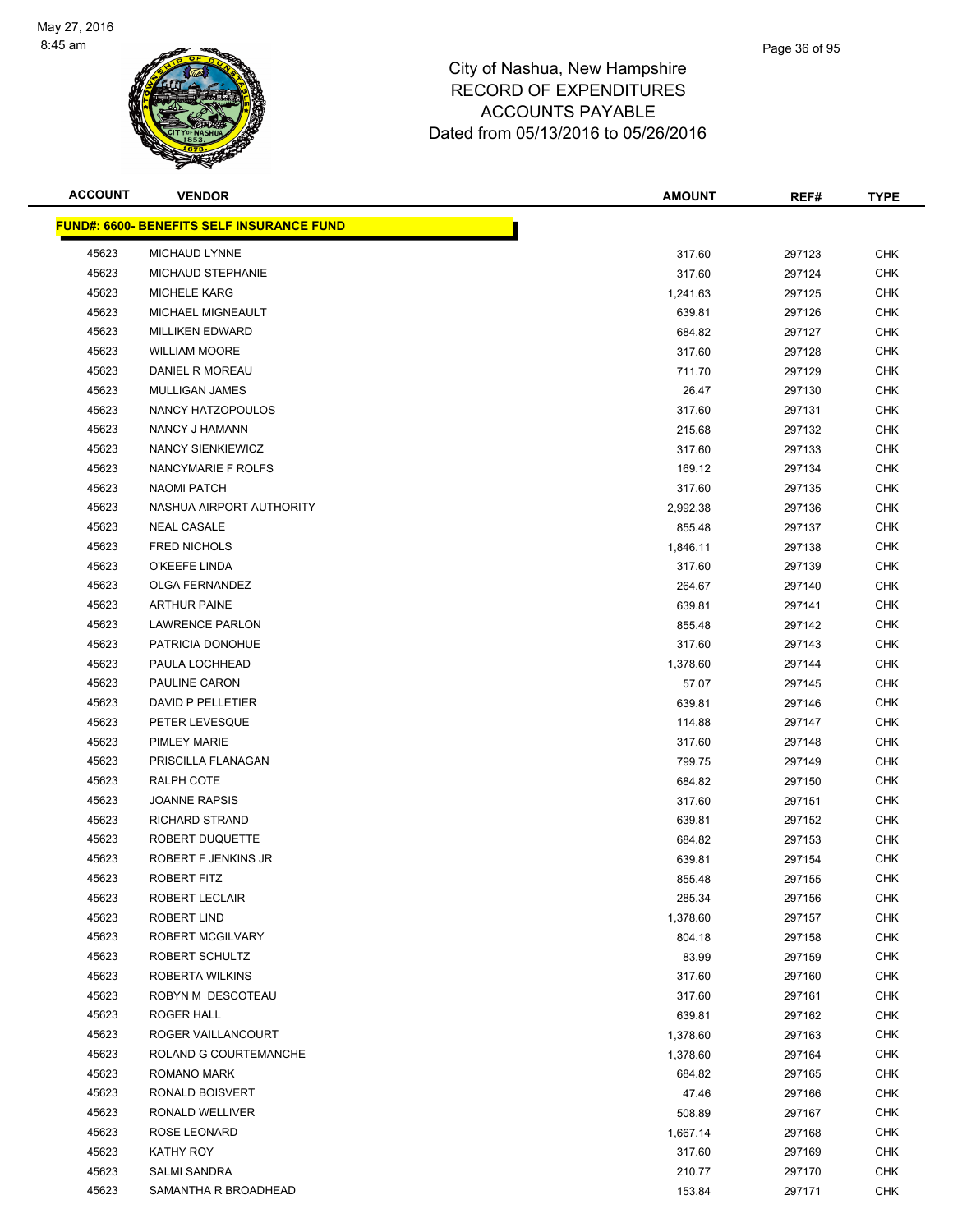

| <b>ACCOUNT</b> | <b>VENDOR</b>                                         | <b>AMOUNT</b>  | REF#   | <b>TYPE</b> |
|----------------|-------------------------------------------------------|----------------|--------|-------------|
|                | <b>FUND#: 6600- BENEFITS SELF INSURANCE FUND</b>      |                |        |             |
| 45623          | SANDRA DZEBIC                                         | 215.67         | 297172 | <b>CHK</b>  |
| 45623          | SANDRA LOWE                                           | 71.89          | 297173 | <b>CHK</b>  |
| 45623          | <b>SCARDIGNO STEPHEN</b>                              | 317.60         | 297174 | <b>CHK</b>  |
| 45623          | <b>SCHROEDER SUSAN</b>                                | 52.93          | 297175 | <b>CHK</b>  |
| 45623          | ROBERT SCIRE                                          | 639.81         | 297176 | <b>CHK</b>  |
| 45623          | <b>SCOTT MARTINAGE</b>                                | 639.81         | 297177 | <b>CHK</b>  |
| 45623          | SHERYL MCALLISTER                                     | 317.60         | 297178 | <b>CHK</b>  |
| 45623          | <b>STEPHEN CYR</b>                                    | 508.89         | 297179 | CHK         |
| 45623          | <b>STEVEN MICHAEL</b>                                 | 105.87         | 297180 | CHK         |
| 45623          | <b>SUSAN DERDERIAN</b>                                | 360.76         | 297181 | CHK         |
| 45623          | <b>SUSAN LAVOICE</b>                                  | 175.14         | 297182 | CHK         |
| 45623          | <b>SUSAN LEACH</b>                                    | 295.08         | 297183 | CHK         |
| 45623          | <b>SUSAN MELLIN</b>                                   | 26.47          | 297184 | <b>CHK</b>  |
| 45623          | <b>SUSAN PHANEUF</b>                                  | 57.07          | 297185 | <b>CHK</b>  |
| 45623          | <b>SUSAN REGULA</b>                                   | 346.86         | 297186 | <b>CHK</b>  |
| 45623          | SUSANNA S CORRIVEAU                                   | 427.74         | 297187 | <b>CHK</b>  |
| 45623          | <b>TAMMY A O'TOOLE</b>                                | 26.47          | 297188 | <b>CHK</b>  |
| 45623          | <b>THOMAS BURNHAM</b>                                 | 565.00         | 297189 | CHK         |
| 45623          | THOMAS L VAUGHAN                                      | 169.63         | 297190 | CHK         |
| 45623          | <b>THOMAS MARTINSON</b>                               | 79.40          | 297191 | <b>CHK</b>  |
| 45623          | <b>TIMOTHY GOULDEN</b>                                | 855.48         | 297192 | <b>CHK</b>  |
| 45623          | TIMOTHY MAYNARD                                       | 639.81         | 297193 | <b>CHK</b>  |
| 45623          | <b>STEVEN VARNEY</b>                                  | 317.60         | 297194 | <b>CHK</b>  |
| 45623          | JANET VON HANDORF                                     | 159.95         | 297195 | <b>CHK</b>  |
| 45623          | DONNA VOVERIS                                         | 317.60         | 297196 | <b>CHK</b>  |
| 45623          | <b>ELLIOTT WALLER</b>                                 | 855.48         | 297197 | <b>CHK</b>  |
| 45623          | <b>GEORGE WEIGAND</b>                                 | 317.60         | 297198 | <b>CHK</b>  |
| 45623          | ROBERT WHITMORE                                       | 317.60         | 297199 | <b>CHK</b>  |
| 45623          | RICHARD WIDENER                                       | 855.48         | 297200 | <b>CHK</b>  |
| 53135          | ST JOSEPHS BUSINESS & HEALTH                          | 7,082.00       | 296698 | CHK         |
| 53452          | <b>CAREER CONNECTIONS</b>                             | 317.20         | 296603 | <b>CHK</b>  |
| 59507          | ANTHEM BCBS OF NE                                     | 69,963.38      | 150454 | ACH         |
| 59507          | ANTHEM BCBS OF NE                                     | 102,443.25     | 150488 | ACH         |
| 59507          | ANTHEM BCBS OF NE                                     | 420,786.11     | 150454 | <b>ACH</b>  |
| 59507          | ANTHEM BCBS OF NE                                     | 545,560.41     | 150488 | ACH         |
| 59507          | ANTHEM BCBS OF NE                                     | 20,961.84      | 150454 | <b>ACH</b>  |
| 59507          | ANTHEM BCBS OF NE                                     | 21,591.78      | 150488 | <b>ACH</b>  |
| 59507          | HARVARD PILGRIM HEALTH CARE                           | 98,422.69      | 150457 | <b>ACH</b>  |
| 59507          | HARVARD PILGRIM HEALTH CARE                           | 103,651.51     | 150492 | <b>ACH</b>  |
| 59525          | NORTHEAST DELTA DENTAL                                | 54,329.13      | 150458 | ACH         |
| 59525          | NORTHEAST DELTA DENTAL                                | 64,891.00      | 150494 | <b>ACH</b>  |
|                | <b>TOTAL FUND 6600 - BENEFITS SELF INSURANCE FUND</b> | \$2,125,731.77 |        |             |

### **FUND#: 7020- UAW EDUCATIONAL ASSISTANCE**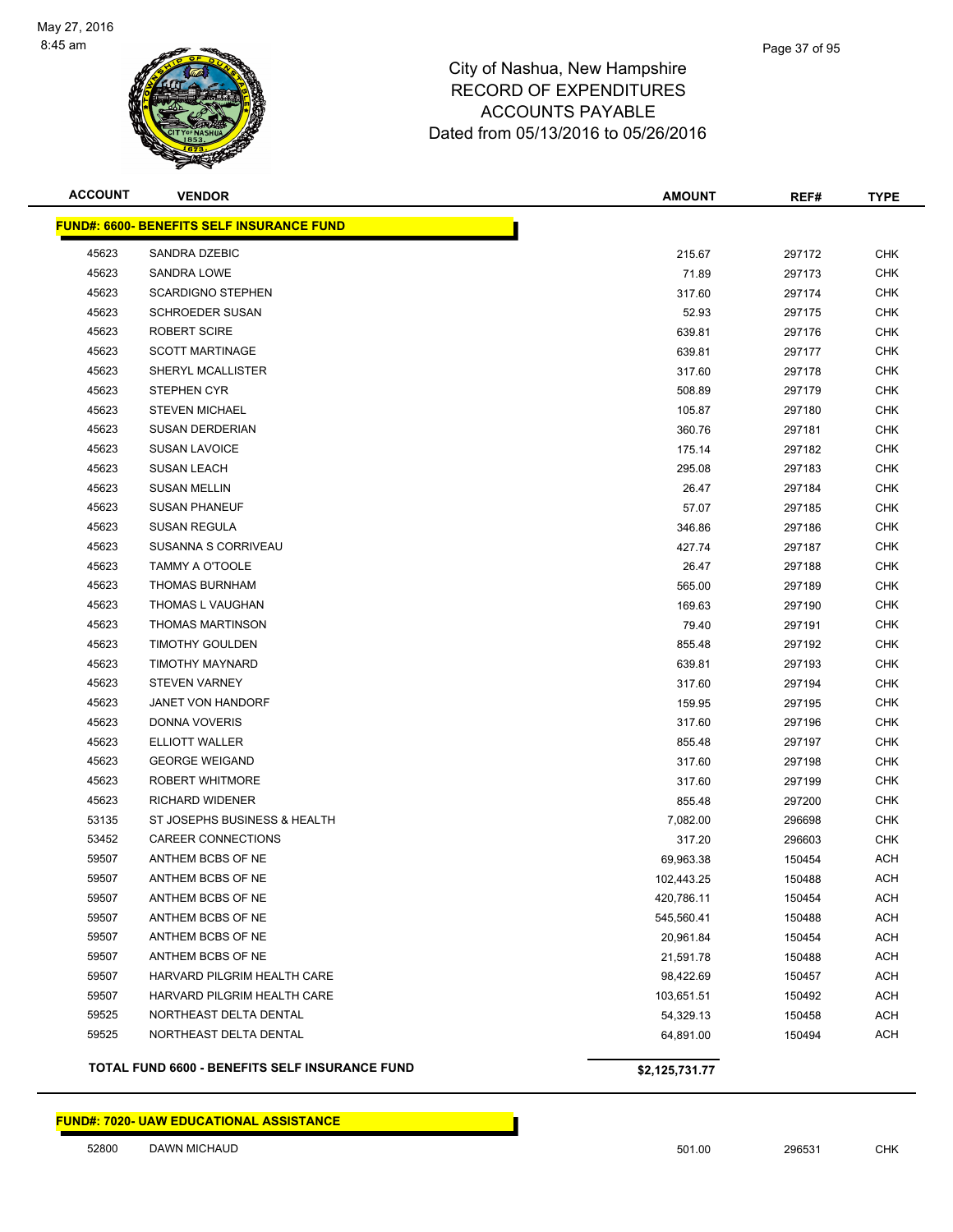| <b>ACCOUNT</b><br><b>VENDOR</b>                       | <b>AMOUNT</b> | REF#   | <b>TYPE</b> |
|-------------------------------------------------------|---------------|--------|-------------|
| <b>TOTAL FUND 7020 - UAW EDUCATIONAL ASSISTANCE</b>   | \$501.00      |        |             |
| <b>FUND#: 7026- CAPITAL EQUIPMENT RESERVE FUND</b>    |               |        |             |
| 81500<br>HOWARD P FAIRFIELD LLC                       | 71,856.50     | 297336 | <b>CHK</b>  |
| TOTAL FUND 7026 - CAPITAL EQUIPMENT RESERVE FUND      | \$71,856.50   |        |             |
| <b>FUND#: 7050- HOLMAN STADIUM IMPROVEMNTS ETF</b>    |               |        |             |
| 54280<br><b>BELLETETES INC</b>                        | 2,189.13      | 296595 | <b>CHK</b>  |
| UNITED SITE SERVICES NORTHEAST<br>61299               | 54.97         | 296572 | CHK         |
| TOTAL FUND 7050 - HOLMAN STADIUM IMPROVEMNTS ETF      | \$2,244.10    |        |             |
| <b>FUND#: 7052- MINE FALLS PARK ETF</b>               |               |        |             |
| 54280<br>UNITED SITE SERVICES NORTHEAST               | 164.91        | 296572 | <b>CHK</b>  |
| 54280<br>PENNICHUCK WATER WORKS INC                   | 1,211.50      | 297256 | <b>CHK</b>  |
| 55699<br>SIGNATURE BRIDGE INC                         | 71,019.64     | 297399 | <b>CHK</b>  |
| <b>GATE CITY FENCE CO INC</b><br>61570                | 1,870.00      | 296634 | <b>CHK</b>  |
| TOTAL FUND 7052 - MINE FALLS PARK ETF                 | \$74,266.05   |        |             |
| <b>FUND#: 7064- JACKSON MILLS DAM OPERATIONS</b>      |               |        |             |
| 55514<br>LOW IMPACT HYDROPOWR INSTITUTE               | 6,840.00      | 296660 | <b>CHK</b>  |
| <b>ESSEX POWER SERVICES INC</b><br>55699              | 11,379.48     | 296622 | <b>CHK</b>  |
| <b>TOTAL FUND 7064 - JACKSON MILLS DAM OPERATIONS</b> | \$18,219.48   |        |             |
| <b>FUND#: 7501- HUNT BLDG CONTRIBUTIONS ETF</b>       |               |        |             |
| 81200<br>DAVIS CONSTRUCTION                           | 2,850.60      | 296613 | <b>CHK</b>  |
|                                                       |               |        |             |
| <b>TOTAL FUND 7501 - HUNT BLDG CONTRIBUTIONS ETF</b>  | \$2,850.60    |        |             |
| <b>FUND#: 7502- PINEWOOD CEMETERY MAINT FUND</b>      |               |        |             |
| 54280<br>FENCES UNLIMITED INC                         | 4,230.00      | 296626 | <b>CHK</b>  |
| TOTAL FUND 7502 - PINEWOOD CEMETERY MAINT FUND        | \$4,230.00    |        |             |
| <u> FUND#: 7504- ETF CONTRIB EDGEWOOD-DEED FUND</u>   |               |        |             |
| 61299<br>HARDY DORIC INC                              | 975.00        | 296641 | <b>CHK</b>  |
| TOTAL FUND 7504 - ETF CONTRIB EDGEWOOD-DEED FUND      | \$975.00      |        |             |
|                                                       |               |        |             |

**FUND#: 7506- ETF CONTRIB-WOODLAWN CEMETERY**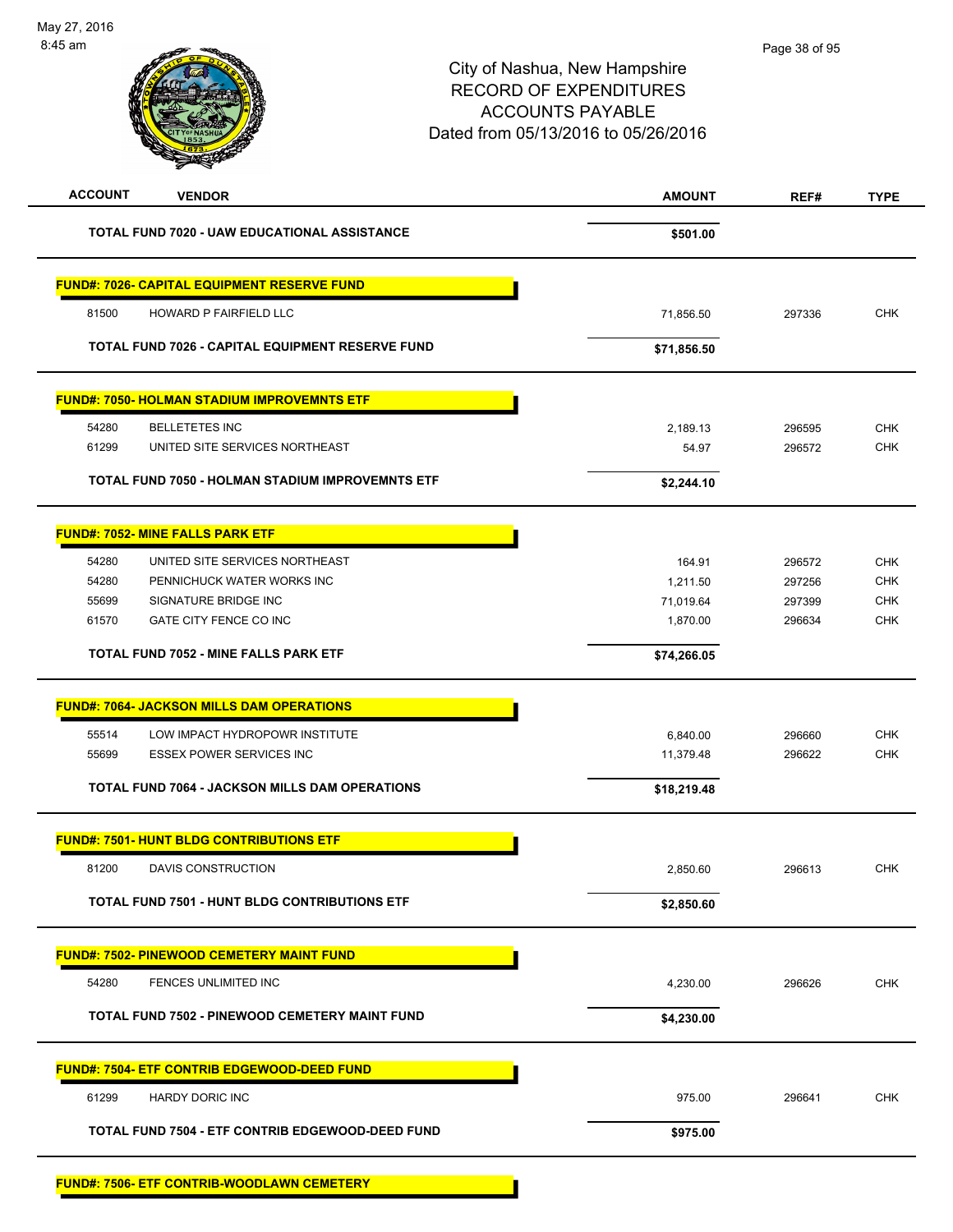

| <b>ACCOUNT</b><br><b>VENDOR</b>                     | <b>AMOUNT</b> | REF#   | <b>TYPE</b>              |
|-----------------------------------------------------|---------------|--------|--------------------------|
| <b>FUND#: 7506- ETF CONTRIB-WOODLAWN CEMETERY</b>   |               |        |                          |
| 54280<br>AMERICAN LEAK DETECTION INC                | 1,425.00      | 297277 | <b>CHK</b>               |
| TOTAL FUND 7506 - ETF CONTRIB-WOODLAWN CEMETERY     |               |        |                          |
|                                                     | \$1,425.00    |        |                          |
| <b>FUND#: 7510- POLICE-RAD SYST PROG ETF</b>        |               |        |                          |
| PHOENIX SCREEN PRINTING<br>61107                    | 199.40        | 297384 | <b>CHK</b>               |
| TOTAL FUND 7510 - POLICE-RAD SYST PROG ETF          | \$199.40      |        |                          |
|                                                     |               |        |                          |
| <b>FUND#: 7511- POLICE-LAW ENF PROGRAMS ETF</b>     |               |        |                          |
| 68240<br><b>M &amp; N SPORTS LLC</b>                | 196.35        | 296663 | <b>CHK</b>               |
| TOTAL FUND 7511 - POLICE-LAW ENF PROGRAMS ETF       | \$196.35      |        |                          |
|                                                     |               |        |                          |
| <b>FUND#: 7534- LIBRARY-CHANDLER MEM LIB FUND</b>   |               |        |                          |
| 53107<br>TENNANT WALLACE ARCHITECTS AIA             | 4,099.20      | 297410 | <b>CHK</b>               |
| TOTAL FUND 7534 - LIBRARY-CHANDLER MEM LIB FUND     | \$4,099.20    |        |                          |
|                                                     |               |        |                          |
| <b>FUND#: 7549- LIBRARY-MISC LIB DONATIONS</b>      |               |        |                          |
| 68322<br><b>SHANA STACK BAND</b>                    | 1,000.00      | 297229 | <b>CHK</b>               |
| <b>TOTAL FUND 7549 - LIBRARY-MISC LIB DONATIONS</b> | \$1,000.00    |        |                          |
| <b>FUND#: 7550- P&amp;R-GREELEY PARK JACKMAN</b>    |               |        |                          |
| 54280<br>HARRY W WELLS & SON INC                    | 6,418.72      | 296642 | <b>CHK</b>               |
| TOTAL FUND 7550 - P&R-GREELEY PARK JACKMAN          | \$6,418.72    |        |                          |
|                                                     |               |        |                          |
| <b>FUND#: 7551- P&amp;R-SUMMERFUN</b>               |               |        |                          |
| 68322<br>JEANNOTTE'S MARKET LLC                     | 73.81         | 297343 | <b>CHK</b>               |
| <b>TOTAL FUND 7551 - P&amp;R-SUMMERFUN</b>          | \$73.81       |        |                          |
|                                                     |               |        |                          |
| <b>FUND#: 7565- SCHOOL RELATED PROGRAMS-ETF</b>     |               |        |                          |
| 53628<br>SYMPHONY NEW HAMPSHIRE                     | 4,500.00      | 297433 | <b>CHK</b>               |
| 55400<br>LORRAINE HORNE                             | 50.00         | 296809 | <b>CHK</b>               |
| 55400<br><b>JACQUELINE OKONAK</b>                   | 35.88         | 297571 | <b>CHK</b>               |
| 61135<br>MUSEUM OF SCIENCE, BOSTON                  | 636.65        | 297563 | <b>CHK</b>               |
| 61135<br>WB MASON CO INC<br>71228<br><b>NEWSELA</b> | 30.31         | 297613 | <b>CHK</b><br><b>CHK</b> |
|                                                     | 750.00        | 296854 |                          |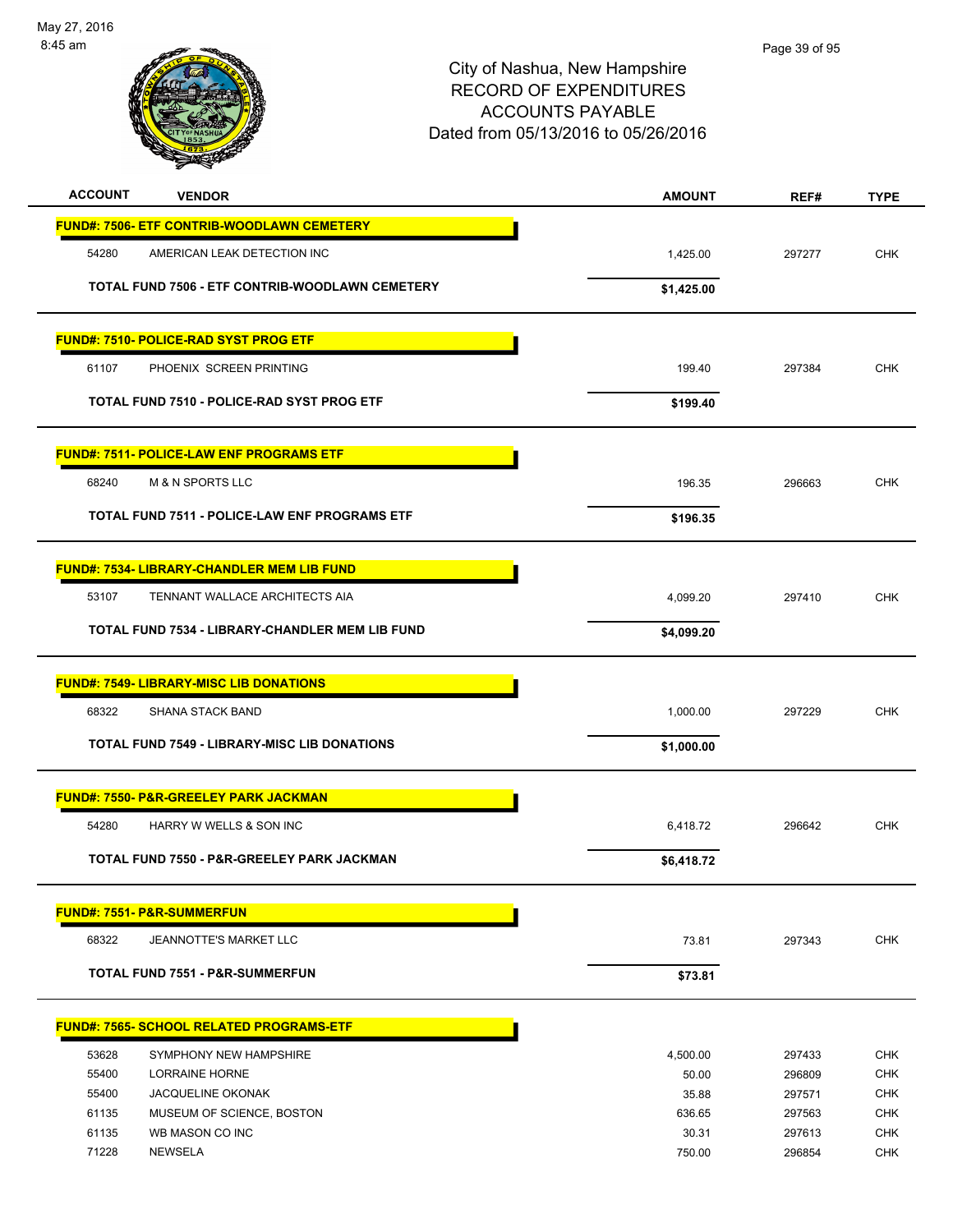| May 27, 2016<br>$8:45$ am |                                                      | City of Nashua, New Hampshire<br><b>RECORD OF EXPENDITURES</b><br><b>ACCOUNTS PAYABLE</b><br>Dated from 05/13/2016 to 05/26/2016 |               | Page 40 of 95 |             |
|---------------------------|------------------------------------------------------|----------------------------------------------------------------------------------------------------------------------------------|---------------|---------------|-------------|
| <b>ACCOUNT</b>            | <b>VENDOR</b>                                        |                                                                                                                                  | <b>AMOUNT</b> | REF#          | <b>TYPE</b> |
|                           | <b>TOTAL FUND 7565 - SCHOOL RELATED PROGRAMS-ETF</b> |                                                                                                                                  | \$6,002.84    |               |             |
|                           | <b>FUND#: 8063- LIBRARY-HENRY STEARNS FUND</b>       |                                                                                                                                  |               |               |             |
| 61807                     | <b>BAKER &amp; TAYLOR</b>                            |                                                                                                                                  | 665.34        | 297283        | <b>CHK</b>  |
|                           | <b>TOTAL FUND 8063 - LIBRARY-HENRY STEARNS FUND</b>  |                                                                                                                                  | \$665.34      |               |             |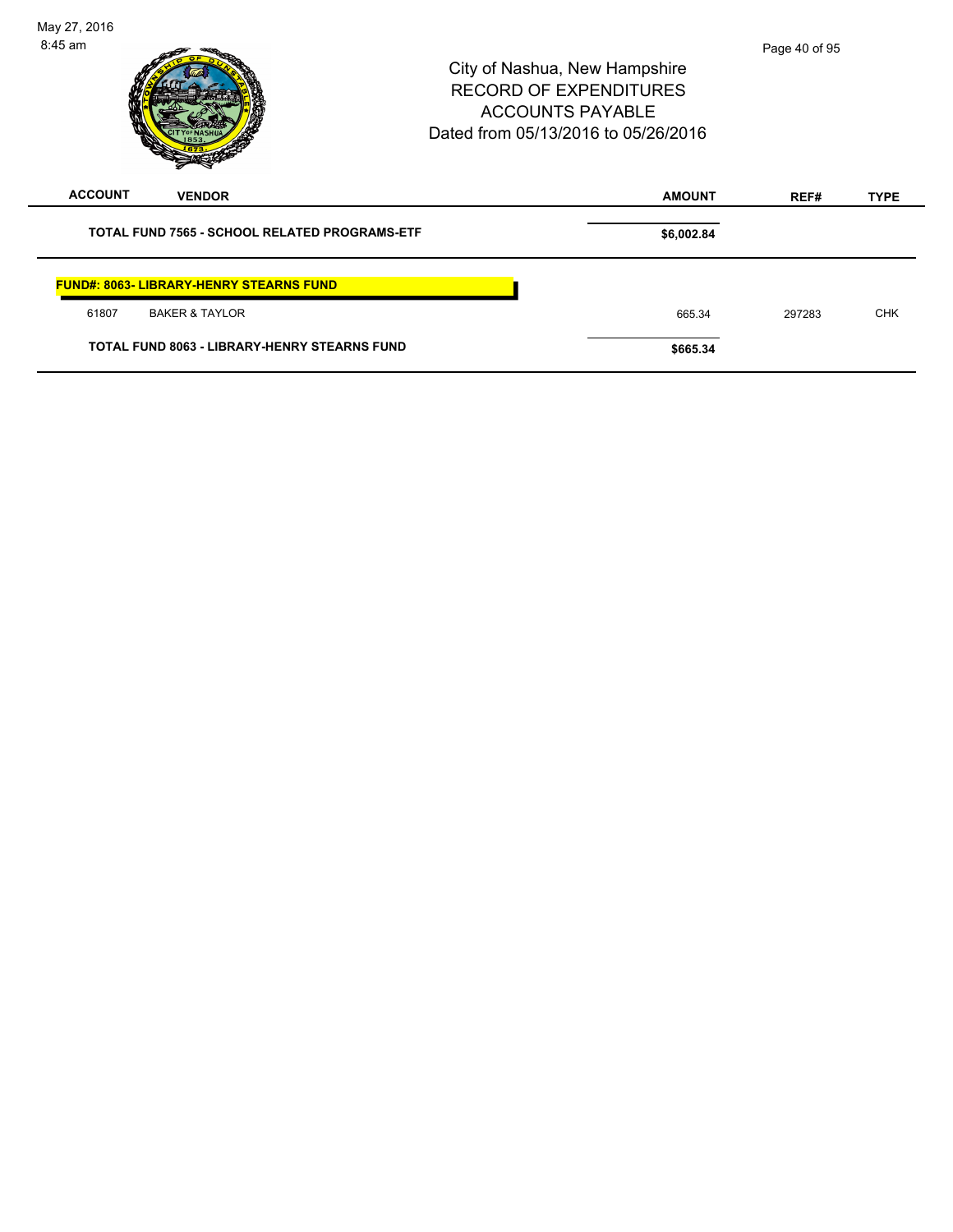

| <b>ACCOUNT</b> | <b>VENDOR</b> |                                       | <b>AMOUNT</b><br>REF# | <b>TYPE</b> |
|----------------|---------------|---------------------------------------|-----------------------|-------------|
|                |               | <b>EXPENDITURE SUMMARY BY FUND</b>    | <b>AMOUNT</b>         |             |
|                | 1000          | <b>GENERAL FUND</b>                   | 1,873,178.93          |             |
|                | 1001          | <b>GF-CAPITAL IMPROVEMENTS</b>        | 28,431.70             |             |
|                | 1010          | <b>GF-PRIOR YEAR ESCROWS/EXPENSES</b> | 43,208.86             |             |
|                | 2100          | <b>FOOD SERVICES FUND</b>             | 111,525.59            |             |
|                | 2207          | ADULT ED/CONTINUING ED                | 689.50                |             |
|                | 2212          | ATHLETICS REVENUE FUND                | 87.29                 |             |
|                | 2222          | AFTER SCHOOL PROGRAM                  | 2,217.65              |             |
|                | 2247          | <b>CULINARY ARTS</b>                  | 1,134.12              |             |
|                | 2501          | PUBLIC HEALTH CLIENT FEES FUND        | 240.00                |             |
|                | 2504          | <b>HOLMAN STADIUM EVENTS FUND</b>     | 1,067.00              |             |
|                | 2505          | PEG ACCESS CHANNELS FUND              | 1,628.58              |             |
|                | 2506          | HUNT BLDG FACILITY RENTAL FUND        | 965.63                |             |
|                | 3050          | POLICE GRANTS FUND                    | 9,750.00              |             |
|                | 3068          | COMMUNITY SERVICES GRANTS FUND        | 17,879.73             |             |
|                | 3070          | COMMUNITY HEALTH GRANTS FUND          | 86.44                 |             |
|                | 3080          | COMMUNITY DEVELOPMENT GRANTS          | 2,327.22              |             |
|                | 3090          | URBAN PROGRAM GRANTS FUND             | 11,552.50             |             |
|                | 3100          | ECONOMIC DEVELOPMENT GRANTS           | 7,500.00              |             |
|                | 3120          | <b>TRANSIT GRANTS FUND</b>            | 145,739.92            |             |
|                | 3800          | <b>SCHOOL GRANTS FUND</b>             | 78,385.25             |             |
|                | 3810          | FOOD SERVICE GRANTS FUND              | 203.69                |             |
|                | 4005          | <b>TRAFFIC VIOLATIONS FUND</b>        | 57.48                 |             |
|                | 4020          | POLICE DRUG ENFORCEMENT FUND          | 3,425.00              |             |
|                | 4025          | DOJ DRUG FORFEITURE FUND              | 193.07                |             |
|                | 4053          | FIRE REGIONAL HAZMAT FUND             | 2,200.31              |             |
|                | 4090          | LIB-LOST/DAMAGED BOOK FINES           | 690.70                |             |
|                | 5010          | CAP PROJECTS-INFO TECHNOLOGY          | 8,478.38              |             |
|                | 5700          | CAP PROJECTS-BROAD ST PARKWAY         | 145,417.23            |             |
|                | 6000          | SOLID WASTE FUND                      | 151,843.40            |             |
|                | 6200          | <b>WASTEWATER FUND</b>                | 289,601.16            |             |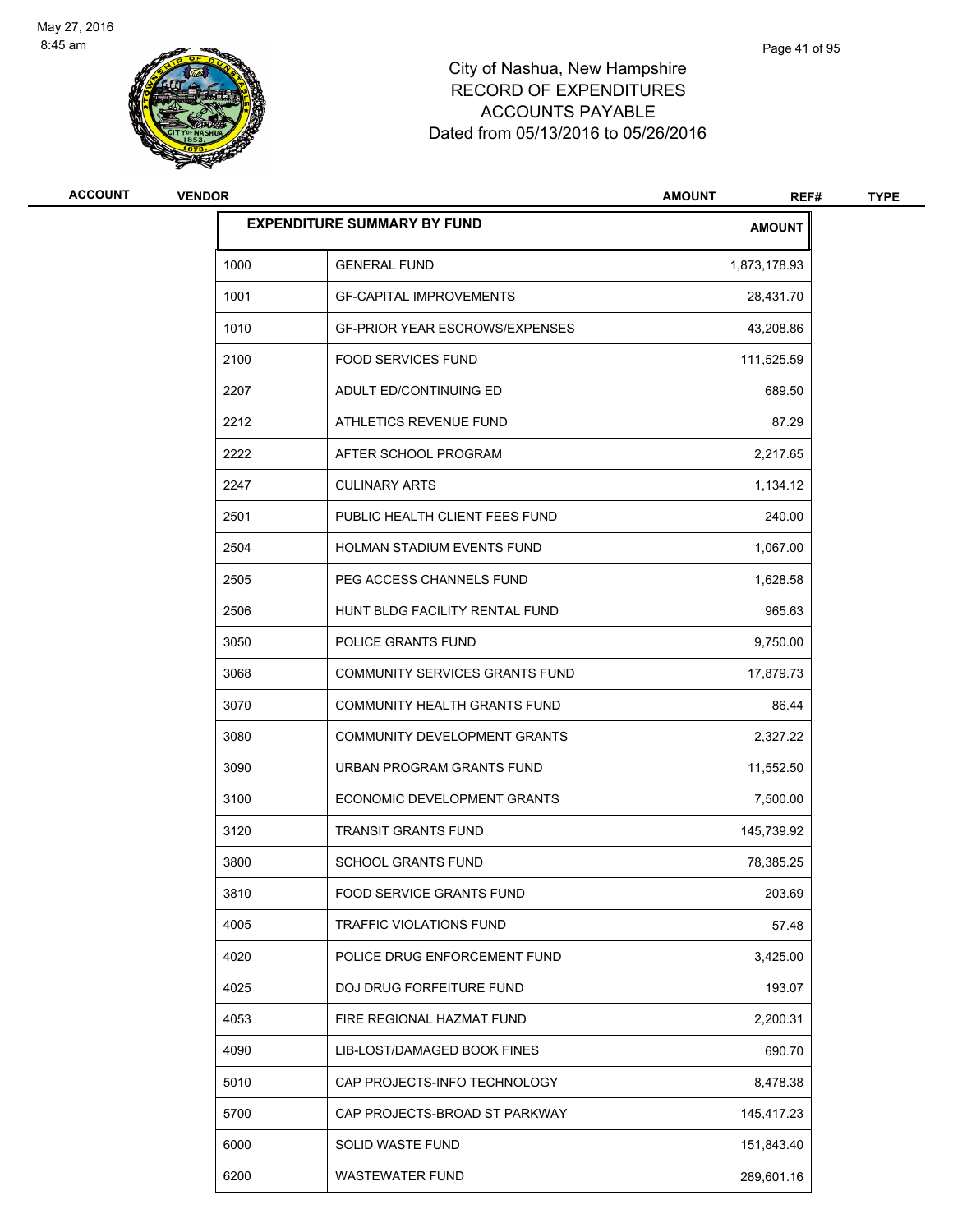

| <b>ACCOUNT</b> | <b>VENDOR</b> |                                       | <b>AMOUNT</b><br>REF# | <b>TYPE</b> |
|----------------|---------------|---------------------------------------|-----------------------|-------------|
|                |               |                                       | <b>AMOUNT</b>         |             |
|                | 6500          | PROPERTY & CASUALTY FUND              | 59,196.31             |             |
|                | 6600          | BENEFITS SELF INSURANCE FUND          | 2,125,731.77          |             |
|                | 7020          | UAW EDUCATIONAL ASSISTANCE            | 501.00                |             |
|                | 7026          | CAPITAL EQUIPMENT RESERVE FUND        | 71,856.50             |             |
|                | 7050          | <b>HOLMAN STADIUM IMPROVEMNTS ETF</b> | 2,244.10              |             |
|                | 7052          | MINE FALLS PARK ETF                   | 74,266.05             |             |
|                | 7064          | JACKSON MILLS DAM OPERATIONS          | 18,219.48             |             |
|                | 7501          | HUNT BLDG CONTRIBUTIONS ETF           | 2,850.60              |             |
|                | 7502          | PINEWOOD CEMETERY MAINT FUND          | 4,230.00              |             |
|                | 7504          | ETF CONTRIB EDGEWOOD-DEED FUND        | 975.00                |             |
|                | 7506          | ETF CONTRIB-WOODLAWN CEMETERY         | 1,425.00              |             |
|                | 7510          | POLICE-RAD SYST PROG ETF              | 199.40                |             |
|                | 7511          | POLICE-LAW ENF PROGRAMS ETF           | 196.35                |             |
|                | 7534          | LIBRARY-CHANDLER MEM LIB FUND         | 4,099.20              |             |
|                | 7549          | <b>LIBRARY-MISC LIB DONATIONS</b>     | 1,000.00              |             |
|                | 7550          | P&R-GREELEY PARK JACKMAN              | 6,418.72              |             |
|                | 7551          | P&R-SUMMERFUN                         | 73.81                 |             |
|                | 7565          | SCHOOL RELATED PROGRAMS-ETF           | 6,002.84              |             |
|                | 8063          | LIBRARY-HENRY STEARNS FUND            | 665.34                |             |
|                | <b>TOTAL:</b> |                                       | 5,319,857.80          |             |

**Grand Total:**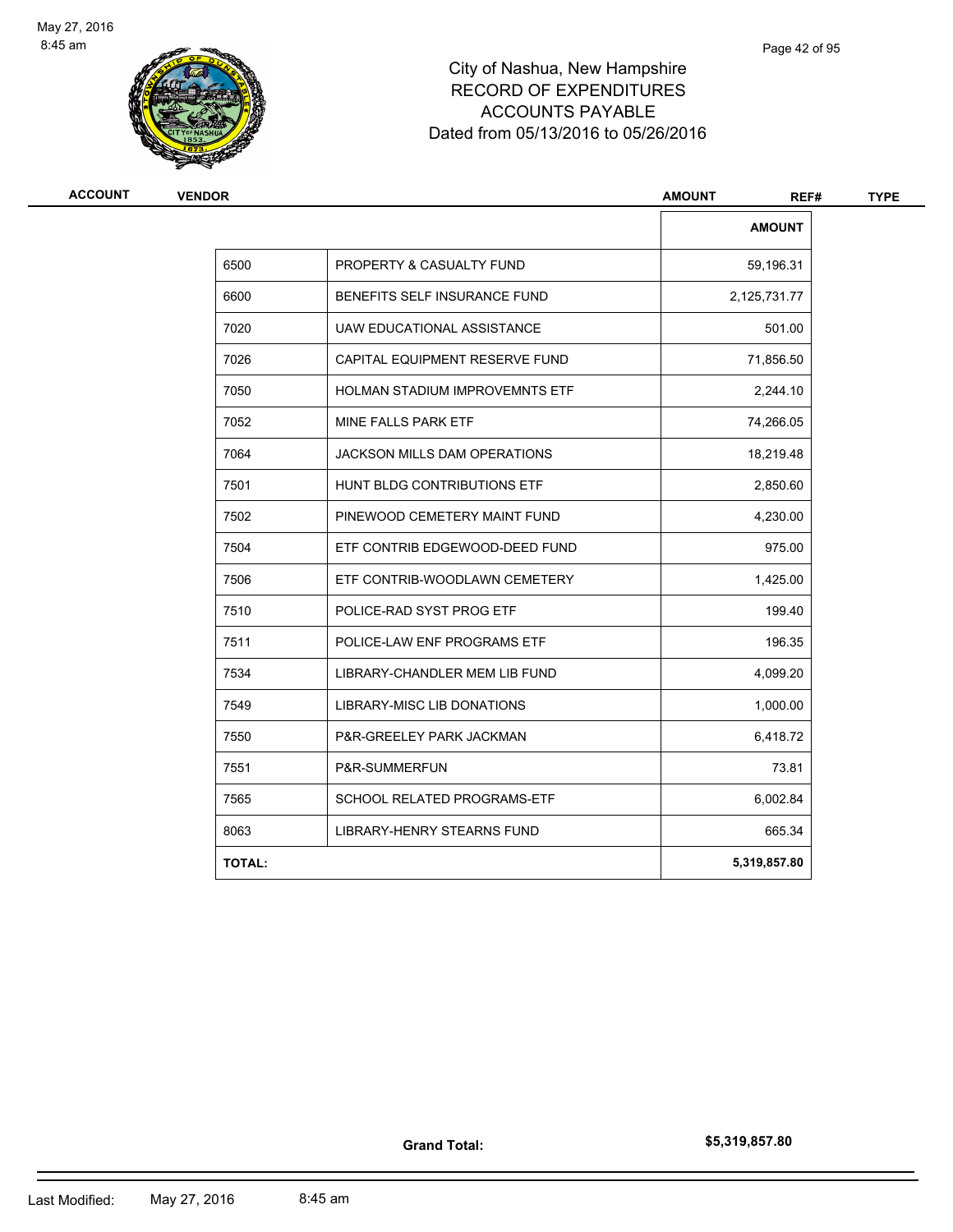

Page 43 of 95

| <b>PAY DATE</b> |                                      | <b>ACCOUNT</b> | <b>DESCRIPTION</b>             | <b>AMOUNT</b> |
|-----------------|--------------------------------------|----------------|--------------------------------|---------------|
|                 | <b>FUND#: 1000 - GENERAL FUND</b>    |                |                                |               |
|                 |                                      |                |                                |               |
| 101             | <b>MAYOR</b>                         |                |                                |               |
|                 | 5/19/16                              | 51100          | ASSISTANT TO THE MAYOR         | 1,539.90      |
|                 | 5/26/16                              | 51100          | ASSISTANT TO THE MAYOR         | 1,539.90      |
|                 | 5/19/16                              | 51100          | SECRETARY RECEPTIONIST         | 584.98        |
|                 | 5/26/16                              | 51100          | SECRETARY RECEPTIONIST         | 584.99        |
|                 | 5/19/16                              | 51100          | SPECIAL ASSISTANT TO THE MAYOR | 1,177.20      |
|                 | 5/26/16                              | 51100          | SPECIAL ASSISTANT TO THE MAYOR | 1,177.20      |
|                 | 5/19/16                              | 51300          | OVERTIME-REGULAR               | 38.38         |
|                 | 5/26/16                              | 51300          | OVERTIME-REGULAR               | 5.49          |
|                 | 5/19/16                              | 51500          | <b>MAYOR</b>                   | 2,194.95      |
|                 | 5/26/16                              | 51500          | <b>MAYOR</b>                   | 2,194.95      |
|                 | <b>TOTAL 101 - MAYOR</b>             |                |                                | \$11,037.94   |
| 102             | <b>BOARD OF ALDERMEN</b>             |                |                                |               |
|                 | 5/19/16                              | 51100          | ALDERMANIC LEGISLATION MANAGER | 1,489.35      |
|                 | 5/26/16                              | 51100          | ALDERMANIC LEGISLATION MANAGER | 1,489.35      |
|                 | 5/19/16                              | 51200          | LEGISLATIVE TRANSCRIPTION SPEC | 503.92        |
|                 | 5/26/16                              | 51200          | LEGISLATIVE TRANSCRIPTION SPEC | 463.79        |
|                 | <b>TOTAL 102 - BOARD OF ALDERMEN</b> |                |                                | \$3,946.41    |
| 103             | <b>LEGAL</b>                         |                |                                |               |
|                 | 5/19/16                              | 51100          | ASSOCIATE CORPORATION COUNSEL  | 1,529.80      |
|                 | 5/26/16                              | 51100          | ASSOCIATE CORPORATION COUNSEL  | 1,529.80      |
|                 | 5/19/16                              | 51100          | <b>CORPORATION COUNSEL</b>     | 2,183.75      |
|                 | 5/26/16                              | 51100          | <b>CORPORATION COUNSEL</b>     | 2,183.75      |
|                 | 5/19/16                              | 51100          | DEPUTY CORPORATION COUNSEL     | 2,060.85      |
|                 | 5/26/16                              | 51100          | DEPUTY CORPORATION COUNSEL     | 2,060.86      |
|                 | 5/19/16                              | 51100          | LEGAL ASSISTANT                | 1,764.33      |
|                 | 5/26/16                              | 51100          | <b>LEGAL ASSISTANT</b>         | 1,957.20      |
|                 | 5/19/16                              | 51300          | OVERTIME-REGULAR               | 93.89         |
|                 | 5/26/16                              | 55118          | TELEPHONE-CELLULAR             | 100.00        |
|                 | <b>TOTAL 103 - LEGAL</b>             |                |                                | \$15,464.23   |
| 107             | <b>CITY CLERK</b>                    |                |                                |               |
|                 | 5/19/16                              | 51100          | <b>CITY CLERK</b>              | 1,622.10      |
|                 | 5/26/16                              | 51100          | <b>CITY CLERK</b>              | 1,622.10      |
|                 | 5/19/16                              | 51100          | <b>CLERK VITAL RECORDS II</b>  | 966.98        |
|                 | 5/26/16                              | 51100          | CLERK VITAL RECORDS II         | 603.35        |
|                 | 5/19/16                              | 51100          | DEPARTMENT COORDINATOR, CC     | 833.70        |
|                 | 5/26/16                              | 51100          | DEPARTMENT COORDINATOR, CC     | 833.70        |
|                 |                                      |                |                                |               |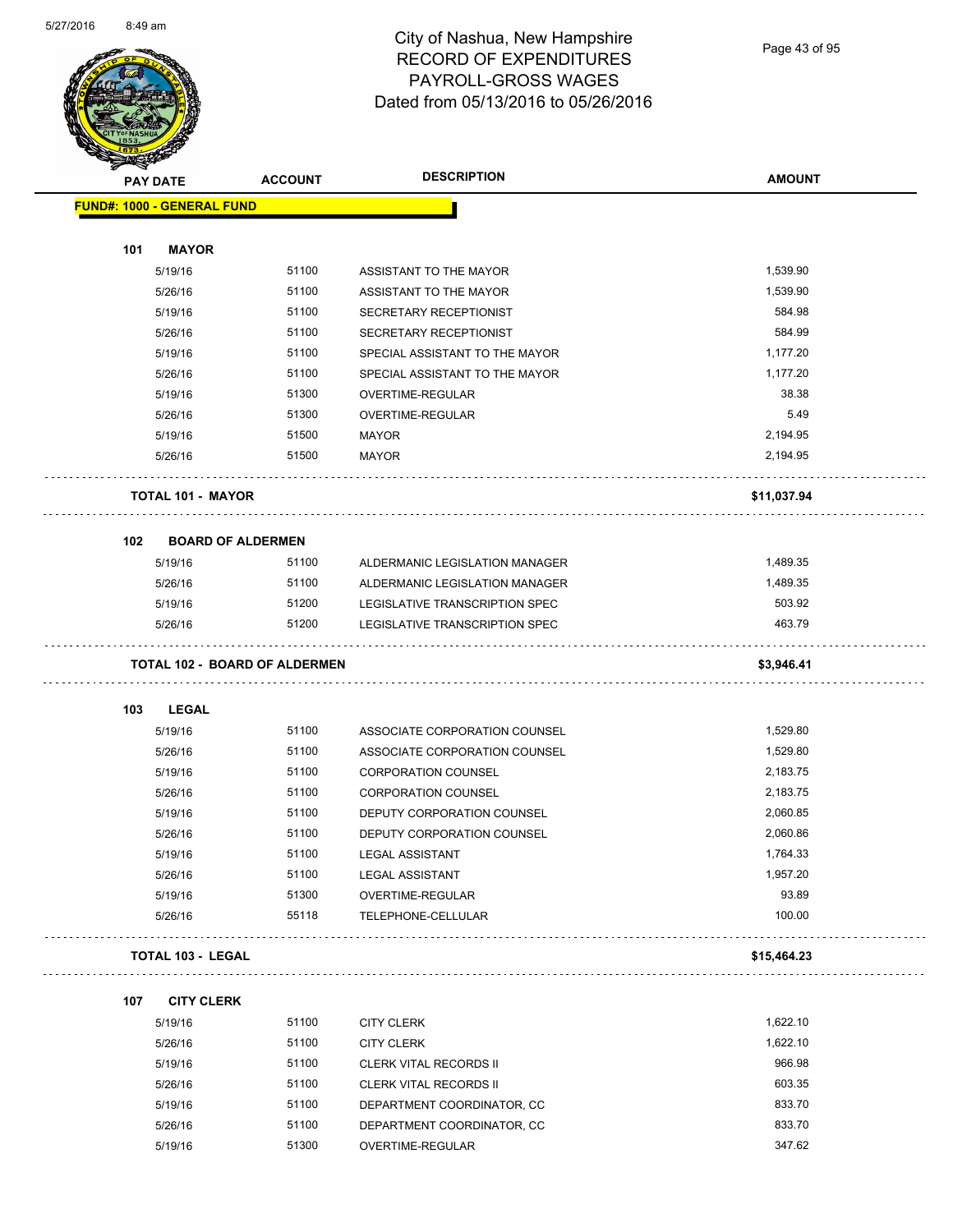| <b><i><u>UILIILUTU</u></i></b> | 0. <del>4</del> 9 dili |                                    |                | City of Nashua, New Hampshire       | Page 44 of 95 |
|--------------------------------|------------------------|------------------------------------|----------------|-------------------------------------|---------------|
|                                |                        |                                    |                | <b>RECORD OF EXPENDITURES</b>       |               |
|                                |                        |                                    |                | PAYROLL-GROSS WAGES                 |               |
|                                |                        |                                    |                | Dated from 05/13/2016 to 05/26/2016 |               |
|                                |                        |                                    |                |                                     |               |
|                                |                        |                                    |                |                                     |               |
|                                |                        | <b>PAY DATE</b>                    | <b>ACCOUNT</b> | <b>DESCRIPTION</b>                  | <b>AMOUNT</b> |
|                                |                        | <b>FUND#: 1000 - GENERAL FUND</b>  |                |                                     |               |
|                                |                        |                                    |                |                                     |               |
|                                | 107                    | <b>CITY CLERK</b>                  |                |                                     |               |
|                                |                        | 5/26/16                            | 51300          | OVERTIME-REGULAR                    | 491.57        |
|                                |                        | <b>TOTAL 107 - CITY CLERK</b>      |                |                                     | \$7,321.12    |
|                                |                        |                                    |                |                                     |               |
|                                | 111                    | <b>HUMAN RESOURCES</b>             |                |                                     |               |
|                                |                        | 5/19/16                            | 51100          | <b>COMPENSATION MANAGER</b>         | 1,626.10      |
|                                |                        | 5/26/16                            | 51100          | <b>COMPENSATION MANAGER</b>         | 1,626.10      |
|                                |                        | 5/19/16                            | 51100          | HR GENERALIST                       | 1,078.50      |
|                                |                        | 5/26/16                            | 51100          | HR GENERALIST                       | 1,078.50      |
|                                |                        | 5/19/16                            | 51100          | HR SPEC                             | 858.45        |
|                                |                        | 5/26/16                            | 51100          | HR SPEC                             | 858.45        |
|                                |                        | 5/19/16                            | 51100          | HUMAN RESOURCES DIRECTOR            | 1,501.75      |
|                                |                        | 5/26/16                            | 51100          | HUMAN RESOURCES DIRECTOR            | 1,501.76      |
|                                |                        | 5/19/16                            | 51100          | PAYROLL ANALYST                     | 1,888.55      |
|                                |                        | 5/26/16                            | 51100          | PAYROLL ANALYST                     | 1,908.07      |
|                                |                        | 5/19/16                            | 51200          | ADMINISTRATIVE ASSISTANT I          | 276.82        |
|                                |                        | 5/26/16                            | 51200          | ADMINISTRATIVE ASSISTANT I          | 276.81        |
|                                |                        | 5/19/16                            | 51300          | OVERTIME-REGULAR                    | 8.05          |
|                                |                        | 5/26/16                            | 51300          | <b>OVERTIME-REGULAR</b>             | 7.87          |
|                                |                        | 5/19/16                            | 55425          | EMPLOYMENT BACKGROUND CHECKS        | 55.00         |
|                                |                        | 5/26/16                            | 55425          | <b>EMPLOYMENT BACKGROUND CHECKS</b> | 160.00        |
|                                |                        | <b>TOTAL 111 - HUMAN RESOURCES</b> |                |                                     | \$14,710.78   |
|                                | 115                    | <b>PENSIONS</b>                    |                |                                     |               |
|                                |                        | 5/26/16                            | 52120          | PENSION DISTRIBUTIONS               | 50.00         |
|                                |                        | <b>TOTAL 115 - PENSIONS</b>        |                |                                     | \$50.00       |
|                                | 122                    | <b>INFORMATION TECH</b>            |                |                                     |               |
|                                |                        | 5/19/16                            | 51100          | ADMIN ASSISTANT III                 | 734.70        |
|                                |                        | 5/26/16                            | 51100          | ADMIN ASSISTANT III                 | 734.70        |
|                                |                        | 5/19/16                            | 51100          | ENTERPRISE SYS ADMINISTRATOR        | 1,404.70      |
|                                |                        | 5/26/16                            | 51100          | ENTERPRISE SYS ADMINISTRATOR        | 1,404.70      |
|                                |                        | 5/19/16                            | 51100          | ERP SYSTEM ADMIN DBA                | 1,720.00      |
|                                |                        | 5/26/16                            | 51100          | ERP SYSTEM ADMIN DBA                | 1,720.00      |
|                                |                        | 5/19/16                            | 51100          | INTER INTRA APPL DEV PROJ LDR       | 1,674.50      |
|                                |                        | 5/26/16                            | 51100          | INTER INTRA APPL DEV PROJ LDR       | 1,674.49      |
|                                |                        | 5/19/16                            | 51100          | IT APPLICATIONS ANALYST             | 1,200.44      |
|                                |                        | 5/26/16                            | 51100          | IT APPLICATIONS ANALYST             | 1,200.44      |
|                                |                        | 5/19/16                            | 51100          | IT DIVISION DIRECTOR                | 2,060.85      |
|                                |                        | 5/26/16                            | 51100          | IT DIVISION DIRECTOR                | 2,060.85      |
|                                |                        | 5/19/16                            | 51100          | IT INFRASTRUCTURE ANALYST           | 1,218.45      |

5/27/2016 8:49 am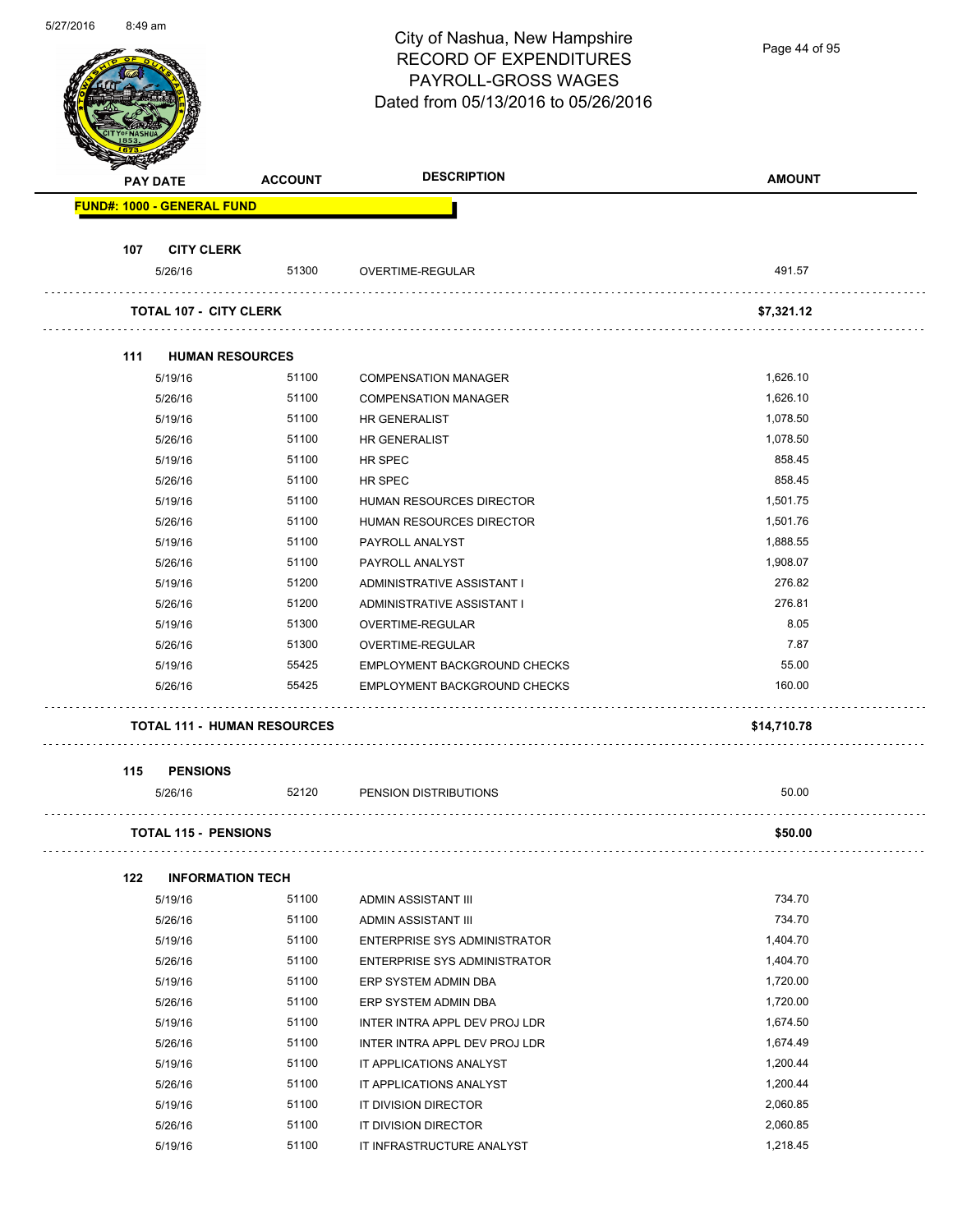$\overline{a}$ 



## City of Nashua, New Hampshire RECORD OF EXPENDITURES PAYROLL-GROSS WAGES Dated from 05/13/2016 to 05/26/2016

Ξ.

| <b>Allen</b> | <b>PAY DATE</b>                   | <b>ACCOUNT</b>                      | <b>DESCRIPTION</b>              | <b>AMOUNT</b> |
|--------------|-----------------------------------|-------------------------------------|---------------------------------|---------------|
|              | <b>FUND#: 1000 - GENERAL FUND</b> |                                     |                                 |               |
| 122          | <b>INFORMATION TECH</b>           |                                     |                                 |               |
|              | 5/26/16                           | 51100                               | IT INFRASTRUCTURE ANALYST       | 1,218.45      |
|              | 5/19/16                           | 51100                               | IT INFRASTRUCTURE TEAM LEADER   | 1,853.20      |
|              | 5/26/16                           | 51100                               | IT INFRASTRUCTURE TEAM LEADER   | 1,853.20      |
|              | 5/19/16                           | 51100                               | SYSTEMS ADM DATABASE ADM        | 1,688.80      |
|              | 5/26/16                           | 51100                               | SYSTEMS ADM DATABASE ADM        | 1,688.80      |
|              | 5/19/16                           | 51100                               | <b>TECH SUPPORT TEAM LEADER</b> | 1,562.00      |
|              | 5/26/16                           | 51100                               | <b>TECH SUPPORT TEAM LEADER</b> | 1,562.00      |
|              | 5/19/16                           | 51100                               | TECHNICAL SPEC II NET SUPPORT   | 1,162.75      |
|              | 5/26/16                           | 51100                               | TECHNICAL SPEC II NET SUPPORT   | 1,162.75      |
|              | 5/19/16                           | 51100                               | <b>TECHNICAL SPECIALIST I</b>   | 727.35        |
|              | 5/26/16                           | 51100                               | <b>TECHNICAL SPECIALIST I</b>   | 727.35        |
|              | 5/19/16                           | 51200                               | <b>WEB DESIGNER</b>             | 668.99        |
|              | 5/26/16                           | 51200                               | <b>WEB DESIGNER</b>             | 668.99        |
|              | 5/26/16                           | 55118                               | TELEPHONE-CELLULAR              | 284.00        |
|              |                                   | <b>TOTAL 122 - INFORMATION TECH</b> |                                 | \$35,637.45   |

| 126 | <b>FINANCIAL SERVICES</b> |       |                                       |          |  |
|-----|---------------------------|-------|---------------------------------------|----------|--|
|     | 5/19/16                   | 51100 | ACCOUNTING COMPLIANCE MGR             | 1,138.25 |  |
|     | 5/26/16                   | 51100 | ACCOUNTING COMPLIANCE MGR             | 1,138.25 |  |
|     | 5/19/16                   | 51100 | ACCOUNTS PAYABLE COORDINATOR          | 2,170.85 |  |
|     | 5/26/16                   | 51100 | ACCOUNTS PAYABLE COORDINATOR          | 2,170.85 |  |
|     | 5/19/16                   | 51100 | ACCOUNTS PAYABLE SUPV                 | 985.56   |  |
|     | 5/26/16                   | 51100 | <b>ACCOUNTS PAYABLE SUPV</b>          | 985.55   |  |
|     | 5/19/16                   | 51100 | ADMINISTRATIVE ASSISTANT I            | 664.60   |  |
|     | 5/26/16                   | 51100 | ADMINISTRATIVE ASSISTANT I            | 664.59   |  |
|     | 5/19/16                   | 51100 | <b>CFO COMPTROLLER</b>                | 2,120.60 |  |
|     | 5/26/16                   | 51100 | <b>CFO COMPTROLLER</b>                | 2,120.60 |  |
|     | 5/19/16                   | 51100 | DEP TREASURER TAX COLLECTOR           | 1,116.40 |  |
|     | 5/26/16                   | 51100 | DEP TREASURER TAX COLLECTOR           | 1,116.40 |  |
|     | 5/19/16                   | 51100 | <b>FINANCE AND ADMIN MANAGER</b>      | 789.60   |  |
|     | 5/26/16                   | 51100 | <b>FINANCE AND ADMIN MANAGER</b>      | 789.60   |  |
|     | 5/19/16                   | 51100 | FINANCIAL MANAGER GENERAL GOVT        | 1,450.00 |  |
|     | 5/26/16                   | 51100 | FINANCIAL MANAGER GENERAL GOVT        | 1,450.00 |  |
|     | 5/19/16                   | 51100 | <b>FINANCIAL SERVICES COORDINATOR</b> | 992.85   |  |
|     | 5/26/16                   | 51100 | <b>FINANCIAL SERVICES COORDINATOR</b> | 992.85   |  |
|     | 5/19/16                   | 51100 | <b>MVR CLERK II</b>                   | 1,093.59 |  |
|     | 5/26/16                   | 51100 | <b>MVR CLERK II</b>                   | 1,743.95 |  |
|     | 5/19/16                   | 51100 | <b>MVR CLERK III</b>                  | 1,341.40 |  |
|     | 5/26/16                   | 51100 | <b>MVR CLERK III</b>                  | 1,413.25 |  |
|     | 5/19/16                   | 51100 | REVENUE ACCOUNTS SPEC                 | 772.90   |  |
|     | 5/26/16                   | 51100 | REVENUE ACCOUNTS SPEC                 | 772.90   |  |
|     | 5/19/16                   | 51100 | REVENUE COORDINATOR                   | 1,007.95 |  |
|     | 5/26/16                   | 51100 | REVENUE COORDINATOR                   | 1,007.95 |  |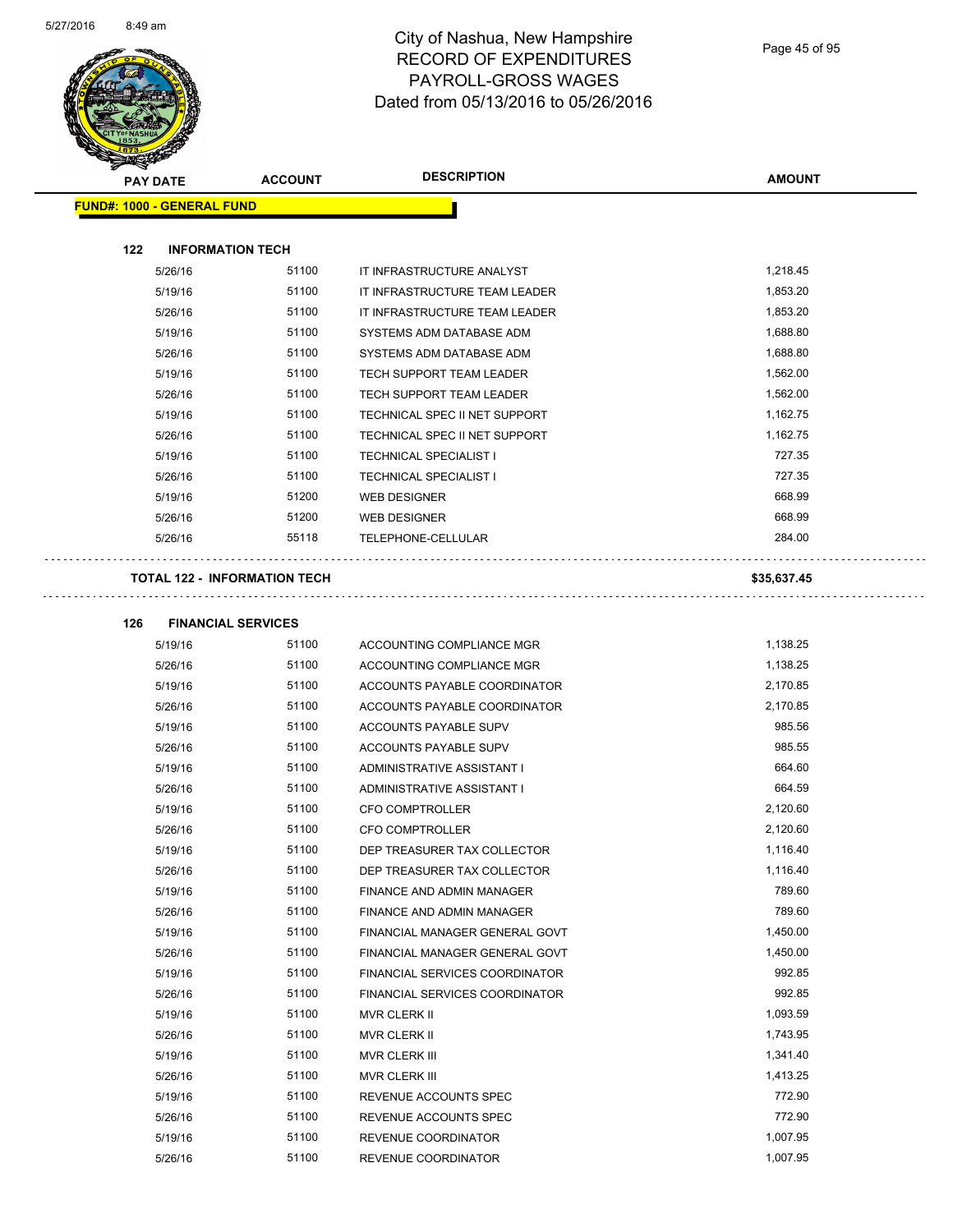

| <b>PAY DATE</b>                   | <b>ACCOUNT</b>                        | <b>DESCRIPTION</b>                     | <b>AMOUNT</b> |
|-----------------------------------|---------------------------------------|----------------------------------------|---------------|
| <b>FUND#: 1000 - GENERAL FUND</b> |                                       |                                        |               |
| 126                               | <b>FINANCIAL SERVICES</b>             |                                        |               |
| 5/19/16                           | 51100                                 |                                        | 1,064.25      |
|                                   | 51100                                 | SENIOR ACCOUNTANT                      | 1,064.25      |
| 5/26/16                           |                                       | SENIOR ACCOUNTANT                      | 872.85        |
| 5/19/16                           | 51100                                 | SENIOR FINANCIAL & OPS ANALYST         | 872.85        |
| 5/26/16                           | 51100                                 | SENIOR FINANCIAL & OPS ANALYST         |               |
| 5/19/16                           | 51100                                 | SENIOR FINANCIAL ANALYST               | 1,155.05      |
| 5/26/16                           | 51100                                 | SENIOR FINANCIAL ANALYST               | 1,155.06      |
| 5/19/16                           | 51100                                 | SUPV VEHICLE REGISTRATION              | 1,092.80      |
| 5/26/16                           | 51100                                 | SUPV VEHICLE REGISTRATION              | 1,092.80      |
| 5/19/16                           | 51100                                 | TREASURER TAX COLLECTOR                | 1,853.20      |
| 5/26/16                           | 51100                                 | TREASURER TAX COLLECTOR                | 1,853.20      |
| 5/19/16                           | 51200                                 | <b>ACCOUNTING TEMP</b>                 | 427.50        |
| 5/26/16                           | 51200                                 | <b>ACCOUNTING TEMP</b>                 | 337.50        |
| 5/19/16                           | 51200                                 | TRUST ACCOUNTANT PT                    | 704.12        |
| 5/26/16                           | 51200                                 | TRUST ACCOUNTANT PT                    | 704.12        |
| 5/19/16                           | 51300                                 | OVERTIME-REGULAR                       | 35.50         |
| 5/26/16                           | 51300                                 | <b>OVERTIME-REGULAR</b>                | 108.30        |
| 5/26/16                           | 55118                                 | TELEPHONE-CELLULAR                     | 50.00         |
|                                   | <b>TOTAL 126 - FINANCIAL SERVICES</b> |                                        | \$46,454.64   |
| 129                               | <b>CITY BUILDINGS</b>                 |                                        |               |
| 5/19/16                           | 51100                                 | <b>BUILDING MANAGER</b>                | 1,110.45      |
| 5/26/16                           | 51100                                 | <b>BUILDING MANAGER</b>                | 1,110.45      |
| 5/19/16                           | 51100                                 | <b>CUSTODIAN I</b>                     | 1,247.44      |
| 5/26/16                           | 51100                                 | <b>CUSTODIAN I</b>                     | 1,247.44      |
| 5/19/16                           | 51100                                 | <b>MAINTENANCE SPEC</b>                | 699.44        |
| 5/19/16                           | 51200                                 | <b>CUSTODIAN I</b>                     | 324.84        |
| 5/26/16                           | 51200                                 | <b>CUSTODIAN I</b>                     | 454.75        |
| 5/26/16                           | 51300                                 | OVERTIME-REGULAR                       | 451.63        |
| 5/19/16                           | 51750                                 | <b>RETIREMENT &amp; SEPARATION PAY</b> | 3,489.86      |
|                                   | <b>TOTAL 129 - CITY BUILDINGS</b>     |                                        | \$10,136.30   |
| 130<br><b>PURCHASING</b>          |                                       |                                        |               |
| 5/19/16                           | 51100                                 | PURCHASING AGENT I                     | 698.46        |
| 5/26/16                           | 51100                                 | PURCHASING AGENT I                     | 698.45        |
| 5/19/16                           | 51100                                 | PURCHASING AGENT II                    | 878.75        |
| 5/26/16                           | 51100                                 | PURCHASING AGENT II                    | 878.75        |
| 5/19/16                           | 51100                                 | PURCHASING MANAGER                     | 1,579.20      |
|                                   | 51100                                 | PURCHASING MANAGER                     | 1,579.20      |
|                                   |                                       |                                        | 78.58         |
| 5/26/16<br>5/19/16                | 51300                                 | OVERTIME-REGULAR                       |               |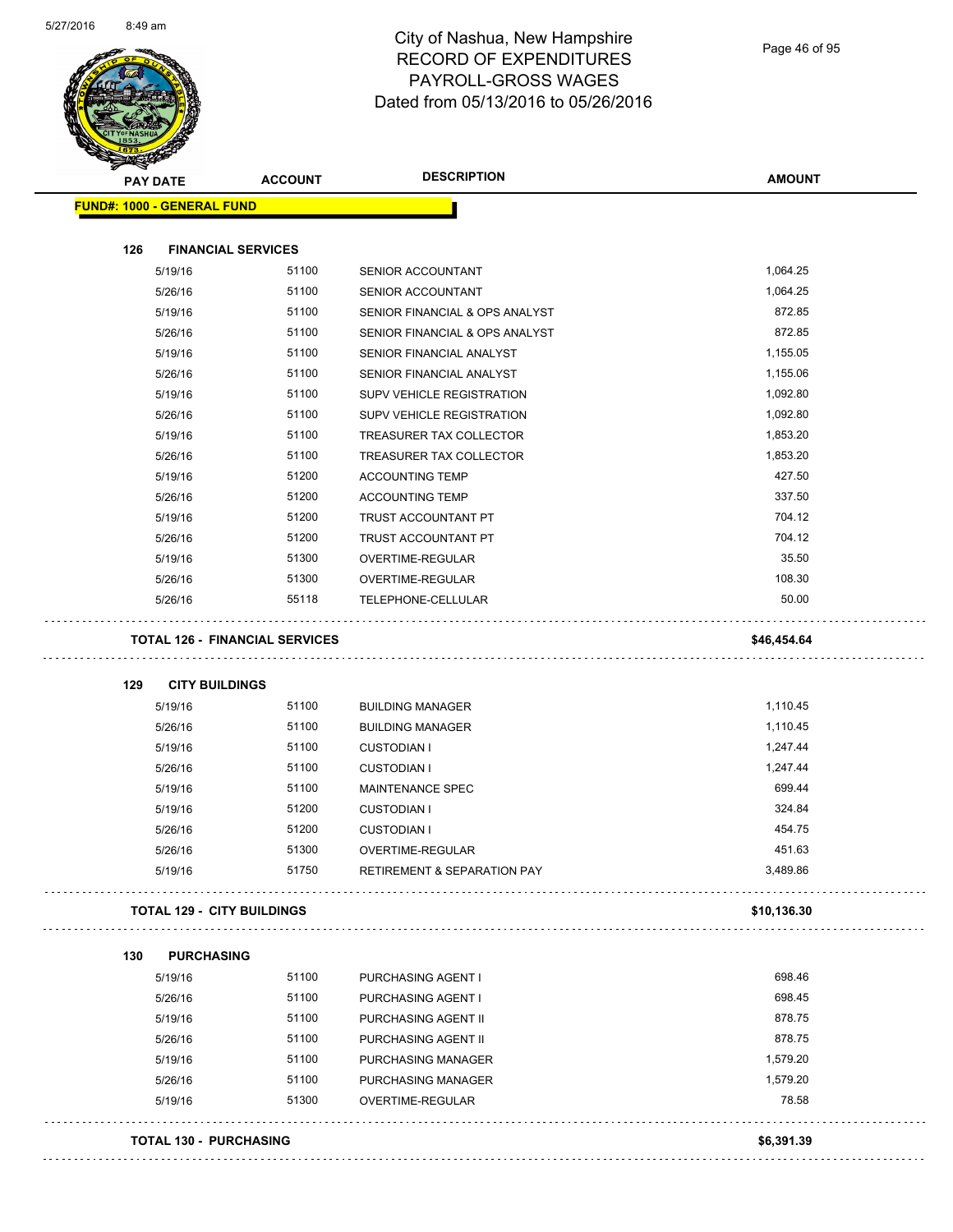| 5/27/2016 | 8:49 am  |                                   |                                      | City of Nashua, New Hampshire<br><b>RECORD OF EXPENDITURES</b><br>PAYROLL-GROSS WAGES<br>Dated from 05/13/2016 to 05/26/2016 | Page 47 of 95    |
|-----------|----------|-----------------------------------|--------------------------------------|------------------------------------------------------------------------------------------------------------------------------|------------------|
|           | PAY DATE |                                   | <b>ACCOUNT</b>                       | <b>DESCRIPTION</b>                                                                                                           | <b>AMOUNT</b>    |
|           |          | <b>FUND#: 1000 - GENERAL FUND</b> |                                      |                                                                                                                              |                  |
|           |          |                                   |                                      |                                                                                                                              |                  |
|           | 131      | <b>HUNT BUILDING</b>              |                                      |                                                                                                                              |                  |
|           |          | 5/19/16<br>5/26/16                | 51100<br>51100                       | HUNT MEMORIAL BLDG & ARTS ADM<br>HUNT MEMORIAL BLDG & ARTS ADM                                                               | 330.75<br>330.76 |
|           |          |                                   |                                      |                                                                                                                              |                  |
|           |          | <b>TOTAL 131 - HUNT BUILDING</b>  |                                      |                                                                                                                              | \$661.51         |
|           | 132      | <b>ASSESSING</b>                  |                                      |                                                                                                                              |                  |
|           |          | 5/19/16                           | 51100                                | APPRAISER I                                                                                                                  | 895.45           |
|           |          | 5/26/16                           | 51100                                | <b>APPRAISER I</b>                                                                                                           | 895.45           |
|           |          | 5/19/16                           | 51100                                | <b>APPRAISER II</b>                                                                                                          | 1,069.65         |
|           |          | 5/26/16                           | 51100                                | <b>APPRAISER II</b>                                                                                                          | 1,069.65         |
|           |          | 5/19/16                           | 51100                                | <b>APPRAISER III</b>                                                                                                         | 1,218.50         |
|           |          | 5/26/16                           | 51100                                | <b>APPRAISER III</b>                                                                                                         | 1,218.50         |
|           |          | 5/19/16                           | 51100                                | ASSESSING ADMIN SPEC I CSR                                                                                                   | 627.10           |
|           |          | 5/26/16                           | 51100                                | ASSESSING ADMIN SPEC I CSR                                                                                                   | 627.10           |
|           |          | 5/19/16                           | 51100                                | ASSESSING ADMIN SPEC II CSR                                                                                                  | 740.35           |
|           |          | 5/26/16                           | 51100                                | ASSESSING ADMIN SPEC II CSR                                                                                                  | 740.35           |
|           |          | 5/19/16                           | 51100                                | ASSESSING ADMIN SPEC III CSR                                                                                                 | 931.60           |
|           |          | 5/26/16                           | 51100                                | ASSESSING ADMIN SPEC III CSR                                                                                                 | 931.60           |
|           |          | 5/19/16                           | 51100                                | CHIEF ASSESSOR GIS MANAGER                                                                                                   | 1,766.75         |
|           |          | 5/26/16                           | 51100                                | CHIEF ASSESSOR GIS MANAGER                                                                                                   | 1,766.75         |
|           |          | 5/19/16                           | 51100                                | DEPARTMENT COORDINATOR                                                                                                       | 884.70           |
|           |          | 5/26/16                           | 51100                                | DEPARTMENT COORDINATOR                                                                                                       | 884.70           |
|           |          | 5/26/16                           | 51512                                | <b>WAGES APPOINTED OFFICIALS</b>                                                                                             | 375.00           |
|           |          | <b>TOTAL 132 - ASSESSING</b>      |                                      |                                                                                                                              |                  |
|           |          |                                   |                                      |                                                                                                                              | \$16,643.20      |
|           | 134      | GIS                               |                                      |                                                                                                                              |                  |
|           |          | 5/19/16                           | 51100                                | <b>GIS TECHNICIAN II</b>                                                                                                     | 1,094.30         |
|           |          | 5/26/16                           | 51100                                | <b>GIS TECHNICIAN II</b>                                                                                                     | 1,094.30         |
|           |          | 5/19/16                           | 51200                                | <b>GIS MANAGER</b>                                                                                                           | 975.66           |
|           |          | 5/26/16                           | 51200                                | <b>GIS MANAGER</b>                                                                                                           | 975.66           |
|           |          | <b>TOTAL 134 - GIS</b>            |                                      |                                                                                                                              | \$4,139.92       |
|           | 140      | <b>PINEWOOD CEMETERY</b>          |                                      |                                                                                                                              |                  |
|           |          | 5/19/16                           | 51400                                | WAGES TEMP-SEASONAL                                                                                                          | 800.00           |
|           |          | 5/26/16                           | 55314                                | FIXED RATE MILEAGE ALLOWANCE                                                                                                 | 100.00           |
|           |          |                                   | <b>TOTAL 140 - PINEWOOD CEMETERY</b> |                                                                                                                              | \$900.00         |
|           | 142      | <b>WOODLAWN CEMETERY</b>          |                                      |                                                                                                                              |                  |
|           |          | 5/19/16                           | 51100                                | <b>GROUNDSKEEPER CEMETERY</b>                                                                                                | 1,339.70         |
|           |          | 5/26/16                           | 51100                                | <b>GROUNDSKEEPER CEMETERY</b>                                                                                                | 1,339.70         |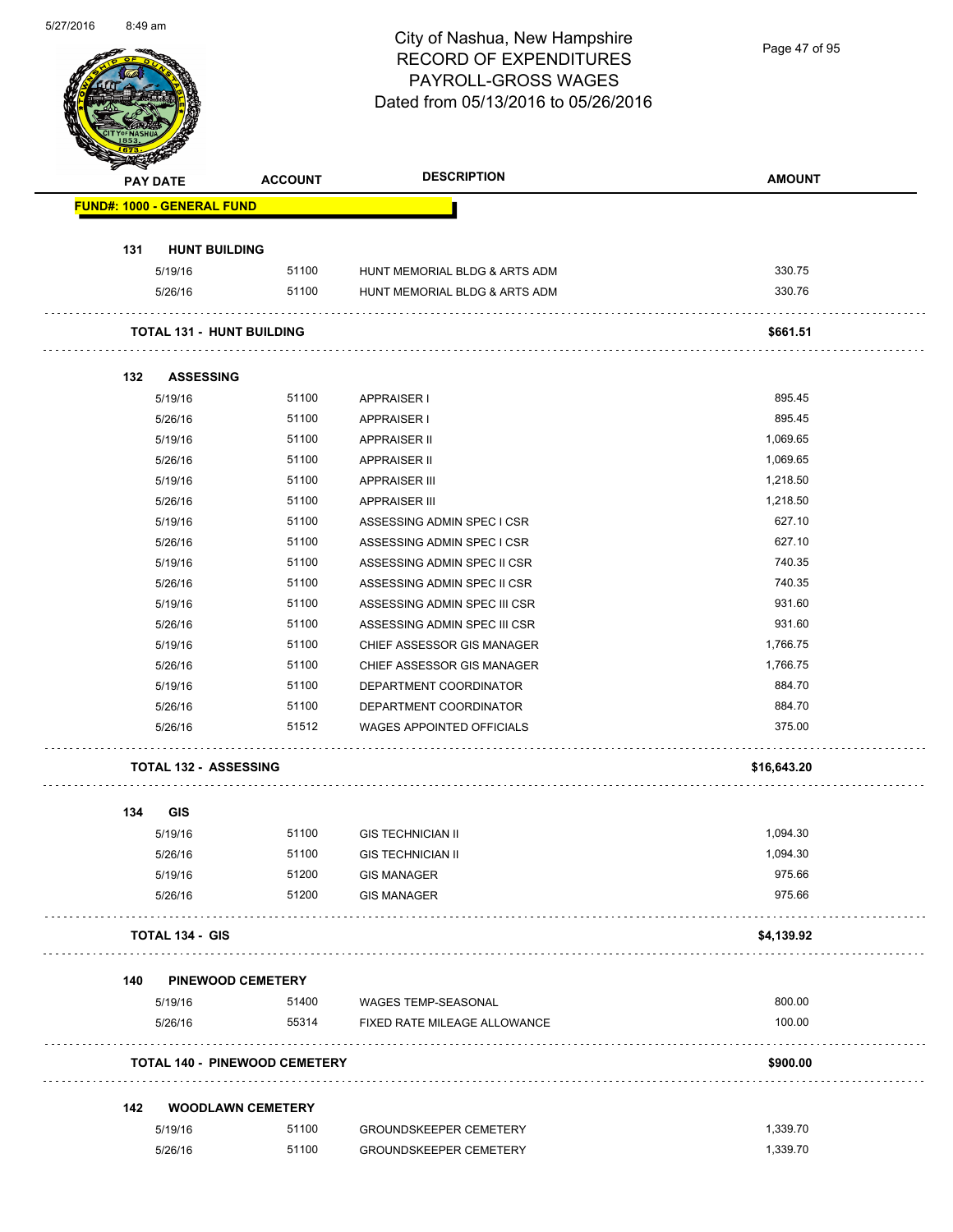Page 48 of 95

| <b>PAY DATE</b>                   | <b>ACCOUNT</b>                             | <b>DESCRIPTION</b>               | <b>AMOUNT</b> |
|-----------------------------------|--------------------------------------------|----------------------------------|---------------|
| <b>FUND#: 1000 - GENERAL FUND</b> |                                            |                                  |               |
|                                   |                                            |                                  |               |
| 142                               | <b>WOODLAWN CEMETERY</b>                   |                                  |               |
| 5/19/16                           | 51100                                      | SUBFOREMAN CEMETERY              | 766.05        |
| 5/26/16                           | 51100                                      | SUBFOREMAN CEMETERY              | 766.05        |
| 5/19/16                           | 51100                                      | SUPERINTENDENT CEMETERY I        | 1,075.60      |
| 5/26/16                           | 51100                                      | SUPERINTENDENT CEMETERY I        | 1,075.60      |
| 5/19/16                           | 51300                                      | OVERTIME-REGULAR                 | 13.46         |
| 5/26/16                           | 51300                                      | OVERTIME-REGULAR                 | 178.10        |
| 5/26/16                           | 51400                                      | <b>WAGES TEMP-SEASONAL</b>       | 1,082.50      |
|                                   | <b>TOTAL 142 - WOODLAWN CEMETERY</b>       |                                  | \$7,636.76    |
| 144                               | <b>EDGEWOOD &amp; SUBURBAN CEMETERIES</b>  |                                  |               |
| 5/19/16                           | 51100                                      | <b>GROUNDSKEEPER CEMETERY</b>    | 1,160.05      |
| 5/26/16                           | 51100                                      | <b>GROUNDSKEEPER CEMETERY</b>    | 1,156.53      |
| 5/19/16                           | 51100                                      | <b>SUBFOREMAN CEMETERY</b>       | 835.75        |
| 5/26/16                           | 51100                                      | SUBFOREMAN CEMETERY              | 835.75        |
| 5/19/16                           | 51100                                      | SUPERINTENDENT CEMETERY II       | 1,166.65      |
| 5/26/16                           | 51100                                      | SUPERINTENDENT CEMETERY II       | 1,166.65      |
| 5/19/16                           | 51400                                      | WAGES TEMP-SEASONAL              | 650.00        |
| 5/26/16                           | 51400                                      | <b>WAGES TEMP-SEASONAL</b>       | 1,482.50      |
| 5/26/16                           | 55314                                      | FIXED RATE MILEAGE ALLOWANCE     | 100.00        |
|                                   | TOTAL 144 - EDGEWOOD & SUBURBAN CEMETERIES |                                  | \$8,553.88    |
| 150<br><b>POLICE</b>              |                                            |                                  |               |
| 5/19/16                           | 51100                                      | <b>1ST YEAR OFFICERS</b>         | 7,463.19      |
| 5/26/16                           | 51100                                      | <b>1ST YEAR OFFICERS</b>         | 7,659.60      |
| 5/19/16                           | 51100                                      | 1ST YR OFFICERS CERTIFIED SPEC   | 2,052.59      |
| 5/26/16                           | 51100                                      | 1ST YR OFFICERS CERTIFIED SPEC   | 2,052.60      |
| 5/19/16                           | 51100                                      | <b>ACCOUNT CLERK III</b>         | 2,181.25      |
| 5/26/16                           | 51100                                      | <b>ACCOUNT CLERK III</b>         | 2,181.25      |
| 5/19/16                           | 51100                                      | ADMINISTRATIVE PROJECT SPEC      | 1,285.00      |
| 5/26/16                           | 51100                                      | ADMINISTRATIVE PROJECT SPEC      | 1,285.00      |
| 5/19/16                           | 51100                                      | ANIMAL CONTROL OFFICER           | 955.40        |
| 5/26/16                           | 51100                                      | ANIMAL CONTROL OFFICER           | 955.40        |
| 5/19/16                           | 51100                                      | ASSISTANT RECORDS MANAGER        | 983.60        |
| 5/26/16                           | 51100                                      | ASSISTANT RECORDS MANAGER        | 983.60        |
| 5/19/16                           | 51100                                      | AUTO MECHANIC 1ST CLASS          | 1,629.05      |
| 5/26/16                           | 51100                                      | AUTO MECHANIC 1ST CLASS          | 1,629.05      |
| 5/19/16                           | 51100                                      | <b>BUILDING MAINTENANCE SUPV</b> | 983.60        |
| 5/26/16                           | 51100                                      | <b>BUILDING MAINTENANCE SUPV</b> | 983.60        |
| 5/19/16                           | 51100                                      | <b>CAPTAIN</b>                   | 14,774.20     |
|                                   |                                            |                                  |               |
| 5/26/16                           | 51100                                      | <b>CAPTAIN</b>                   | 14,774.20     |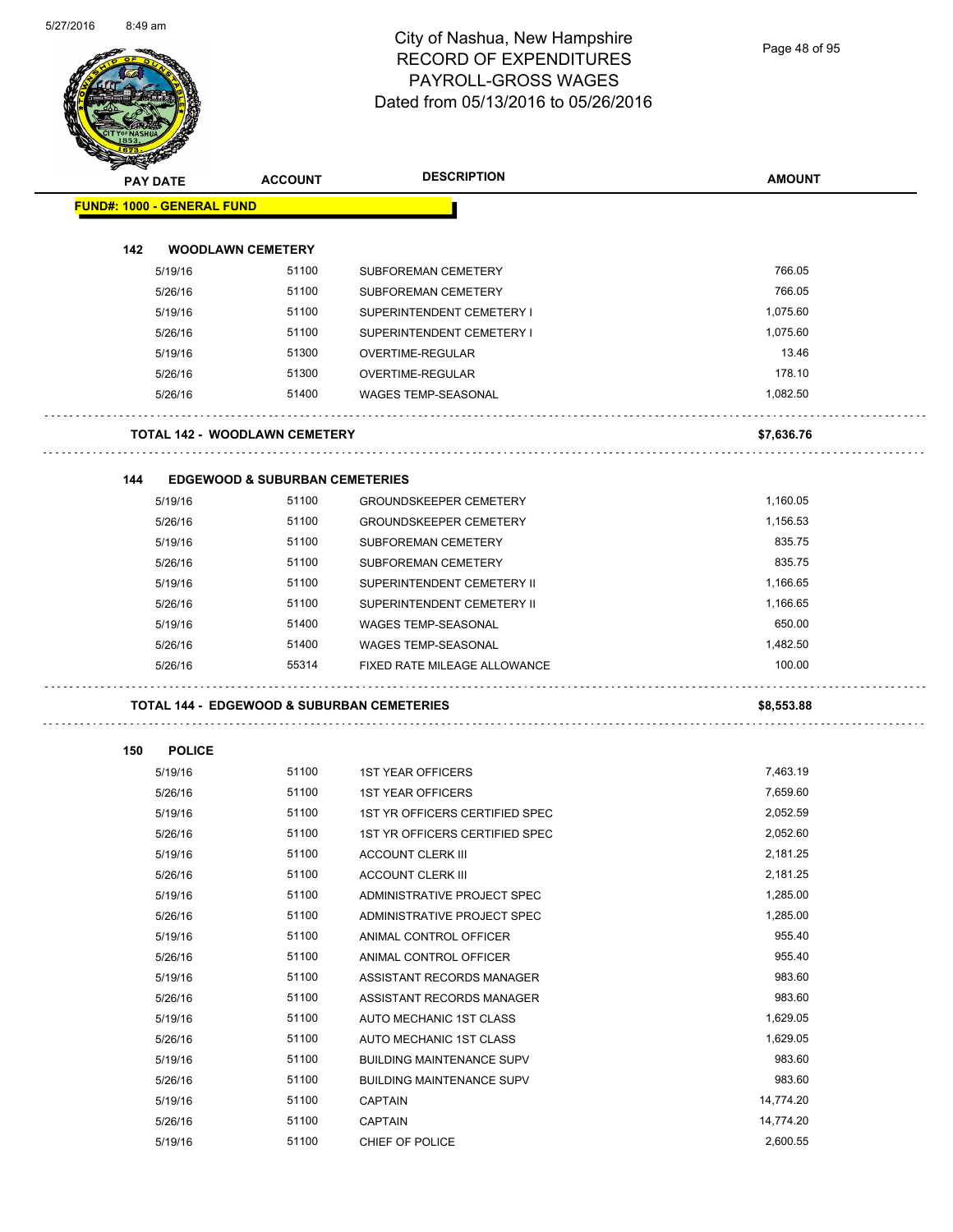

|     | <b>PAY DATE</b>                   | <b>ACCOUNT</b> | <b>DESCRIPTION</b>                            | <b>AMOUNT</b>        |
|-----|-----------------------------------|----------------|-----------------------------------------------|----------------------|
|     | <b>FUND#: 1000 - GENERAL FUND</b> |                |                                               |                      |
|     |                                   |                |                                               |                      |
| 150 | <b>POLICE</b>                     |                |                                               |                      |
|     | 5/26/16                           | 51100          | CHIEF OF POLICE                               | 2,600.55             |
|     | 5/19/16                           | 51100          | COMM TECH ALL DESIGNATIONS                    | 9,270.35             |
|     | 5/26/16                           | 51100          | COMM TECH ALL DESIGNATIONS                    | 9,270.34             |
|     | 5/19/16                           | 51100          | COMMUNITY POLICE COORD CEMD                   | 1,295.20             |
|     | 5/26/16                           | 51100          | COMMUNITY POLICE COORD CEMD                   | 1,295.20             |
|     | 5/19/16                           | 51100          | <b>CRIME ANALYST</b>                          | 1,260.50             |
|     | 5/26/16                           | 51100          | <b>CRIME ANALYST</b>                          | 1,260.50             |
|     | 5/19/16                           | 51100          | <b>CUSTODIAN II</b>                           | 760.00               |
|     | 5/26/16                           | 51100          | <b>CUSTODIAN II</b>                           | 760.00               |
|     | 5/19/16                           | 51100          | <b>CUSTODIAN III</b>                          | 743.55               |
|     | 5/26/16                           | 51100          | <b>CUSTODIAN III</b>                          | 743.55               |
|     | 5/19/16                           | 51100          | DEPUTY CHIEF OF POLICE                        | 4,713.10             |
|     | 5/26/16                           | 51100          | DEPUTY CHIEF OF POLICE                        | 4,713.10             |
|     | 5/19/16                           | 51100          | <b>DETENTION SPEC</b>                         | 1,691.40             |
|     | 5/26/16                           | 51100          | <b>DETENTION SPEC</b>                         | 1,691.40             |
|     | 5/19/16                           | 51100          | DISPATCHERS ALL DESIGNATIONS                  | 5,297.60             |
|     | 5/26/16                           | 51100          | DISPATCHERS ALL DESIGNATIONS                  | 5,297.60             |
|     | 5/19/16                           | 51100          | FLEET MAINTENANCE ASST SUPV                   | 921.20               |
|     | 5/26/16                           | 51100          | FLEET MAINTENANCE ASST SUPV                   | 921.20               |
|     | 5/19/16                           | 51100          | IT MANAGER/SOFTWARE SPECIALIST                | 1,652.80             |
|     | 5/26/16                           | 51100          | IT MANAGER/SOFTWARE SPECIALIST                | 1,652.80             |
|     | 5/19/16                           | 51100          | <b>LEGAL SECRETARY</b>                        | 695.35               |
|     | 5/26/16                           | 51100          | <b>LEGAL SECRETARY</b>                        | 695.35               |
|     | 5/19/16                           | 51100          | LIEUTENANT                                    | 16,185.15            |
|     | 5/26/16                           | 51100          | LIEUTENANT                                    | 16,185.15            |
|     | 5/19/16                           | 51100          | NPD BUSINESS COORDINATOR                      | 923.10               |
|     | 5/26/16                           | 51100          | NPD BUSINESS COORDINATOR                      | 923.10               |
|     | 5/19/16                           | 51100          | NPD BUSINESS MANAGER                          | 1,737.00             |
|     | 5/26/16                           | 51100          | <b>NPD BUSINESS MANAGER</b>                   | 1,737.00             |
|     | 5/19/16                           | 51100          | NPD NETWORK ADMINISTRATOR                     | 1,317.60             |
|     | 5/26/16                           | 51100          | NPD NETWORK ADMINISTRATOR                     | 1,317.60             |
|     | 5/19/16                           | 51100          | PARALEGAL                                     | 972.40               |
|     | 5/26/16                           | 51100          | PARALEGAL                                     | 972.40               |
|     | 5/19/16                           | 51100          | PATROLMAN ALL RANKS                           | 158,359.92           |
|     | 5/26/16                           | 51100          | PATROLMAN ALL RANKS                           | 161,146.65           |
|     | 5/19/16                           | 51100          | POLICE ATTORNEY                               | 1,530.00             |
|     | 5/26/16                           | 51100          | POLICE ATTORNEY                               | 1,530.00             |
|     | 5/19/16                           | 51100<br>51100 | RECORDS & COMMUNICATIONS MGR                  | 1,520.00<br>1,520.00 |
|     | 5/26/16                           |                | RECORDS & COMMUNICATIONS MGR                  |                      |
|     | 5/19/16                           | 51100<br>51100 | <b>RECORDS TECHNICIAN I</b>                   | 1,947.85<br>1,947.85 |
|     | 5/26/16<br>5/19/16                | 51100          | RECORDS TECHNICIAN I<br>RECORDS TECHNICIAN II | 844.70               |
|     | 5/26/16                           | 51100          | RECORDS TECHNICIAN II                         | 844.70               |
|     | 5/19/16                           | 51100          | SEC DOMESTIC VIOLENCE UNIT                    | 718.59               |
|     |                                   |                |                                               |                      |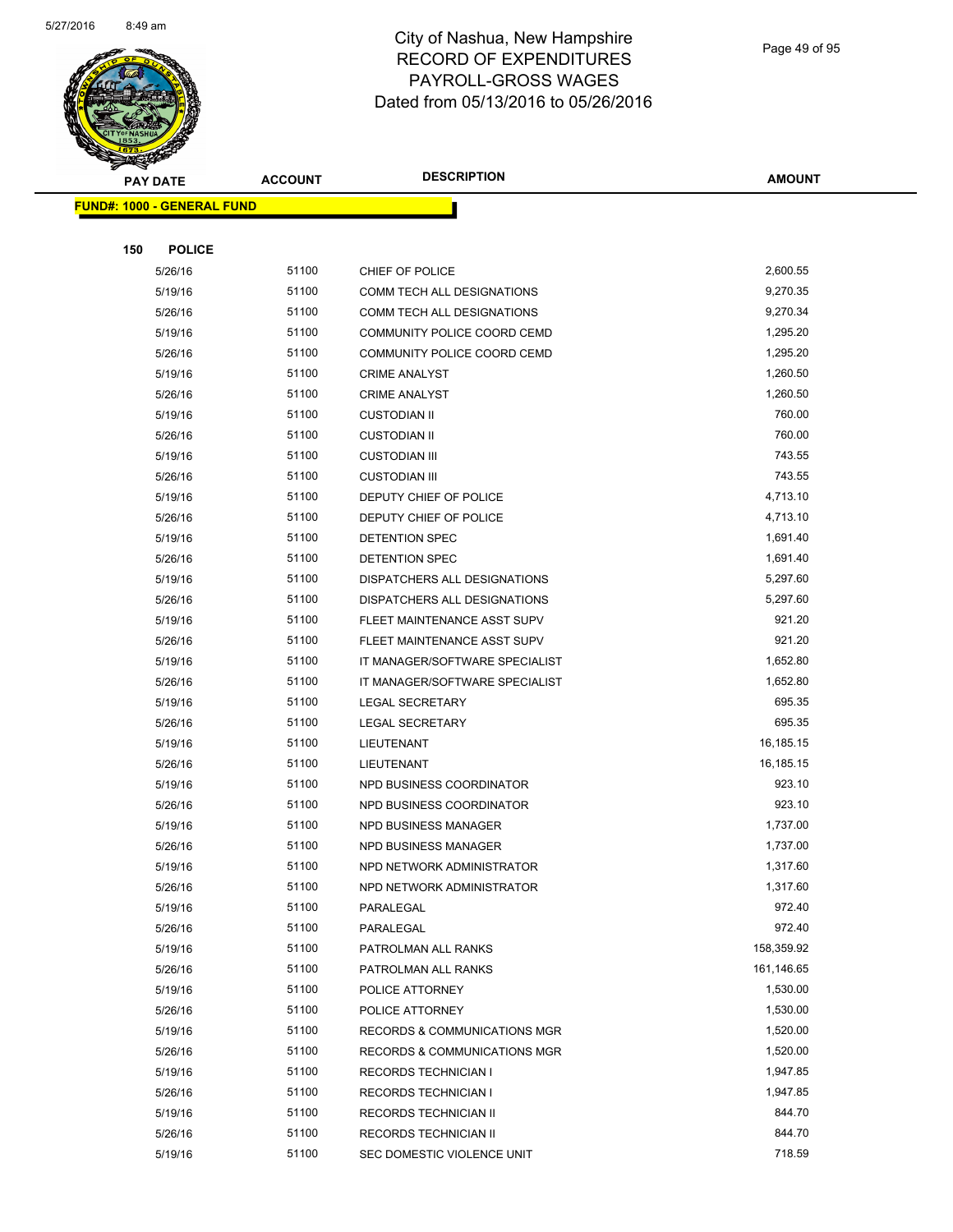

Page 50 of 95

| <b>PAY DATE</b>                   | <b>ACCOUNT</b> | <b>DESCRIPTION</b>             | <b>AMOUNT</b> |
|-----------------------------------|----------------|--------------------------------|---------------|
| <b>FUND#: 1000 - GENERAL FUND</b> |                |                                |               |
|                                   |                |                                |               |
| 150<br><b>POLICE</b>              |                |                                |               |
| 5/26/16                           | 51100          | SEC DOMESTIC VIOLENCE UNIT     | 718.60        |
| 5/19/16                           | 51100          | SECRETARIAL SUPV DET BUREAU    | 902.80        |
| 5/26/16                           | 51100          | SECRETARIAL SUPV DET BUREAU    | 902.80        |
| 5/19/16                           | 51100          | <b>SECRETARY III</b>           | 2,797.15      |
| 5/26/16                           | 51100          | <b>SECRETARY III</b>           | 2,797.13      |
| 5/19/16                           | 51100          | <b>SECRETARY V</b>             | 1,665.25      |
| 5/26/16                           | 51100          | <b>SECRETARY V</b>             | 1,665.25      |
| 5/19/16                           | 51100          | <b>SECRETARY VI</b>            | 791.85        |
| 5/26/16                           | 51100          | <b>SECRETARY VI</b>            | 791.85        |
| 5/19/16                           | 51100          | <b>SERGEANT</b>                | 37,758.80     |
| 5/26/16                           | 51100          | <b>SERGEANT</b>                | 37,758.81     |
| 5/19/16                           | 51100          | SHIFT LEADER                   | 2,079.40      |
| 5/26/16                           | 51100          | SHIFT LEADER                   | 2,079.40      |
| 5/19/16                           | 51100          | <b>SUPV POLICE FLEET</b>       | 1,249.60      |
| 5/26/16                           | 51100          | <b>SUPV POLICE FLEET</b>       | 1,249.60      |
| 5/19/16                           | 51200          | <b>ACCREDITATION MANAGER</b>   | 1,069.28      |
| 5/26/16                           | 51200          | <b>ACCREDITATION MANAGER</b>   | 1,069.28      |
| 5/19/16                           | 51200          | DETENTION SPEC                 | 734.56        |
| 5/26/16                           | 51200          | DETENTION SPEC                 | 734.56        |
| 5/19/16                           | 51200          | POLICE ATTORNEY PT             | 1,236.16      |
| 5/26/16                           | 51200          | POLICE ATTORNEY PT             | 1,236.16      |
| 5/19/16                           | 51200          | PRISONER TRANSPORT OFFICER     | 799.24        |
| 5/26/16                           | 51200          | PRISONER TRANSPORT OFFICER     | 799.24        |
| 5/19/16                           | 51200          | SENIOR RELATIONS SPECIALIST    | 686.88        |
| 5/26/16                           | 51200          | SENIOR RELATIONS SPECIALIST    | 686.88        |
| 5/19/16                           | 51300          | OVERTIME-REGULAR               | 11,088.39     |
| 5/26/16                           | 51300          | OVERTIME-REGULAR               | 10,514.12     |
| 5/19/16                           | 51309          | <b>OVERTIME-TRAINING</b>       | 1,159.14      |
| 5/26/16                           | 51309          | <b>OVERTIME-TRAINING</b>       | 1,061.42      |
| 5/19/16                           | 51315          | <b>OVERTIME-WITNESS</b>        | 3,896.69      |
| 5/26/16                           | 51315          | <b>OVERTIME-WITNESS</b>        | 3,308.86      |
| 5/19/16                           | 51322          | OVERTIME-INVESTIGATIVE         | 8,238.64      |
| 5/26/16                           | 51322          | OVERTIME-INVESTIGATIVE         | 12,324.25     |
| 5/19/16                           | 51330          | OVERTIME-COVERAGE              | 16,175.64     |
| 5/26/16                           | 51330          | OVERTIME-COVERAGE              | 17,469.74     |
| 5/26/16                           | 52809          | <b>WELLNESS PROGRAM</b>        | 669.20        |
| 5/26/16                           | 55118          | TELEPHONE-CELLULAR             | 100.00        |
| 5/19/16                           | 61107          | <b>CLOTHING &amp; UNIFORMS</b> | 125.06        |
| 5/26/16                           | 61107          | <b>CLOTHING &amp; UNIFORMS</b> | 2,246.87      |
| <b>TOTAL 150 - POLICE</b>         |                |                                | \$693,434.68  |

**152 FIRE**

 $\Box$  .

. . . . . . . . . . . . . . . . . . . .

 $\sim 1.1$  .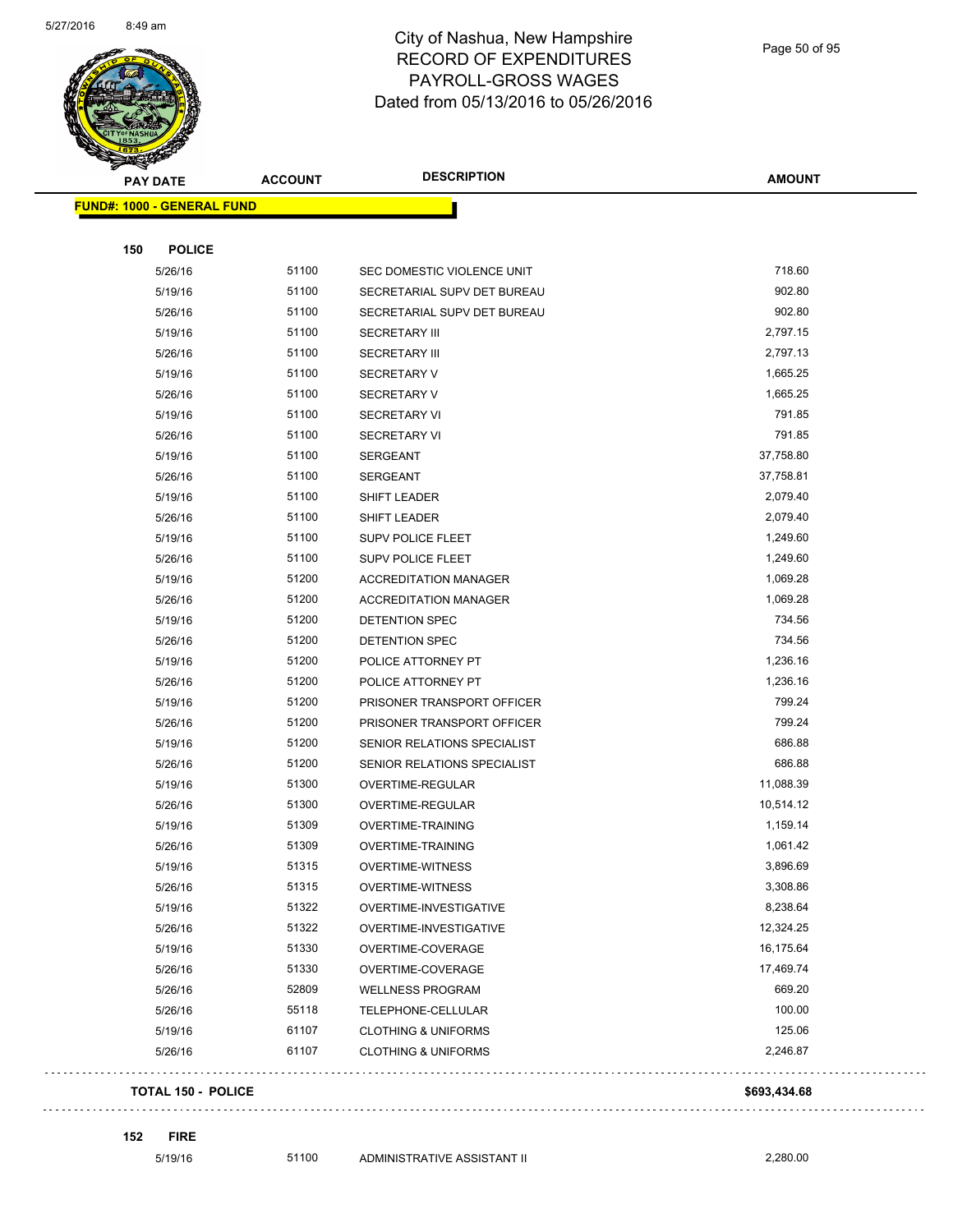

Page 51 of 95

| <b>PAY DATE</b>                   | <b>ACCOUNT</b> | <b>DESCRIPTION</b>                  | <b>AMOUNT</b> |
|-----------------------------------|----------------|-------------------------------------|---------------|
| <b>FUND#: 1000 - GENERAL FUND</b> |                |                                     |               |
|                                   |                |                                     |               |
| 152<br><b>FIRE</b>                |                |                                     |               |
| 5/26/16                           | 51100          | ADMINISTRATIVE ASSISTANT II         | 2,280.00      |
| 5/19/16                           | 51100          | <b>ASST FIRE CHIEF</b>              | 2,086.04      |
| 5/26/16                           | 51100          | <b>ASST FIRE CHIEF</b>              | 2,086.04      |
| 5/19/16                           | 51100          | ASST SUPERINTENDENT FIRE ALARM      | 1,512.76      |
| 5/26/16                           | 51100          | ASST SUPERINTENDENT FIRE ALARM      | 1,512.76      |
| 5/19/16                           | 51100          | ASST SUPERINTENDENT FIRE FLEET      | 1,497.76      |
| 5/26/16                           | 51100          | ASST SUPERINTENDENT FIRE FLEET      | 1,497.76      |
| 5/19/16                           | 51100          | ASST SUPERINTENDENT PREVENTION      | 2,680.53      |
| 5/26/16                           | 51100          | ASST SUPERINTENDENT PREVENTION      | 3,010.48      |
| 5/19/16                           | 51100          | <b>CAPTAIN</b>                      | 10,622.58     |
| 5/26/16                           | 51100          | <b>CAPTAIN</b>                      | 10,622.59     |
| 5/19/16                           | 51100          | CAPTAIN FIRE TRAINING SAFETY        | 1,704.12      |
| 5/26/16                           | 51100          | <b>CAPTAIN FIRE TRAINING SAFETY</b> | 1,704.12      |
| 5/19/16                           | 51100          | <b>DEPUTY FIRE CHIEF</b>            | 7,469.82      |
| 5/26/16                           | 51100          | <b>DEPUTY FIRE CHIEF</b>            | 7,469.82      |
| 5/19/16                           | 51100          | <b>EXEC ASST BUSINESS COORD</b>     | 1,091.55      |
| 5/26/16                           | 51100          | <b>EXEC ASST BUSINESS COORD</b>     | 1,091.55      |
| 5/19/16                           | 51100          | <b>FIRE CHIEF</b>                   | 2,292.80      |
| 5/26/16                           | 51100          | <b>FIRE CHIEF</b>                   | 2,292.80      |
| 5/19/16                           | 51100          | FIRE DISPATCH ALL RANKS             | 7,637.89      |
| 5/26/16                           | 51100          | FIRE DISPATCH ALL RANKS             | 7,603.73      |
| 5/19/16                           | 51100          | FIRE DISPATCHER CLERK TRAINER       | 390.73        |
| 5/26/16                           | 51100          | FIRE DISPATCHER CLERK TRAINER       | 518.30        |
| 5/19/16                           | 51100          | FIRE LIEUTENANT                     | 39,515.95     |
| 5/26/16                           | 51100          | <b>FIRE LIEUTENANT</b>              | 40,218.34     |
| 5/19/16                           | 51100          | <b>FIRE MECHANIC</b>                | 1,341.20      |
| 5/26/16                           | 51100          | <b>FIRE MECHANIC</b>                | 1,341.20      |
| 5/19/16                           | 51100          | <b>FIREFIGHTERS ALL RANKS</b>       | 121, 157.81   |
| 5/26/16                           | 51100          | <b>FIREFIGHTERS ALL RANKS</b>       | 123,703.64    |
| 5/19/16                           | 51100          | SUPERINTENDENT FIRE ALARM           | 1,670.56      |
| 5/26/16                           | 51100          | SUPERINTENDENT FIRE ALARM           | 1,670.56      |
| 5/19/16                           | 51100          | SUPERINTENDENT FIRE FLEET           | 1,670.56      |
| 5/26/16                           | 51100          | SUPERINTENDENT FIRE FLEET           | 1,670.56      |
| 5/19/16                           | 51100          | SUPERINTENDENT FIRE PREVENTION      | 1,670.56      |
| 5/26/16                           | 51100          | SUPERINTENDENT FIRE PREVENTION      | 1,670.56      |
| 5/19/16                           | 51300          | OVERTIME-REGULAR                    | 135.22        |
| 5/26/16                           | 51300          | OVERTIME-REGULAR                    | 379.21        |
| 5/19/16                           | 51330          | OVERTIME-COVERAGE                   | 11,668.04     |
| 5/26/16                           | 51330          | OVERTIME-COVERAGE                   | 11,867.66     |
| 5/19/16                           | 51650          | <b>ADDITIONAL HOURS</b>             | 22,869.73     |
| 5/26/16                           | 51650          | ADDITIONAL HOURS                    | 25,294.34     |
| 5/19/16                           | 51700          | <b>STIPENDS</b>                     | 4,420.49      |
| 5/26/16                           | 51700          | <b>STIPENDS</b>                     | 4,369.71      |
| 5/26/16                           | 51750          | RETIREMENT & SEPARATION PAY         | 61,121.89     |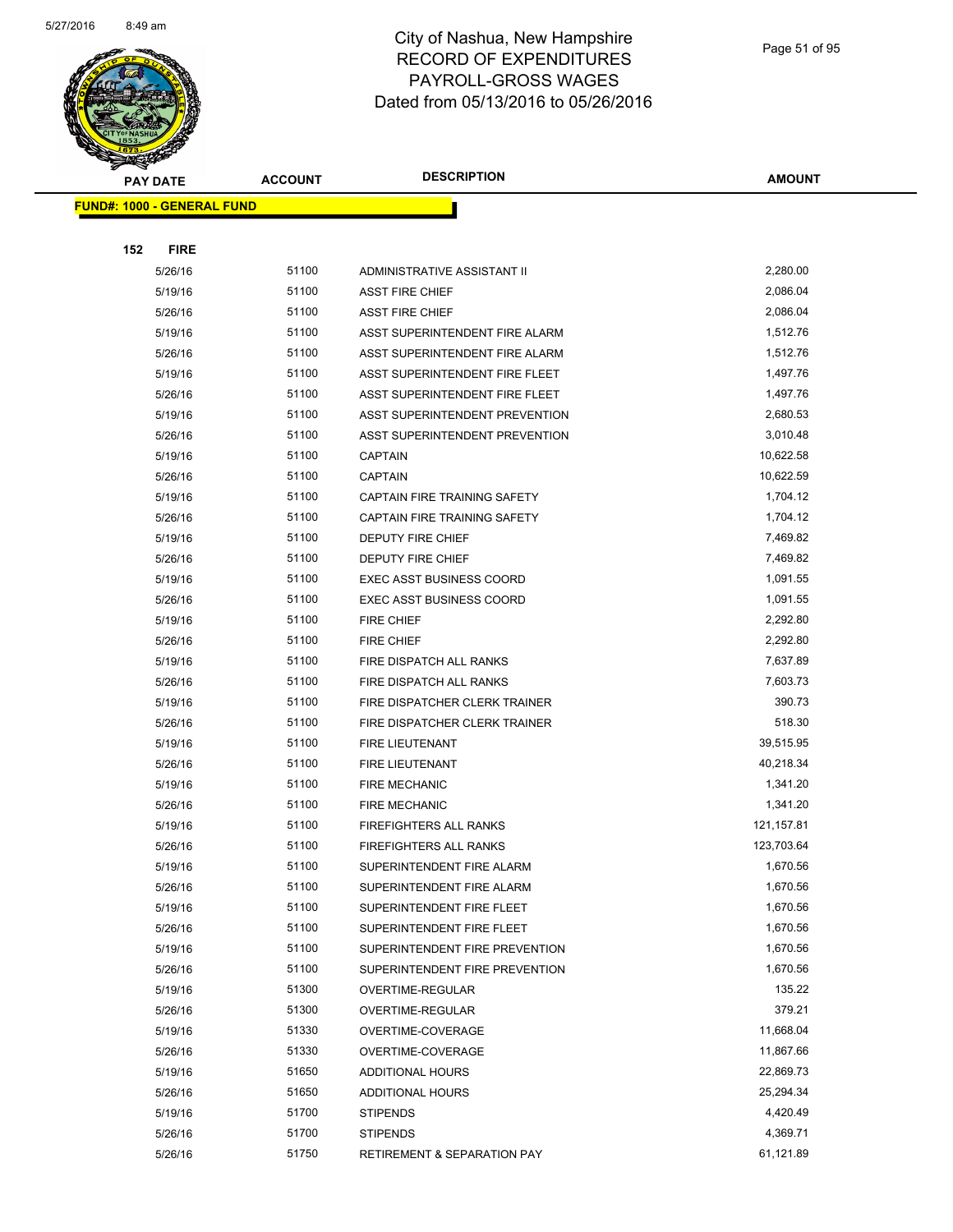

Page 52 of 95

|                            | <b>PAY DATE</b>         | <b>ACCOUNT</b>                          | <b>DESCRIPTION</b>                    | <b>AMOUNT</b> |
|----------------------------|-------------------------|-----------------------------------------|---------------------------------------|---------------|
| FUND#: 1000 - GENERAL FUND |                         |                                         |                                       |               |
| 152                        | <b>FIRE</b>             |                                         |                                       |               |
|                            | 5/26/16                 | 55118                                   | TELEPHONE-CELLULAR                    | 534.00        |
|                            | 5/26/16                 | 61107                                   | <b>CLOTHING &amp; UNIFORMS</b>        | 96.00         |
|                            | <b>TOTAL 152 - FIRE</b> |                                         |                                       | \$563,014.32  |
| 153                        |                         | <b>BUILDING INSPECTION</b>              |                                       |               |
|                            | 5/19/16                 | 51100                                   | <b>BUILDING AND UTILITIES INSPCTR</b> | 3,380.60      |
|                            | 5/26/16                 | 51100                                   | <b>BUILDING AND UTILITIES INSPCTR</b> | 3,380.60      |
|                            | 5/19/16                 | 51100                                   | <b>BUILDING DEPARTMENT MANAGER</b>    | 1,450.00      |
|                            | 5/26/16                 | 51100                                   | <b>BUILDING DEPARTMENT MANAGER</b>    | 1,450.00      |
|                            | 5/19/16                 | 51100                                   | PERMIT TECHNICIAN I                   | 631.40        |
|                            | 5/26/16                 | 51100                                   | PERMIT TECHNICIAN I                   | 631.40        |
|                            | 5/19/16                 | 51100                                   | PERMIT TECHNICIAN III                 | 777.85        |
|                            | 5/26/16                 | 51100                                   | PERMIT TECHNICIAN III                 | 777.85        |
|                            | 5/19/16                 | 51100                                   | <b>PLANS EXAMINER</b>                 | 1,186.04      |
|                            | 5/26/16                 | 51100                                   | <b>PLANS EXAMINER</b>                 | 1,186.05      |
|                            | 5/19/16                 | 51200                                   | <b>BUILDING AND UTILITIES INSPCTR</b> | 805.66        |
|                            | 5/26/16                 | 51200                                   | <b>BUILDING AND UTILITIES INSPCTR</b> | 805.66        |
|                            |                         | <b>TOTAL 153 - BUILDING INSPECTION</b>  |                                       | \$16,463.11   |
|                            |                         |                                         |                                       |               |
| 155                        |                         | <b>CODE ENFORCEMENT</b>                 |                                       |               |
|                            | 5/19/16                 | 51100                                   | <b>CODE ENFORCEMENT OFFICER II</b>    | 2,124.35      |
|                            | 5/26/16                 | 51100                                   | <b>CODE ENFORCEMENT OFFICER II</b>    | 2,124.35      |
|                            | 5/19/16                 | 51100                                   | MGR CODE ENFORCEMENT DEPT             | 1,367.60      |
|                            | 5/26/16                 | 51100                                   | MGR CODE ENFORCEMENT DEPT             | 1,367.60      |
|                            | 5/26/16                 | 55118                                   | TELEPHONE-CELLULAR                    | 51.00         |
|                            |                         | <b>TOTAL 155 - CODE ENFORCEMENT</b>     |                                       | \$7,034.90    |
| 156                        |                         | <b>EMERGENCY MANAGEMENT</b>             |                                       |               |
|                            | 5/19/16                 | 51100                                   | EMERGENCY MANAGEMENT DIRECTOR         | 1,529.80      |
|                            | 5/26/16                 | 51100                                   | EMERGENCY MANAGEMENT DIRECTOR         | 1,529.80      |
|                            | 5/26/16                 | 55118                                   | TELEPHONE-CELLULAR                    | 50.00         |
|                            |                         | <b>TOTAL 156 - EMERGENCY MANAGEMENT</b> |                                       | \$3,109.60    |
| 157                        |                         | <b>CITYWIDE COMMUNICATIONS</b>          |                                       |               |
|                            | 5/19/16                 | 51100                                   | <b>COMM SYS ENGR TECH</b>             | 1,546.40      |
|                            | 5/26/16                 | 51100                                   | <b>COMM SYS ENGR TECH</b>             | 1,546.40      |
|                            | 5/19/16                 | 51200                                   | RADIO SYSTEMS MANAGER                 | 1,312.32      |
|                            | 5/26/16                 | 51200                                   | RADIO SYSTEMS MANAGER                 | 1,312.32      |
|                            | 5/26/16                 | 55118                                   | TELEPHONE-CELLULAR                    | 100.00        |
|                            |                         |                                         |                                       |               |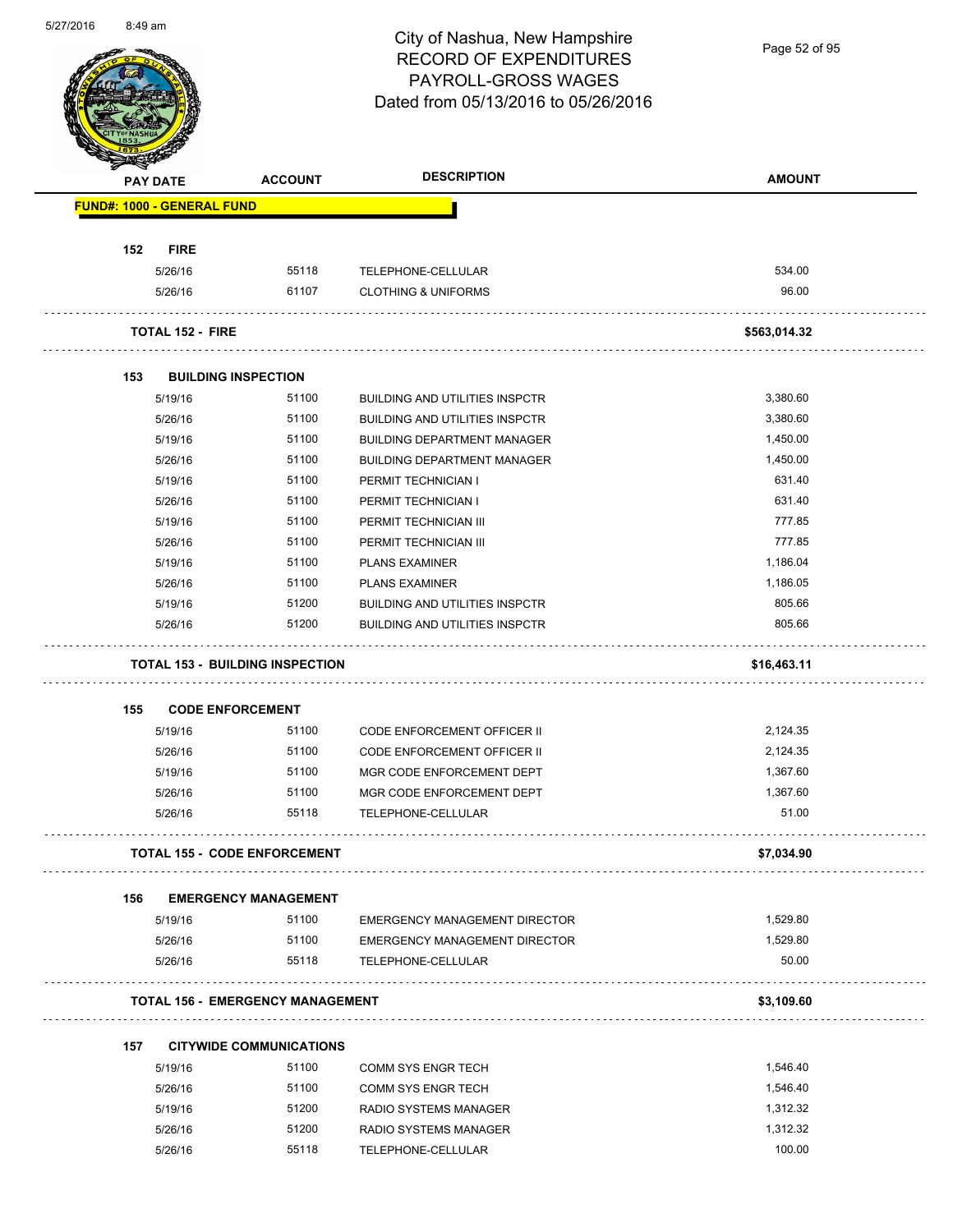|                                   |                                            | <b>RECORD OF EXPENDITURES</b><br>PAYROLL-GROSS WAGES<br>Dated from 05/13/2016 to 05/26/2016 | Page 53 of 95 |
|-----------------------------------|--------------------------------------------|---------------------------------------------------------------------------------------------|---------------|
| <b>PAY DATE</b>                   | <b>ACCOUNT</b>                             | <b>DESCRIPTION</b>                                                                          | <b>AMOUNT</b> |
| <b>FUND#: 1000 - GENERAL FUND</b> |                                            |                                                                                             |               |
|                                   | <b>TOTAL 157 - CITYWIDE COMMUNICATIONS</b> |                                                                                             | \$5,817.44    |
| 160                               | <b>PW-ADMIN &amp; ENGINEERING</b>          |                                                                                             |               |
| 5/19/16                           | 51100                                      | ADMINISTRATIVE ASSISTANT II                                                                 | 704.60        |
| 5/26/16                           | 51100                                      | ADMINISTRATIVE ASSISTANT II                                                                 | 704.60        |
| 5/19/16                           | 51100                                      | CITIZEN SERVICES COORDINATOR                                                                | 763.50        |
| 5/26/16                           | 51100                                      | CITIZEN SERVICES COORDINATOR                                                                | 763.51        |
| 5/19/16                           | 51100                                      | <b>CITY ENGINEER</b>                                                                        | 1,030.45      |
| 5/26/16                           | 51100                                      | <b>CITY ENGINEER</b>                                                                        | 1,030.45      |
| 5/19/16                           | 51100                                      | CONST INSP ENGINEERING ASST                                                                 | 947.55        |
| 5/26/16                           | 51100                                      | CONST INSP ENGINEERING ASST                                                                 | 947.55        |
| 5/19/16                           | 51100                                      | DEPUTY MANAGER OF ENGINEERING                                                               | 710.65        |
| 5/26/16                           | 51100                                      | DEPUTY MANAGER OF ENGINEERING                                                               | 710.65        |
| 5/19/16                           | 51100                                      | DIRECTOR PUBLIC WORKS                                                                       | 1,528.65      |
| 5/26/16                           | 51100                                      | <b>DIRECTOR PUBLIC WORKS</b>                                                                | 1,528.65      |
| 5/19/16                           | 51100                                      | DIVISION OPERATIONS MANAGER                                                                 | 1,455.50      |
| 5/26/16                           | 51100                                      | DIVISION OPERATIONS MANAGER                                                                 | 1,455.50      |
| 5/19/16                           | 51100                                      | DPW CONTRACT ADMINISTRATOR                                                                  | 340.55        |
| 5/26/16                           | 51100                                      | DPW CONTRACT ADMINISTRATOR                                                                  | 340.55        |
| 5/19/16                           | 51100                                      | <b>ENGINEERING INSPECTORS</b>                                                               | 1,632.44      |
| 5/26/16                           | 51100                                      | <b>ENGINEERING INSPECTORS</b>                                                               | 1,904.85      |
| 5/19/16                           | 51100                                      | <b>EXECUTIVE ASSISTANT</b>                                                                  | 689.90        |
| 5/26/16                           | 51100                                      | <b>EXECUTIVE ASSISTANT</b>                                                                  | 689.90        |
| 5/19/16                           | 51100                                      | <b>SENIOR FOREMAN</b>                                                                       | 1,305.60      |
| 5/26/16                           | 51100                                      | <b>SENIOR FOREMAN</b>                                                                       | 1,305.60      |
| 5/19/16                           | 51100                                      | SENIOR TRAFFIC ENGINEER                                                                     | 1,626.11      |
| 5/26/16                           | 51100                                      | SENIOR TRAFFIC ENGINEER                                                                     | 1,626.10      |
| 5/19/16                           | 51100                                      | <b>STAFF ENGINEER</b>                                                                       | 1,721.85      |
| 5/26/16                           | 51100                                      | STAFF ENGINEER                                                                              | 1,721.85      |
| 5/19/16                           | 51100                                      | STREET CONSTRUCTION ENGINEER                                                                | 1,332.95      |
| 5/26/16                           | 51100                                      | STREET CONSTRUCTION ENGINEER                                                                | 1,332.95      |
| 5/19/16                           | 51100                                      | <b>SURVEY TECHNICIAN</b>                                                                    | 1,149.50      |
| 5/26/16                           | 51100                                      | <b>SURVEY TECHNICIAN</b>                                                                    | 1,149.50      |
| 5/19/16                           | 51300                                      | OVERTIME-REGULAR                                                                            | 408.62        |
| 5/26/16                           | 55118                                      | TELEPHONE-CELLULAR                                                                          | 268.00        |
| 5/19/16                           | 55699                                      | OTHER CONTRACTED SERVICES                                                                   | 275.00        |

### **161 STREETS**

5/27/2016 8:49 am

| 5/19/16 | 51100 | ADMINISTRATIVE ASSISTANT III | 999.20   |
|---------|-------|------------------------------|----------|
| 5/26/16 | 51100 | ADMINISTRATIVE ASSISTANT III | 999.20   |
| 5/19/16 | 51100 | AUTO MECH 1ST CLASS NIGHTS   | 3.201.60 |
| 5/26/16 | 51100 | AUTO MECH 1ST CLASS NIGHTS   | 3.201.60 |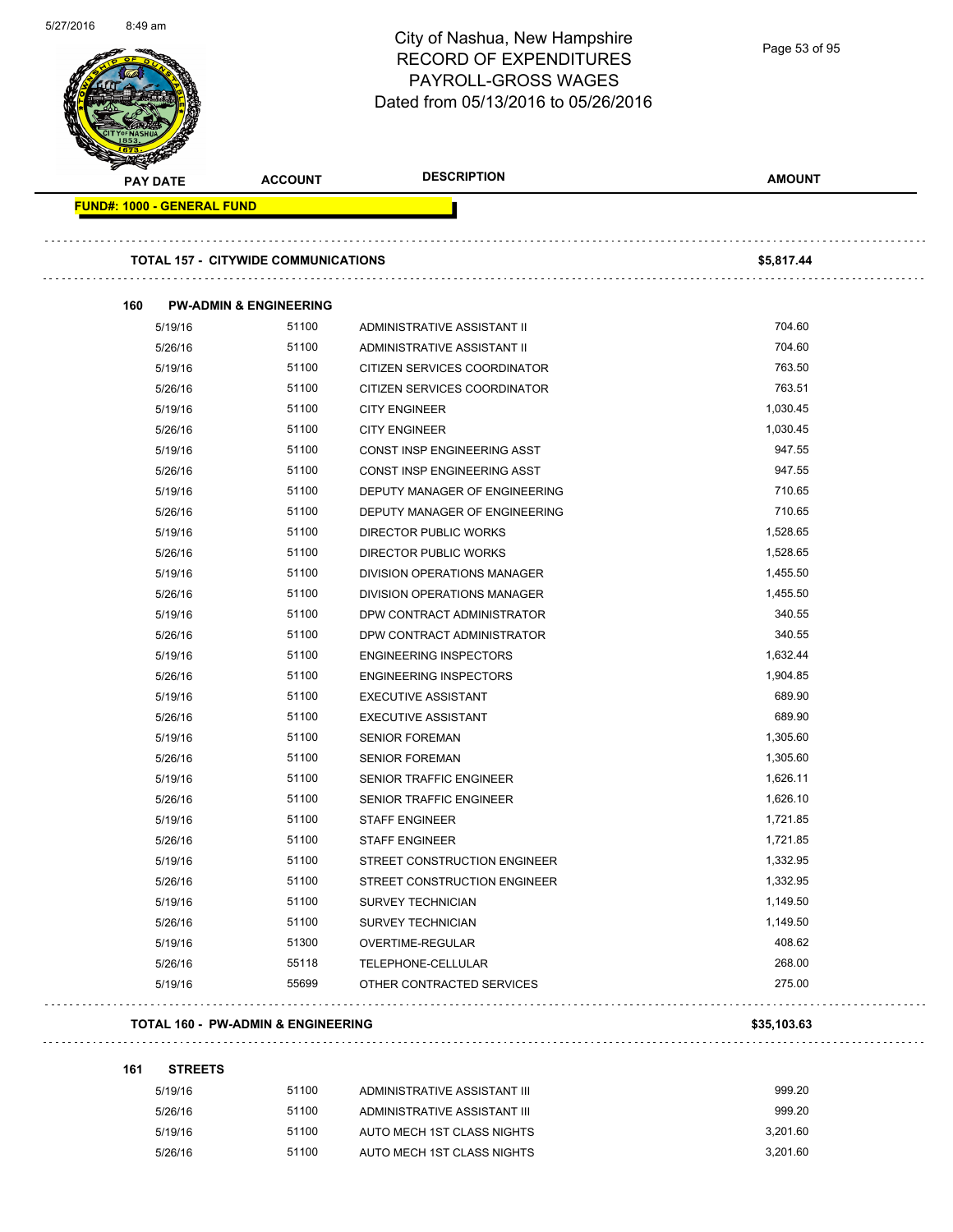

Page 54 of 95

| <b>PAY DATE</b>                   | <b>ACCOUNT</b> | <b>DESCRIPTION</b>             | <b>AMOUNT</b> |
|-----------------------------------|----------------|--------------------------------|---------------|
| <b>FUND#: 1000 - GENERAL FUND</b> |                |                                |               |
|                                   |                |                                |               |
| 161<br><b>STREETS</b>             |                |                                |               |
| 5/19/16                           | 51100          | AUTO MECH 2ND CLASS            | 1,920.80      |
| 5/26/16                           | 51100          | AUTO MECH 2ND CLASS            | 1,920.80      |
| 5/19/16                           | 51100          | AUTO MECH 2ND CLASS NIGHTS     | 972.41        |
| 5/26/16                           | 51100          | AUTO MECH 2ND CLASS NIGHTS     | 972.40        |
| 5/19/16                           | 51100          | AUTO MECHANIC 1ST CLASS        | 3,161.62      |
| 5/26/16                           | 51100          | AUTO MECHANIC 1ST CLASS        | 3,161.60      |
| 5/19/16                           | 51100          | <b>EQUIP OPR STREET REPAIR</b> | 5,828.72      |
| 5/26/16                           | 51100          | <b>EQUIP OPR STREET REPAIR</b> | 5,828.72      |
| 5/19/16                           | 51100          | FLEET MAINTENANCE FOREMAN      | 1,149.50      |
| 5/26/16                           | 51100          | FLEET MAINTENANCE FOREMAN      | 1,149.50      |
| 5/19/16                           | 51100          | FLEET MANAGER STREET DEPT      | 1,075.00      |
| 5/26/16                           | 51100          | FLEET MANAGER STREET DEPT      | 1,075.00      |
| 5/19/16                           | 51100          | FOREMAN LABOR STREET           | 1,209.80      |
| 5/26/16                           | 51100          | FOREMAN LABOR STREET           | 1,209.80      |
| 5/19/16                           | 51100          | <b>MASON PIPELAYER</b>         | 2,773.20      |
| 5/26/16                           | 51100          | <b>MASON PIPELAYER</b>         | 2,773.20      |
| 5/19/16                           | 51100          | <b>SENIOR FOREMAN</b>          | 465.59        |
| 5/26/16                           | 51100          | <b>SENIOR FOREMAN</b>          | 465.59        |
| 5/19/16                           | 51100          | <b>SIGN MAINTENANCE</b>        | 1,828.00      |
| 5/26/16                           | 51100          | <b>SIGN MAINTENANCE</b>        | 1,828.00      |
| 5/19/16                           | 51100          | SIGN MAINTENANCE ASSISTANT     | 852.40        |
| 5/26/16                           | 51100          | SIGN MAINTENANCE ASSISTANT     | 852.41        |
| 5/19/16                           | 51100          | STOREKEEPER PWD                | 938.85        |
| 5/26/16                           | 51100          | STOREKEEPER PWD                | 938.85        |
| 5/19/16                           | 51100          | <b>STREET FOREMAN</b>          | 3,629.39      |
| 5/26/16                           | 51100          | <b>STREET FOREMAN</b>          | 3,629.39      |
| 5/19/16                           | 51100          | <b>TRAFFIC FOREMAN</b>         | 1,258.65      |
| 5/26/16                           | 51100          | <b>TRAFFIC FOREMAN</b>         | 1,258.65      |
| 5/19/16                           | 51100          | TRAFFIC MAINTENANCE ASSISTANT  | 909.20        |
| 5/26/16                           | 51100          | TRAFFIC MAINTENANCE ASSISTANT  | 909.20        |
| 5/19/16                           | 51100          | TRAFFIC TECHNICIAN I           | 1,093.60      |
| 5/26/16                           | 51100          | TRAFFIC TECHNICIAN I           | 1,093.60      |
| 5/19/16                           | 51100          | TRUCK DRIVER STREET REPAIR     | 16,581.00     |
| 5/26/16                           | 51100          | TRUCK DRIVER STREET REPAIR     | 16,826.48     |
| 5/19/16                           | 51100          | <b>WELDER FIRST CLASS</b>      | 1,040.00      |
| 5/26/16                           | 51100          | <b>WELDER FIRST CLASS</b>      | 1,317.62      |
| 5/19/16                           | 51300          | OVERTIME-REGULAR               | 4,087.57      |
| 5/26/16                           | 51300          | OVERTIME-REGULAR               | 2,369.77      |
| 5/19/16                           | 51600          | LONGEVITY                      | 1,200.00      |
| 5/26/16                           | 51600          | LONGEVITY                      | 1,200.00      |
| 5/26/16                           | 55118          | TELEPHONE-CELLULAR             | 17.00         |
|                                   |                |                                |               |

#### **TOTAL 161 - STREETS \$111,174.48**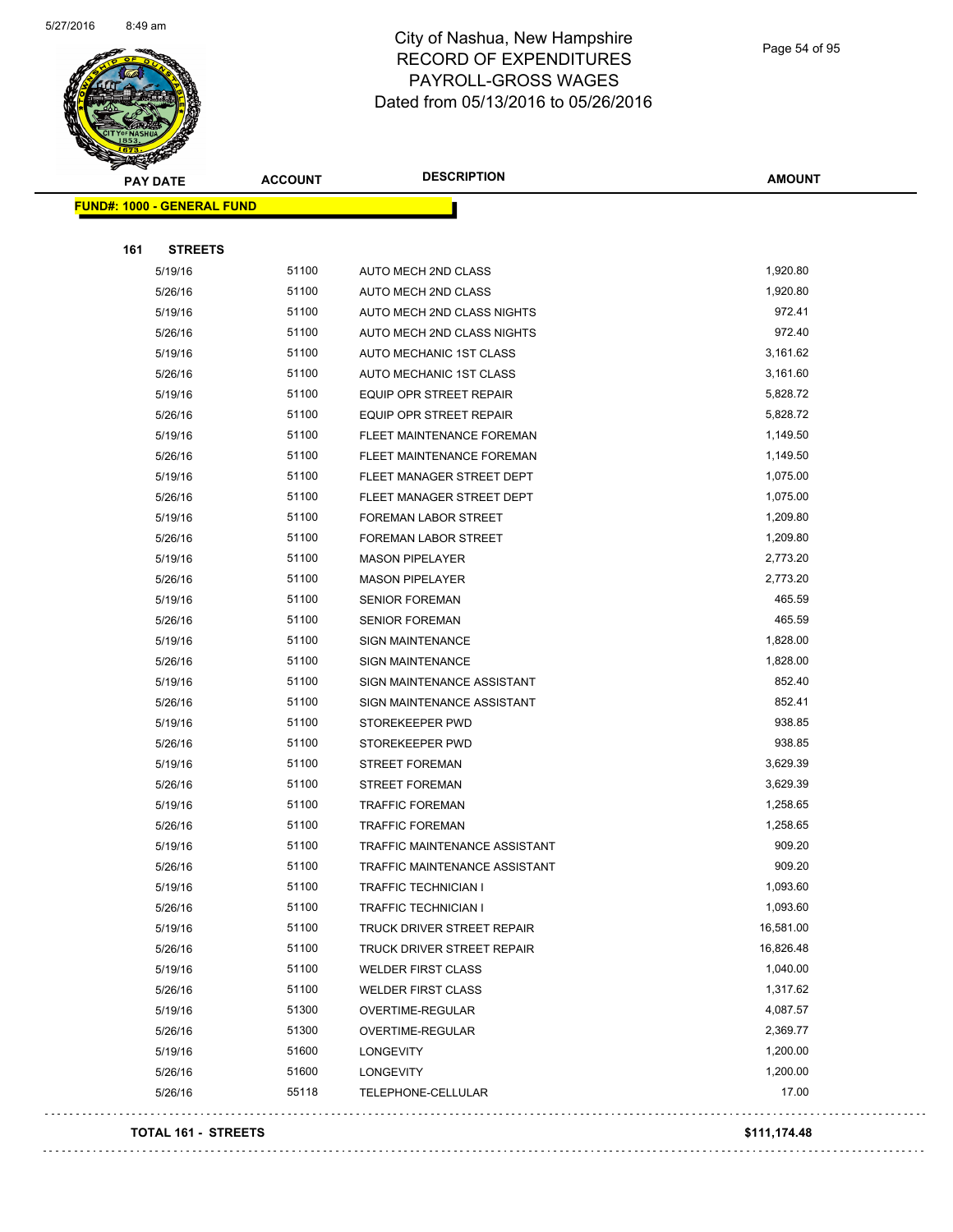

Page 55 of 95

| <b>SANGALL</b><br><b>PAY DATE</b>     | <b>ACCOUNT</b>                          | <b>DESCRIPTION</b>               | <b>AMOUNT</b> |
|---------------------------------------|-----------------------------------------|----------------------------------|---------------|
| <b>FUND#: 1000 - GENERAL FUND</b>     |                                         |                                  |               |
| <b>PARKING LOTS</b><br>166            |                                         |                                  |               |
| 5/19/16                               | 51100                                   | PARKING MAINTENANCE              | 1,383.40      |
| 5/26/16                               | 51100                                   | PARKING MAINTENANCE              | 1,383.40      |
| 5/26/16                               | 55118                                   | TELEPHONE-CELLULAR               | 101.00        |
| <b>TOTAL 166 - PARKING LOTS</b>       |                                         |                                  | \$2,867.80    |
| 171                                   | <b>COMMUNITY SERVICES</b>               |                                  |               |
| 5/19/16                               | 51100                                   | DIRECTOR HEALTH AND COMM SVS     | 1,778.30      |
| 5/26/16                               | 51100                                   | DIRECTOR HEALTH AND COMM SVS     | 1,778.30      |
| 5/19/16                               | 51100                                   | PROGRAM COORDINATOR              | 957.30        |
| 5/26/16                               | 51100                                   | PROGRAM COORDINATOR              | 957.29        |
| 5/19/16                               | 51512                                   | <b>WAGES APPOINTED OFFICIALS</b> | 3,210.00      |
| <b>TOTAL 171 - COMMUNITY SERVICES</b> |                                         |                                  | \$8,681.19    |
| 172<br><b>COMMUNITY HEALTH</b>        |                                         |                                  |               |
| 5/19/16                               | 51100                                   | ADMINISTRATIVE ASSISTANT II      | 738.32        |
| 5/26/16                               | 51100                                   | ADMINISTRATIVE ASSISTANT II      | 738.33        |
| 5/19/16                               | 51100                                   | BILINGUAL OUTREACH WORKER        | 786.80        |
| 5/26/16                               | 51100                                   | BILINGUAL OUTREACH WORKER        | 786.80        |
| 5/19/16                               | 51100                                   | MANAGER COMMUNITY HEALTH         | 1,404.70      |
| 5/26/16                               | 51100                                   | MANAGER COMMUNITY HEALTH         | 1,404.70      |
| 5/19/16                               | 51100                                   | PUB HEALTH NURSE                 | 3,205.45      |
| 5/26/16                               | 51100                                   | PUB HEALTH NURSE                 | 3,205.44      |
| 5/19/16                               | 51412                                   | WAGES PER DIEM                   | 219.68        |
| 5/26/16                               | 55118                                   | TELEPHONE-CELLULAR               | 50.00         |
| <b>TOTAL 172 - COMMUNITY HEALTH</b>   |                                         |                                  | \$12,540.22   |
| 173                                   | <b>ENVIRONMENTAL HEALTH</b>             |                                  |               |
| 5/19/16                               | 51100                                   | ENVIRONMENTAL HEALTH SPEC        | 2,457.36      |
| 5/26/16                               | 51100                                   | <b>ENVIRONMENTAL HEALTH SPEC</b> | 2,457.35      |
| 5/19/16                               | 51100                                   | ENVIRONMENTAL TECH OFFICE MGR    | 1,008.80      |
| 5/26/16                               | 51100                                   | ENVIRONMENTAL TECH OFFICE MGR    | 1,008.80      |
| 5/19/16                               | 51100                                   | <b>LABORATORY DIRECTOR</b>       | 1,017.40      |
| 5/26/16                               | 51100                                   | LABORATORY DIRECTOR              | 1,017.40      |
| 5/19/16                               | 51100                                   | MANAGER ENVIRONMENTAL HEALTH     | 1,489.35      |
| 5/26/16                               | 51100                                   | MANAGER ENVIRONMENTAL HEALTH     | 1,489.35      |
| 5/26/16                               | 55118                                   | TELEPHONE-CELLULAR               | 84.00         |
|                                       | <b>TOTAL 173 - ENVIRONMENTAL HEALTH</b> |                                  | \$12,029.81   |

**174 WELFARE ADMINISTRATION**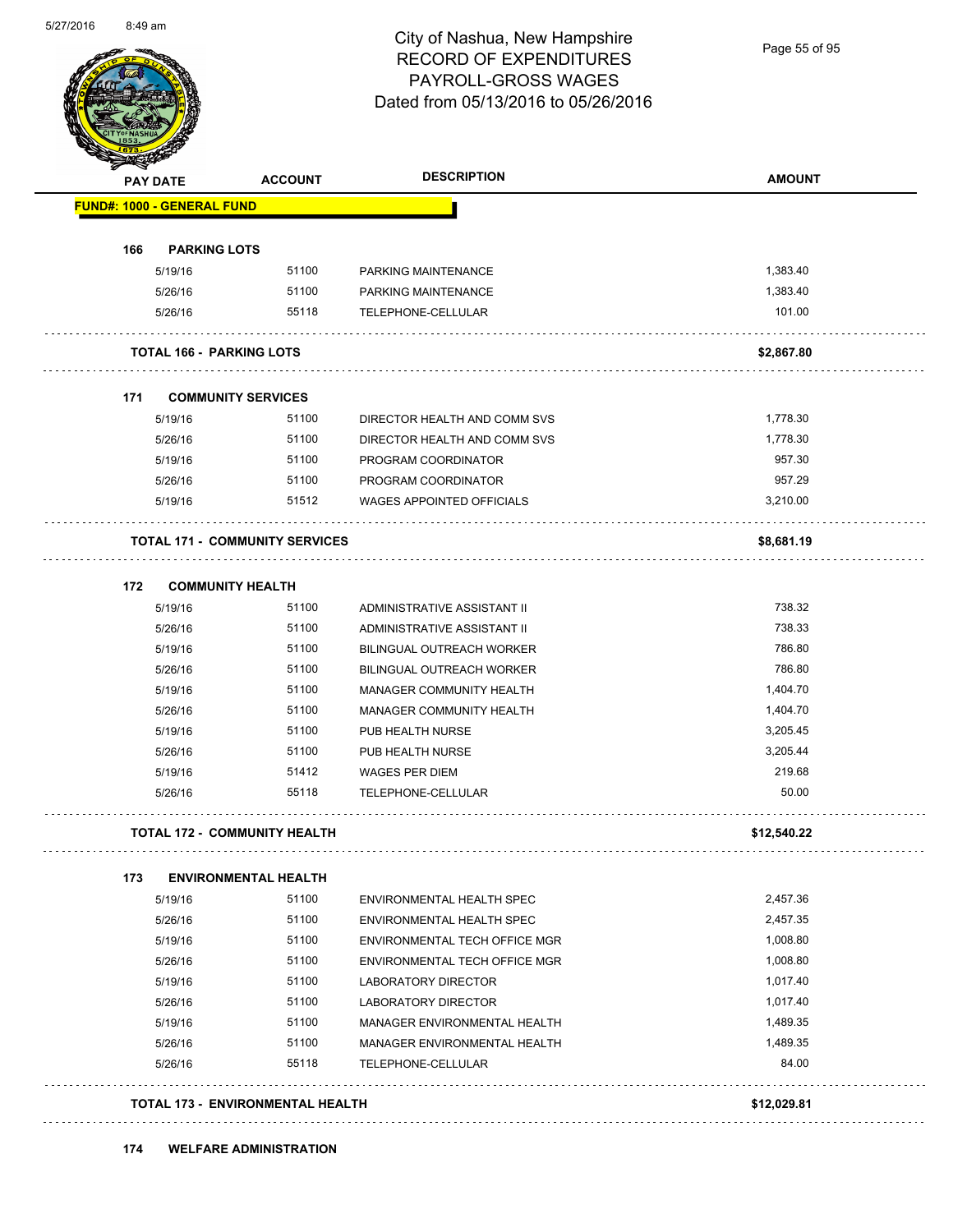

| <b>Andal</b>                      |                    |                                           |                                                                 |                    |
|-----------------------------------|--------------------|-------------------------------------------|-----------------------------------------------------------------|--------------------|
|                                   | <b>PAY DATE</b>    | <b>ACCOUNT</b>                            | <b>DESCRIPTION</b>                                              | <b>AMOUNT</b>      |
| <b>FUND#: 1000 - GENERAL FUND</b> |                    |                                           |                                                                 |                    |
|                                   |                    |                                           |                                                                 |                    |
| 174                               |                    | <b>WELFARE ADMINISTRATION</b>             |                                                                 |                    |
|                                   | 5/19/16            | 51100                                     | ADMINISTRATIVE ASSISTANT II                                     | 738.30             |
|                                   | 5/26/16            | 51100                                     | ADMINISTRATIVE ASSISTANT II                                     | 738.30             |
|                                   | 5/19/16            | 51100                                     | CASE TECHNICIAN WELFARE                                         | 2,334.00           |
|                                   | 5/26/16            | 51100                                     | <b>CASE TECHNICIAN WELFARE</b>                                  | 2,334.00           |
|                                   | 5/19/16            | 51100                                     | INTAKE WORKER ACCOUNTANT                                        | 964.35             |
|                                   | 5/26/16            | 51100                                     | INTAKE WORKER ACCOUNTANT                                        | 964.35             |
|                                   | 5/19/16            | 51100                                     | SENIOR CASE TECHNICIAN                                          | 985.55             |
|                                   | 5/26/16            | 51100                                     | SENIOR CASE TECHNICIAN                                          | 985.56             |
|                                   | 5/19/16            | 51100                                     | <b>WELFARE OFFICER</b>                                          | 1,493.05           |
|                                   | 5/26/16            | 51100                                     | <b>WELFARE OFFICER</b>                                          | 1,493.05           |
|                                   | 5/26/16            | 55118                                     | TELEPHONE-CELLULAR                                              | 50.00              |
|                                   |                    | <b>TOTAL 174 - WELFARE ADMINISTRATION</b> |                                                                 | \$13,080.51        |
|                                   |                    |                                           |                                                                 |                    |
| 177                               |                    | <b>PARKS &amp; RECREATION</b>             |                                                                 |                    |
|                                   | 5/19/16            | 51100                                     | ADMINISTRATIVE ASSISTANT II                                     | 777.85             |
|                                   | 5/26/16            | 51100                                     | ADMINISTRATIVE ASSISTANT II                                     | 777.86             |
|                                   | 5/19/16            | 51100                                     | EQUIPMENT OPERATOR, PARKS                                       | 962.56             |
|                                   | 5/26/16            | 51100                                     | EQUIPMENT OPERATOR, PARKS                                       | 960.40             |
|                                   | 5/19/16            | 51100                                     | FOREMAN LABOR PARK                                              | 3,448.50           |
|                                   | 5/26/16            | 51100                                     | FOREMAN LABOR PARK                                              | 3,448.51           |
|                                   | 5/19/16            | 51100                                     | <b>GROUNDSKEEPER MAINTENANCE</b>                                | 6,974.80           |
|                                   | 5/26/16            | 51100                                     | <b>GROUNDSKEEPER MAINTENANCE</b>                                | 6,974.80           |
|                                   | 5/19/16            | 51100                                     | <b>GROUNDSMAN I</b>                                             | 3,436.95           |
|                                   | 5/26/16            | 51100                                     | <b>GROUNDSMAN I</b>                                             | 3,292.82           |
|                                   | 5/19/16            | 51100                                     | <b>GROUNDSMAN II</b>                                            | 864.80             |
|                                   | 5/26/16            | 51100                                     | <b>GROUNDSMAN II</b>                                            | 864.80             |
|                                   | 5/19/16            | 51100                                     | <b>LEAD GROUNDSMAN</b>                                          | 1,942.40           |
|                                   | 5/26/16            | 51100<br>51100                            | <b>LEAD GROUNDSMAN</b>                                          | 1,942.40<br>365.10 |
|                                   | 5/19/16            | 51100                                     | PROGRAM COORDINATOR                                             | 365.10             |
|                                   | 5/26/16            | 51100                                     | PROGRAM COORDINATOR                                             | 1,115.75           |
|                                   | 5/19/16<br>5/26/16 | 51100                                     | RECREATION PROGRAM MANAGER<br><b>RECREATION PROGRAM MANAGER</b> | 1,115.75           |
|                                   |                    | 51100                                     |                                                                 | 960.40             |
|                                   | 5/19/16            | 51100                                     | STELLOS STADIUM ATTENDANT                                       | 960.40             |
|                                   | 5/26/16            | 51100                                     | STELLOS STADIUM ATTENDANT                                       | 1,771.20           |
|                                   | 5/19/16            | 51100                                     | SUPERINTENDENT OF PARKS RECR                                    | 1,771.20           |
|                                   | 5/26/16<br>5/19/16 | 51300                                     | SUPERINTENDENT OF PARKS RECR<br>OVERTIME-REGULAR                | 5,783.68           |
|                                   | 5/26/16            | 51300                                     | OVERTIME-REGULAR                                                | 6,472.12           |
|                                   | 5/19/16            | 51400                                     | <b>WAGES TEMP-SEASONAL</b>                                      | 3,165.00           |
|                                   |                    |                                           |                                                                 |                    |

5/26/16 51400 WAGES TEMP-SEASONAL 5,135.25 5/19/16 51420 WAGES-GAME OFFICIALS 330.00 5/26/16 51600 LONGEVITY 1,200.00 5/26/16 55118 TELEPHONE-CELLULAR 67.00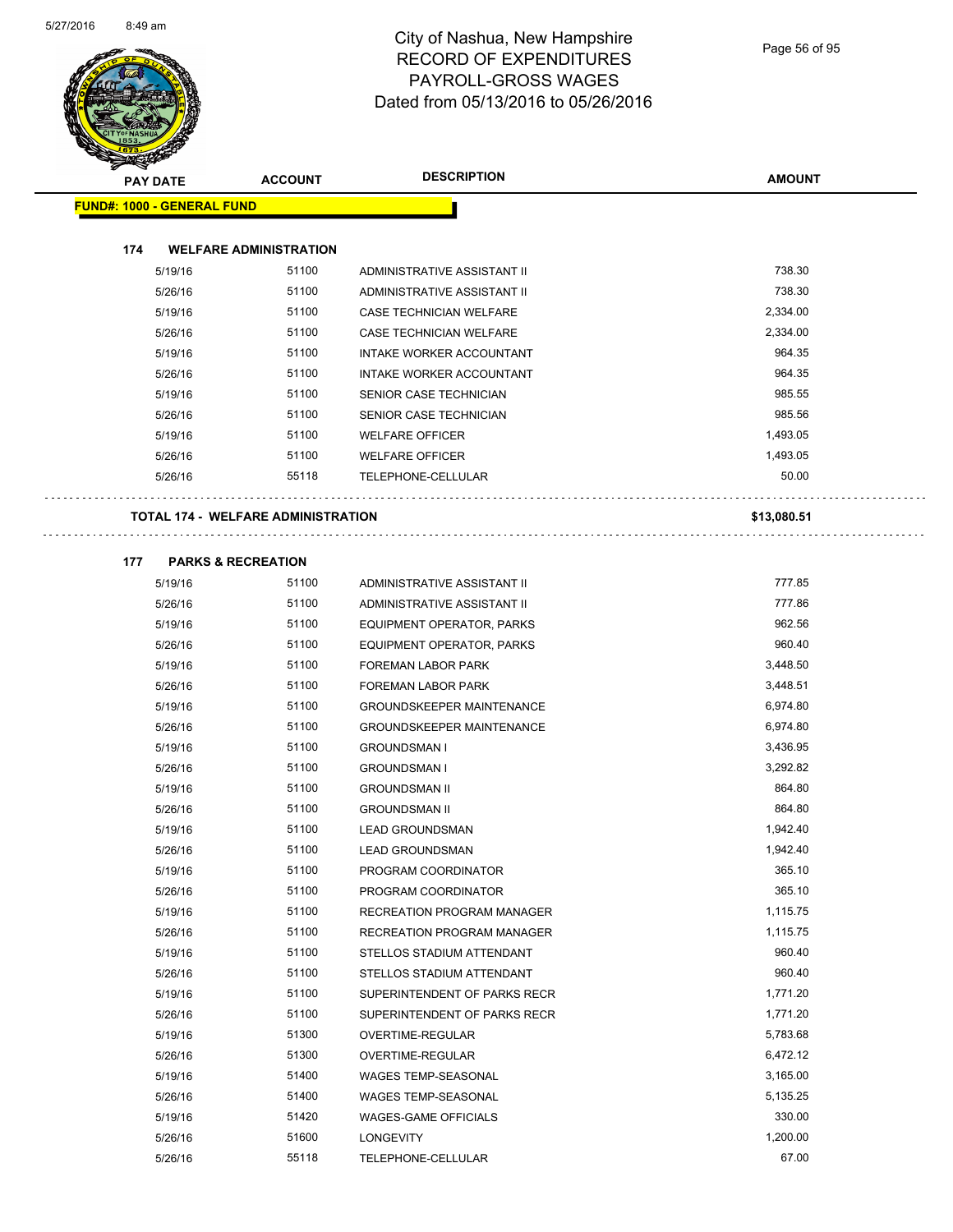| 5/27/2016<br>8:49 am |                                   |                                           | City of Nashua, New Hampshire<br><b>RECORD OF EXPENDITURES</b><br>PAYROLL-GROSS WAGES<br>Dated from 05/13/2016 to 05/26/2016 | Page 57 of 95    |
|----------------------|-----------------------------------|-------------------------------------------|------------------------------------------------------------------------------------------------------------------------------|------------------|
|                      | <b>PAY DATE</b>                   | <b>ACCOUNT</b>                            | <b>DESCRIPTION</b>                                                                                                           | <b>AMOUNT</b>    |
|                      | <b>FUND#: 1000 - GENERAL FUND</b> |                                           |                                                                                                                              |                  |
|                      |                                   |                                           |                                                                                                                              |                  |
| 177                  | <b>PARKS &amp; RECREATION</b>     |                                           |                                                                                                                              |                  |
|                      | 5/19/16                           | 55642                                     | <b>GAME OFFICIALS</b>                                                                                                        | 1,060.00         |
|                      |                                   | <b>TOTAL 177 - PARKS &amp; RECREATION</b> |                                                                                                                              | \$68,307.40      |
|                      |                                   |                                           |                                                                                                                              |                  |
| 179                  | <b>LIBRARY</b>                    |                                           |                                                                                                                              |                  |
|                      | 5/19/16                           | 51100                                     | ADMIN ASST COST ACCOUNTANT                                                                                                   | 456.04           |
|                      | 5/26/16                           | 51100                                     | ADMIN ASST COST ACCOUNTANT                                                                                                   | 663.33           |
|                      | 5/19/16                           | 51100                                     | ASSISTANT DIRECTOR LIBRARY                                                                                                   | 1,408.20         |
|                      | 5/26/16                           | 51100                                     | ASSISTANT DIRECTOR LIBRARY                                                                                                   | 1,408.20         |
|                      | 5/19/16                           | 51100                                     | ASSISTANT LIBRARIAN CIRCULATIO                                                                                               | 995.30           |
|                      | 5/26/16                           | 51100                                     | ASSISTANT LIBRARIAN CIRCULATIO                                                                                               | 995.30           |
|                      | 5/19/16                           | 51100                                     | ASSISTANT LIBRARIAN TECH SVS                                                                                                 | 1,232.16         |
|                      | 5/26/16                           | 51100                                     | ASSISTANT LIBRARIAN TECH SVS                                                                                                 | 1,232.15         |
|                      | 5/19/16                           | 51100                                     | ASSISTANT LIBRARIAN YOUTH SERV                                                                                               | 802.64           |
|                      | 5/26/16                           | 51100                                     | ASSISTANT LIBRARIAN YOUTH SERV                                                                                               | 797.65           |
|                      | 5/19/16                           | 51100                                     | <b>DIRECTOR LIBRARY</b>                                                                                                      | 1,941.85         |
|                      | 5/26/16                           | 51100                                     | <b>DIRECTOR LIBRARY</b>                                                                                                      | 1,941.85         |
|                      | 5/19/16                           | 51100                                     | EXECUTIVE ASST OFFICE MANAGER                                                                                                | 883.75           |
|                      | 5/26/16                           | 51100                                     | EXECUTIVE ASST OFFICE MANAGER                                                                                                | 883.75           |
|                      | 5/19/16                           | 51100                                     | HUNT MEMORIAL BLDG & ARTS ADM                                                                                                | 330.75           |
|                      | 5/26/16                           | 51100                                     | HUNT MEMORIAL BLDG & ARTS ADM                                                                                                | 330.75           |
|                      | 5/19/16                           | 51100                                     | <b>IT COORDINATOR</b>                                                                                                        | 865.20           |
|                      | 5/26/16                           | 51100<br>51100                            | IT COORDINATOR                                                                                                               | 865.20<br>498.41 |
|                      | 5/19/16                           | 51100                                     | <b>JANITOR</b>                                                                                                               | 501.55           |
|                      | 5/26/16                           | 51100                                     | <b>JANITOR</b>                                                                                                               | 984.25           |
|                      | 5/19/16<br>5/26/16                | 51100                                     | LIBRARIAN ADULT SERVICES<br>LIBRARIAN ADULT SERVICES                                                                         | 984.25           |
|                      | 5/19/16                           | 51100                                     | <b>LIBRARIAN CIRCULATION</b>                                                                                                 | 1,025.80         |
|                      | 5/26/16                           | 51100                                     | <b>LIBRARIAN CIRCULATION</b>                                                                                                 | 1,025.79         |
|                      | 5/19/16                           | 51100                                     | LIBRARIAN OUTREACH SVS                                                                                                       | 1,021.66         |
|                      | 5/26/16                           | 51100                                     | LIBRARIAN OUTREACH SVS                                                                                                       | 1,021.66         |
|                      | 5/19/16                           | 51100                                     | <b>LIBRARIAN TECH SERVICES</b>                                                                                               | 1,060.49         |
|                      | 5/26/16                           | 51100                                     | LIBRARIAN TECH SERVICES                                                                                                      | 1,060.47         |
|                      | 5/19/16                           | 51100                                     | LIBRARIAN YOUTH SERVICES                                                                                                     | 2,325.75         |
|                      | 5/26/16                           | 51100                                     | LIBRARIAN YOUTH SERVICES                                                                                                     | 2,464.82         |
|                      | 5/19/16                           | 51100                                     | LIBRARY ASSISTANT CIRCULATION                                                                                                | 5,481.50         |
|                      | 5/26/16                           | 51100                                     | LIBRARY ASSISTANT CIRCULATION                                                                                                | 5,481.51         |
|                      | 5/19/16                           | 51100                                     | LIBRARY ASSISTANT MEDIA SERVIC                                                                                               | 722.80           |
|                      | 5/26/16                           | 51100                                     | LIBRARY ASSISTANT MEDIA SERVIC                                                                                               | 722.80           |
|                      | 5/19/16                           | 51100                                     | LIBRARY ASSISTANT TECH SVS                                                                                                   | 722.80           |
|                      | 5/26/16                           | 51100                                     | <b>LIBRARY ASSISTANT TECH SVS</b>                                                                                            | 722.80           |
|                      | 5/19/16                           | 51100                                     | LIBRARY ASSISTANT YOUTH SERVIC                                                                                               | 1,358.10         |
|                      | 5/26/16                           | 51100                                     | LIBRARY ASSISTANT YOUTH SERVIC                                                                                               | 1,358.11         |
|                      | 5/19/16                           | 51100                                     | MAINTENANCE SUPV                                                                                                             | 871.70           |

5/27/2016 8:49 am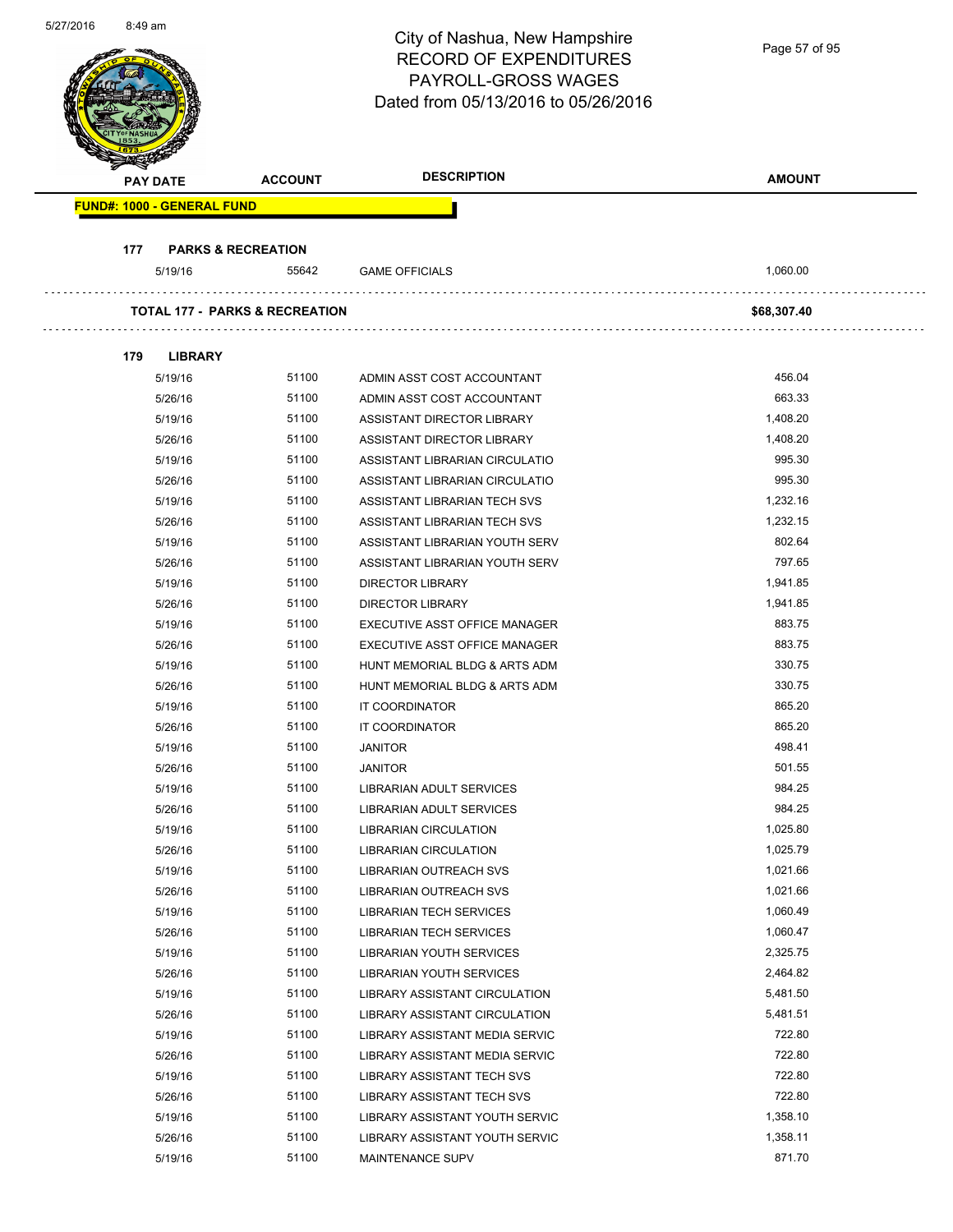

Page 58 of 95

Lis.

| <b>PAY DATE</b>                   | <b>ACCOUNT</b> | <b>DESCRIPTION</b>                   | <b>AMOUNT</b> |
|-----------------------------------|----------------|--------------------------------------|---------------|
| <b>FUND#: 1000 - GENERAL FUND</b> |                |                                      |               |
| 179<br><b>LIBRARY</b>             |                |                                      |               |
| 5/26/16                           | 51100          | MAINTENANCE SUPV                     | 871.71        |
| 5/19/16                           | 51100          | PAGE & COLLECTION COORDINATOR        | 858.91        |
| 5/26/16                           | 51100          | PAGE & COLLECTION COORDINATOR        | 858.89        |
| 5/19/16                           | 51100          | REFERENCE LIBRARIAN ADULT SERV       | 3,088.11      |
| 5/26/16                           | 51100          | REFERENCE LIBRARIAN ADULT SERV       | 3,088.10      |
| 5/19/16                           | 51100          | REFERENCE LIBRARIAN TECH SVS         | 773.45        |
| 5/26/16                           | 51100          | REFERENCE LIBRARIAN TECH SVS         | 464.07        |
| 5/19/16                           | 51100          | <b>SECURITY LIBRARY</b>              | 623.93        |
| 5/26/16                           | 51100          | <b>SECURITY LIBRARY</b>              | 627.85        |
| 5/19/16                           | 51200          | <b>LIBRARY ASSISTANT CIRCULATION</b> | 397.80        |
| 5/26/16                           | 51200          | <b>LIBRARY ASSISTANT CIRCULATION</b> | 397.79        |
| 5/19/16                           | 51200          | <b>LIBRARY ASSISTANT TECH SVS</b>    | 424.84        |
| 5/26/16                           | 51200          | <b>LIBRARY ASSISTANT TECH SVS</b>    | 424.85        |
| 5/19/16                           | 51200          | LIBRARY ASSISTANT YOUTH SERVIC       | 324.20        |
| 5/26/16                           | 51200          | LIBRARY ASSISTANT YOUTH SERVIC       | 324.20        |
| 5/19/16                           | 51200          | LIBRARY PAGE YOUTH SERVICES          | 459.37        |
| 5/26/16                           | 51200          | LIBRARY PAGE YOUTH SERVICES          | 395.18        |
| 5/19/16                           | 51200          | <b>LIBRARY PAGES CIRCULATION</b>     | 327.51        |
| 5/26/16                           | 51200          | <b>LIBRARY PAGES CIRCULATION</b>     | 327.51        |
| 5/19/16                           | 51200          | LIBRARY PAGES MEDIA SERVICES         | 456.21        |
| 5/26/16                           | 51200          | LIBRARY PAGES MEDIA SERVICES         | 458.50        |
| 5/19/16                           | 51200          | REFERENCE LIBRARIAN ADULT SERV       | 375.00        |
| 5/26/16                           | 51200          | REFERENCE LIBRARIAN ADULT SERV       | 375.00        |
| 5/19/16                           | 51200          | <b>SECURITY LIBRARY</b>              | 360.00        |
| 5/26/16                           | 51200          | <b>SECURITY LIBRARY</b>              | 360.00        |
| 5/19/16                           | 51300          | OVERTIME-REGULAR                     | 685.12        |
| 5/26/16                           | 51300          | OVERTIME-REGULAR                     | 1,251.65      |
| <b>TOTAL 179 - LIBRARY</b>        |                |                                      | \$68,830.84   |

| 181 | <b>COMMUNITY DEVELOPMENT</b> |       |                                |          |
|-----|------------------------------|-------|--------------------------------|----------|
|     | 5/19/16                      | 51100 | ADMINISTRATIVE ASSISTANT II    | 735.15   |
|     | 5/26/16                      | 51100 | ADMINISTRATIVE ASSISTANT II    | 735.15   |
|     | 5/19/16                      | 51100 | DIRECTOR COMMUNITY DEVELOPMENT | 1,873.50 |
|     | 5/26/16                      | 51100 | DIRECTOR COMMUNITY DEVELOPMENT | 1,873.50 |
|     | 5/19/16                      | 51100 | <b>WATERWAYS MANAGER</b>       | 1.364.20 |
|     | 5/26/16                      | 51100 | <b>WATERWAYS MANAGER</b>       | 1.364.20 |
|     | 5/19/16                      | 51200 | ADMINISTRATIVE ASSISTANT I     | 355.59   |
|     | 5/26/16                      | 51200 | ADMINISTRATIVE ASSISTANT I     | 355.59   |
|     | 5/19/16                      | 51400 | <b>WAGES TEMP-SEASONAL</b>     | 100.00   |
|     | 5/26/16                      | 51400 | <b>WAGES TEMP-SEASONAL</b>     | 100.00   |
|     | 5/26/16                      | 55118 | TELEPHONE-CELLULAR             | 50.00    |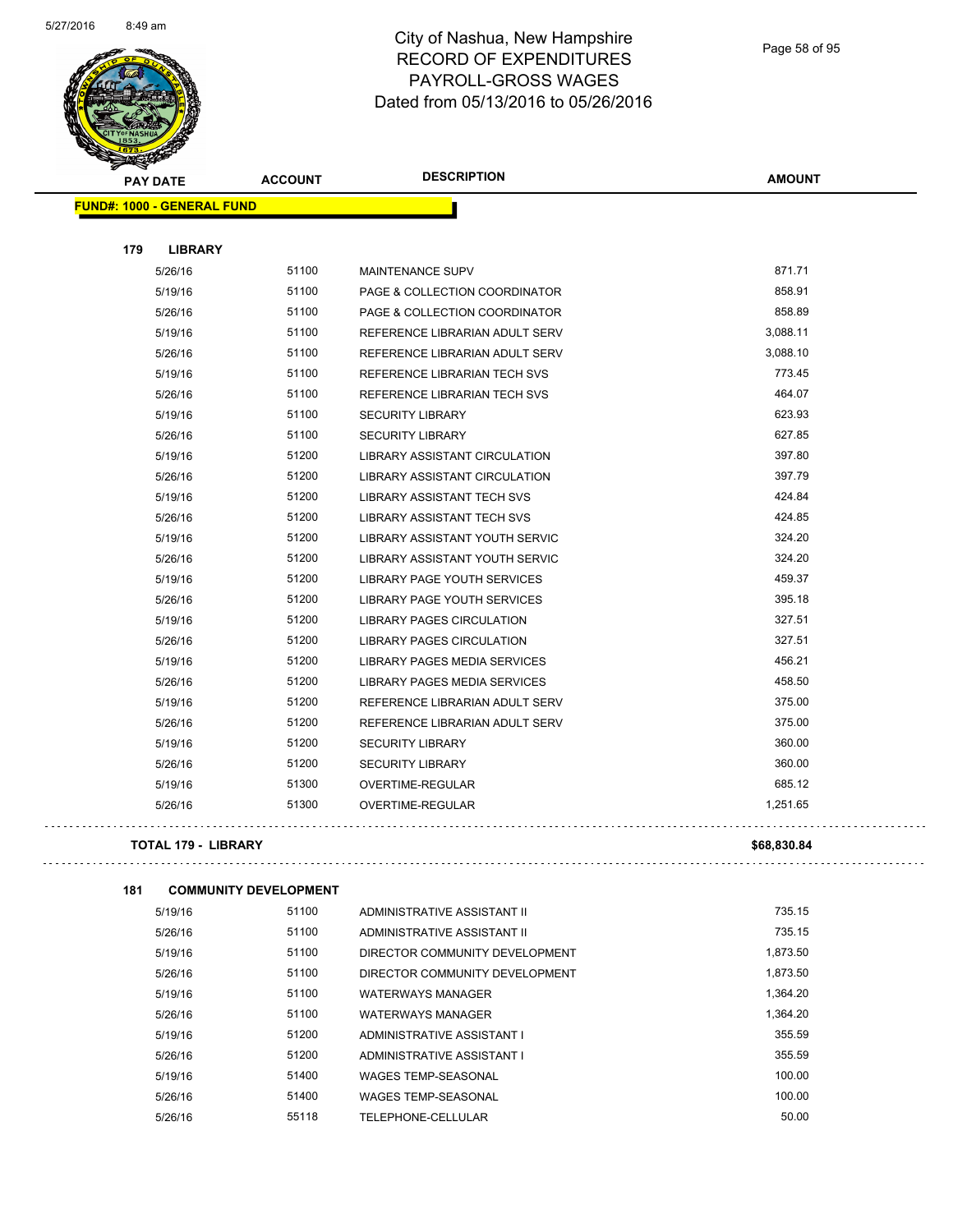| 5/27/2010 | 8:49 am                           |                                          | City of Nashua, New Hampshire<br><b>RECORD OF EXPENDITURES</b><br>PAYROLL-GROSS WAGES<br>Dated from 05/13/2016 to 05/26/2016 | Page 59 of 95 |
|-----------|-----------------------------------|------------------------------------------|------------------------------------------------------------------------------------------------------------------------------|---------------|
|           | <b>PAY DATE</b>                   | <b>ACCOUNT</b>                           | <b>DESCRIPTION</b>                                                                                                           | <b>AMOUNT</b> |
|           | <b>FUND#: 1000 - GENERAL FUND</b> |                                          |                                                                                                                              |               |
|           |                                   |                                          |                                                                                                                              |               |
|           |                                   | <b>TOTAL 181 - COMMUNITY DEVELOPMENT</b> |                                                                                                                              | \$8,906.88    |
|           | 182                               | <b>PLANNING AND ZONING</b>               |                                                                                                                              |               |
|           | 5/19/16                           | 51100                                    | DEPARTMENT COORDINATOR                                                                                                       | 957.63        |
|           | 5/26/16                           | 51100                                    | DEPARTMENT COORDINATOR                                                                                                       | 957.63        |
|           | 5/19/16                           | 51100                                    | DEPUTY PLANNING MANAGER                                                                                                      | 2,637.70      |
|           | 5/26/16                           | 51100                                    | DEPUTY PLANNING MANAGER                                                                                                      | 2,637.69      |
|           | 5/19/16                           | 51100                                    | MANAGER PLANNING DEPT                                                                                                        | 1,935.50      |
|           | 5/26/16                           | 51100                                    | MANAGER PLANNING DEPT                                                                                                        | 1,935.50      |
|           | 5/19/16                           | 51100                                    | PLANNER I                                                                                                                    | 931.60        |
|           | 5/26/16                           | 51100                                    | PLANNER I                                                                                                                    | 931.60        |
|           | 5/19/16                           | 51100                                    | ZONING COORDINATOR                                                                                                           | 722.30        |
|           | 5/26/16                           | 51100                                    | ZONING COORDINATOR                                                                                                           | 722.30        |
|           | 5/19/16                           | 53428                                    | STENOGRAPHIC SERVICES                                                                                                        | 250.00        |
|           | 5/26/16                           | 53428                                    | <b>STENOGRAPHIC SERVICES</b>                                                                                                 | 250.00        |
|           | 5/26/16                           | 55118                                    | TELEPHONE-CELLULAR                                                                                                           | 17.00         |
|           |                                   | <b>TOTAL 182 - PLANNING AND ZONING</b>   |                                                                                                                              | \$14,886.45   |
|           |                                   |                                          |                                                                                                                              |               |
|           | 183                               | <b>ECONOMIC DEVELOPMENT</b>              |                                                                                                                              |               |
|           | 5/19/16                           | 51100                                    | DIRECTOR COMMUNITY DEVELOPMENT                                                                                               | 113.22        |
|           | 5/26/16                           | 51100                                    | DIRECTOR COMMUNITY DEVELOPMENT                                                                                               | 113.22        |
|           | 5/19/16                           | 51100                                    | DWNTWN SPCLST & OED PGRM COOR                                                                                                | 1,110.45      |
|           | 5/26/16                           | 51100                                    | DWNTWN SPCLST & OED PGRM COOR                                                                                                | 1,110.45      |
|           |                                   | <b>TOTAL 183 - ECONOMIC DEVELOPMENT</b>  |                                                                                                                              | \$2,447.34    |
|           | <b>SCHOOL</b><br>191              |                                          |                                                                                                                              |               |
|           | 5/19/16                           | 51100                                    | ASSISTANT DIRECTOR BUSINESS                                                                                                  | 3,008.20      |
|           | 5/19/16                           | 51100                                    | ASSISTANT PRINCIPAL AMH                                                                                                      | 1,403.80      |
|           | 5/19/16                           | 51100                                    | ASSISTANT PRINCIPAL BIC                                                                                                      | 3,048.10      |
|           | 5/19/16                           | 51100                                    | ASSISTANT PRINCIPAL BIR                                                                                                      | 1,427.90      |
|           | 5/19/16                           | 51100                                    | ASSISTANT PRINCIPAL BRO                                                                                                      | 1,475.90      |
|           | 5/19/16                           | 51100                                    | ASSISTANT PRINCIPAL CHARL                                                                                                    | 3,096.20      |
|           | 5/19/16                           | 51100                                    | ASSISTANT PRINCIPAL DR CRSP                                                                                                  | 1,500.00      |
|           | 5/19/16                           | 51100                                    | ASSISTANT PRINCIPAL ELM                                                                                                      | 6,817.40      |
|           |                                   | 51100                                    |                                                                                                                              | 3,096.20      |
|           | 5/19/16                           |                                          | ASSISTANT PRINCIPAL FES                                                                                                      |               |
|           | 5/19/16                           | 51100                                    | ASSISTANT PRINCIPAL FMS                                                                                                      | 3,413.50      |
|           | 5/19/16                           | 51100                                    | ASSISTANT PRINCIPAL LEDGE                                                                                                    | 627.50        |
|           | 5/19/16                           | 51100                                    | ASSISTANT PRINCIPAL MDE                                                                                                      | 3,048.10      |
|           | 5/19/16                           | 51100                                    | ASSISTANT PRINCIPAL MTP                                                                                                      | 3,000.00      |
|           | 5/19/16                           | 51100                                    | ASSISTANT PRINCIPAL NHN                                                                                                      | 12,632.20     |
|           | 5/19/16                           | 51100                                    | ASSISTANT PRINCIPAL NHS                                                                                                      | 12,973.40     |
|           | 5/19/16                           | 51100                                    | ASSISTANT PRINCIPAL PMS                                                                                                      | 3,413.50      |

5/27/2016 8:49 am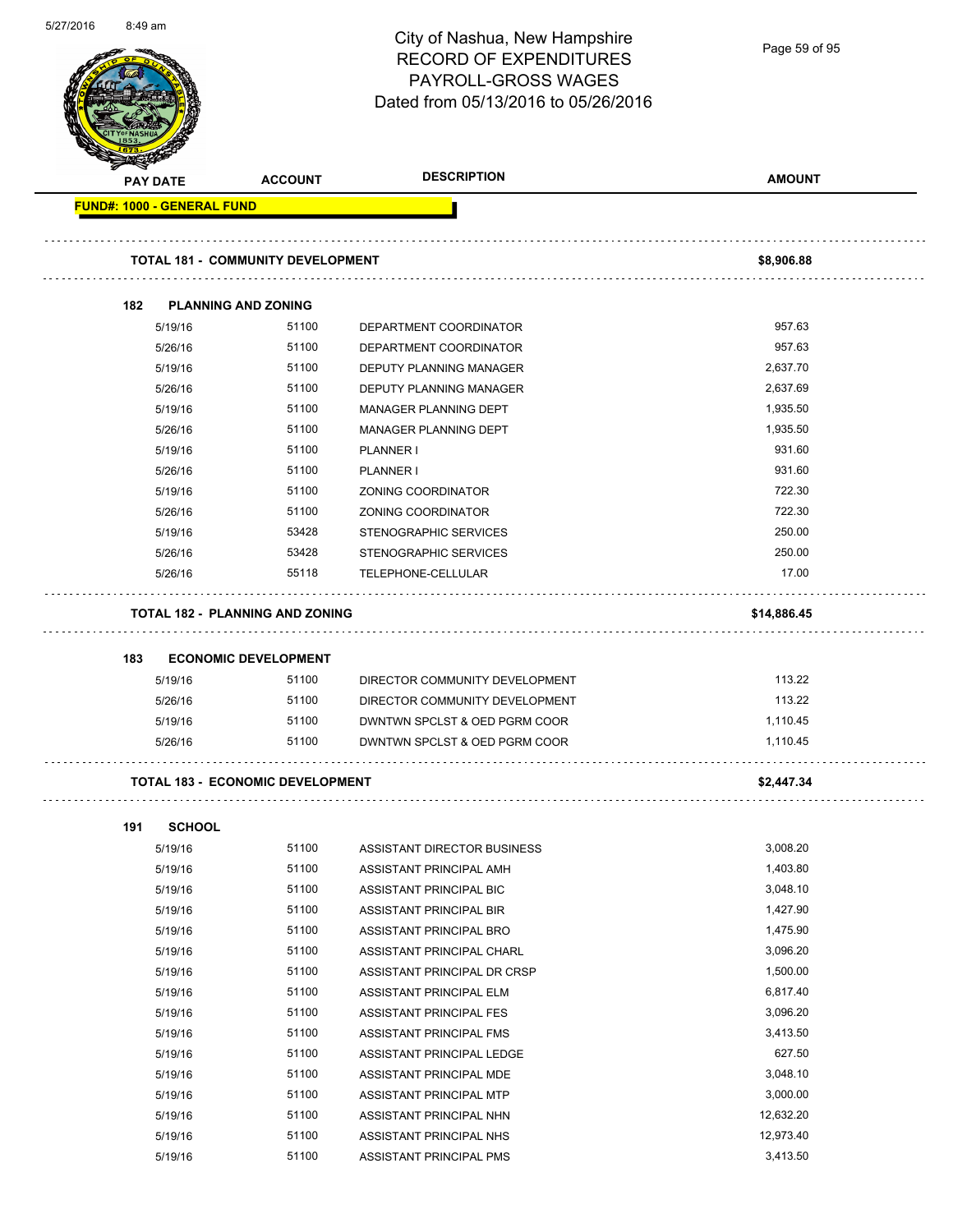

Page 60 of 95

| <b>PAY DATE</b>                   | <b>ACCOUNT</b> | <b>DESCRIPTION</b>              | <b>AMOUNT</b> |
|-----------------------------------|----------------|---------------------------------|---------------|
| <b>FUND#: 1000 - GENERAL FUND</b> |                |                                 |               |
|                                   |                |                                 |               |
| 191<br><b>SCHOOL</b>              |                |                                 |               |
| 5/19/16                           | 51100          | ASSISTANT PRINCIPAL SHE         | 1,475.90      |
| 5/19/16                           | 51100          | ASSISTANT SUPERINTENDENT        | 8,590.50      |
| 5/19/16                           | 51100          | ASST DIRECTOR PLANT OPS         | 4,526.80      |
| 5/19/16                           | 51100          | <b>ASST DIRECTOR SPED</b>       | 6,016.90      |
| 5/19/16                           | 51100          | ASST SYSTEMS ADMIN FULL YEAR    | 12,935.90     |
| 5/19/16                           | 51100          | ASST SYSTEMS ADMIN SCH YEAR     | 785.55        |
| 5/26/16                           | 51100          | ASST SYSTEMS ADMIN SCH YEAR     | 768.61        |
| 5/19/16                           | 51100          | ATTENDANCE OFFICER              | 2,360.60      |
| 5/19/16                           | 51100          | CAREER CENTER COORD NHN         | 1,537.30      |
| 5/19/16                           | 51100          | <b>CHIEF OPERATING OFFICER</b>  | 4,094.60      |
| 5/19/16                           | 51100          | CLERICAL ACADEMY NHN            | 2,873.36      |
| 5/26/16                           | 51100          | CLERICAL ACADEMY NHN            | 2,838.49      |
| 5/19/16                           | 51100          | CLERICAL ACADEMY NHS            | 2,123.67      |
| 5/26/16                           | 51100          | CLERICAL ACADEMY NHS            | 2,152.94      |
| 5/19/16                           | 51100          | CLERICAL ADULT ED NHN           | 762.03        |
| 5/26/16                           | 51100          | CLERICAL ADULT ED NHN           | 764.15        |
| 5/19/16                           | 51100          | <b>CLERICAL ASST SUPER SUP</b>  | 2,002.26      |
| 5/26/16                           | 51100          | <b>CLERICAL ASST SUPER SUP</b>  | 2,011.16      |
| 5/19/16                           | 51100          | CLERICAL ATHLETIC NHN           | 731.65        |
| 5/26/16                           | 51100          | CLERICAL ATHLETIC NHN           | 731.65        |
| 5/19/16                           | 51100          | CLERICAL ATHLETIC NHS           | 756.40        |
| 5/26/16                           | 51100          | CLERICAL ATHLETIC NHS           | 771.52        |
| 5/19/16                           | 51100          | <b>CLERICAL BUSINESS</b>        | 3,773.75      |
| 5/26/16                           | 51100          | <b>CLERICAL BUSINESS</b>        | 3,773.75      |
| 5/19/16                           | 51100          | CLERICAL CHIEF OP OFFICER SUP   | 826.28        |
| 5/26/16                           | 51100          | CLERICAL CHIEF OP OFFICER SUP   | 826.28        |
| 5/19/16                           | 51100          | <b>CLERICAL CTE NHN</b>         | 474.98        |
| 5/26/16                           | 51100          | <b>CLERICAL CTE NHN</b>         | 653.65        |
| 5/19/16                           | 51100          | <b>CLERICAL CTE NHS</b>         | 767.65        |
| 5/26/16                           | 51100          | CLERICAL CTE NHS                | 767.65        |
| 5/19/16                           | 51100          | CLERICAL GUIDANCE ELM           | 767.65        |
| 5/26/16                           | 51100          | <b>CLERICAL GUIDANCE ELM</b>    | 767.65        |
| 5/19/16                           | 51100          | CLERICAL GUIDANCE NHN           | 1,948.56      |
| 5/26/16                           | 51100          | CLERICAL GUIDANCE NHN           | 1,952.92      |
| 5/19/16                           | 51100          | CLERICAL GUIDANCE NHS           | 2,140.40      |
| 5/26/16                           | 51100          | CLERICAL GUIDANCE NHS           | 2,165.61      |
| 5/19/16                           | 51100          | <b>CLERICAL HUMAN RESOURCES</b> | 2,131.46      |
| 5/26/16                           | 51100          | CLERICAL HUMAN RESOURCES        | 2,141.70      |
| 5/19/16                           | 51100          | CLERICAL PAYROLL SUP            | 687.40        |
| 5/26/16                           | 51100          | <b>CLERICAL PAYROLL SUP</b>     | 687.40        |
| 5/19/16                           | 51100          | <b>CLERICAL PLANT OPS</b>       | 687.40        |
| 5/26/16                           | 51100          | <b>CLERICAL PLANT OPS</b>       | 687.40        |
| 5/19/16                           | 51100          | <b>CLERICAL PRINCIPAL AMH</b>   | 1,336.68      |
| 5/26/16                           | 51100          | CLERICAL PRINCIPAL AMH          | 1,341.05      |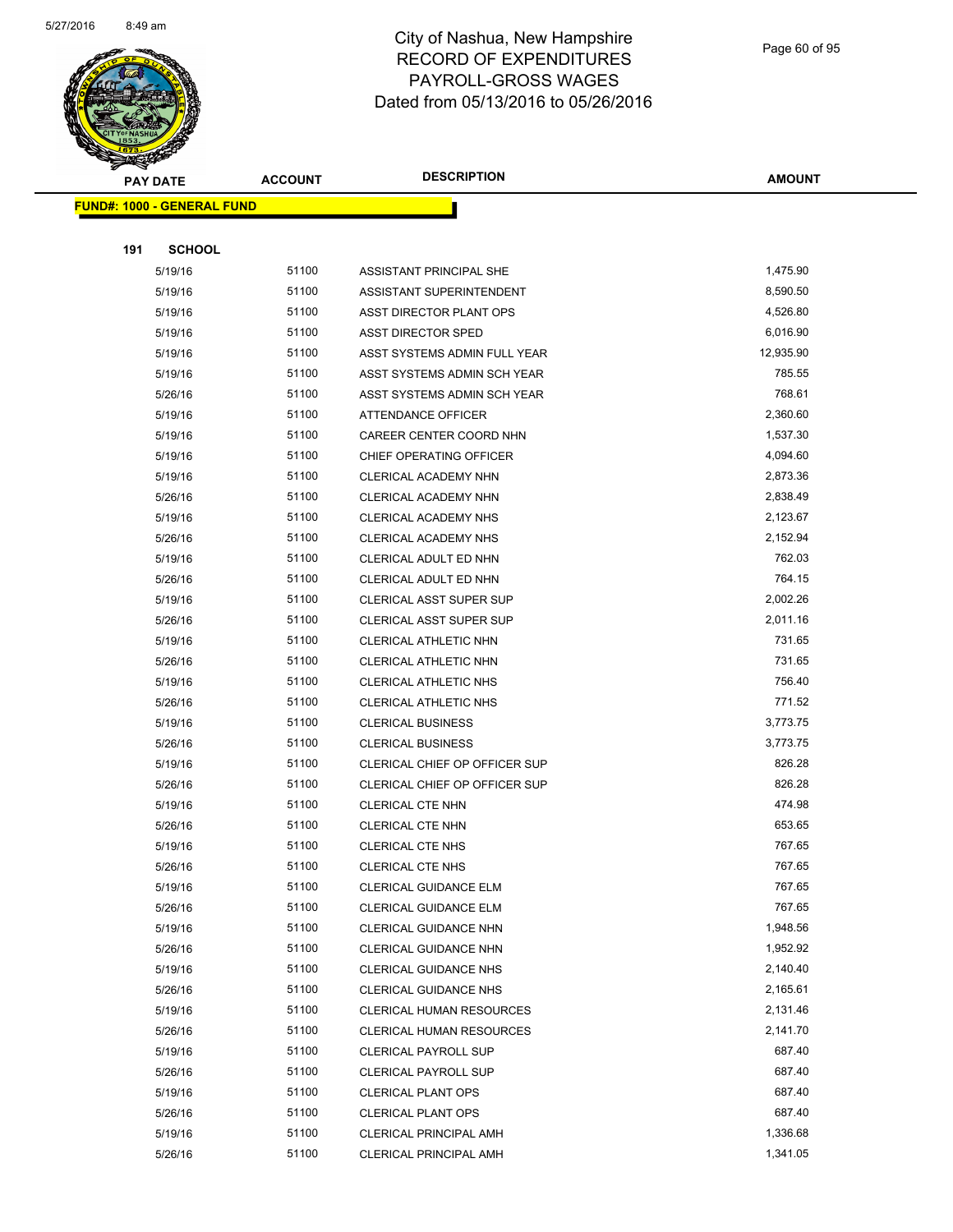

Page 61 of 95

| $\tilde{\phantom{a}}$<br><b>PAY DATE</b> | <b>ACCOUNT</b> | <b>DESCRIPTION</b>               | AMOUNT   |
|------------------------------------------|----------------|----------------------------------|----------|
| <u> FUND#: 1000 - GENERAL FUND</u>       |                |                                  |          |
|                                          |                |                                  |          |
| 191<br><b>SCHOOL</b>                     |                |                                  |          |
| 5/19/16                                  | 51100          | <b>CLERICAL PRINCIPAL BIC</b>    | 1,385.30 |
| 5/26/16                                  | 51100          | CLERICAL PRINCIPAL BIC           | 1,385.30 |
| 5/19/16                                  | 51100          | <b>CLERICAL PRINCIPAL BIR</b>    | 1,535.30 |
| 5/26/16                                  | 51100          | <b>CLERICAL PRINCIPAL BIR</b>    | 1,535.30 |
| 5/19/16                                  | 51100          | <b>CLERICAL PRINCIPAL BRO</b>    | 1,535.30 |
| 5/26/16                                  | 51100          | <b>CLERICAL PRINCIPAL BRO</b>    | 1,453.42 |
| 5/19/16                                  | 51100          | CLERICAL PRINCIPAL CHA           | 1,356.47 |
| 5/26/16                                  | 51100          | CLERICAL PRINCIPAL CHA           | 1,374.80 |
| 5/19/16                                  | 51100          | <b>CLERICAL PRINCIPAL DRC</b>    | 1,410.05 |
| 5/26/16                                  | 51100          | <b>CLERICAL PRINCIPAL DRC</b>    | 1,410.05 |
| 5/19/16                                  | 51100          | CLERICAL PRINCIPAL ELM           | 2,722.54 |
| 5/26/16                                  | 51100          | CLERICAL PRINCIPAL ELM           | 2,624.00 |
| 5/19/16                                  | 51100          | <b>CLERICAL PRINCIPAL FES</b>    | 2,255.68 |
| 5/26/16                                  | 51100          | <b>CLERICAL PRINCIPAL FES</b>    | 1,343.97 |
| 5/19/16                                  | 51100          | <b>CLERICAL PRINCIPAL FMS</b>    | 1,800.69 |
| 5/26/16                                  | 51100          | <b>CLERICAL PRINCIPAL FMS</b>    | 1,800.69 |
| 5/19/16                                  | 51100          | CLERICAL PRINCIPAL LDG           | 1,407.80 |
| 5/26/16                                  | 51100          | <b>CLERICAL PRINCIPAL LDG</b>    | 1,407.80 |
| 5/19/16                                  | 51100          | CLERICAL PRINCIPAL MDE           | 1,524.05 |
| 5/26/16                                  | 51100          | CLERICAL PRINCIPAL MDE           | 1,524.05 |
| 5/19/16                                  | 51100          | <b>CLERICAL PRINCIPAL MTP</b>    | 1,356.00 |
| 5/26/16                                  | 51100          | <b>CLERICAL PRINCIPAL MTP</b>    | 1,466.61 |
| 5/19/16                                  | 51100          | CLERICAL PRINCIPAL NHN           | 1,416.97 |
| 5/26/16                                  | 51100          | CLERICAL PRINCIPAL NHN           | 1,393.39 |
| 5/19/16                                  | 51100          | CLERICAL PRINCIPAL NHS           | 2,353.99 |
| 5/26/16                                  | 51100          | <b>CLERICAL PRINCIPAL NHS</b>    | 2,410.64 |
| 5/19/16                                  | 51100          | CLERICAL PRINCIPAL NSE           | 1,468.57 |
| 5/26/16                                  | 51100          | <b>CLERICAL PRINCIPAL NSE</b>    | 1,524.04 |
| 5/19/16                                  | 51100          | <b>CLERICAL PRINCIPAL PMS</b>    | 2,063.70 |
| 5/26/16                                  | 51100          | <b>CLERICAL PRINCIPAL PMS</b>    | 2,063.70 |
| 5/19/16                                  | 51100          | <b>CLERICAL PRINCIPAL SHE</b>    | 1,535.30 |
| 5/26/16                                  | 51100          | <b>CLERICAL PRINCIPAL SHE</b>    | 1,535.28 |
| 5/19/16                                  | 51100          | CLERICAL RECEPTIONIST NHN        | 747.18   |
| 5/26/16                                  | 51100          | CLERICAL RECEPTIONIST NHN        | 767.65   |
| 5/19/16                                  | 51100          | CLERICAL RECEPTIONIST NHS        | 720.40   |
| 5/26/16                                  | 51100          | CLERICAL RECEPTIONIST NHS        | 720.40   |
| 5/19/16                                  | 51100          | CLERICAL SPECIAL ED NHN          | 653.65   |
| 5/26/16                                  | 51100          | CLERICAL SPECIAL ED NHN          | 653.65   |
| 5/19/16                                  | 51100          | CLERICAL SPECIAL ED NHS          | 653.65   |
| 5/26/16                                  | 51100          | CLERICAL SPECIAL ED NHS          | 644.93   |
| 5/19/16                                  | 51100          | CLERICAL SPECIAL ED SUP          | 1,535.30 |
| 5/26/16                                  | 51100          | CLERICAL SPECIAL ED SUP          | 1,535.30 |
| 5/19/16                                  | 51100          | <b>CLERICAL STUDENT SERV SUP</b> | 815.35   |
| 5/26/16                                  | 51100          | <b>CLERICAL STUDENT SERV SUP</b> | 815.35   |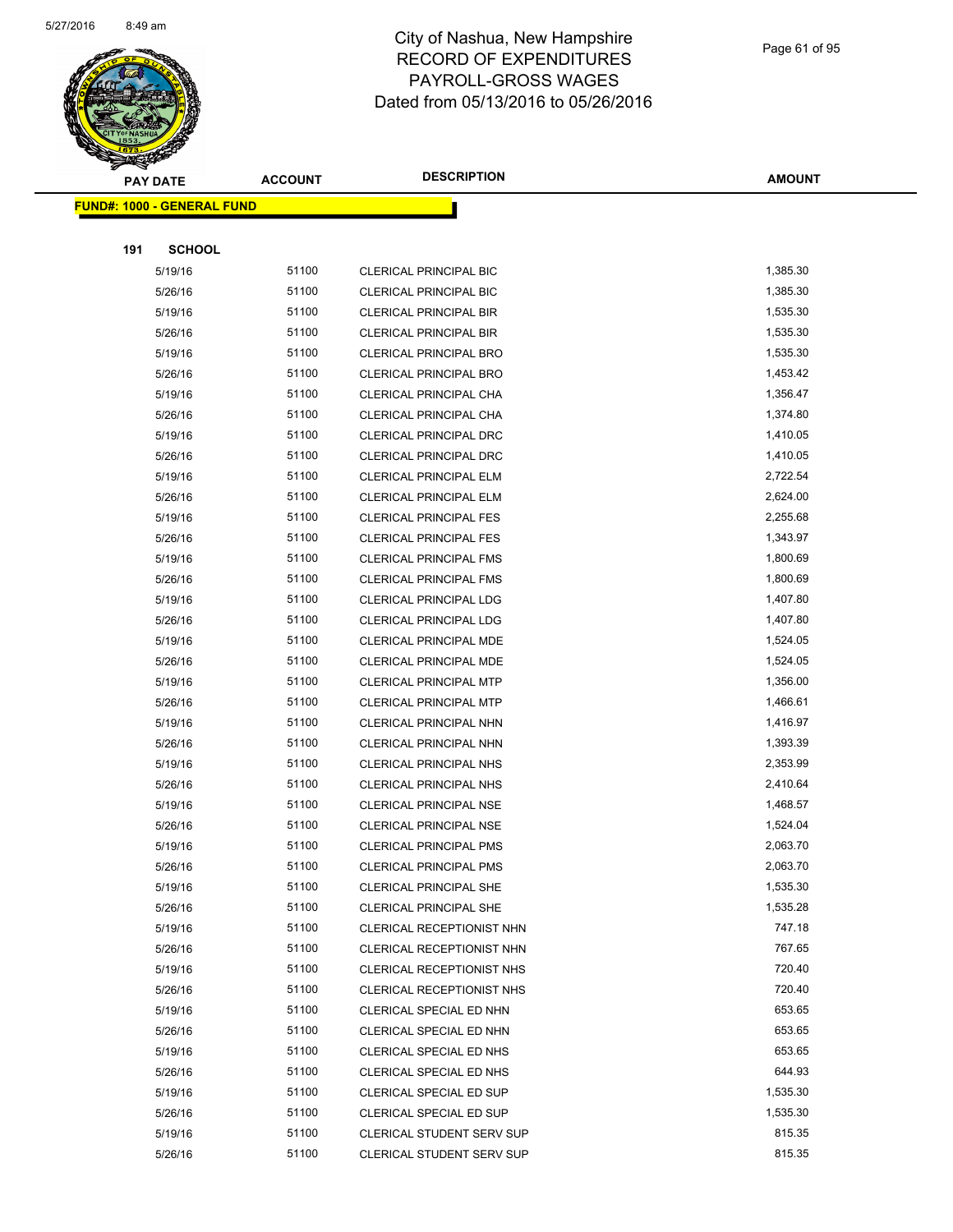

|     | <b>PAY DATE</b>                   | <b>ACCOUNT</b> | <b>DESCRIPTION</b>                                     | <b>AMOUNT</b>    |
|-----|-----------------------------------|----------------|--------------------------------------------------------|------------------|
|     | <b>FUND#: 1000 - GENERAL FUND</b> |                |                                                        |                  |
|     |                                   |                |                                                        |                  |
| 191 | <b>SCHOOL</b>                     |                |                                                        |                  |
|     | 5/19/16                           | 51100          | <b>CLERICAL SUPERINTENDANT SUP</b>                     | 1,692.30         |
|     | 5/19/16                           | 51100          | <b>CLERICAL TRANSPORTATION SUP</b>                     | 348.60           |
|     | 5/26/16                           | 51100          | <b>CLERICAL TRANSPORTATION SUP</b>                     | 348.60           |
|     | 5/19/16                           | 51100          | <b>CURRICULUM SUPERVISOR</b>                           | 5,809.00         |
|     | 5/19/16                           | 51100          | <b>CUSTODIAN AMH</b>                                   | 2,084.40         |
|     | 5/26/16                           | 51100          | <b>CUSTODIAN AMH</b>                                   | 2,084.40         |
|     | 5/19/16                           | 51100          | <b>CUSTODIAN ASST HEAD ELM</b>                         | 791.20           |
|     | 5/26/16                           | 51100          | <b>CUSTODIAN ASST HEAD ELM</b>                         | 791.20           |
|     | 5/19/16                           | 51100          | <b>CUSTODIAN ASST HEAD FMS</b>                         | 791.20           |
|     | 5/26/16                           | 51100          | <b>CUSTODIAN ASST HEAD FMS</b>                         | 791.20           |
|     | 5/19/16                           | 51100          | CUSTODIAN ASST HEAD NHN                                | 1,736.80         |
|     | 5/26/16                           | 51100          | <b>CUSTODIAN ASST HEAD NHN</b>                         | 1,736.80         |
|     | 5/19/16                           | 51100          | <b>CUSTODIAN ASST HEAD NHS</b>                         | 1,736.80         |
|     | 5/26/16                           | 51100          | <b>CUSTODIAN ASST HEAD NHS</b>                         | 1,736.80         |
|     | 5/19/16                           | 51100          | <b>CUSTODIAN ASST HEAD PMS</b>                         | 786.26           |
|     | 5/26/16                           | 51100          | <b>CUSTODIAN ASST HEAD PMS</b>                         | 791.20           |
|     | 5/19/16                           | 51100          | <b>CUSTODIAN BIC</b>                                   | 1,671.85         |
|     | 5/26/16                           | 51100          | <b>CUSTODIAN BIC</b>                                   | 1,671.85         |
|     | 5/19/16                           | 51100          | <b>CUSTODIAN BIR</b>                                   | 2,142.24         |
|     | 5/26/16                           | 51100          | <b>CUSTODIAN BIR</b>                                   | 2,122.96         |
|     | 5/19/16                           | 51100          | <b>CUSTODIAN BRO</b>                                   | 1,408.88         |
|     | 5/26/16                           | 51100          | <b>CUSTODIAN BRO</b>                                   | 1,543.84         |
|     | 5/19/16                           | 51100          | <b>CUSTODIAN CHA</b>                                   | 1,389.60         |
|     | 5/26/16                           | 51100          | <b>CUSTODIAN CHA</b>                                   | 1,389.60         |
|     | 5/19/16                           | 51100          | <b>CUSTODIAN DRC</b>                                   | 1,459.20         |
|     | 5/26/16                           | 51100          | <b>CUSTODIAN DRC</b>                                   | 1,254.98         |
|     | 5/19/16                           | 51100          | <b>CUSTODIAN ELM</b>                                   | 5,860.65         |
|     | 5/26/16                           | 51100          | <b>CUSTODIAN ELM</b>                                   | 5,860.65         |
|     | 5/19/16                           | 51100          | <b>CUSTODIAN FES</b>                                   | 1,389.60         |
|     | 5/26/16                           | 51100          | <b>CUSTODIAN FES</b>                                   | 1,389.60         |
|     | 5/19/16                           | 51100          | <b>CUSTODIAN FMS</b>                                   | 2,779.20         |
|     | 5/26/16                           | 51100          | <b>CUSTODIAN FMS</b>                                   | 2,779.20         |
|     | 5/19/16                           | 51100          | <b>CUSTODIAN HEAD AMH</b>                              | 791.20           |
|     | 5/26/16                           | 51100          | <b>CUSTODIAN HEAD AMH</b>                              | 791.20           |
|     | 5/19/16                           | 51100          | <b>CUSTODIAN HEAD BIC</b>                              | 791.20<br>791.20 |
|     | 5/26/16                           | 51100<br>51100 | <b>CUSTODIAN HEAD BIC</b>                              | 781.31           |
|     | 5/19/16                           |                | <b>CUSTODIAN HEAD BIR</b>                              | 791.20           |
|     | 5/26/16                           | 51100          | <b>CUSTODIAN HEAD BIR</b><br><b>CUSTODIAN HEAD BRO</b> | 791.20           |
|     | 5/19/16                           | 51100<br>51100 |                                                        | 697.25           |
|     | 5/26/16                           | 51100          | <b>CUSTODIAN HEAD BRO</b>                              | 791.20           |
|     | 5/19/16<br>5/26/16                | 51100          | <b>CUSTODIAN HEAD CHA</b><br><b>CUSTODIAN HEAD CHA</b> | 791.20           |
|     | 5/19/16                           | 51100          | <b>CUSTODIAN HEAD DRC</b>                              | 791.20           |
|     | 5/26/16                           | 51100          | <b>CUSTODIAN HEAD DRC</b>                              | 791.20           |
|     |                                   |                |                                                        |                  |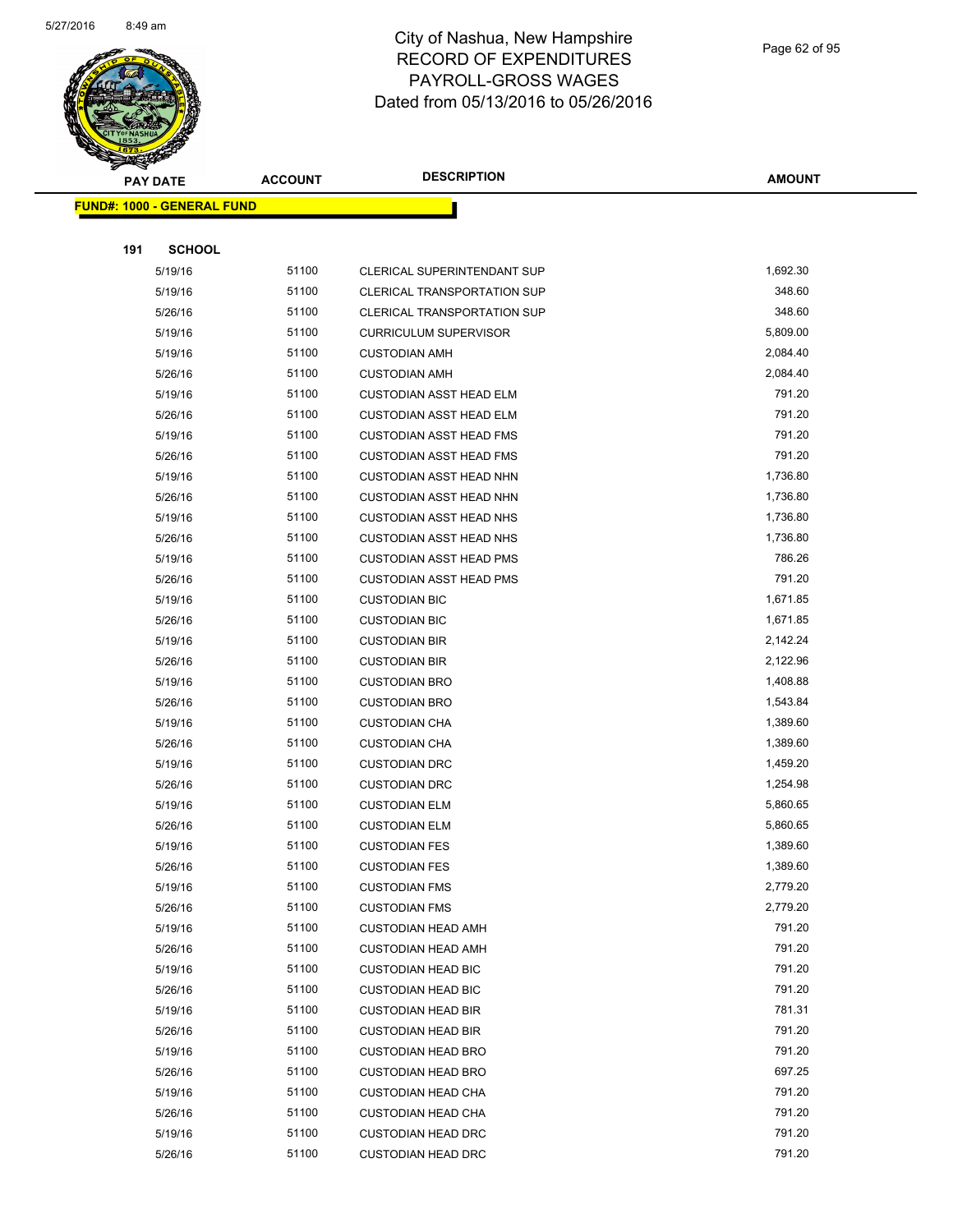

#### Page 63 of 95

|     | <b>PAY DATE</b>                    | <b>ACCOUNT</b> | <b>DESCRIPTION</b>        | <b>AMOUNT</b> |
|-----|------------------------------------|----------------|---------------------------|---------------|
|     | <u> FUND#: 1000 - GENERAL FUND</u> |                |                           |               |
|     |                                    |                |                           |               |
| 191 | <b>SCHOOL</b>                      |                |                           |               |
|     | 5/19/16                            | 51100          | <b>CUSTODIAN HEAD ELM</b> | 937.60        |
|     | 5/26/16                            | 51100          | <b>CUSTODIAN HEAD ELM</b> | 937.60        |
|     | 5/19/16                            | 51100          | <b>CUSTODIAN HEAD FES</b> | 791.20        |
|     | 5/26/16                            | 51100          | <b>CUSTODIAN HEAD FES</b> | 791.20        |
|     | 5/19/16                            | 51100          | <b>CUSTODIAN HEAD FMS</b> | 937.60        |
|     | 5/26/16                            | 51100          | <b>CUSTODIAN HEAD FMS</b> | 937.60        |
|     | 5/19/16                            | 51100          | <b>CUSTODIAN HEAD LDG</b> | 791.20        |
|     | 5/26/16                            | 51100          | <b>CUSTODIAN HEAD LDG</b> | 791.20        |
|     | 5/19/16                            | 51100          | <b>CUSTODIAN HEAD MDE</b> | 791.20        |
|     | 5/26/16                            | 51100          | <b>CUSTODIAN HEAD MDE</b> | 791.20        |
|     | 5/19/16                            | 51100          | <b>CUSTODIAN HEAD MTP</b> | 791.20        |
|     | 5/26/16                            | 51100          | <b>CUSTODIAN HEAD MTP</b> | 791.20        |
|     | 5/19/16                            | 51100          | <b>CUSTODIAN HEAD NHN</b> | 943.20        |
|     | 5/26/16                            | 51100          | <b>CUSTODIAN HEAD NHN</b> | 943.20        |
|     | 5/19/16                            | 51100          | <b>CUSTODIAN HEAD NHS</b> | 943.20        |
|     | 5/26/16                            | 51100          | <b>CUSTODIAN HEAD NHS</b> | 943.20        |
|     | 5/19/16                            | 51100          | <b>CUSTODIAN HEAD NSE</b> | 791.20        |
|     | 5/26/16                            | 51100          | <b>CUSTODIAN HEAD NSE</b> | 791.20        |
|     | 5/19/16                            | 51100          | <b>CUSTODIAN HEAD PMS</b> | 867.28        |
|     | 5/26/16                            | 51100          | <b>CUSTODIAN HEAD PMS</b> | 515.68        |
|     | 5/19/16                            | 51100          | <b>CUSTODIAN LDG</b>      | 2,084.40      |
|     | 5/26/16                            | 51100          | <b>CUSTODIAN LDG</b>      | 2,084.40      |
|     | 5/19/16                            | 51100          | <b>CUSTODIAN MDE</b>      | 694.80        |
|     | 5/26/16                            | 51100          | <b>CUSTODIAN MDE</b>      | 694.80        |
|     | 5/19/16                            | 51100          | <b>CUSTODIAN MTP</b>      | 1,408.88      |
|     | 5/26/16                            | 51100          | <b>CUSTODIAN MTP</b>      | 1,389.60      |
|     | 5/19/16                            | 51100          | <b>CUSTODIAN NHN</b>      | 10,358.12     |
|     | 5/26/16                            | 51100          | <b>CUSTODIAN NHN</b>      | 9,770.88      |
|     | 5/19/16                            | 51100          | <b>CUSTODIAN NHS</b>      | 8,896.75      |
|     | 5/26/16                            | 51100          | <b>CUSTODIAN NHS</b>      | 9,083.93      |
|     | 5/19/16                            | 51100          | <b>CUSTODIAN NSE</b>      | 1,389.60      |
|     | 5/26/16                            | 51100          | <b>CUSTODIAN NSE</b>      | 1,389.60      |
|     | 5/19/16                            | 51100          | <b>CUSTODIAN PMS</b>      | 2,120.74      |
|     | 5/26/16                            | 51100          | <b>CUSTODIAN PMS</b>      | 2,225.76      |
|     | 5/19/16                            | 51100          | <b>CUSTODIAN SHE</b>      | 2,180.80      |
|     | 5/26/16                            | 51100          | <b>CUSTODIAN SHE</b>      | 2,180.80      |
|     | 5/19/16                            | 51100          | <b>CUSTODIAN WID</b>      | 694.80        |
|     | 5/26/16                            | 51100          | <b>CUSTODIAN WID</b>      | 694.80        |
|     | 5/19/16                            | 51100          | DATA ANALYST              | 1,831.00      |
|     | 5/19/16                            | 51100          | DIRECTOR ADULT ED         | 3,199.50      |
|     | 5/19/16                            | 51100          | <b>DIRECTOR ATHLETICS</b> | 3,519.40      |
|     | 5/19/16                            | 51100          | DIRECTOR COM GRANTS       | 3,128.80      |
|     | 5/19/16                            | 51100          | DIRECTOR GUIDANCE         | 6,068.90      |
|     | 5/19/16                            | 51100          | DIRECTOR HUMAN RESOURCES  | 3,241.10      |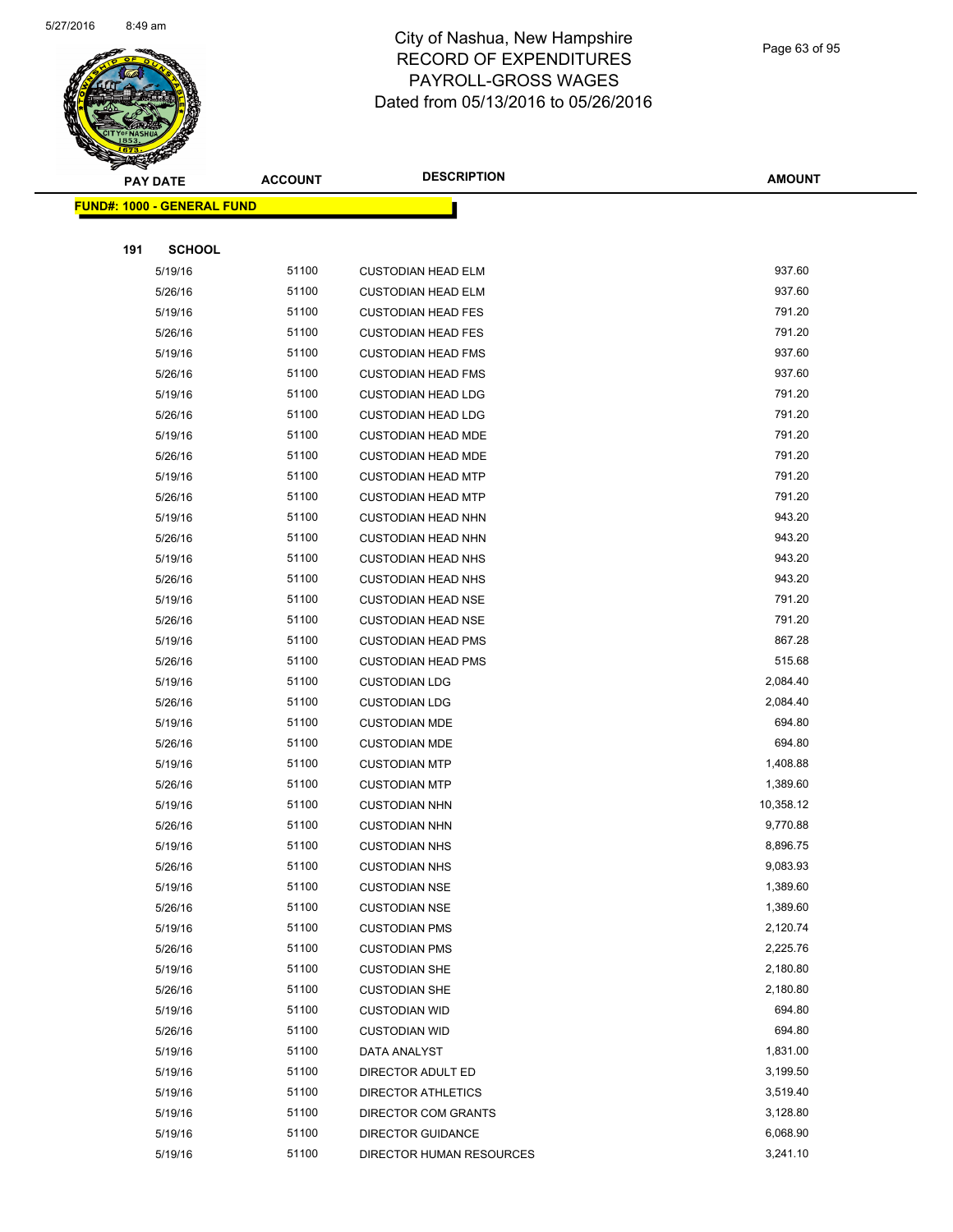

Page 64 of 95

|     | <b>PAY DATE</b>                   | <b>ACCOUNT</b> | <b>DESCRIPTION</b>                           | <b>AMOUNT</b>        |
|-----|-----------------------------------|----------------|----------------------------------------------|----------------------|
|     | <b>FUND#: 1000 - GENERAL FUND</b> |                |                                              |                      |
|     |                                   |                |                                              |                      |
| 191 | <b>SCHOOL</b>                     |                |                                              |                      |
|     | 5/19/16                           | 51100          | DIRECTOR PLANT OPS                           | 3,653.30             |
|     | 5/19/16                           | 51100          | DIRECTOR PRE SCHOOL                          | 2,808.90             |
|     | 5/19/16                           | 51100          | DIRECTOR SPECIAL ED                          | 3,730.80             |
|     | 5/19/16                           | 51100          | DIRECTOR STUDENT SERVICES                    | 3,262.20             |
|     | 5/19/16                           | 51100          | DIRECTOR TECHNOLOGY                          | 4,109.00             |
|     | 5/19/16                           | 51100          | DIRECTOR TRANSPORTATION                      | 3,105.50             |
|     | 5/19/16                           | 51100          | DIRECTOR VOCATIONAL                          | 7,172.80             |
|     | 5/19/16                           | 51100          | DW TECHNOLOGY PEER COACH                     | 2,602.90             |
|     | 5/19/16                           | 51100          | E-BLOCK TECHNICAL PARA                       | 636.62               |
|     | 5/26/16                           | 51100          | E-BLOCK TECHNICAL PARA                       | 512.96               |
|     | 5/19/16                           | 51100          | ELL OUTREACH WORKER                          | 1,631.70             |
|     | 5/19/16                           | 51100          | ELL OUTREACH WORKER HOURLY                   | 206.25               |
|     | 5/26/16                           | 51100          | ELL OUTREACH WORKER HOURLY                   | 275.00               |
|     | 5/19/16                           | 51100          | GUIDANCE COUNSELOR AMH                       | 1,823.10             |
|     | 5/19/16                           | 51100          | <b>GUIDANCE COUNSELOR BIC</b>                | 1,885.00             |
|     | 5/19/16                           | 51100          | <b>GUIDANCE COUNSELOR BIR</b>                | 2,945.00             |
|     | 5/19/16                           | 51100          | GUIDANCE COUNSELOR BRO                       | 1,195.50             |
|     | 5/19/16                           | 51100          | GUIDANCE COUNSELOR CHA                       | 2,873.00             |
|     | 5/19/16                           | 51100          | GUIDANCE COUNSELOR DRC                       | 2,782.90             |
|     | 5/19/16                           | 51100          | <b>GUIDANCE COUNSELOR ELM</b>                | 11,514.60            |
|     | 5/19/16                           | 51100          | <b>GUIDANCE COUNSELOR FES</b>                | 2,782.90             |
|     | 5/19/16                           | 51100          | <b>GUIDANCE COUNSELOR FMS</b>                | 5,624.10             |
|     | 5/19/16                           | 51100          | GUIDANCE COUNSELOR LDG                       | 2,761.40             |
|     | 5/19/16                           | 51100          | GUIDANCE COUNSELOR MDE                       | 2,289.00             |
|     | 5/19/16                           | 51100          | <b>GUIDANCE COUNSELOR MTP</b>                | 2,782.90             |
|     | 5/19/16                           | 51100          | GUIDANCE COUNSELOR NHN                       | 16,851.66            |
|     | 5/19/16                           | 51100          | GUIDANCE COUNSELOR NHS                       | 19,374.32            |
|     | 5/19/16                           | 51100          | <b>GUIDANCE COUNSELOR NSE</b>                | 2,782.90             |
|     | 5/19/16                           | 51100          | <b>GUIDANCE COUNSELOR PMS</b>                | 8,161.00             |
|     | 5/19/16                           | 51100          | GUIDANCE COUNSELOR SHE                       | 2,674.80             |
|     | 5/19/16                           | 51100          | JOB DEVELOPER SPED NHN                       | 2,873.00             |
|     | 5/19/16                           | 51100          | <b>LIBRARIAN AMH</b>                         | 2,746.80             |
|     | 5/19/16                           | 51100          | <b>LIBRARIAN BIC</b>                         | 1,523.30             |
|     | 5/19/16                           | 51100          | LIBRARIAN BIR                                | 1,949.70             |
|     | 5/19/16                           | 51100          | <b>LIBRARIAN BRO</b>                         | 1,810.20             |
|     | 5/19/16                           | 51100<br>51100 | <b>LIBRARIAN CHA</b>                         | 2,873.00<br>2,002.60 |
|     | 5/19/16                           | 51100          | <b>LIBRARIAN DRC</b>                         | 1,819.60             |
|     | 5/19/16<br>5/19/16                | 51100          | <b>LIBRARIAN ELM</b><br><b>LIBRARIAN FES</b> | 2,304.10             |
|     |                                   | 51100          |                                              | 3,288.90             |
|     | 5/19/16<br>5/19/16                | 51100          | <b>LIBRARIAN FMS</b><br><b>LIBRARIAN LDG</b> | 1,578.80             |
|     | 5/19/16                           | 51100          | <b>LIBRARIAN MDE</b>                         | 2,289.00             |
|     | 5/19/16                           | 51100          | <b>LIBRARIAN MTP</b>                         | 2,501.80             |
|     | 5/19/16                           | 51100          | <b>LIBRARIAN NHN</b>                         | 4,552.60             |
|     |                                   |                |                                              |                      |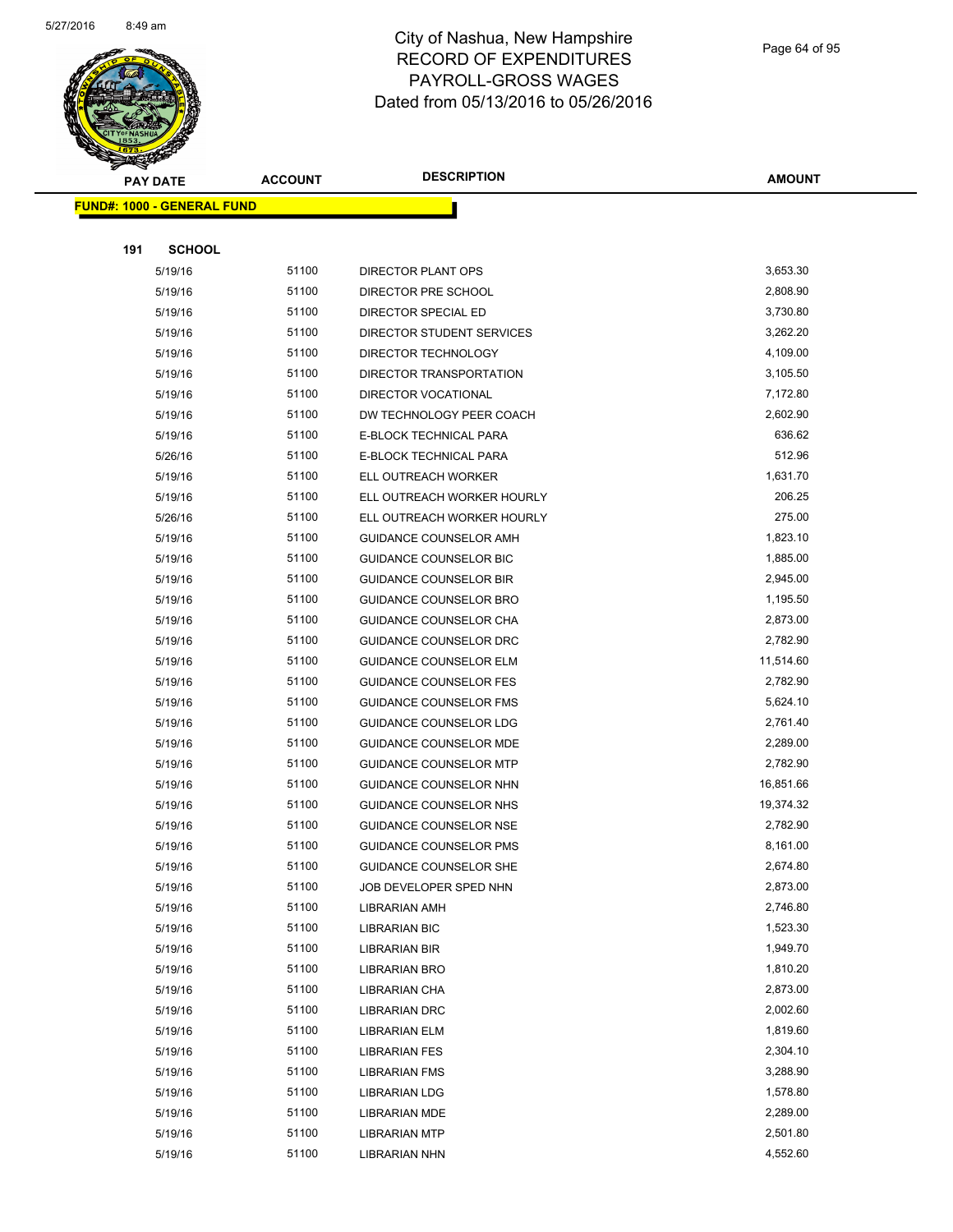

Page 65 of 95

| <b>PAY DATE</b>                   | <b>ACCOUNT</b> | <b>DESCRIPTION</b>           | <b>AMOUNT</b> |
|-----------------------------------|----------------|------------------------------|---------------|
| <b>FUND#: 1000 - GENERAL FUND</b> |                |                              |               |
|                                   |                |                              |               |
| <b>SCHOOL</b><br>191              |                |                              |               |
| 5/19/16                           | 51100          | <b>LIBRARIAN NHS</b>         | 4,940.10      |
| 5/19/16                           | 51100          | <b>LIBRARIAN NSE</b>         | 2,289.00      |
| 5/19/16                           | 51100          | <b>LIBRARIAN PMS</b>         | 1,823.10      |
| 5/19/16                           | 51100          | <b>LIBRARIAN SHE</b>         | 2,782.90      |
| 5/19/16                           | 51100          | LICENSED PRACTICAL NURSE AMH | 1,378.80      |
| 5/19/16                           | 51100          | LICENSED PRACTICAL NURSE ELM | 1,339.60      |
| 5/19/16                           | 51100          | MAINTENANCE ALARM WPO        | 998.80        |
| 5/26/16                           | 51100          | MAINTENANCE ALARM WPO        | 998.80        |
| 5/19/16                           | 51100          | MAINTENANCE ASST GRDS WPO    | 951.20        |
| 5/26/16                           | 51100          | MAINTENANCE ASST GRDS WPO    | 951.21        |
| 5/19/16                           | 51100          | MAINTENANCE CARPENTER WPO    | 975.60        |
| 5/26/16                           | 51100          | MAINTENANCE CARPENTER WPO    | 975.60        |
| 5/19/16                           | 51100          | MAINTENANCE ELECTRICIAN WPO  | 1,997.60      |
| 5/26/16                           | 51100          | MAINTENANCE ELECTRICIAN WPO  | 1,997.61      |
| 5/19/16                           | 51100          | MAINTENANCE GRDS FORMEN WPO  | 975.60        |
| 5/26/16                           | 51100          | MAINTENANCE GRDS FORMEN WPO  | 975.60        |
| 5/19/16                           | 51100          | MAINTENANCE GROUNDS WPO      | 2,749.40      |
| 5/26/16                           | 51100          | MAINTENANCE GROUNDS WPO      | 2,749.40      |
| 5/19/16                           | 51100          | MAINTENANCE HVAC WPO         | 4,651.36      |
| 5/26/16                           | 51100          | MAINTENANCE HVAC WPO         | 4,837.60      |
| 5/19/16                           | 51100          | MAINTENANCE MESSENGER WPO    | 937.60        |
| 5/26/16                           | 51100          | MAINTENANCE MESSENGER WPO    | 937.60        |
| 5/19/16                           | 51100          | MAINTENANCE PLUMBER WPO      | 1,002.80      |
| 5/26/16                           | 51100          | MAINTENANCE PLUMBER WPO      | 1,002.80      |
| 5/19/16                           | 51100          | MAINTENANCE TRADES WPO       | 3,913.60      |
| 5/26/16                           | 51100          | MAINTENANCE TRADES WPO       | 3,913.60      |
| 5/19/16                           | 51100          | <b>MARKETING TEACHER NHS</b> | 2,289.00      |
| 5/19/16                           | 51100          | <b>NURSE AMH</b>             | 2,550.80      |
| 5/19/16                           | 51100          | <b>NURSE BIC</b>             | 2,028.44      |
| 5/19/16                           | 51100          | <b>NURSE BIR</b>             | 2,091.30      |
| 5/19/16                           | 51100          | <b>NURSE BRO</b>             | 2,250.00      |
| 5/19/16                           | 51100          | <b>NURSE CHA</b>             | 2,550.80      |
| 5/19/16                           | 51100          | <b>NURSE DRC</b>             | 2,550.80      |
| 5/19/16                           | 51100          | <b>NURSE ELM</b>             | 3,014.60      |
| 5/19/16                           | 51100          | NURSE FES                    | 2,451.80      |
| 5/19/16                           | 51100          | <b>NURSE FMS</b>             | 2,550.80      |
| 5/19/16                           | 51100          | <b>NURSE LDG</b>             | 2,091.30      |
| 5/19/16                           | 51100          | <b>NURSE MDE</b>             | 2,550.80      |
| 5/19/16                           | 51100          | <b>NURSE MTP</b>             | 1,649.80      |
| 5/19/16                           | 51100          | <b>NURSE NHN</b>             | 5,002.60      |
| 5/19/16                           | 51100          | <b>NURSE NHS</b>             | 5,101.60      |
| 5/19/16                           | 51100          | NURSE NSE                    | 2,451.80      |
| 5/19/16                           | 51100          | <b>NURSE PMS</b>             | 5,201.60      |
| 5/19/16                           | 51100          | NURSE SHE                    | 3,014.60      |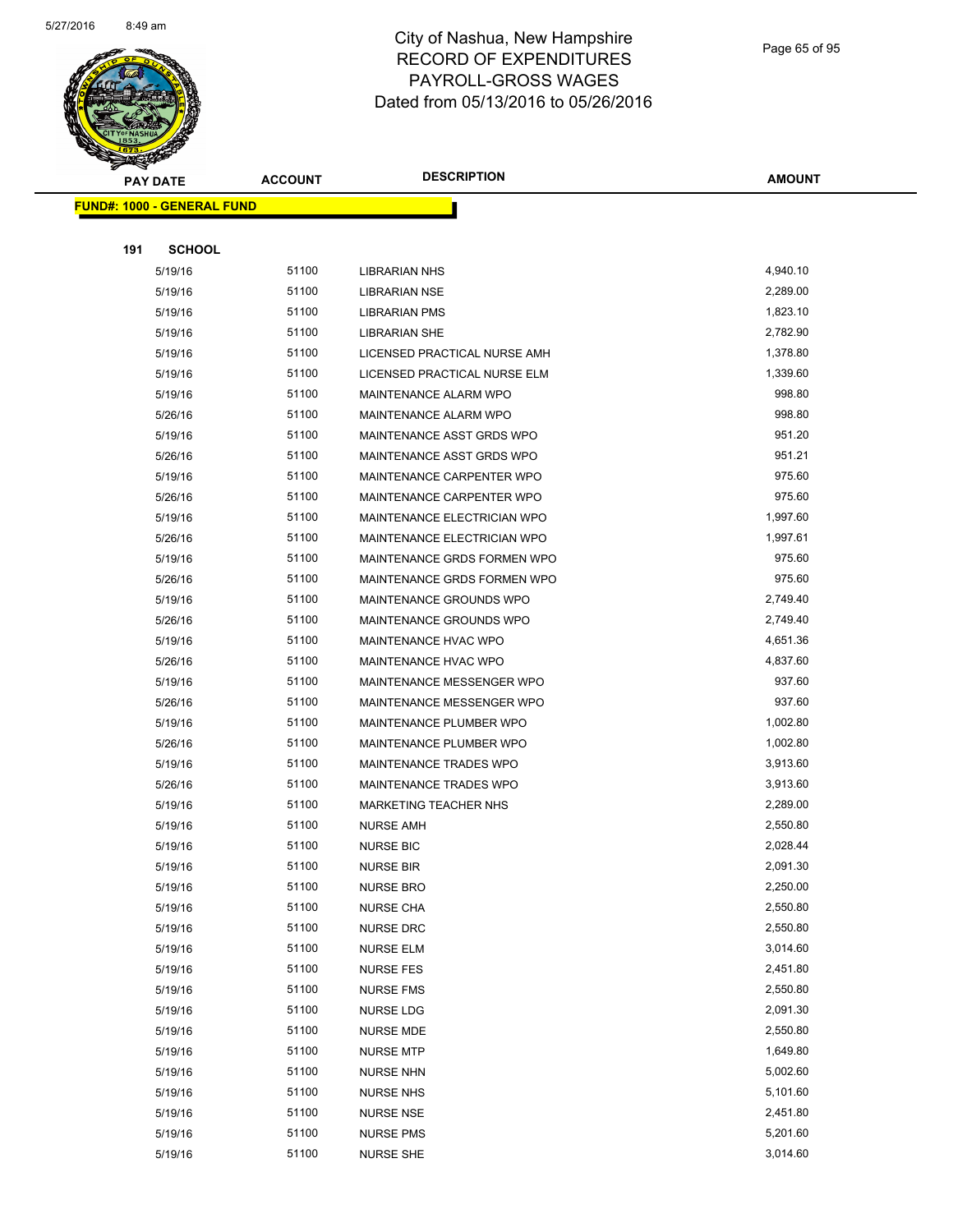

|     | <b>PAY DATE</b>                   | <b>ACCOUNT</b> | <b>DESCRIPTION</b>                         | <b>AMOUNT</b>        |
|-----|-----------------------------------|----------------|--------------------------------------------|----------------------|
|     | <b>FUND#: 1000 - GENERAL FUND</b> |                |                                            |                      |
|     |                                   |                |                                            |                      |
| 191 | <b>SCHOOL</b>                     |                |                                            |                      |
|     | 5/19/16                           | 51100          | OFFICE MANAGER BUSINESS                    | 2,484.30             |
|     | 5/19/16                           | 51100          | OFFICE MANAGER HUMAN RESOURCES             | 1,799.80             |
|     | 5/19/16                           | 51100          | OFFICE MANAGER PLANT OPS                   | 970.10               |
|     | 5/19/16                           | 51100          | OFFICE MANAGER SPED                        | 1,904.30             |
|     | 5/19/16                           | 51100          | OUT DISTRICT COORDINATOR                   | 3,188.80             |
|     | 5/19/16                           | 51100          | PARA ALT AMH                               | 595.68               |
|     | 5/26/16                           | 51100          | PARA ALT AMH                               | 557.85               |
|     | 5/19/16                           | 51100          | PARA ALT DRC                               | 432.18               |
|     | 5/26/16                           | 51100          | PARA ALT DRC                               | 410.93               |
|     | 5/19/16                           | 51100          | PARA ALT FMS                               | 609.86               |
|     | 5/26/16                           | 51100          | PARA ALT FMS                               | 609.86               |
|     | 5/19/16                           | 51100          | PARA ALT LDG                               | 567.30               |
|     | 5/26/16                           | 51100          | PARA ALT LDG                               | 567.30               |
|     | 5/19/16                           | 51100          | PARA ALT PMS                               | 491.57               |
|     | 5/26/16                           | 51100          | PARA ALT PMS                               | 499.43               |
|     | 5/19/16                           | 51100          | PARA AMH ELL                               | 537.60               |
|     | 5/26/16                           | 51100          | PARA AMH ELL                               | 533.12               |
|     | 5/19/16                           | 51100          | PARA DW SPEC ED AMH                        | 8,913.81             |
|     | 5/26/16                           | 51100          | PARA DW SPEC ED AMH                        | 9,230.68             |
|     | 5/19/16                           | 51100          | PARA DW SPEC ED BIC                        | 328.32               |
|     | 5/26/16                           | 51100          | PARA DW SPEC ED BIC                        | 331.74               |
|     | 5/19/16                           | 51100          | PARA DW SPEC ED BIR                        | 1,023.71             |
|     | 5/26/16                           | 51100          | PARA DW SPEC ED BIR                        | 1,401.42             |
|     | 5/19/16                           | 51100          | PARA DW SPEC ED BRO                        | 3,525.72             |
|     | 5/26/16                           | 51100          | PARA DW SPEC ED BRO                        | 3,480.46             |
|     | 5/19/16                           | 51100          | PARA DW SPEC ED CHA                        | 9,226.26             |
|     | 5/26/16                           | 51100          | PARA DW SPEC ED CHA                        | 8,956.99             |
|     | 5/19/16                           | 51100          | PARA DW SPEC ED DRC                        | 643.28               |
|     | 5/26/16                           | 51100          | PARA DW SPEC ED DRC                        | 643.29               |
|     | 5/19/16                           | 51100          | PARA DW SPEC ED FMS                        | 2,725.54             |
|     | 5/26/16                           | 51100          | PARA DW SPEC ED FMS                        | 2,754.54             |
|     | 5/19/16                           | 51100          | PARA DW SPEC ED MDE<br>PARA DW SPEC ED MDE | 8,345.04<br>8,153.57 |
|     | 5/26/16                           | 51100<br>51100 |                                            | 491.66               |
|     | 5/19/16<br>5/26/16                | 51100          | PARA DW SPEC ED MTP                        | 471.51               |
|     |                                   | 51100          | PARA DW SPEC ED MTP<br>PARA DW SPEC ED NHN | 4,506.92             |
|     | 5/19/16<br>5/26/16                | 51100          | PARA DW SPEC ED NHN                        | 4,091.60             |
|     | 5/19/16                           | 51100          | PARA DW SPEC ED NHS                        | 7,506.84             |
|     | 5/26/16                           | 51100          | PARA DW SPEC ED NHS                        | 7,617.52             |
|     | 5/19/16                           | 51100          | PARA DW SPEC ED NSE                        | 2,788.01             |
|     | 5/26/16                           | 51100          | PARA DW SPEC ED NSE                        | 2,712.46             |
|     | 5/19/16                           | 51100          | PARA DW SPEC ED PMS                        | 4,995.98             |
|     | 5/26/16                           | 51100          | PARA DW SPEC ED PMS                        | 4,979.48             |
|     | 5/19/16                           | 51100          | PARA DW SPEC ED SHE                        | 9,011.59             |
|     |                                   |                |                                            |                      |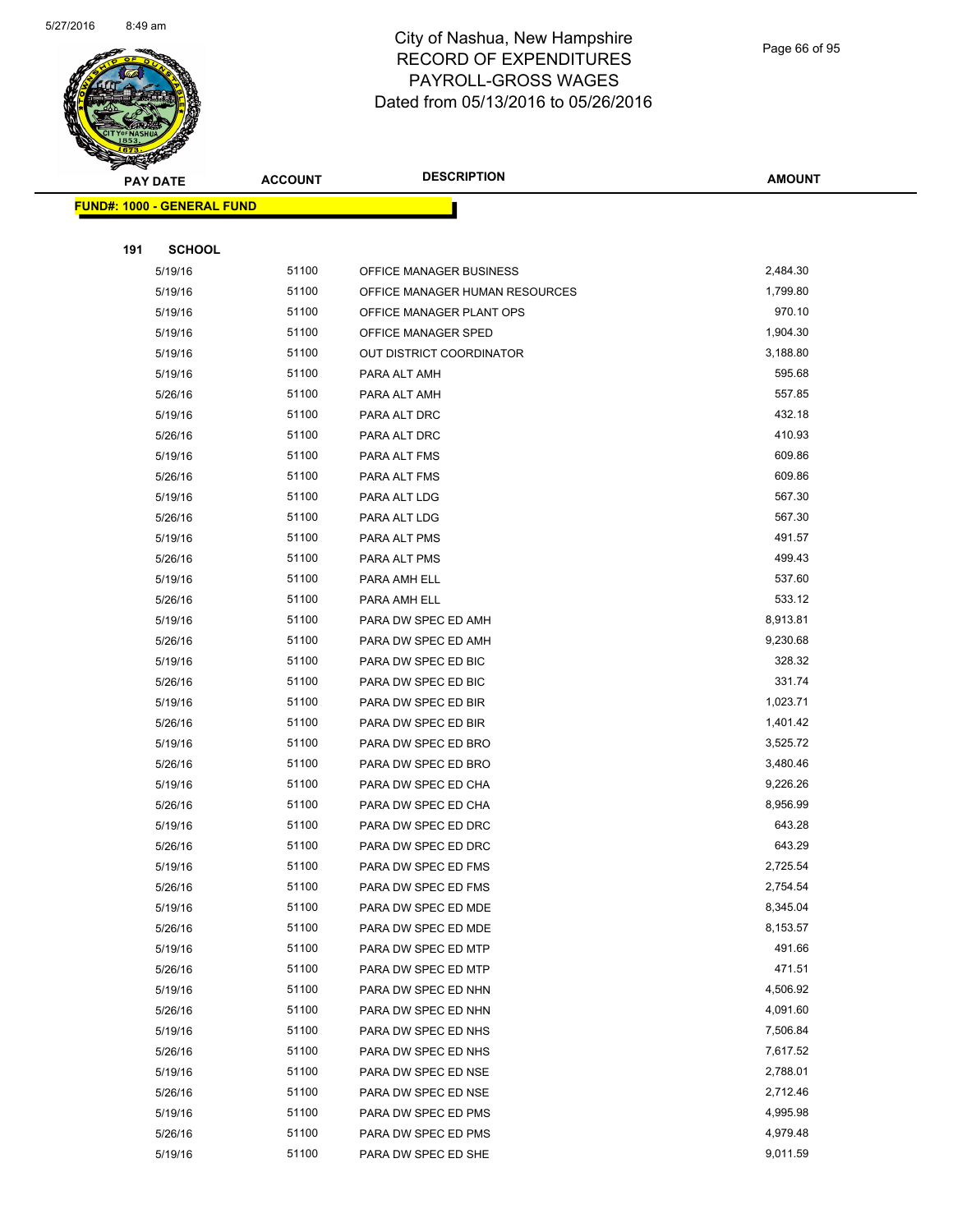

#### Page 67 of 95

|     | ॼ<br><b>PAY DATE</b>              | <b>ACCOUNT</b> | <b>DESCRIPTION</b>             | <b>AMOUNT</b>        |
|-----|-----------------------------------|----------------|--------------------------------|----------------------|
|     | <b>FUND#: 1000 - GENERAL FUND</b> |                |                                |                      |
|     |                                   |                |                                |                      |
| 191 | <b>SCHOOL</b>                     |                |                                |                      |
|     | 5/26/16                           | 51100          | PARA DW SPEC ED SHE            | 7,947.17             |
|     | 5/19/16                           | 51100          | PARA DW SPEC ED WID            | 1,775.95             |
|     | 5/26/16                           | 51100          | PARA DW SPEC ED WID            | 1,667.42             |
|     | 5/19/16                           | 51100          | PARA DW SPEC ELM               | 5,139.64             |
|     | 5/26/16                           | 51100          | PARA DW SPEC ELM               | 4,644.18             |
|     | 5/19/16                           | 51100          | PARA ELL BIR                   | 537.60               |
|     | 5/26/16                           | 51100          | PARA ELL BIR                   | 510.72               |
|     | 5/19/16                           | 51100          | PARA ELL DRC                   | 542.08               |
|     | 5/26/16                           | 51100          | PARA ELL DRC                   | 515.20               |
|     | 5/19/16                           | 51100          | PARA ELL ELM                   | 844.41               |
|     | 5/26/16                           | 51100          | PARA ELL ELM                   | 830.43               |
|     | 5/19/16                           | 51100          | PARA ELL FES                   | 468.18               |
|     | 5/26/16                           | 51100          | PARA ELL FES                   | 468.18               |
|     | 5/19/16                           | 51100          | PARA ELL FMS                   | 437.53               |
|     | 5/26/16                           | 51100          | PARA ELL FMS                   | 437.53               |
|     | 5/19/16                           | 51100          | PARA ELL LDG                   | 752.64               |
|     | 5/26/16                           | 51100          | PARA ELL LDG                   | 537.60               |
|     | 5/19/16                           | 51100          | PARA ELL MTP                   | 387.90               |
|     | 5/26/16                           | 51100          | PARA ELL MTP                   | 400.84               |
|     | 5/19/16                           | 51100          | PARA ELL NHS                   | 582.40               |
|     | 5/26/16                           | 51100          | PARA ELL NHS                   | 591.36               |
|     | 5/19/16                           | 51100          | PARA ELL PMS                   | 67.88                |
|     | 5/26/16                           | 51100          | PARA ELL PMS                   | 252.14               |
|     | 5/19/16                           | 51100          | PARA ELL SHE                   | 555.52               |
|     | 5/26/16                           | 51100          | PARA ELL SHE                   | 564.48               |
|     | 5/19/16                           | 51100          | PARA INST AMH                  | 1,504.12             |
|     | 5/26/16                           | 51100          | PARA INST AMH                  | 1,498.27             |
|     | 5/19/16                           | 51100          | PARA INST BIC                  | 6,159.47             |
|     | 5/26/16                           | 51100          | PARA INST BIC                  | 6,130.31             |
|     | 5/19/16                           | 51100          | PARA INST BIR                  | 4,272.09             |
|     | 5/26/16                           | 51100          | PARA INST BIR                  | 4,302.12             |
|     | 5/19/16                           | 51100          | PARA INST BRO                  | 2,794.70             |
|     | 5/26/16                           | 51100          | PARA INST BRO                  | 2,790.06             |
|     | 5/19/16                           | 51100          | PARA INST CHA                  | 4,829.34             |
|     | 5/26/16                           | 51100          | PARA INST CHA                  | 4,799.22             |
|     | 5/19/16                           | 51100          | PARA INST DRC                  | 3,598.36             |
|     | 5/26/16                           | 51100          | PARA INST DRC                  | 3,458.84             |
|     | 5/19/16                           | 51100          | PARA INST ELM                  | 5,276.93             |
|     | 5/26/16                           | 51100          | PARA INST ELM                  | 5,307.95             |
|     | 5/19/16                           | 51100          | PARA INST FES                  | 5,676.02<br>5,687.39 |
|     | 5/26/16                           | 51100<br>51100 | PARA INST FES                  | 4,953.02             |
|     | 5/19/16<br>5/26/16                | 51100          | PARA INST FMS<br>PARA INST FMS | 5,170.77             |
|     |                                   |                |                                | 7,595.00             |
|     | 5/19/16                           | 51100          | PARA INST LDG                  |                      |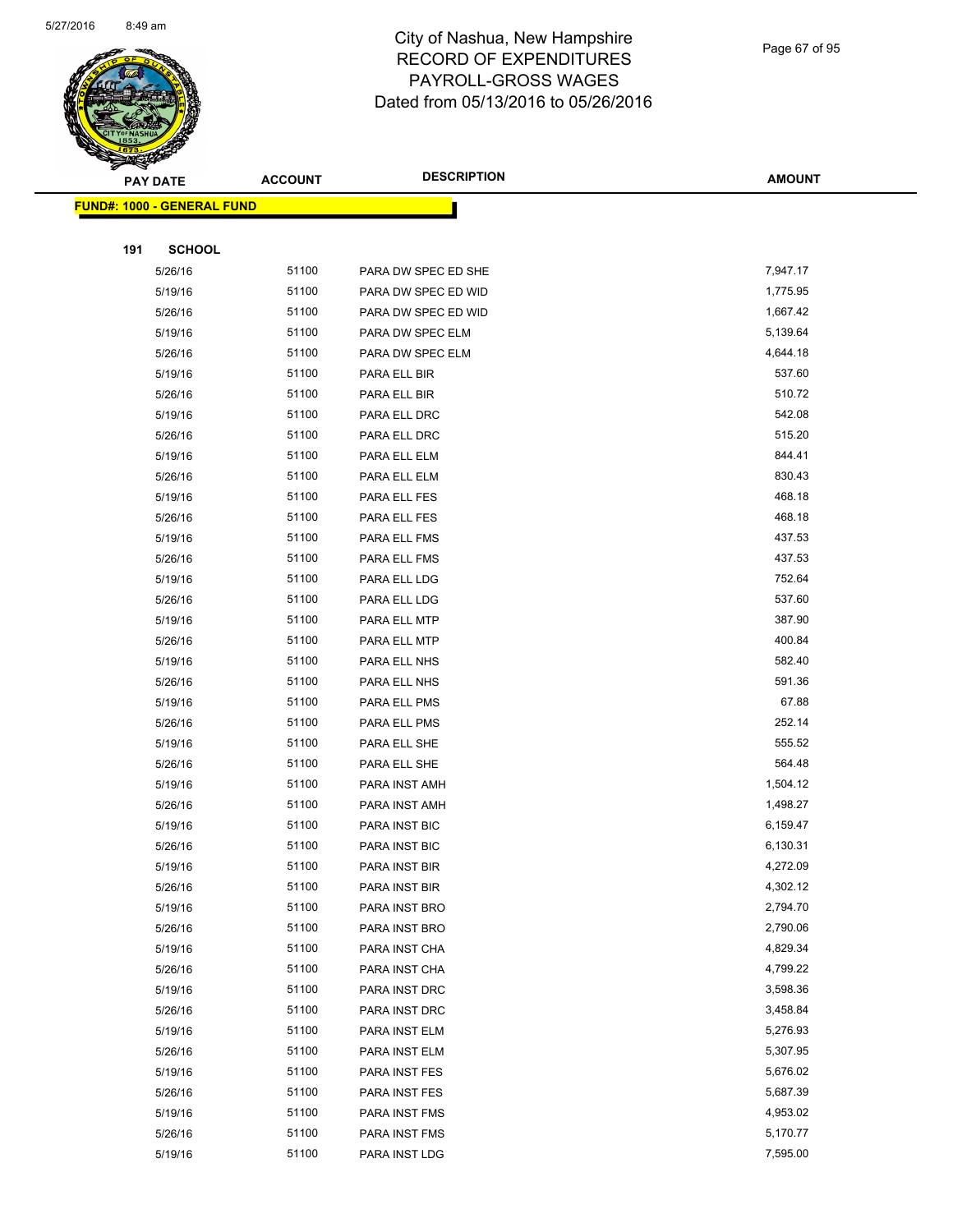

Page 68 of 95

|     | <b>PAY DATE</b>                    | <b>ACCOUNT</b> | <b>DESCRIPTION</b> | <b>AMOUNT</b> |
|-----|------------------------------------|----------------|--------------------|---------------|
|     | <u> FUND#: 1000 - GENERAL FUND</u> |                |                    |               |
|     |                                    |                |                    |               |
| 191 | <b>SCHOOL</b>                      |                |                    |               |
|     | 5/26/16                            | 51100          | PARA INST LDG      | 6,907.77      |
|     | 5/19/16                            | 51100          | PARA INST MDE      | 4,183.00      |
|     | 5/26/16                            | 51100          | PARA INST MDE      | 4,100.86      |
|     | 5/19/16                            | 51100          | PARA INST MTP      | 2,041.02      |
|     | 5/26/16                            | 51100          | PARA INST MTP      | 2,055.71      |
|     | 5/19/16                            | 51100          | PARA INST NHN      | 2,257.94      |
|     | 5/26/16                            | 51100          | PARA INST NHN      | 2,273.39      |
|     | 5/19/16                            | 51100          | PARA INST NHS      | 2,136.66      |
|     | 5/26/16                            | 51100          | PARA INST NHS      | 2,190.84      |
|     | 5/19/16                            | 51100          | PARA INST NSE      | 3,646.92      |
|     | 5/26/16                            | 51100          | PARA INST NSE      | 3,647.63      |
|     | 5/19/16                            | 51100          | PARA INST PMS      | 5,706.09      |
|     | 5/26/16                            | 51100          | PARA INST PMS      | 5,689.10      |
|     | 5/19/16                            | 51100          | PARA INST SHE      | 3,195.57      |
|     | 5/26/16                            | 51100          | PARA INST SHE      | 3,997.98      |
|     | 5/19/16                            | 51100          | PARA KIND AMH      | 1,123.88      |
|     | 5/26/16                            | 51100          | PARA KIND AMH      | 1,133.13      |
|     | 5/19/16                            | 51100          | PARA KIND BIC      | 564.25        |
|     | 5/26/16                            | 51100          | PARA KIND BIC      | 582.76        |
|     | 5/19/16                            | 51100          | PARA KIND BRO      | 564.26        |
|     | 5/26/16                            | 51100          | PARA KIND BRO      | 564.28        |
|     | 5/19/16                            | 51100          | PARA KIND CHA      | 464.34        |
|     | 5/26/16                            | 51100          | PARA KIND CHA      | 468.18        |
|     | 5/19/16                            | 51100          | PARA KIND DRC      | 537.60        |
|     | 5/26/16                            | 51100          | PARA KIND DRC      | 515.20        |
|     | 5/19/16                            | 51100          | PARA KIND FES      | 844.05        |
|     | 5/26/16                            | 51100          | PARA KIND FES      | 868.16        |
|     | 5/19/16                            | 51100          | PARA KIND LDG      | 578.76        |
|     | 5/26/16                            | 51100          | PARA KIND LDG      | 413.40        |
|     | 5/19/16                            | 51100          | PARA KIND MDE      | 559.63        |
|     | 5/26/16                            | 51100          | PARA KIND MDE      | 555.02        |
|     | 5/19/16                            | 51100          | PARA KIND MTP      | 995.84        |
|     | 5/26/16                            | 51100          | PARA KIND MTP      | 1,026.90      |
|     | 5/19/16                            | 51100          | PARA KIND NSE      | 564.26        |
|     | 5/26/16                            | 51100          | PARA KIND NSE      | 555.01        |
|     | 5/19/16                            | 51100          | PARA KIND SHE      | 615.14        |
|     | 5/26/16                            | 51100          | PARA KIND SHE      | 476.39        |
|     | 5/19/16                            | 51100          | PARA MEDIA NHN     | 642.93        |
|     | 5/26/16                            | 51100          | PARA MEDIA NHN     | 638.22        |
|     | 5/19/16                            | 51100          | PARA MEDIA NHS     | 1,173.03      |
|     | 5/26/16                            | 51100          | PARA MEDIA NHS     | 1,184.82      |
|     | 5/19/16                            | 51100          | PARA PRE SCH BIC   | 3,269.19      |
|     | 5/26/16                            | 51100          | PARA PRE SCH BIC   | 2,629.49      |
|     | 5/19/16                            | 51100          | PARA PRE SCH BRO   | 5,284.48      |
|     |                                    |                |                    |               |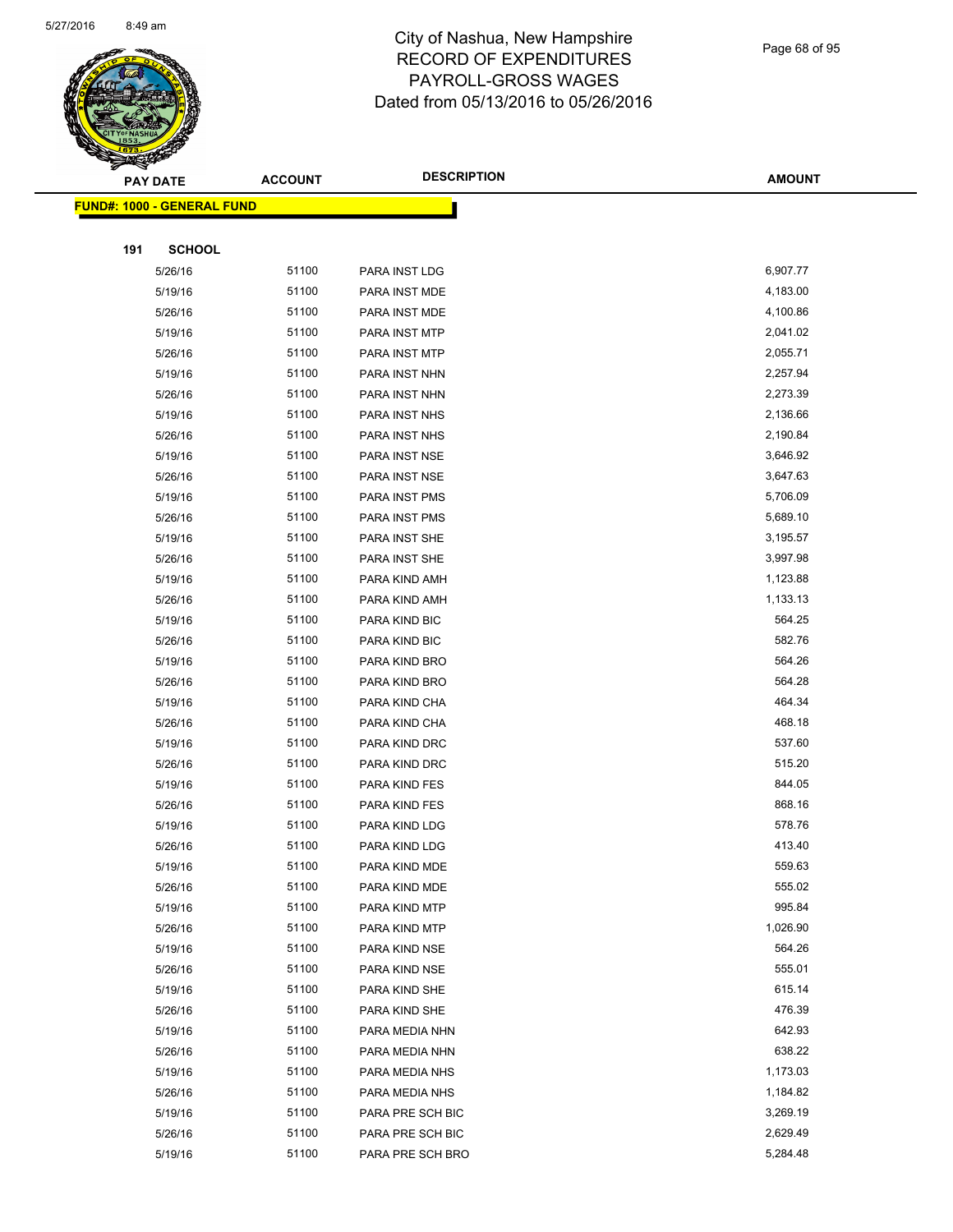

#### Page 69 of 95

|     | <b>PAY DATE</b>                    | <b>ACCOUNT</b> | <b>DESCRIPTION</b>        | <b>AMOUNT</b> |
|-----|------------------------------------|----------------|---------------------------|---------------|
|     | <u> FUND#: 1000 - GENERAL FUND</u> |                |                           |               |
|     |                                    |                |                           |               |
| 191 | <b>SCHOOL</b>                      |                |                           |               |
|     | 5/26/16                            | 51100          | PARA PRE SCH BRO          | 5,280.65      |
|     | 5/19/16                            | 51100          | PARA PRE SCH MTP          | 328.32        |
|     | 5/26/16                            | 51100          | PARA PRE SCH MTP          | 324.90        |
|     | 5/19/16                            | 51100          | PARA PRE SCH NSE          | 1,887.00      |
|     | 5/26/16                            | 51100          | PARA PRE SCH NSE          | 1,201.13      |
|     | 5/19/16                            | 51100          | PARA READ ELM             | 578.15        |
|     | 5/26/16                            | 51100          | PARA READ ELM             | 578.15        |
|     | 5/19/16                            | 51100          | PARA SCI NHN              | 590.95        |
|     | 5/26/16                            | 51100          | PARA SCI NHN              | 595.68        |
|     | 5/19/16                            | 51100          | PARA SCI NHS              | 572.50        |
|     | 5/26/16                            | 51100          | PARA SCI NHS              | 558.76        |
|     | 5/19/16                            | 51100          | PARA TTI DRC              | 331.52        |
|     | 5/26/16                            | 51100          | PARA TTI DRC              | 273.28        |
|     | 5/19/16                            | 51100          | PARA VOC NHS              | 604.56        |
|     | 5/26/16                            | 51100          | PARA VOC NHS              | 627.46        |
|     | 5/19/16                            | 51100          | PEER COACH                | 5,655.90      |
|     | 5/19/16                            | 51100          | PRINCIPAL AMH             | 3,567.30      |
|     | 5/19/16                            | 51100          | PRINCIPAL BIC             | 3,923.10      |
|     | 5/19/16                            | 51100          | PRINCIPAL BIR             | 3,673.10      |
|     | 5/19/16                            | 51100          | PRINCIPAL BRO             | 3,088.80      |
|     | 5/19/16                            | 51100          | PRINCIPAL CHA             | 3,620.20      |
|     | 5/19/16                            | 51100          | PRINCIPAL DRC             | 3,461.50      |
|     | 5/19/16                            | 51100          | PRINCIPAL ELM             | 3,750.00      |
|     | 5/19/16                            | 51100          | PRINCIPAL FES             | 3,567.30      |
|     | 5/19/16                            | 51100          | PRINCIPAL FMS             | 3,701.90      |
|     | 5/19/16                            | 51100          | PRINCIPAL LDG             | 3,923.10      |
|     | 5/19/16                            | 51100          | PRINCIPAL MDE             | 3,620.20      |
|     | 5/19/16                            | 51100          | PRINCIPAL MTP             | 3,673.10      |
|     | 5/19/16                            | 51100          | PRINCIPAL NHN             | 4,052.90      |
|     | 5/19/16                            | 51100          | PRINCIPAL NHS             | 4,139.40      |
|     | 5/19/16                            | 51100          | PRINCIPAL NSE             | 3,673.10      |
|     | 5/19/16                            | 51100          | PRINCIPAL PMS             | 3,798.10      |
|     | 5/19/16                            | 51100          | PRINCIPAL SHE             | 3,923.10      |
|     | 5/19/16                            | 51100          | SCHOOL PSYCHOLOGIST WID   | 41,652.38     |
|     | 5/19/16                            | 51100          | SECURITY GUARD NHS        | 791.20        |
|     | 5/26/16                            | 51100          | SECURITY GUARD NHS        | 791.20        |
|     | 5/19/16                            | 51100          | SECURITY MONITOR NHN      | 1,806.49      |
|     | 5/26/16                            | 51100          | SECURITY MONITOR NHN      | 1,389.60      |
|     | 5/19/16                            | 51100          | SECURITY MONITOR NHS      | 2,058.35      |
|     | 5/26/16                            | 51100          | SECURITY MONITOR NHS      | 2,014.92      |
|     | 5/19/16                            | 51100          | SIGN LANGUAGE INTERPRETER | 3,165.92      |
|     | 5/26/16                            | 51100          | SIGN LANGUAGE INTERPRETER | 3,203.52      |
|     | 5/19/16                            | 51100          | SOCIAL WORKER ELM         | 2,458.60      |
|     | 5/19/16                            | 51100          | SOCIAL WORKER FMS         | 2,761.40      |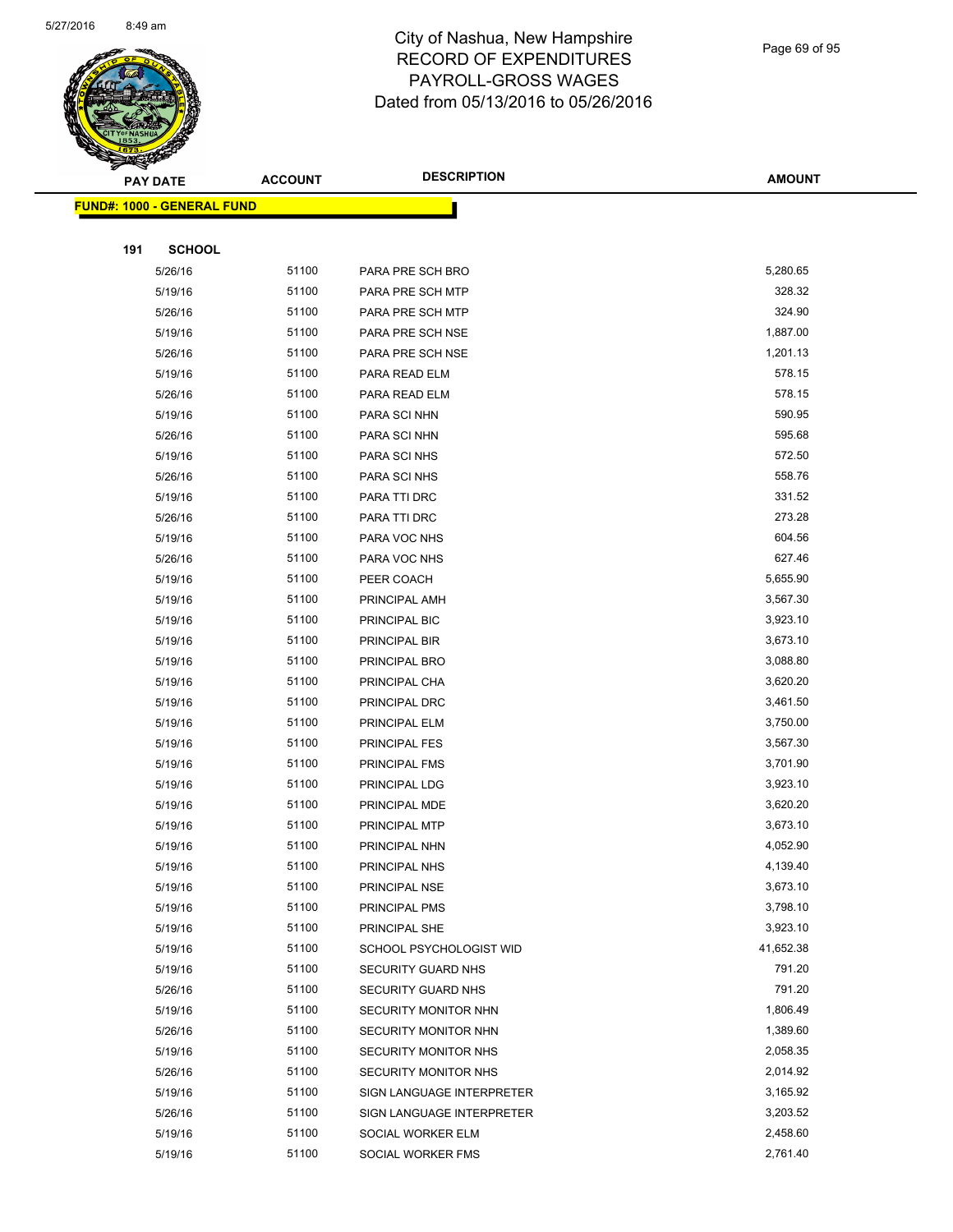

Page 70 of 95

| <b>PAY DATE</b>                   | <b>ACCOUNT</b> | <b>DESCRIPTION</b>          | <b>AMOUNT</b> |
|-----------------------------------|----------------|-----------------------------|---------------|
| <b>FUND#: 1000 - GENERAL FUND</b> |                |                             |               |
|                                   |                |                             |               |
| 191<br><b>SCHOOL</b>              |                |                             |               |
| 5/19/16                           | 51100          | SPEECH LANG PATHOLOGIST WID | 50,033.61     |
| 5/19/16                           | 51100          | SPEECH LANGUAGE ASST        | 670.89        |
| 5/26/16                           | 51100          | SPEECH LANGUAGE ASST        | 670.89        |
| 5/19/16                           | 51100          | STUDENT ACTIVITY COORD NHN  | 369.60        |
| 5/19/16                           | 51100          | STUDENT ACTIVITY COORD NHS  | 1,139.50      |
| 5/19/16                           | 51100          | STUDENT INFO COORDINATOR    | 1,799.80      |
| 5/19/16                           | 51100          | <b>SUPERINTENDENT</b>       | 5,489.10      |
| 5/19/16                           | 51100          | SYSTEMS ADMIN FULL YEAR     | 10,391.72     |
| 5/19/16                           | 51100          | TEACHER ART AMH             | 2,602.90      |
| 5/19/16                           | 51100          | <b>TEACHER ART BIC</b>      | 1,949.70      |
| 5/19/16                           | 51100          | <b>TEACHER ART BIR</b>      | 2,602.90      |
| 5/19/16                           | 51100          | TEACHER ART BRO             | 2,905.60      |
| 5/19/16                           | 51100          | TEACHER ART CHA             | 2,021.70      |
| 5/19/16                           | 51100          | TEACHER ART DRC             | 1,885.00      |
| 5/19/16                           | 51100          | TEACHER ART ELM             | 4,606.00      |
| 5/19/16                           | 51100          | <b>TEACHER ART FES</b>      | 2,289.00      |
| 5/19/16                           | 51100          | <b>TEACHER ART FMS</b>      | 3,357.70      |
| 5/19/16                           | 51100          | <b>TEACHER ART LDG</b>      | 2,295.90      |
| 5/19/16                           | 51100          | <b>TEACHER ART MDE</b>      | 1,885.00      |
| 5/19/16                           | 51100          | <b>TEACHER ART NHN</b>      | 10,504.50     |
| 5/19/16                           | 51100          | <b>TEACHER ART NHS</b>      | 10,292.00     |
| 5/19/16                           | 51100          | <b>TEACHER ART NSE</b>      | 2,873.00      |
| 5/19/16                           | 51100          | <b>TEACHER ART PMS</b>      | 3,637.30      |
| 5/19/16                           | 51100          | <b>TEACHER ART SHE</b>      | 1,972.10      |
| 5/19/16                           | 51100          | <b>TEACHER AUTO NHN</b>     | 5,205.80      |
| 5/19/16                           | 51100          | TEACHER BEHAVIOR SPEC WID   | 5,565.80      |
| 5/19/16                           | 51100          | TEACHER BIO TEC NHN         | 2,326.50      |
| 5/19/16                           | 51100          | TEACHER BUILD CONST NHS     | 2,602.90      |
| 5/19/16                           | 51100          | TEACHER BUSINESS NHN        | 11,136.90     |
| 5/19/16                           | 51100          | <b>TEACHER BUSINESS NHS</b> | 2,873.00      |
| 5/19/16                           | 51100          | <b>TEACHER COMPUTER ELM</b> | 1,885.00      |
| 5/19/16                           | 51100          | <b>TEACHER COMPUTER FMS</b> | 4,661.80      |
| 5/19/16                           | 51100          | TEACHER COMPUTER NHN        | 2,304.10      |
| 5/19/16                           | 51100          | TEACHER COMPUTER NHS        | 9,056.40      |
| 5/19/16                           | 51100          | <b>TEACHER COMPUTER PMS</b> | 5,859.10      |
| 5/19/16                           | 51100          | TEACHER COSMETOLOGY NHN     | 4,286.40      |
| 5/19/16                           | 51100          | TEACHER CULINARY NHN        | 5,205.80      |
| 5/19/16                           | 51100          | TEACHER DEAF NSE            | 4,433.60      |
| 5/19/16                           | 51100          | TEACHER DEAF WID            | 2,782.90      |
| 5/19/16                           | 51100          | <b>TEACHER DWSE AMH</b>     | 5,241.50      |
| 5/19/16                           | 51100          | <b>TEACHER DWSE BIR</b>     | 4,324.90      |
| 5/19/16                           | 51100          | <b>TEACHER DWSE BRO</b>     | 4,083.70      |
| 5/19/16                           | 51100          | <b>TEACHER DWSE ELM</b>     | 12,060.50     |
| 5/19/16                           | 51100          | <b>TEACHER DWSE MDE</b>     | 4,497.90      |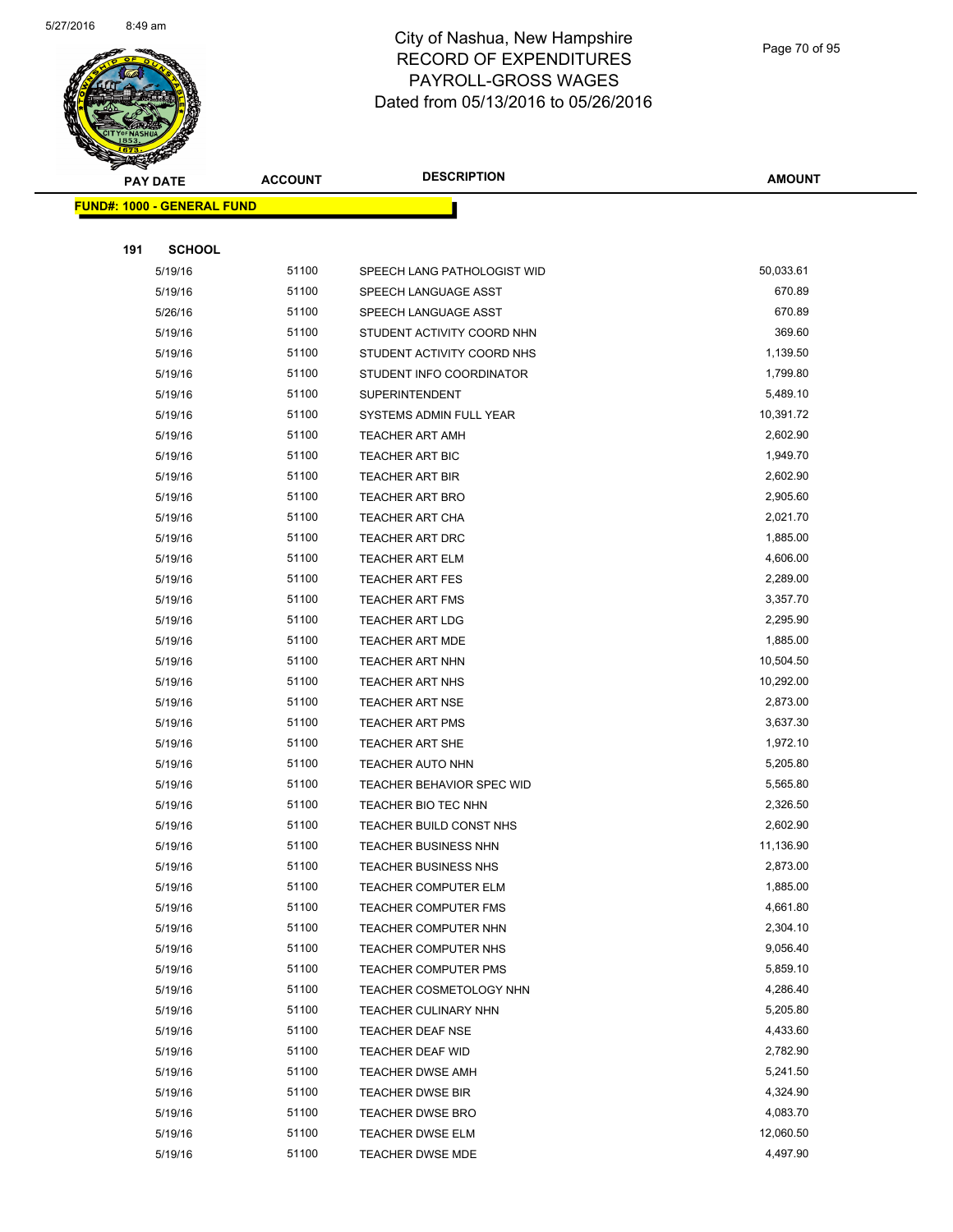

#### Page 71 of 95

|     | <b>PAY DATE</b>                   | <b>ACCOUNT</b> | <b>DESCRIPTION</b>         | <b>AMOUNT</b> |
|-----|-----------------------------------|----------------|----------------------------|---------------|
|     | <b>FUND#: 1000 - GENERAL FUND</b> |                |                            |               |
|     |                                   |                |                            |               |
| 191 | <b>SCHOOL</b>                     |                |                            |               |
|     | 5/19/16                           | 51100          | <b>TEACHER DWSE NSE</b>    | 2,782.90      |
|     | 5/19/16                           | 51100          | TEACHER DWSE PMS           | 7,125.00      |
|     | 5/19/16                           | 51100          | <b>TEACHER DWSE SHE</b>    | 4,189.00      |
|     | 5/19/16                           | 51100          | TEACHER ECE NHS            | 5,565.80      |
|     | 5/19/16                           | 51100          | TEACHER ELECTRICAL NHS     | 2,602.90      |
|     | 5/19/16                           | 51100          | TEACHER ELL AMH            | 1,810.20      |
|     | 5/19/16                           | 51100          | TEACHER ELL BIR            | 2,782.90      |
|     | 5/19/16                           | 51100          | TEACHER ELL DRC            | 5,371.20      |
|     | 5/19/16                           | 51100          | <b>TEACHER ELL ELM</b>     | 4,528.40      |
|     | 5/19/16                           | 51100          | TEACHER ELL FES            | 5,772.20      |
|     | 5/19/16                           | 51100          | TEACHER ELL FMS            | 2,119.31      |
|     | 5/19/16                           | 51100          | TEACHER ELL LDG            | 5,592.70      |
|     | 5/19/16                           | 51100          | <b>TEACHER ELL MTP</b>     | 2,782.90      |
|     | 5/19/16                           | 51100          | TEACHER ELL NHN            | 4,316.70      |
|     | 5/19/16                           | 51100          | TEACHER ELL NHS            | 7,676.30      |
|     | 5/19/16                           | 51100          | TEACHER ELL PMS            | 1,949.70      |
|     | 5/19/16                           | 51100          | TEACHER ELL SHE            | 1,878.90      |
|     | 5/19/16                           | 51100          | <b>TEACHER ENGLISH ELM</b> | 23,988.90     |
|     | 5/19/16                           | 51100          | <b>TEACHER ENGLISH FMS</b> | 18,592.80     |
|     | 5/19/16                           | 51100          | <b>TEACHER ENGLISH NHN</b> | 35,992.80     |
|     | 5/26/16                           | 51100          | <b>TEACHER ENGLISH NHN</b> | 636.79        |
|     | 5/19/16                           | 51100          | <b>TEACHER ENGLISH NHS</b> | 45,129.70     |
|     | 5/19/16                           | 51100          | <b>TEACHER ENGLISH PMS</b> | 16,338.30     |
|     | 5/19/16                           | 51100          | <b>TEACHER FACS ELM</b>    | 2,866.00      |
|     | 5/19/16                           | 51100          | <b>TEACHER FACS FMS</b>    | 4,781.90      |
|     | 5/19/16                           | 51100          | <b>TEACHER FACS NHN</b>    | 3,727.60      |
|     | 5/19/16                           | 51100          | <b>TEACHER FACS NHS</b>    | 9,832.60      |
|     | 5/19/16                           | 51100          | <b>TEACHER FACS PMS</b>    | 5,385.80      |
|     | 5/19/16                           | 51100          | TEACHER FOREIGN LANG ELM   | 5,655.90      |
|     | 5/19/16                           | 51100          | TEACHER FOREIGN LANG FMS   | 2,782.90      |
|     | 5/19/16                           | 51100          | TEACHER FOREIGN LANG NHN   | 13,421.06     |
|     | 5/19/16                           | 51100          | TEACHER FOREIGN LANG NHS   | 17,699.20     |
|     | 5/19/16                           | 51100          | TEACHER FOREIGN LANG PMS   | 5,475.90      |
|     | 5/19/16                           | 51100          | <b>TEACHER GR1 AMH</b>     | 6,258.50      |
|     | 5/19/16                           | 51100          | <b>TEACHER GR1 BIC</b>     | 7,878.80      |
|     | 5/19/16                           | 51100          | <b>TEACHER GR1 BIR</b>     | 10,131.50     |
|     | 5/19/16                           | 51100          | <b>TEACHER GR1 BRO</b>     | 7,462.30      |
|     | 5/19/16                           | 51100          | TEACHER GR1 CHA            | 9,492.20      |
|     | 5/19/16                           | 51100          | TEACHER GR1 DRC            | 7,811.50      |
|     | 5/19/16                           | 51100          | <b>TEACHER GR1 FES</b>     | 9,960.20      |
|     | 5/19/16                           | 51100          | <b>TEACHER GR1 LDG</b>     | 8,003.40      |
|     | 5/19/16                           | 51100          | <b>TEACHER GR1 MDE</b>     | 8,705.00      |
|     | 5/19/16                           | 51100          | <b>TEACHER GR1 MTP</b>     | 6,055.90      |
|     | 5/19/16                           | 51100          | <b>TEACHER GR1 NSE</b>     | 6,755.40      |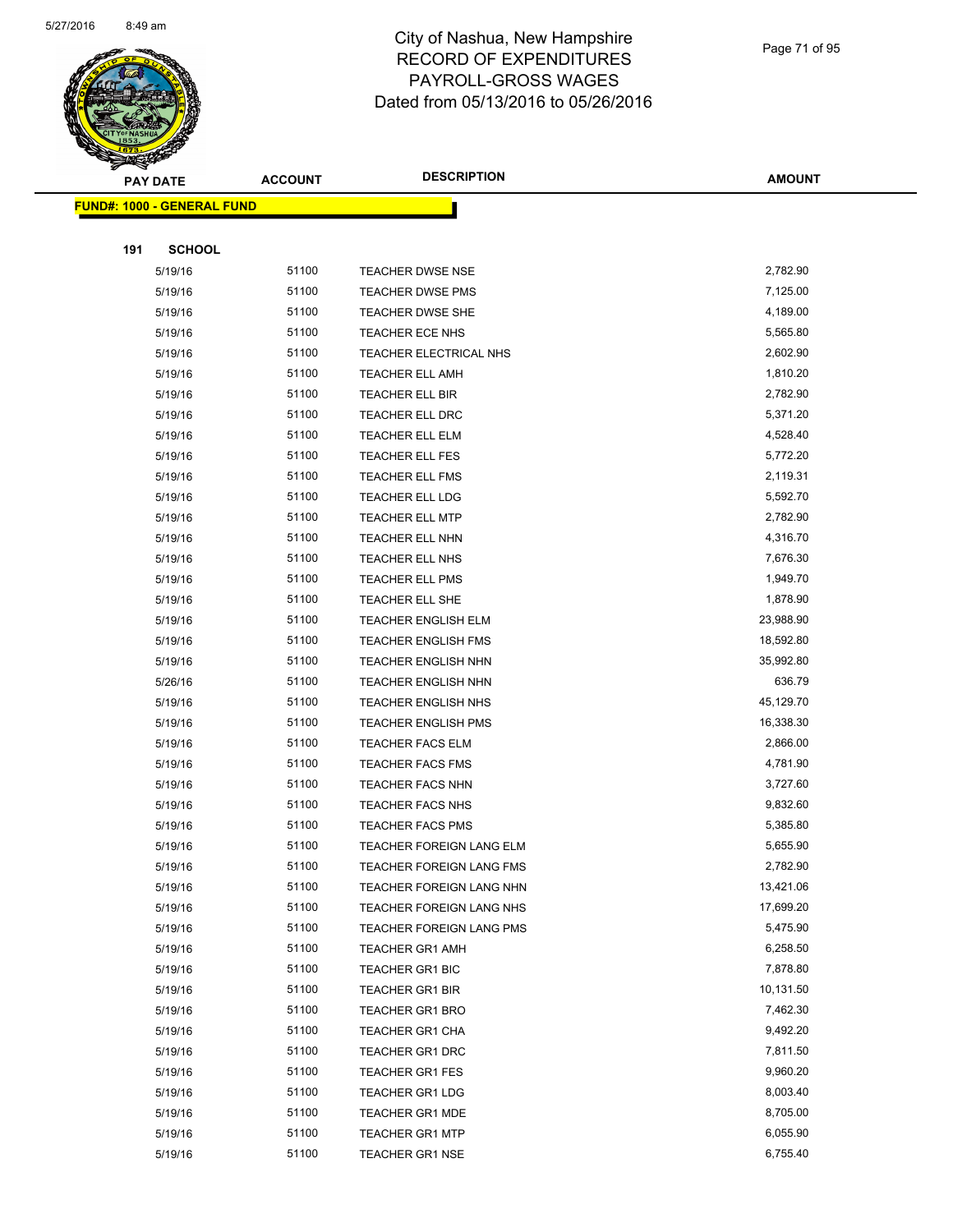

#### Page 72 of 95

|     | <b>PAY DATE</b>                   | <b>ACCOUNT</b> | <b>DESCRIPTION</b>     | <b>AMOUNT</b> |
|-----|-----------------------------------|----------------|------------------------|---------------|
|     | <b>FUND#: 1000 - GENERAL FUND</b> |                |                        |               |
|     |                                   |                |                        |               |
| 191 | <b>SCHOOL</b>                     |                |                        |               |
|     | 5/19/16                           | 51100          | <b>TEACHER GR1 SHE</b> | 6,050.29      |
|     | 5/19/16                           | 51100          | <b>TEACHER GR2 AMH</b> | 8,403.50      |
|     | 5/19/16                           | 51100          | <b>TEACHER GR2 BIC</b> | 10,381.00     |
|     | 5/19/16                           | 51100          | <b>TEACHER GR2 BIR</b> | 10,063.70     |
|     | 5/19/16                           | 51100          | <b>TEACHER GR2 BRO</b> | 5,364.30      |
|     | 5/19/16                           | 51100          | TEACHER GR2 CHA        | 9,036.60      |
|     | 5/19/16                           | 51100          | TEACHER GR2 DRC        | 6,570.70      |
|     | 5/19/16                           | 51100          | <b>TEACHER GR2 FES</b> | 10,217.60     |
|     | 5/19/16                           | 51100          | TEACHER GR2 LDG        | 9,557.50      |
|     | 5/19/16                           | 51100          | <b>TEACHER GR2 MDE</b> | 10,579.00     |
|     | 5/19/16                           | 51100          | <b>TEACHER GR2 MTP</b> | 6,617.60      |
|     | 5/19/16                           | 51100          | <b>TEACHER GR2 NSE</b> | 6,848.50      |
|     | 5/19/16                           | 51100          | <b>TEACHER GR2 SHE</b> | 6,311.00      |
|     | 5/19/16                           | 51100          | <b>TEACHER GR3 AMH</b> | 7,299.00      |
|     | 5/19/16                           | 51100          | <b>TEACHER GR3 BIC</b> | 7,240.80      |
|     | 5/19/16                           | 51100          | <b>TEACHER GR3 BIR</b> | 8,964.30      |
|     | 5/19/16                           | 51100          | <b>TEACHER GR3 BRO</b> | 7,519.80      |
|     | 5/19/16                           | 51100          | <b>TEACHER GR3 CHA</b> | 8,168.20      |
|     | 5/19/16                           | 51100          | <b>TEACHER GR3 DRC</b> | 7,089.70      |
|     | 5/19/16                           | 51100          | <b>TEACHER GR3 FES</b> | 8,722.40      |
|     | 5/19/16                           | 51100          | <b>TEACHER GR3 LDG</b> | 7,208.90      |
|     | 5/19/16                           | 51100          | <b>TEACHER GR3 MDE</b> | 12,668.90     |
|     | 5/19/16                           | 51100          | <b>TEACHER GR3 MTP</b> | 6,209.90      |
|     | 5/19/16                           | 51100          | <b>TEACHER GR3 NSE</b> | 6,456.60      |
|     | 5/19/16                           | 51100          | <b>TEACHER GR3 SHE</b> | 7,360.90      |
|     | 5/19/16                           | 51100          | <b>TEACHER GR4 AMH</b> | 4,104.20      |
|     | 5/19/16                           | 51100          | <b>TEACHER GR4 BIC</b> | 8,122.30      |
|     | 5/19/16                           | 51100          | <b>TEACHER GR4 BIR</b> | 6,989.60      |
|     | 5/19/16                           | 51100          | <b>TEACHER GR4 BRO</b> | 6,460.80      |
|     | 5/26/16                           | 51100          | <b>TEACHER GR4 BRO</b> | 367.86        |
|     | 5/19/16                           | 51100          | TEACHER GR4 CHA        | 7,389.00      |
|     | 5/19/16                           | 51100          | <b>TEACHER GR4 DRC</b> | 5,259.90      |
|     | 5/19/16                           | 51100          | <b>TEACHER GR4 FES</b> | 5,316.69      |
|     | 5/19/16                           | 51100          | <b>TEACHER GR4 LDG</b> | 9,434.90      |
|     | 5/19/16                           | 51100          | <b>TEACHER GR4 MDE</b> | 7,430.55      |
|     | 5/19/16                           | 51100          | TEACHER GR4 MTP        | 5,889.70      |
|     | 5/19/16                           | 51100          | <b>TEACHER GR4 NSE</b> | 6,987.00      |
|     | 5/19/16                           | 51100          | <b>TEACHER GR4 SHE</b> | 5,438.90      |
|     | 5/19/16                           | 51100          | <b>TEACHER GR5 AMH</b> | 5,385.80      |
|     | 5/19/16                           | 51100          | <b>TEACHER GR5 BIC</b> | 9,298.60      |
|     | 5/19/16                           | 51100          | TEACHER GR5 BIR        | 9,218.30      |
|     | 5/19/16                           | 51100          | <b>TEACHER GR5 BRO</b> | 8,151.65      |
|     | 5/19/16                           | 51100          | <b>TEACHER GR5 CHA</b> | 8,941.00      |
|     | 5/19/16                           | 51100          | TEACHER GR5 DRC        | 5,553.90      |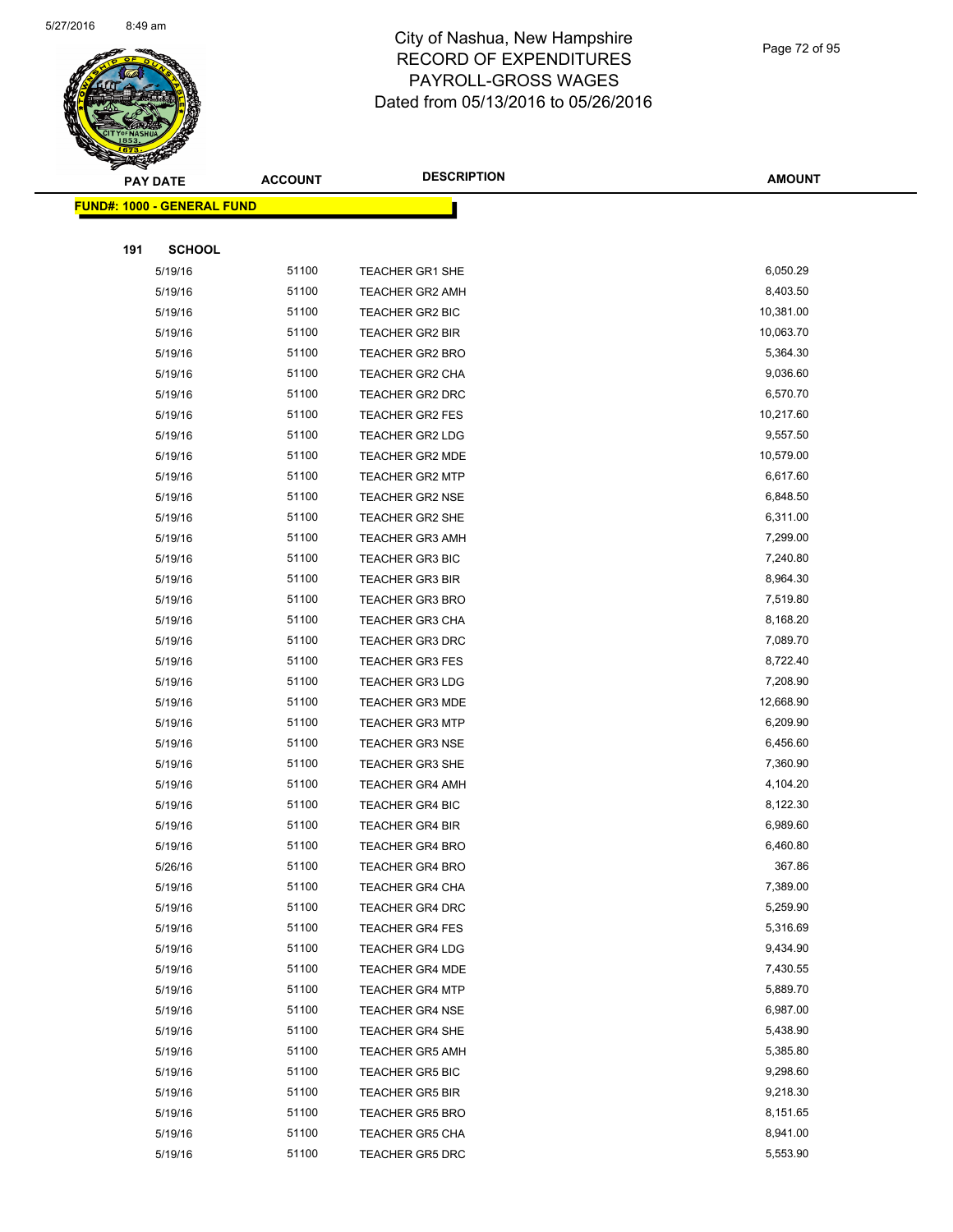

Page 73 of 95

| <b>PAY DATE</b>                   |               | <b>ACCOUNT</b> | <b>DESCRIPTION</b>            | <b>AMOUNT</b> |
|-----------------------------------|---------------|----------------|-------------------------------|---------------|
| <b>FUND#: 1000 - GENERAL FUND</b> |               |                |                               |               |
|                                   |               |                |                               |               |
| 191                               | <b>SCHOOL</b> |                |                               |               |
|                                   | 5/19/16       | 51100          | <b>TEACHER GR5 FES</b>        | 8,864.30      |
|                                   | 5/19/16       | 51100          | <b>TEACHER GR5 LDG</b>        | 12,170.10     |
|                                   | 5/19/16       | 51100          | <b>TEACHER GR5 MDE</b>        | 9,852.70      |
|                                   | 5/19/16       | 51100          | <b>TEACHER GR5 MTP</b>        | 7,630.50      |
|                                   | 5/19/16       | 51100          | <b>TEACHER GR5 NSE</b>        | 8,150.60      |
|                                   | 5/19/16       | 51100          | <b>TEACHER GR5 SHE</b>        | 9,436.90      |
|                                   | 5/19/16       | 51100          | <b>TEACHER GR6 ELM</b>        | 33,001.89     |
|                                   | 5/19/16       | 51100          | <b>TEACHER GR6 FMS</b>        | 22,475.80     |
|                                   | 5/19/16       | 51100          | <b>TEACHER GR6 PMS</b>        | 23,807.81     |
|                                   | 5/19/16       | 51100          | <b>TEACHER GRAPH NHS</b>      | 2,134.00      |
|                                   | 5/19/16       | 51100          | <b>TEACHER GRAPHICS NHN</b>   | 1,822.03      |
|                                   | 5/19/16       | 51100          | TEACHER HEALTH ELM            | 2,588.30      |
|                                   | 5/19/16       | 51100          | TEACHER HEALTH NHN            | 5,025.60      |
|                                   | 5/19/16       | 51100          | <b>TEACHER HEALTH NHS</b>     | 2,602.90      |
|                                   | 5/19/16       | 51100          | TEACHER HEALTHOC NHS          | 6,235.10      |
|                                   | 5/19/16       | 51100          | TEACHER HVAC NHS              | 1,683.50      |
|                                   | 5/19/16       | 51100          | TEACHER IN SCH SUSPENSION ELM | 2,782.90      |
|                                   | 5/19/16       | 51100          | TEACHER IN SCH SUSPENSION NHN | 2,674.80      |
|                                   | 5/19/16       | 51100          | TEACHER IN SCH SUSPENSION NHS | 2,674.80      |
|                                   | 5/19/16       | 51100          | <b>TEACHER KIND AMH</b>       | 5,133.40      |
|                                   | 5/19/16       | 51100          | TEACHER KIND BIC              | 3,571.50      |
|                                   | 5/19/16       | 51100          | <b>TEACHER KIND BIR</b>       | 2,674.80      |
|                                   | 5/19/16       | 51100          | <b>TEACHER KIND BRO</b>       | 2,602.90      |
|                                   | 5/19/16       | 51100          | TEACHER KIND CHA              | 3,694.40      |
|                                   | 5/19/16       | 51100          | <b>TEACHER KIND DRC</b>       | 8,548.97      |
|                                   | 5/19/16       | 51100          | <b>TEACHER KIND FES</b>       | 9,785.70      |
|                                   | 5/19/16       | 51100          | <b>TEACHER KIND LDG</b>       | 8,789.50      |
|                                   | 5/19/16       | 51100          | <b>TEACHER KIND MDE</b>       | 4,829.20      |
|                                   | 5/19/16       | 51100          | <b>TEACHER KIND MTP</b>       | 3,919.50      |
|                                   | 5/19/16       | 51100          | <b>TEACHER KIND NSE</b>       | 982.40        |
|                                   | 5/19/16       | 51100          | <b>TEACHER KIND SHE</b>       | 2,119.30      |
|                                   | 5/19/16       | 51100          | <b>TEACHER MATH ELM</b>       | 20,984.48     |
|                                   | 5/19/16       | 51100          | <b>TEACHER MATH FMS</b>       | 11,687.90     |
|                                   | 5/19/16       | 51100          | <b>TEACHER MATH NHN</b>       | 33,245.50     |
|                                   | 5/19/16       | 51100          | <b>TEACHER MATH NHS</b>       | 41,503.58     |
|                                   | 5/19/16       | 51100          | <b>TEACHER MATH PMS</b>       | 10,891.50     |
|                                   | 5/19/16       | 51100          | <b>TEACHER MUSIC AMH</b>      | 1,683.50      |
|                                   | 5/19/16       | 51100          | <b>TEACHER MUSIC BIC</b>      | 2,602.90      |
|                                   | 5/19/16       | 51100          | <b>TEACHER MUSIC BIR</b>      | 1,554.80      |
|                                   | 5/19/16       | 51100          | <b>TEACHER MUSIC BRO</b>      | 2,782.90      |
|                                   | 5/19/16       | 51100          | <b>TEACHER MUSIC CHA</b>      | 2,782.90      |
|                                   | 5/19/16       | 51100          | <b>TEACHER MUSIC DRC</b>      | 2,692.90      |
|                                   | 5/19/16       | 51100          | <b>TEACHER MUSIC ELM</b>      | 4,817.40      |
|                                   | 5/19/16       | 51100          | <b>TEACHER MUSIC FES</b>      | 2,602.90      |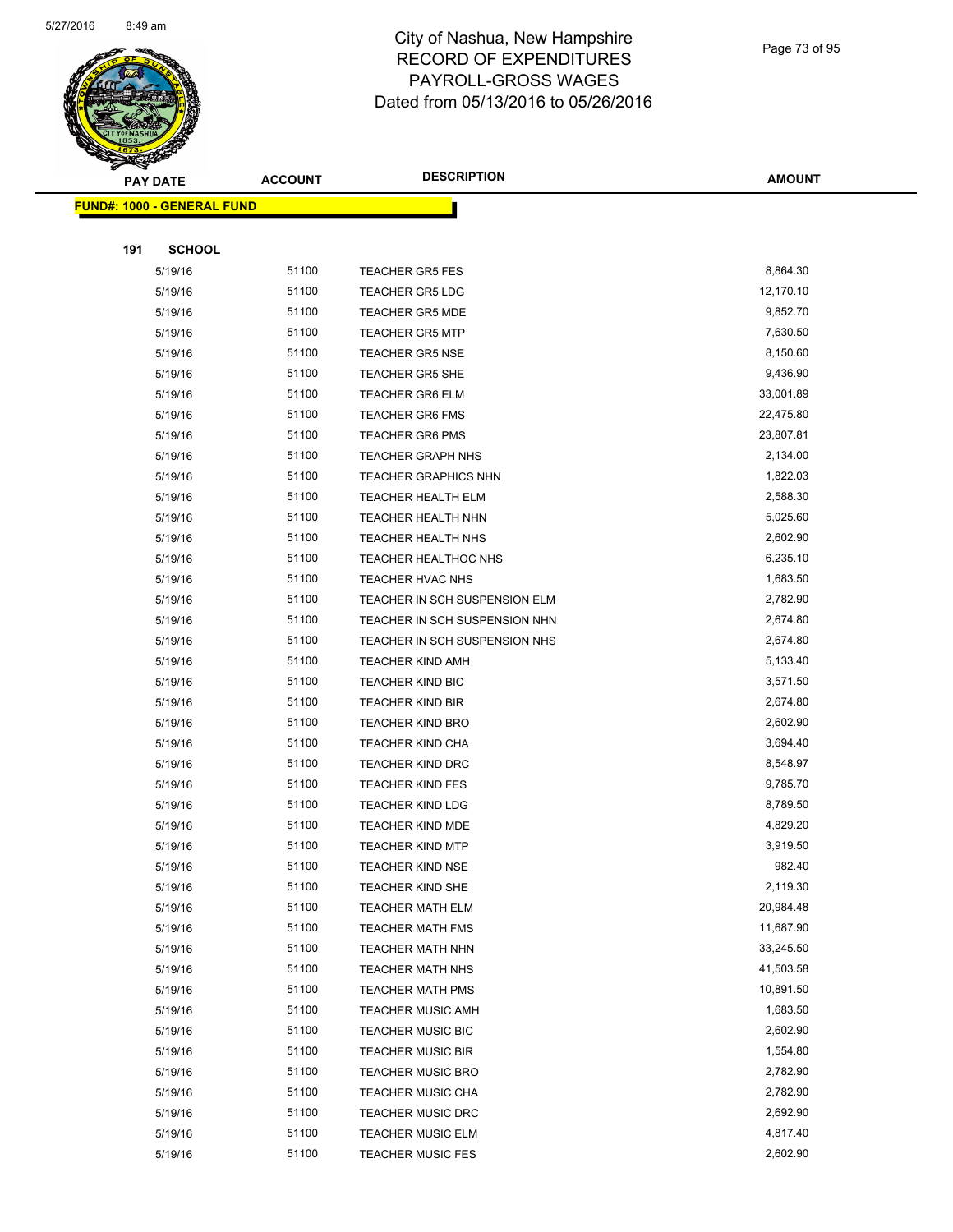

|     | <b>PAY DATE</b>                    | <b>ACCOUNT</b> | <b>DESCRIPTION</b>           | <b>AMOUNT</b> |
|-----|------------------------------------|----------------|------------------------------|---------------|
|     | <u> FUND#: 1000 - GENERAL FUND</u> |                |                              |               |
|     |                                    |                |                              |               |
| 191 | <b>SCHOOL</b>                      |                |                              |               |
|     | 5/19/16                            | 51100          | <b>TEACHER MUSIC FMS</b>     | 5,205.40      |
|     | 5/19/16                            | 51100          | <b>TEACHER MUSIC MDE</b>     | 1,949.70      |
|     | 5/19/16                            | 51100          | <b>TEACHER MUSIC NHN</b>     | 4,413.74      |
|     | 5/19/16                            | 51100          | TEACHER MUSIC NHS            | 5,104.70      |
|     | 5/19/16                            | 51100          | <b>TEACHER MUSIC NSE</b>     | 2,044.90      |
|     | 5/19/16                            | 51100          | <b>TEACHER MUSIC PMS</b>     | 4,355.20      |
|     | 5/19/16                            | 51100          | TEACHER MUSIC SHE            | 2,501.80      |
|     | 5/19/16                            | 51100          | TEACHER PE BIC               | 2,034.50      |
|     | 5/19/16                            | 51100          | TEACHER PE BIR               | 2,761.40      |
|     | 5/19/16                            | 51100          | <b>TEACHER PE BRO</b>        | 2,692.90      |
|     | 5/19/16                            | 51100          | TEACHER PE CHA               | 2,602.90      |
|     | 5/19/16                            | 51100          | TEACHER PE DRC               | 2,782.90      |
|     | 5/19/16                            | 51100          | TEACHER PE ELM               | 5,511.90      |
|     | 5/19/16                            | 51100          | TEACHER PE FES               | 1,885.00      |
|     | 5/19/16                            | 51100          | <b>TEACHER PE FMS</b>        | 5,205.80      |
|     | 5/19/16                            | 51100          | TEACHER PE LDG               | 2,097.08      |
|     | 5/19/16                            | 51100          | TEACHER PE MDE               | 2,674.80      |
|     | 5/19/16                            | 51100          | <b>TEACHER PE MTP</b>        | 2,119.30      |
|     | 5/19/16                            | 51100          | TEACHER PE NHN               | 8,467.20      |
|     | 5/19/16                            | 51100          | TEACHER PE NHS               | 10,017.30     |
|     | 5/19/16                            | 51100          | TEACHER PE NSE               | 2,504.60      |
|     | 5/19/16                            | 51100          | TEACHER PE PMS               | 4,494.10      |
|     | 5/19/16                            | 51100          | TEACHER PE SHE               | 2,674.80      |
|     | 5/19/16                            | 51100          | TEACHER PRESCHOOL BIC        | 12,296.40     |
|     | 5/19/16                            | 51100          | TEACHER PRESCHOOL BRO        | 7,678.40      |
|     | 5/19/16                            | 51100          | TEACHER PRESCHOOL DRC        | 1,801.00      |
|     | 5/19/16                            | 51100          | <b>TEACHER PRESCHOOL MTP</b> | 1,554.80      |
|     | 5/19/16                            | 51100          | <b>TEACHER PRESCHOOL NHS</b> | 1,292.80      |
|     | 5/19/16                            | 51100          | TEACHER PRESCHOOL NSE        | 5,853.50      |
|     | 5/19/16                            | 51100          | TEACHER READ AMH             | 2,873.00      |
|     | 5/19/16                            | 51100          | TEACHER READ BIC             | 5,331.60      |
|     | 5/19/16                            | 51100          | TEACHER READ BIR             | 2,782.90      |
|     | 5/19/16                            | 51100          | <b>TEACHER READ BRO</b>      | 1,949.70      |
|     | 5/19/16                            | 51100          | TEACHER READ DRC             | 2,873.00      |
|     | 5/19/16                            | 51100          | TEACHER READ ELM             | 5,222.50      |
|     | 5/19/16                            | 51100          | <b>TEACHER READ FES</b>      | 2,586.30      |
|     | 5/19/16                            | 51100          | <b>TEACHER READ FMS</b>      | 2,782.90      |
|     | 5/19/16                            | 51100          | <b>TEACHER READ LDG</b>      | 6,041.90      |
|     | 5/19/16                            | 51100          | TEACHER READ MDE             | 2,782.90      |
|     | 5/19/16                            | 51100          | <b>TEACHER READ MTP</b>      | 2,020.40      |
|     | 5/19/16                            | 51100          | <b>TEACHER READ NHN</b>      | 1,823.10      |
|     | 5/19/16                            | 51100          | TEACHER READ NHS             | 3,288.90      |
|     | 5/19/16                            | 51100          | TEACHER READ NSE             | 2,782.90      |
|     | 5/19/16                            | 51100          | <b>TEACHER READ PMS</b>      | 4,631.80      |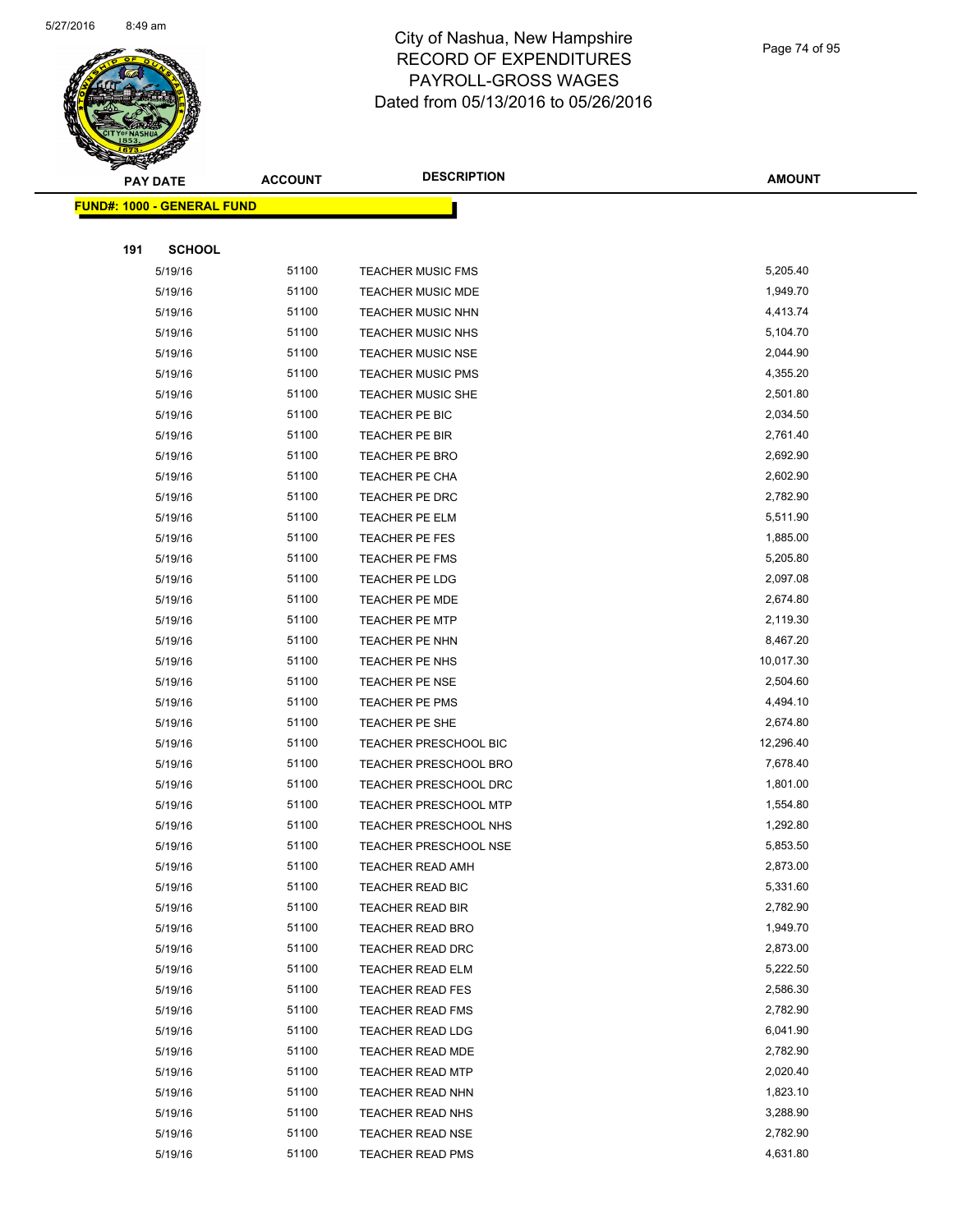

Page 75 of 95

| <b>PAY DATE</b>                   | <b>ACCOUNT</b> | <b>DESCRIPTION</b>                | <b>AMOUNT</b> |
|-----------------------------------|----------------|-----------------------------------|---------------|
| <b>FUND#: 1000 - GENERAL FUND</b> |                |                                   |               |
|                                   |                |                                   |               |
| 191<br><b>SCHOOL</b>              |                |                                   |               |
| 5/19/16                           | 51100          | TEACHER READ SHE                  | 2,674.80      |
| 5/19/16                           | 51100          | <b>TEACHER ROTC NHN</b>           | 2,728.30      |
| 5/19/16                           | 51100          | <b>TEACHER SCIENCE ELM</b>        | 16,662.80     |
| 5/19/16                           | 51100          | <b>TEACHER SCIENCE FMS</b>        | 12,113.20     |
| 5/19/16                           | 51100          | TEACHER SCIENCE NHN               | 31,813.90     |
| 5/19/16                           | 51100          | TEACHER SCIENCE NHS               | 37,851.30     |
| 5/19/16                           | 51100          | <b>TEACHER SCIENCE PMS</b>        | 10,442.50     |
| 5/19/16                           | 51100          | TEACHER SOCIAL STUDIES ELM        | 15,614.90     |
| 5/19/16                           | 51100          | TEACHER SOCIAL STUDIES FMS        | 12,526.30     |
| 5/19/16                           | 51100          | TEACHER SOCIAL STUDIES NHN        | 35,297.80     |
| 5/19/16                           | 51100          | TEACHER SOCIAL STUDIES NHS        | 36,667.60     |
| 5/19/16                           | 51100          | <b>TEACHER SOCIAL STUDIES PMS</b> | 12,047.60     |
| 5/19/16                           | 51100          | <b>TEACHER SPED AMH</b>           | 3,969.50      |
| 5/19/16                           | 51100          | <b>TEACHER SPED BIC</b>           | 3,736.13      |
| 5/19/16                           | 51100          | <b>TEACHER SPED BIR</b>           | 5,284.70      |
| 5/19/16                           | 51100          | TEACHER SPED BRO                  | 4,801.50      |
| 5/19/16                           | 51100          | <b>TEACHER SPED CHA</b>           | 9,729.50      |
| 5/19/16                           | 51100          | TEACHER SPED DRC                  | 5,105.90      |
| 5/19/16                           | 51100          | <b>TEACHER SPED ELM</b>           | 16,807.90     |
| 5/19/16                           | 51100          | <b>TEACHER SPED FES</b>           | 1,622.40      |
| 5/19/16                           | 51100          | <b>TEACHER SPED FMS</b>           | 12,222.10     |
| 5/19/16                           | 51100          | <b>TEACHER SPED LDG</b>           | 5,562.10      |
| 5/19/16                           | 51100          | <b>TEACHER SPED MDE</b>           | 4,191.29      |
| 5/19/16                           | 51100          | <b>TEACHER SPED MTP</b>           | 5,385.80      |
| 5/19/16                           | 51100          | <b>TEACHER SPED NHN</b>           | 22,185.01     |
| 5/19/16                           | 51100          | TEACHER SPED NHS                  | 32,357.30     |
| 5/26/16                           | 51100          | <b>TEACHER SPED NHS</b>           | (1, 108.91)   |
| 5/19/16                           | 51100          | <b>TEACHER SPED NSE</b>           | 1,510.90      |
| 5/19/16                           | 51100          | TEACHER SPED PMS                  | 10,450.00     |
| 5/19/16                           | 51100          | <b>TEACHER SPED SHE</b>           | 5,385.80      |
| 5/19/16                           | 51100          | <b>TEACHER TECHED ELM</b>         | 8,564.30      |
| 5/19/16                           | 51100          | <b>TEACHER TECHED FMS</b>         | 5,547.80      |
| 5/19/16                           | 51100          | <b>TEACHER TECHED NHN</b>         | 7,172.80      |
| 5/19/16                           | 51100          | <b>TEACHER TECHED NHS</b>         | 9,949.00      |
| 5/19/16                           | 51100          | <b>TEACHER TECHED PMS</b>         | 5,565.80      |
| 5/19/16                           | 51100          | TEACHER TV PROD NHS               | 2,674.80      |
| 5/19/16                           | 51100          | <b>TEACHER VISION WID</b>         | 5,289.20      |
| 5/19/16                           | 51100          | TECH INTERGRATION ASST AMH        | 609.60        |
| 5/26/16                           | 51100          | TECH INTERGRATION ASST AMH        | 619.48        |
| 5/19/16                           | 51100          | TECH INTERGRATION ASST BIC        | 657.62        |
| 5/26/16                           | 51100          | TECH INTERGRATION ASST BIC        | 642.20        |
| 5/19/16                           | 51100          | TECH INTERGRATION ASST CHA        | 556.94        |
| 5/26/16                           | 51100          | TECH INTERGRATION ASST CHA        | 547.80        |
| 5/19/16                           | 51100          | TECH INTERGRATION ASST FES        | 547.80        |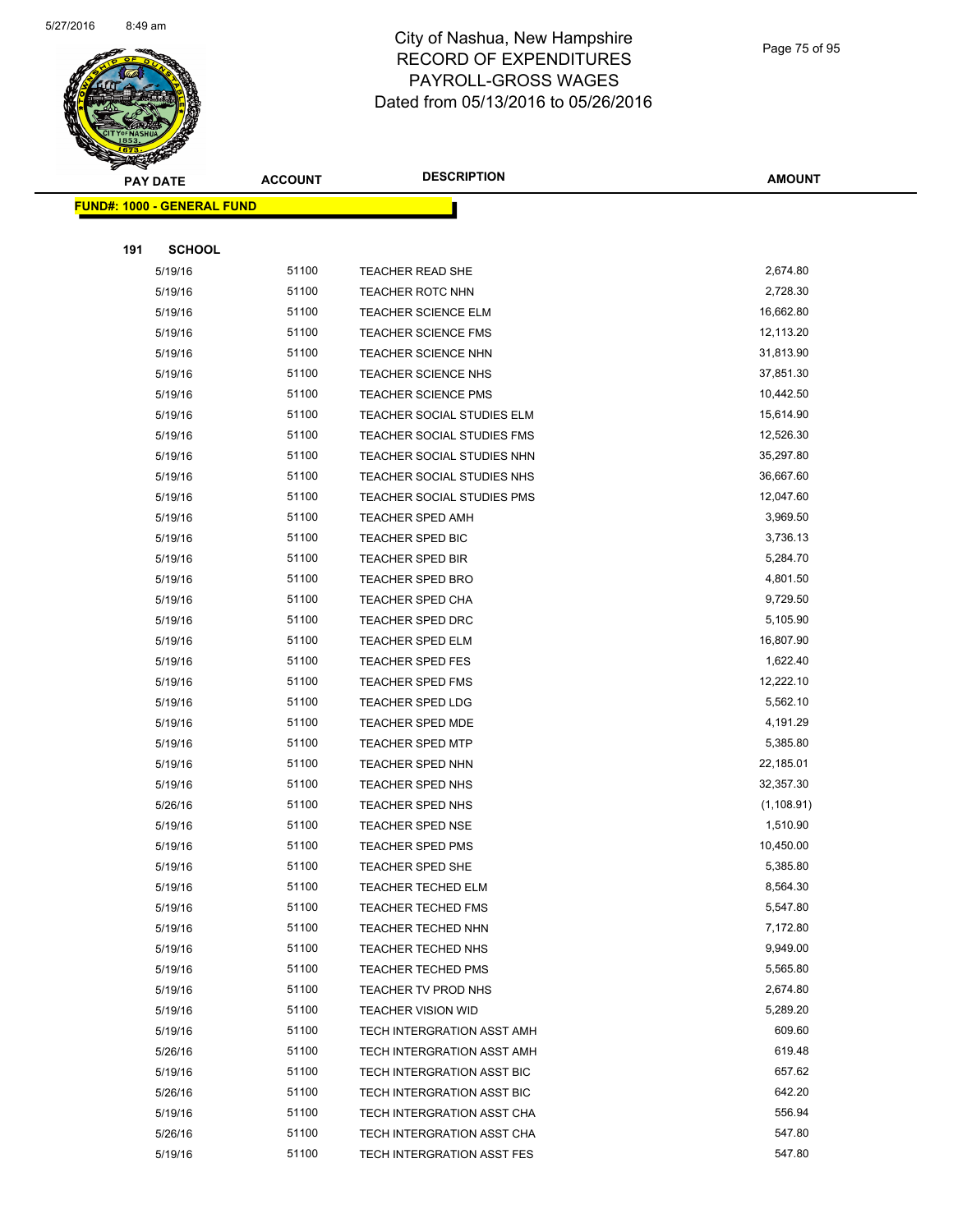

Page 76 of 95

|     | <b>PAY DATE</b>                    | <b>ACCOUNT</b> | <b>DESCRIPTION</b>              | <b>AMOUNT</b>    |
|-----|------------------------------------|----------------|---------------------------------|------------------|
|     | <u> FUND#: 1000 - GENERAL FUND</u> |                |                                 |                  |
|     |                                    |                |                                 |                  |
| 191 | <b>SCHOOL</b>                      |                |                                 |                  |
|     | 5/26/16                            | 51100          | TECH INTERGRATION ASST FES      | 547.80           |
|     | 5/19/16                            | 51100          | TECH INTERGRATION ASST LDG      | 569.60           |
|     | 5/26/16                            | 51100          | TECH INTERGRATION ASST LDG      | 569.61           |
|     | 5/19/16                            | 51100          | TECH INTERGRATION ASST MDE      | 639.30           |
|     | 5/26/16                            | 51100          | TECH INTERGRATION ASST MDE      | 639.30           |
|     | 5/19/16                            | 51100          | TECH INTERGRATION ASST NSE      | 602.83           |
|     | 5/26/16                            | 51100          | TECH INTERGRATION ASST NSE      | 607.77           |
|     | 5/19/16                            | 51100          | TECH INTERGRATION ASST SHE      | 552.37           |
|     | 5/26/16                            | 51100          | TECH INTERGRATION ASST SHE      | 561.51           |
|     | 5/19/16                            | 51200          | ATHLETIC EQUIPMENT MANAGER NHS  | 152.00           |
|     | 5/26/16                            | 51200          | ATHLETIC EQUIPMENT MANAGER NHS  | 66.00            |
|     | 5/19/16                            | 51200          | CLERICAL BOARD OF ED SUP        | 612.46           |
|     | 5/26/16                            | 51200          | CLERICAL BOARD OF ED SUP        | 558.76           |
|     | 5/19/16                            | 51200          | <b>CROSSING GUARD WPO</b>       | 2,902.84         |
|     | 5/26/16                            | 51200          | <b>CROSSING GUARD WPO</b>       | 2,874.84         |
|     | 5/26/16                            | 51200          | <b>CUSTODIAN BRO</b>            | 15.59            |
|     | 5/19/16                            | 51200          | <b>CUSTODIAN CHA</b>            | 347.40           |
|     | 5/26/16                            | 51200          | <b>CUSTODIAN CHA</b>            | 347.40           |
|     | 5/26/16                            | 51200          | <b>CUSTODIAN HEAD AMH</b>       | 31.18            |
|     | 5/19/16                            | 51200          | <b>CUSTODIAN NHN</b>            | 347.40           |
|     | 5/26/16                            | 51200          | <b>CUSTODIAN NHN</b>            | 347.40           |
|     | 5/19/16                            | 51200          | DATA ANALYST                    | 1,927.62         |
|     | 5/19/16                            | 51200          | <b>ENERGY OFFICER</b>           | 390.88           |
|     | 5/26/16                            | 51200          | <b>ENERGY OFFICER</b>           | 489.84           |
|     | 5/19/16                            | 51200          | FOOD SERVICE ASST PT AMH        | 45.50            |
|     | 5/26/16                            | 51200          | FOOD SERVICE ASST PT AMH        | 36.40            |
|     | 5/19/16                            | 51200          | FOOD SERVICE ASST PT CHA        | 45.50            |
|     | 5/26/16                            | 51200          | FOOD SERVICE ASST PT CHA        | 45.50            |
|     | 5/19/16                            | 51200          | <b>FOOD SERVICE ASST PT FMS</b> | 38.98            |
|     | 5/26/16                            | 51200          | FOOD SERVICE ASST PT FMS        | 15.59            |
|     | 5/19/16                            | 51200          | FOOD SERVICE ASST PT MDE        | 11.38            |
|     | 5/26/16                            | 51200          | FOOD SERVICE ASST PT MDE        | 11.38            |
|     | 5/19/16                            | 51200          | FOOD SERVICE COOK LDG           | 52.23            |
|     | 5/26/16                            | 51200          | FOOD SERVICE COOK LDG           | 41.80            |
|     | 5/19/16                            | 51200          | <b>GUIDANCE COUNSELOR ELM</b>   | 212.50           |
|     | 5/19/16                            | 51200          | GUIDANCE COUNSELOR NHS          | 1,644.50         |
|     | 5/19/16                            | 51200          | <b>INSTRUMENTAL MUSIC</b>       | 1,462.50         |
|     | 5/19/16                            | 51200          | LIBRARIAN FMS                   | 351.00           |
|     | 5/19/16                            | 51200          | LUNCH MONITOR AMH               | 543.10<br>536.46 |
|     | 5/26/16                            | 51200          | LUNCH MONITOR AMH               |                  |
|     | 5/19/16                            | 51200          | LUNCH MONITOR BIC               | 740.74<br>757.90 |
|     | 5/26/16                            | 51200          | LUNCH MONITOR BIC               |                  |
|     | 5/19/16                            | 51200          | LUNCH MONITOR BIR               | 476.50<br>453.62 |
|     | 5/26/16                            | 51200          | LUNCH MONITOR BIR               |                  |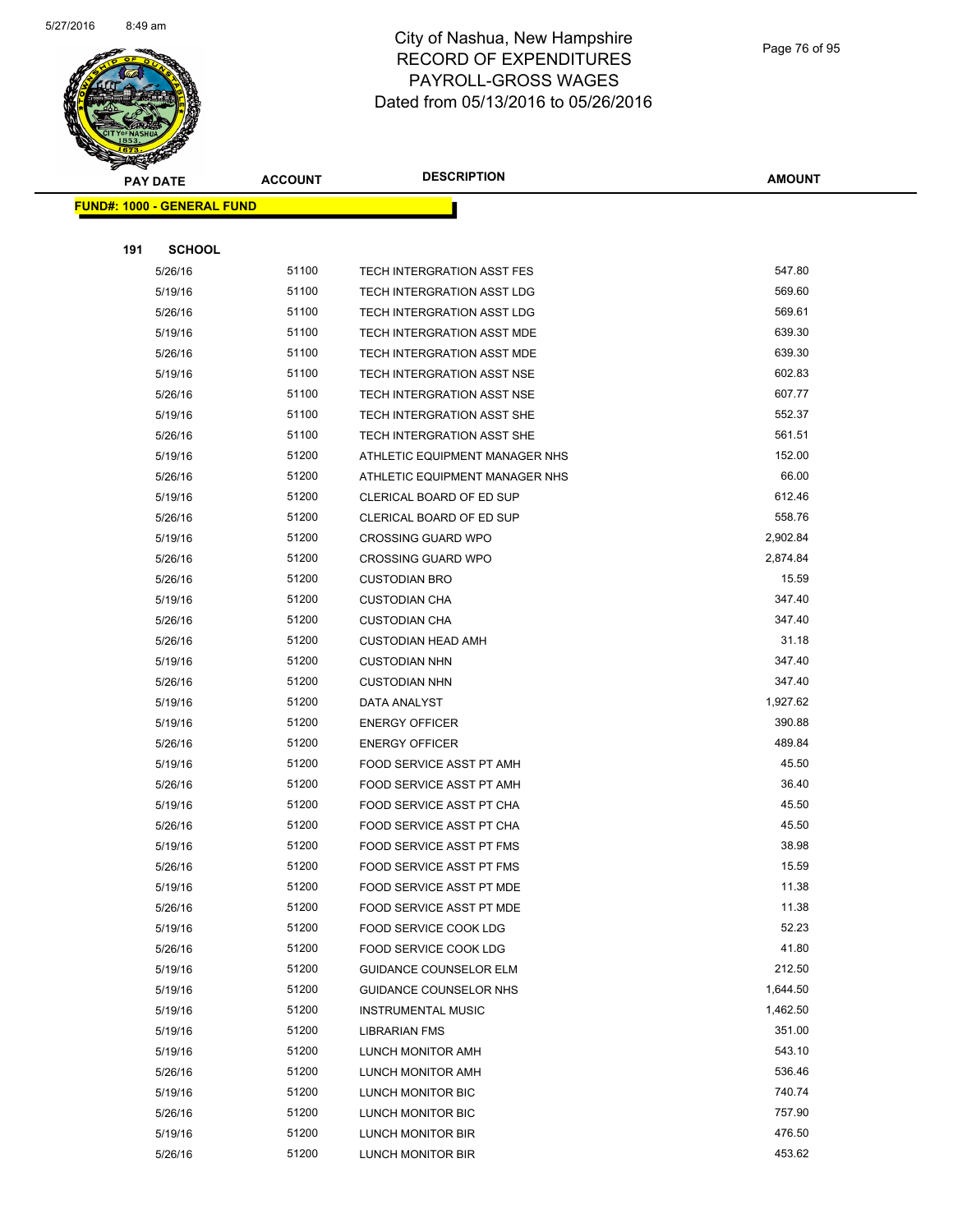

#### Page 77 of 95

|     | <b>PAY DATE</b>                    | <b>ACCOUNT</b> | <b>DESCRIPTION</b>       | <b>AMOUNT</b> |
|-----|------------------------------------|----------------|--------------------------|---------------|
|     | <u> FUND#: 1000 - GENERAL FUND</u> |                |                          |               |
|     |                                    |                |                          |               |
| 191 | <b>SCHOOL</b>                      |                |                          |               |
|     | 5/19/16                            | 51200          | LUNCH MONITOR BRO        | 457.60        |
|     | 5/26/16                            | 51200          | LUNCH MONITOR BRO        | 457.60        |
|     | 5/19/16                            | 51200          | LUNCH MONITOR CHA        | 632.06        |
|     | 5/26/16                            | 51200          | LUNCH MONITOR CHA        | 640.64        |
|     | 5/19/16                            | 51200          | LUNCH MONITOR DRC        | 523.08        |
|     | 5/26/16                            | 51200          | LUNCH MONITOR DRC        | 552.60        |
|     | 5/19/16                            | 51200          | LUNCH MONITOR ELM        | 283.14        |
|     | 5/26/16                            | 51200          | LUNCH MONITOR ELM        | 311.74        |
|     | 5/19/16                            | 51200          | LUNCH MONITOR FES        | 859.26        |
|     | 5/26/16                            | 51200          | LUNCH MONITOR FES        | 863.16        |
|     | 5/19/16                            | 51200          | LUNCH MONITOR FMS        | 144.12        |
|     | 5/26/16                            | 51200          | LUNCH MONITOR FMS        | 249.12        |
|     | 5/19/16                            | 51200          | LUNCH MONITOR LDG        | 671.91        |
|     | 5/26/16                            | 51200          | LUNCH MONITOR LDG        | 543.21        |
|     | 5/19/16                            | 51200          | LUNCH MONITOR MDE        | 678.96        |
|     | 5/26/16                            | 51200          | LUNCH MONITOR MDE        | 650.36        |
|     | 5/19/16                            | 51200          | <b>LUNCH MONITOR MTP</b> | 443.30        |
|     | 5/26/16                            | 51200          | LUNCH MONITOR MTP        | 360.36        |
|     | 5/19/16                            | 51200          | LUNCH MONITOR NHN        | 257.40        |
|     | 5/26/16                            | 51200          | LUNCH MONITOR NHN        | 371.80        |
|     | 5/19/16                            | 51200          | LUNCH MONITOR NHS        | 383.24        |
|     | 5/26/16                            | 51200          | LUNCH MONITOR NHS        | 380.38        |
|     | 5/19/16                            | 51200          | LUNCH MONITOR NSE        | 390.70        |
|     | 5/26/16                            | 51200          | LUNCH MONITOR NSE        | 410.72        |
|     | 5/19/16                            | 51200          | LUNCH MONITOR PMS        | 251.68        |
|     | 5/26/16                            | 51200          | <b>LUNCH MONITOR PMS</b> | 188.76        |
|     | 5/19/16                            | 51200          | LUNCH MONITOR SHE        | 620.81        |
|     | 5/26/16                            | 51200          | LUNCH MONITOR SHE        | 586.49        |
|     | 5/19/16                            | 51200          | PARA ALT PMS             | 64.68         |
|     | 5/26/16                            | 51200          | PARA ALT PMS             | 80.85         |
|     | 5/19/16                            | 51200          | PARA AMH ELL             | 56.88         |
|     | 5/26/16                            | 51200          | PARA AMH ELL             | 56.88         |
|     | 5/19/16                            | 51200          | PARA DW SPEC ED BIR      | 437.76        |
|     | 5/26/16                            | 51200          | PARA DW SPEC ED BIR      | 465.12        |
|     | 5/19/16                            | 51200          | PARA DW SPEC ED FMS      | 75.00         |
|     | 5/26/16                            | 51200          | PARA DW SPEC ED NHN      | 175.00        |
|     | 5/19/16                            | 51200          | PARA DW SPEC ED NHS      | 350.00        |
|     | 5/26/16                            | 51200          | PARA DW SPEC ED NHS      | 325.00        |
|     | 5/19/16                            | 51200          | PARA ELL FES             | 34.13         |
|     | 5/26/16                            | 51200          | PARA ELL FES             | 34.13         |
|     | 5/19/16                            | 51200          | PARA INST AMH            | 721.52        |
|     | 5/26/16                            | 51200          | PARA INST AMH            | 814.02        |
|     | 5/19/16                            | 51200          | PARA INST BIC            | 670.14        |
|     | 5/26/16                            | 51200          | PARA INST BIC            | 669.99        |
|     |                                    |                |                          |               |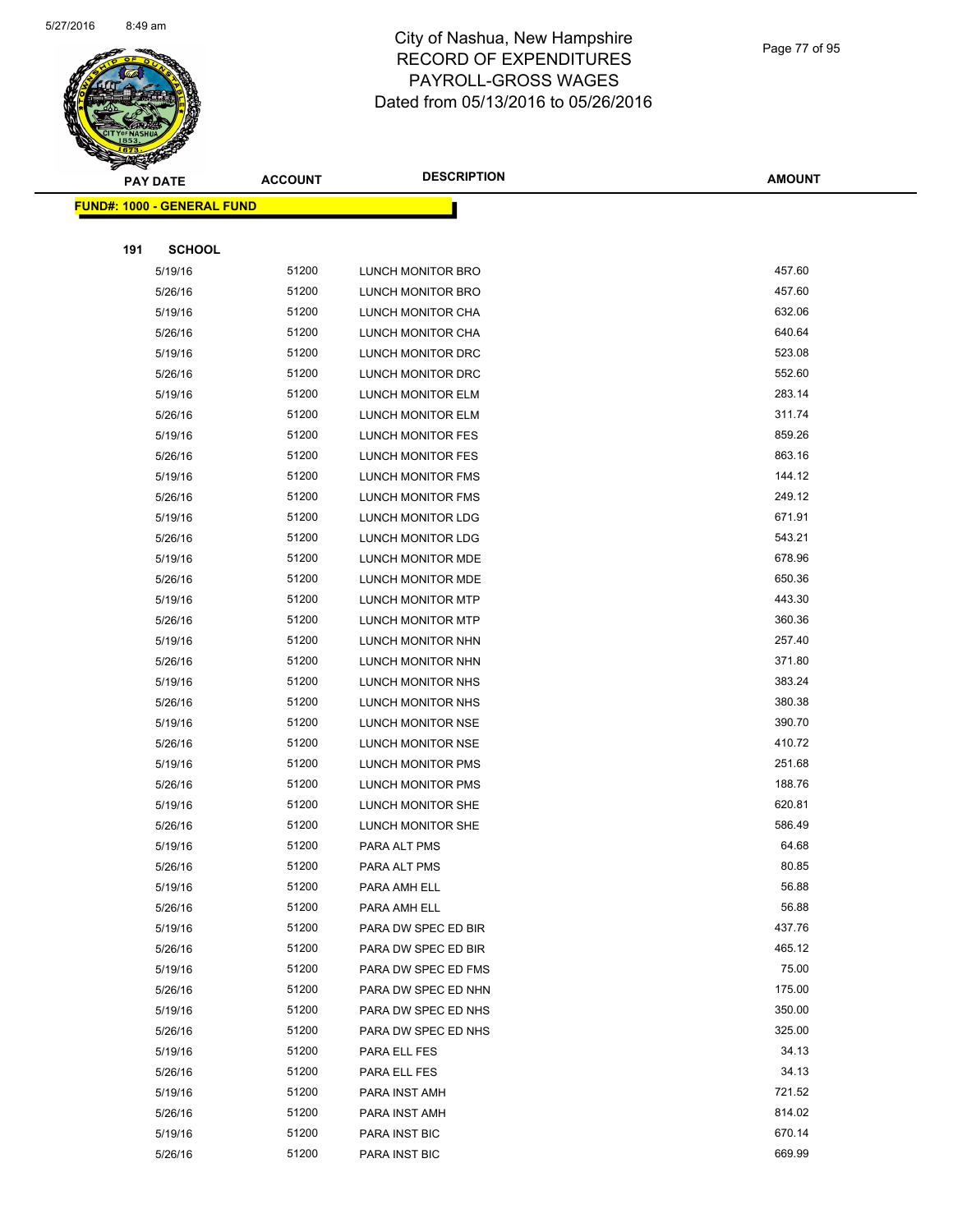

Page 78 of 95

|     | <b>PAY DATE</b>                    | <b>ACCOUNT</b> | <b>DESCRIPTION</b>          | <b>AMOUNT</b> |
|-----|------------------------------------|----------------|-----------------------------|---------------|
|     | <u> FUND#: 1000 - GENERAL FUND</u> |                |                             |               |
|     |                                    |                |                             |               |
| 191 | <b>SCHOOL</b>                      |                |                             |               |
|     | 5/19/16                            | 51200          | PARA INST BIR               | 45.50         |
|     | 5/26/16                            | 51200          | PARA INST BIR               | 45.50         |
|     | 5/19/16                            | 51200          | PARA INST DRC               | 63.70         |
|     | 5/26/16                            | 51200          | PARA INST DRC               | 63.70         |
|     | 5/19/16                            | 51200          | PARA INST FES               | 34.13         |
|     | 5/26/16                            | 51200          | PARA INST FES               | 34.13         |
|     | 5/19/16                            | 51200          | PARA INST FMS               | 22.75         |
|     | 5/26/16                            | 51200          | PARA INST FMS               | 22.75         |
|     | 5/19/16                            | 51200          | PARA INST LDG               | 68.26         |
|     | 5/26/16                            | 51200          | PARA INST LDG               | 68.26         |
|     | 5/19/16                            | 51200          | PARA INST MTP               | 344.12        |
|     | 5/26/16                            | 51200          | PARA INST MTP               | 367.25        |
|     | 5/19/16                            | 51200          | PARA INST NHN               | 277.76        |
|     | 5/26/16                            | 51200          | PARA INST NHN               | 286.72        |
|     | 5/19/16                            | 51200          | PARA INST PMS               | 61.67         |
|     | 5/26/16                            | 51200          | PARA INST PMS               | 45.50         |
|     | 5/19/16                            | 51200          | PARA INST SHE               | 276.30        |
|     | 5/26/16                            | 51200          | PARA INST SHE               | 280.14        |
|     | 5/19/16                            | 51200          | PARA LIB NHN                | 277.50        |
|     | 5/26/16                            | 51200          | PARA LIB NHN                | 277.50        |
|     | 5/19/16                            | 51200          | PARA LIB PMS                | 265.28        |
|     | 5/26/16                            | 51200          | PARA LIB PMS                | 272.16        |
|     | 5/19/16                            | 51200          | PARA PRE SCH BIC            | 1,571.30      |
|     | 5/26/16                            | 51200          | PARA PRE SCH BIC            | 1,587.38      |
|     | 5/19/16                            | 51200          | PARA PRE SCH BRO            | 1,272.92      |
|     | 5/26/16                            | 51200          | PARA PRE SCH BRO            | 1,259.24      |
|     | 5/19/16                            | 51200          | PARA PRE SCH DRC            | 1,223.99      |
|     | 5/26/16                            | 51200          | PARA PRE SCH DRC            | 1,105.72      |
|     | 5/19/16                            | 51200          | PARA PRE SCH MTP            | 719.76        |
|     | 5/26/16                            | 51200          | <b>PARA PRE SCH MTP</b>     | 697.94        |
|     | 5/19/16                            | 51200          | PARA PRE SCH NSE            | 2,520.87      |
|     | 5/26/16                            | 51200          | PARA PRE SCH NSE            | 2,461.64      |
|     | 5/19/16                            | 51200          | PARA SCI NHS                | 165.00        |
|     | 5/26/16                            | 51200          | PARA SCI NHS                | 165.00        |
|     | 5/19/16                            | 51200          | PARA TTI LDG                | 77.95         |
|     | 5/26/16                            | 51200          | PARA TTI LDG                | 77.95         |
|     | 5/19/16                            | 51200          | SCHOOL PSYCHOLOGIST WID     | 3,713.30      |
|     | 5/19/16                            | 51200          | SPECIAL EDUCATION TUTOR     | 300.00        |
|     | 5/19/16                            | 51200          | SPEECH LANG PATHOLOGIST WID | 11,547.84     |
|     | 5/19/16                            | 51200          | STUDENT ACTIVITY COORD NHN  | 1,058.50      |
|     | 5/19/16                            | 51200          | <b>SUB CLERICAL</b>         | 347.42        |
|     | 5/26/16                            | 51200          | SUB CLERICAL                | 290.52        |
|     | 5/19/16                            | 51200          | <b>SUB CROSSING GUARD</b>   | 38.98         |
|     | 5/26/16                            | 51200          | SUB CROSSING GUARD          | 33.83         |
|     |                                    |                |                             |               |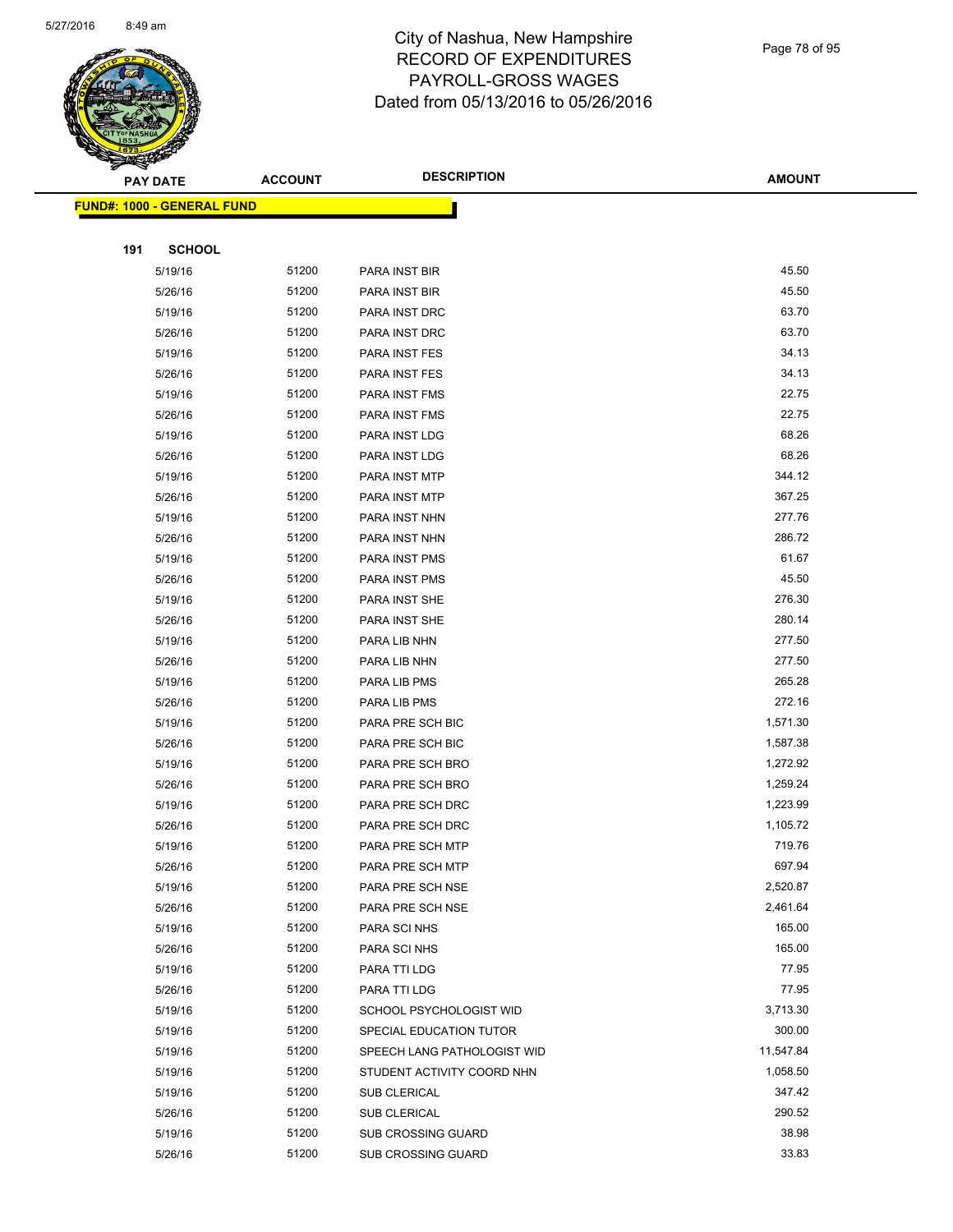

Page 79 of 95

| <b>PAY DATE</b>                   | <b>ACCOUNT</b> | <b>DESCRIPTION</b>            | <b>AMOUNT</b>          |
|-----------------------------------|----------------|-------------------------------|------------------------|
| <b>FUND#: 1000 - GENERAL FUND</b> |                |                               |                        |
|                                   |                |                               |                        |
| 191<br><b>SCHOOL</b>              |                |                               |                        |
| 5/19/16                           | 51200          | SUB FOOD SERVICE              | 97.44                  |
| 5/26/16                           | 51200          | <b>SUB FOOD SERVICE</b>       | 97.44                  |
| 5/19/16                           | 51200          | <b>SUB LUNCH MONITOR</b>      | 34.13                  |
| 5/26/16                           | 51200          | <b>SUB LUNCH MONITOR</b>      | 34.13                  |
| 5/19/16                           | 51200          | SUB PARA PROFESSIONAL         | 22.75                  |
| 5/26/16                           | 51200          | SUB PARA PROFESSIONAL         | 116.50                 |
| 5/19/16                           | 51200          | SUB TEACHER                   | 76.70                  |
| 5/26/16                           | 51200          | <b>SUB TEACHER</b>            | 130.28                 |
| 5/19/16                           | 51200          | SUB TEACHER LONG TERM         | 725.00                 |
| 5/19/16                           | 51200          | <b>TEACHER ART NHS</b>        | 911.52                 |
| 5/19/16                           | 51200          | TEACHER BIO TEC NHN           | 538.61                 |
| 5/19/16                           | 51200          | <b>TEACHER ENGLISH NHN</b>    | 350.00                 |
| 5/19/16                           | 51200          | <b>TEACHER ENGLISH NHS</b>    | 1,337.40               |
| 5/19/16                           | 51200          | TEACHER FOREIGN LANG FMS      | 1,000.70               |
| 5/19/16                           | 51200          | TEACHER FOREIGN LANG NHN      | 1,198.00               |
| 5/19/16                           | 51200          | <b>TEACHER GR4 BIC</b>        | 25.00                  |
| 5/19/16                           | 51200          | TEACHER GR5 CHA               | 238.00                 |
| 5/19/16                           | 51200          | TEACHER INST SPED WID         | 1,966.89               |
| 5/19/16                           | 51200          | <b>TEACHER KIND BIC</b>       | 1,391.50               |
| 5/19/16                           | 51200          | <b>TEACHER KIND BIR</b>       | 911.50                 |
| 5/19/16                           | 51200          | <b>TEACHER MATH NHS</b>       | 1,380.50               |
| 5/19/16                           | 51200          | <b>TEACHER MUSIC AMH</b>      | 225.00                 |
| 5/19/16                           | 51200          | <b>TEACHER MUSIC DRC</b>      | 350.00                 |
| 5/19/16                           | 51200          | <b>TEACHER MUSIC ELM</b>      | 847.30                 |
| 5/19/16                           | 51200          | <b>TEACHER MUSIC MTP</b>      | 1,250.91               |
| 5/19/16                           | 51200          | <b>TEACHER MUSIC NHN</b>      | 848.50                 |
| 5/19/16                           | 51200          | TEACHER PE MDE                | 172.00                 |
| 5/19/16                           | 51200          | <b>TEACHER READ ELM</b>       | 1,644.50               |
| 5/19/16                           | 51200          | <b>TEACHER SCIENCE NHN</b>    | 449.50                 |
| 5/19/16                           | 51200          | TEACHER SOCIAL STUDIES NHN    | 1,118.75               |
| 5/19/16                           | 51200          | <b>TEACHER SPED MDE</b>       | 550.00                 |
| 5/19/16                           | 51200          | <b>TEACHER SPED NHN</b>       | 1,723.80               |
| 5/19/16                           | 51200          | <b>TEACHER SPED NHS</b>       | 3,761.90               |
| 5/19/16                           | 51200          | <b>TEACHER TTI LDG</b>        | (228.63)               |
| 5/19/16                           | 51200          | <b>TEACHER VISION WIDE</b>    | 1,113.18               |
| 5/19/16                           | 51300          | OVERTIME-REGULAR              | 10,184.53              |
| 5/26/16                           | 51300          | OVERTIME-REGULAR              | 8,582.28               |
| 5/19/16                           | 51400          | WAGES TEMP-SEASONAL           | 1,320.00               |
| 5/26/16                           | 51400          | WAGES TEMP-SEASONAL           | 1,408.00               |
| 5/19/16                           | 51412<br>51412 | WAGES PER DIEM                | 51,416.00<br>51,568.80 |
| 5/26/16                           | 51600          | <b>WAGES PER DIEM</b>         | 3,121.50               |
| 5/19/16<br>5/26/16                | 51600          | LONGEVITY<br><b>LONGEVITY</b> | 3,101.23               |
| 5/19/16                           | 51650          | ADDITIONAL HOURS              | 2,838.13               |
|                                   |                |                               |                        |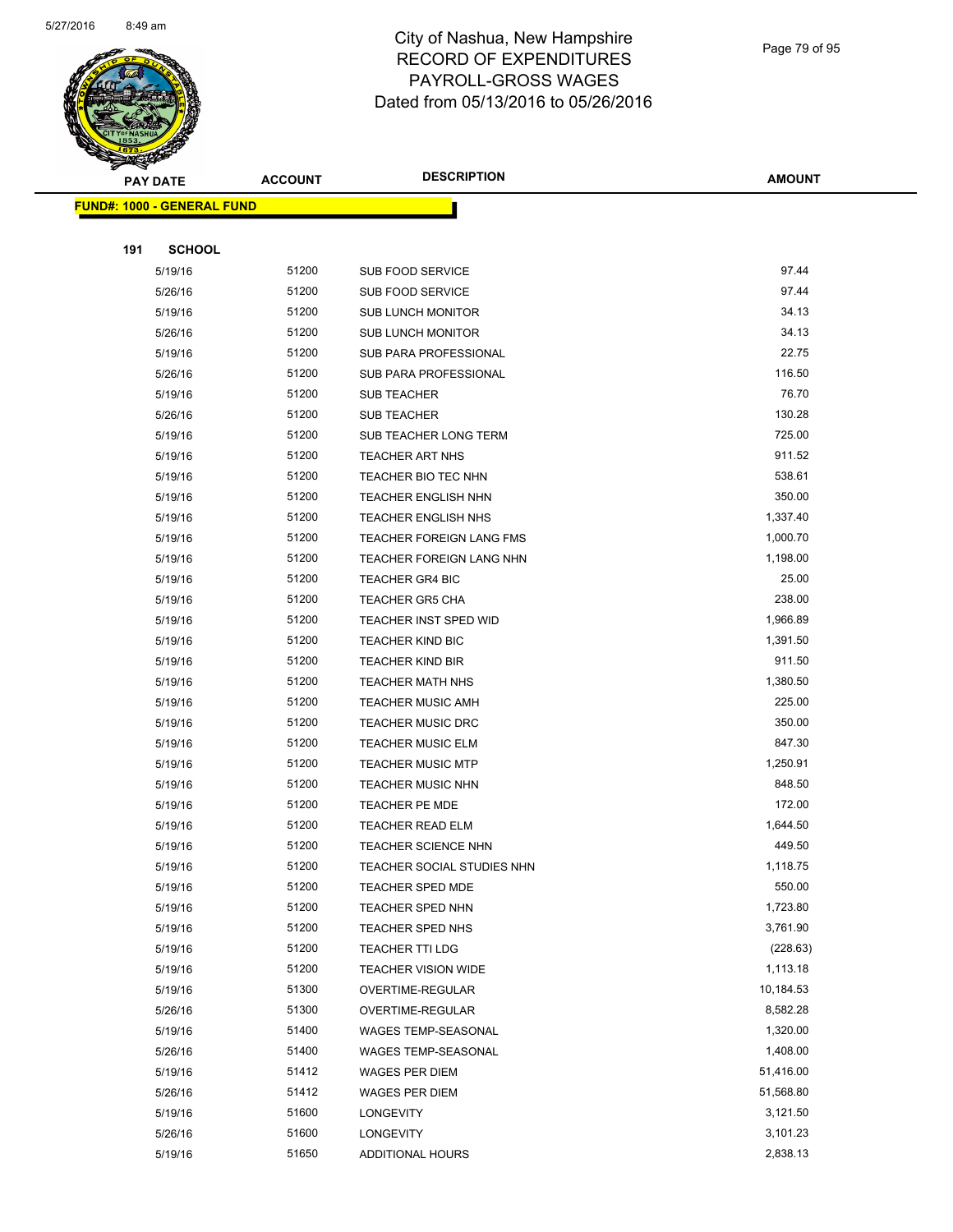

Page 80 of 95

| $\boldsymbol{z}$<br>$\tilde{\phantom{a}}$<br><b>PAY DATE</b> | <b>ACCOUNT</b> | <b>DESCRIPTION</b>                     | <b>AMOUNT</b>  |
|--------------------------------------------------------------|----------------|----------------------------------------|----------------|
| <b>FUND#: 1000 - GENERAL FUND</b>                            |                |                                        |                |
| 191<br><b>SCHOOL</b>                                         |                |                                        |                |
| 5/26/16                                                      | 51650          | <b>ADDITIONAL HOURS</b>                | 593.99         |
| 5/26/16                                                      | 51750          | <b>RETIREMENT &amp; SEPARATION PAY</b> | 1,228.99       |
| 5/19/16                                                      | 55118          | TELEPHONE-CELLULAR                     | 2,660.00       |
| <b>TOTAL 191 - SCHOOL</b>                                    |                |                                        | \$3,252,753.50 |
| <b>TOTAL FUND 1000 - GENERAL FUND</b>                        |                |                                        | \$5,090,169.63 |

# **FUND#: 2100 - FOOD SERVICES FUND**

| 5/19/16 | 51100 | CLERICAL FOOD SERVICE NHS            | 720.40   |
|---------|-------|--------------------------------------|----------|
| 5/26/16 | 51100 | CLERICAL FOOD SERVICE NHS            | 720.40   |
| 5/19/16 | 51100 | DELIVERY DRIVER FOOD SERVICE         | 801.48   |
| 5/26/16 | 51100 | DELIVERY DRIVER FOOD SERVICE         | 796.49   |
| 5/19/16 | 51100 | DIRECTOR FOOD SERVICE                | 2,967.50 |
| 5/19/16 | 51100 | <b>FOOD SERVICE BUSINESS MANAGER</b> | 2,111.40 |
| 5/19/16 | 51100 | FOOD SERVICE COOK AMH                | 496.30   |
| 5/26/16 | 51100 | <b>FOOD SERVICE COOK AMH</b>         | 496.30   |
| 5/19/16 | 51100 | FOOD SERVICE COOK BIC                | 496.30   |
| 5/26/16 | 51100 | <b>FOOD SERVICE COOK BIC</b>         | 496.30   |
| 5/19/16 | 51100 | <b>FOOD SERVICE COOK BIR</b>         | 496.30   |
| 5/26/16 | 51100 | FOOD SERVICE COOK BIR                | 496.30   |
| 5/19/16 | 51100 | FOOD SERVICE COOK BRO                | 496.30   |
| 5/26/16 | 51100 | <b>FOOD SERVICE COOK BRO</b>         | 489.21   |
| 5/19/16 | 51100 | FOOD SERVICE COOK CHA                | 496.30   |
| 5/26/16 | 51100 | <b>FOOD SERVICE COOK CHA</b>         | 489.21   |
| 5/19/16 | 51100 | <b>FOOD SERVICE COOK DRC</b>         | 496.30   |
| 5/26/16 | 51100 | <b>FOOD SERVICE COOK DRC</b>         | 496.30   |
| 5/19/16 | 51100 | FOOD SERVICE COOK ELM                | 1,013.60 |
| 5/26/16 | 51100 | <b>FOOD SERVICE COOK ELM</b>         | 1,013.60 |
| 5/19/16 | 51100 | <b>FOOD SERVICE COOK FES</b>         | 436.45   |
| 5/26/16 | 51100 | <b>FOOD SERVICE COOK FES</b>         | 427.10   |
| 5/19/16 | 51100 | <b>FOOD SERVICE COOK FMS</b>         | 506.80   |
| 5/26/16 | 51100 | <b>FOOD SERVICE COOK FMS</b>         | 506.80   |
| 5/19/16 | 51100 | FOOD SERVICE COOK LDG                | 478.80   |
| 5/26/16 | 51100 | FOOD SERVICE COOK LDG                | 471.96   |
| 5/19/16 | 51100 | FOOD SERVICE COOK MDE                | 478.80   |
| 5/26/16 | 51100 | FOOD SERVICE COOK MDE                | 478.80   |
| 5/19/16 | 51100 | FOOD SERVICE COOK NHN                | 1,066.80 |
| 5/26/16 | 51100 | FOOD SERVICE COOK NHN                | 1,066.80 |
| 5/19/16 | 51100 | FOOD SERVICE COOK NHS                | 1,045.80 |
| 5/26/16 | 51100 | FOOD SERVICE COOK NHS                | 1,045.80 |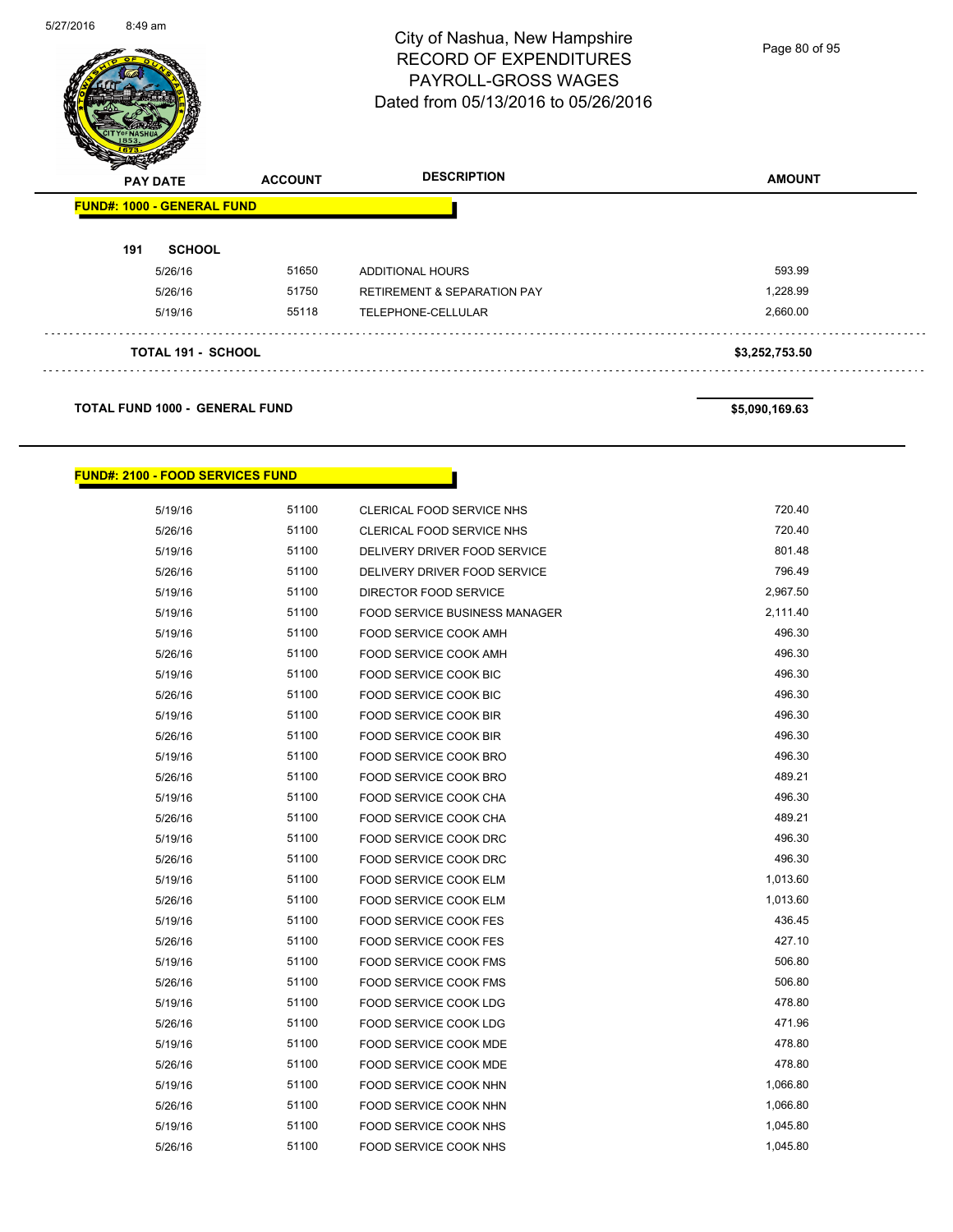

| <b>PAY DATE</b>                          | <b>ACCOUNT</b> | <b>DESCRIPTION</b>              | <b>AMOUNT</b> |
|------------------------------------------|----------------|---------------------------------|---------------|
| <u> FUND#: 2100 - FOOD SERVICES FUND</u> |                |                                 |               |
|                                          |                |                                 |               |
| 5/19/16                                  | 51100          | <b>FOOD SERVICE COOK NSE</b>    | 471.56        |
| 5/26/16                                  | 51100          | <b>FOOD SERVICE COOK NSE</b>    | 464.78        |
| 5/19/16                                  | 51100          | FOOD SERVICE COOK PMS           | 506.80        |
| 5/26/16                                  | 51100          | FOOD SERVICE COOK PMS           | 506.80        |
| 5/19/16                                  | 51100          | FOOD SERVICE COOK SHE           | 478.80        |
| 5/26/16                                  | 51100          | <b>FOOD SERVICE COOK SHE</b>    | 478.80        |
| 5/19/16                                  | 51100          | FOOD SERVICE SITE CORD          | 11,582.20     |
| 5/19/16                                  | 51100          | <b>FOOD SERVICECOOK MTP</b>     | 457.45        |
| 5/26/16                                  | 51100          | <b>FOOD SERVICECOOK MTP</b>     | 457.45        |
| 5/19/16                                  | 51200          | FOOD SERVICE ASST PT AMH        | 543.75        |
| 5/26/16                                  | 51200          | FOOD SERVICE ASST PT AMH        | 595.02        |
| 5/19/16                                  | 51200          | FOOD SERVICE ASST PT BIC        | 551.55        |
| 5/26/16                                  | 51200          | <b>FOOD SERVICE ASST PT BIC</b> | 551.55        |
| 5/19/16                                  | 51200          | FOOD SERVICE ASST PT BIR        | 429.75        |
| 5/26/16                                  | 51200          | <b>FOOD SERVICE ASST PT BIR</b> | 429.75        |
| 5/19/16                                  | 51200          | FOOD SERVICE ASST PT BRO        | 358.50        |
| 5/26/16                                  | 51200          | FOOD SERVICE ASST PT BRO        | 352.53        |
| 5/19/16                                  | 51200          | FOOD SERVICE ASST PT CHA        | 537.60        |
| 5/26/16                                  | 51200          | FOOD SERVICE ASST PT CHA        | 531.51        |
| 5/19/16                                  | 51200          | FOOD SERVICE ASST PT DRC        | 562.54        |
| 5/26/16                                  | 51200          | FOOD SERVICE ASST PT DRC        | 668.18        |
| 5/19/16                                  | 51200          | FOOD SERVICE ASST PT ELM        | 1,707.12      |
| 5/26/16                                  | 51200          | FOOD SERVICE ASST PT ELM        | 1,919.42      |
| 5/19/16                                  | 51200          | FOOD SERVICE ASST PT FES        | 808.16        |
| 5/26/16                                  | 51200          | <b>FOOD SERVICE ASST PT FES</b> | 733.43        |
| 5/19/16                                  | 51200          | <b>FOOD SERVICE ASST PT FMS</b> | 2,006.45      |
| 5/26/16                                  | 51200          | FOOD SERVICE ASST PT FMS        | 2,000.10      |
| 5/19/16                                  | 51200          | FOOD SERVICE ASST PT LDG        | 936.65        |
| 5/26/16                                  | 51200          | FOOD SERVICE ASST PT LDG        | 977.72        |
| 5/19/16                                  | 51200          | FOOD SERVICE ASST PT MDE        | 543.40        |
| 5/26/16                                  | 51200          | FOOD SERVICE ASST PT MDE        | 548.95        |
| 5/19/16                                  | 51200          | FOOD SERVICE ASST PT MTP        | 494.57        |
| 5/26/16                                  | 51200          | FOOD SERVICE ASST PT MTP        | 471.40        |
| 5/19/16                                  | 51200          | FOOD SERVICE ASST PT NHN        | 4,117.80      |
| 5/26/16                                  | 51200          | FOOD SERVICE ASST PT NHN        | 3,848.88      |
| 5/19/16                                  | 51200          | FOOD SERVICE ASST PT NHS        | 4,279.80      |
| 5/26/16                                  | 51200          | FOOD SERVICE ASST PT NHS        | 4,259.43      |
| 5/19/16                                  | 51200          | FOOD SERVICE ASST PT PMS        | 2,343.13      |
| 5/26/16                                  | 51200          | FOOD SERVICE ASST PT PMS        | 2,153.65      |
| 5/19/16                                  | 51200          | FOOD SERVICE ASST PT SHE        | 532.55        |
| 5/26/16                                  | 51200          | FOOD SERVICE ASST PT SHE        | 532.55        |
| 5/19/16                                  | 51300          | OVERTIME-REGULAR                | 92.40         |
| 5/26/16                                  | 51300          | OVERTIME-REGULAR                | 364.22        |
| 5/19/16                                  | 51412          | <b>WAGES PER DIEM</b>           | 4,919.24      |
| 5/26/16                                  | 51412          | WAGES PER DIEM                  | 4,927.83      |
|                                          |                |                                 |               |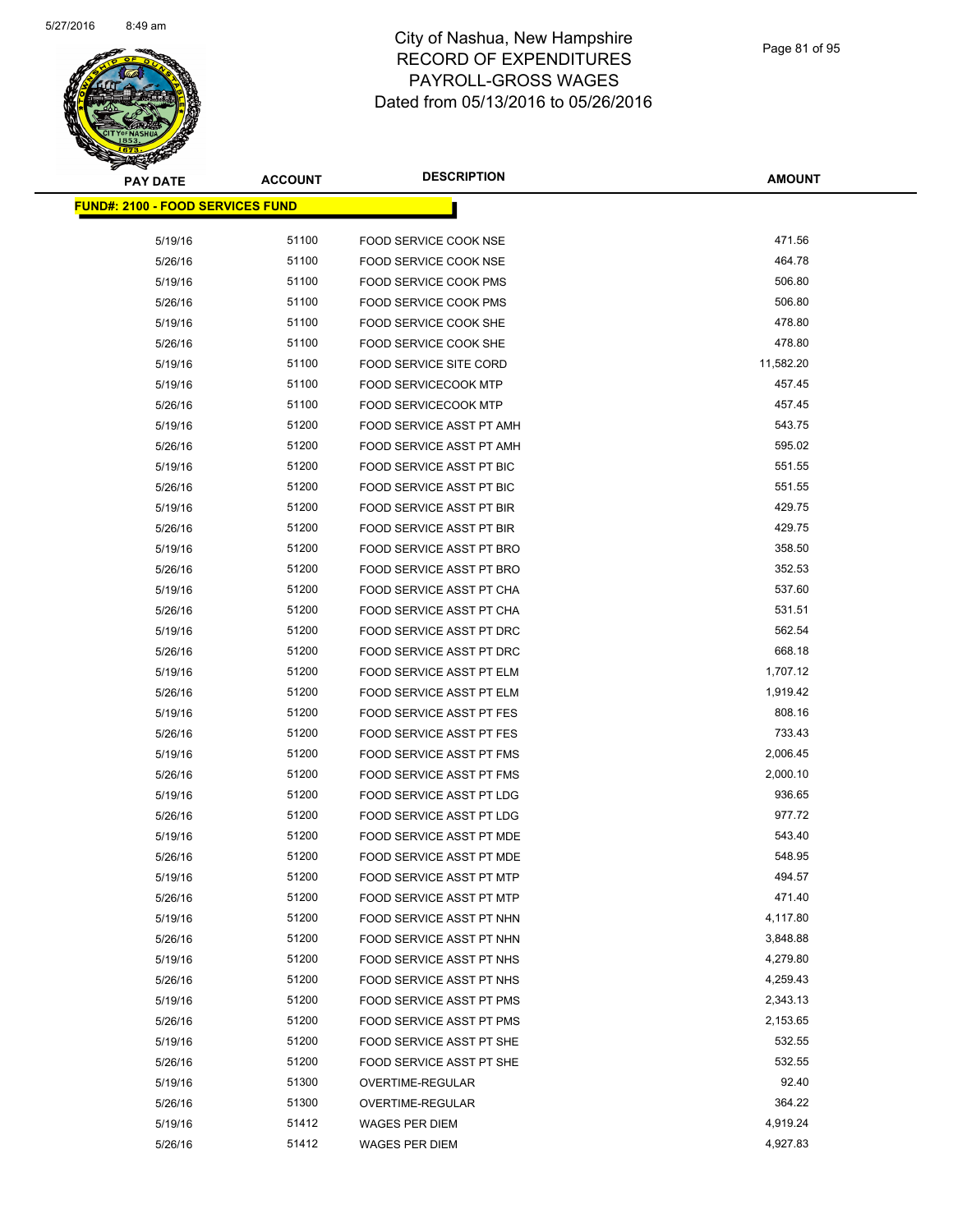|                                                 |                | City of Nashua, New Hampshire<br><b>RECORD OF EXPENDITURES</b><br>PAYROLL-GROSS WAGES<br>Dated from 05/13/2016 to 05/26/2016 | Page 82 of 95   |
|-------------------------------------------------|----------------|------------------------------------------------------------------------------------------------------------------------------|-----------------|
| <b>PAY DATE</b>                                 | <b>ACCOUNT</b> | <b>DESCRIPTION</b>                                                                                                           | <b>AMOUNT</b>   |
| <b>FUND#: 2100 - FOOD SERVICES FUND</b>         |                |                                                                                                                              |                 |
| 5/19/16                                         | 55118          | TELEPHONE-CELLULAR                                                                                                           | 80.00           |
| <b>TOTAL FUND 2100 - FOOD SERVICES FUND</b>     |                |                                                                                                                              | \$91,212.72     |
| <b>FUND#: 2201 - DRIVERS EDUCATION FUND</b>     |                |                                                                                                                              |                 |
| 5/19/16                                         | 51200          | ADULT ED DIPOLMA INST                                                                                                        | 575.00          |
| 5/19/16                                         | 51200          | DRIVER INSTRUCTOR                                                                                                            | 400.00          |
| 5/26/16                                         | 51200          | DRIVER INSTRUCTOR                                                                                                            | 575.00          |
| 5/19/16                                         | 51200          | <b>TEACHER ELL FES</b>                                                                                                       | 350.00          |
| 5/19/16                                         | 51200          | TEACHER TECHED ELM                                                                                                           | 350.00          |
| 5/19/16                                         | 51200          | TEACHER TECHED PMS                                                                                                           | 300.00          |
| <b>TOTAL FUND 2201 - DRIVERS EDUCATION FUND</b> |                |                                                                                                                              | \$2,550.00      |
| <b>FUND#: 2207 - ADULT ED/CONTINUING ED</b>     |                |                                                                                                                              |                 |
| 5/26/16                                         | 51200          | ADULT ED DIPOLMA TEACHER                                                                                                     | 75.00           |
| 5/19/16                                         | 51200          | ADULT ED ENRICHMENT INST                                                                                                     | 125.00          |
| 5/26/16                                         | 51200          | ADULT ED ENRICHMENT INST                                                                                                     | 125.00          |
| 5/19/16                                         | 51200          | ADULT ED ENRICHMENT TEACHER                                                                                                  | 100.00          |
| 5/26/16                                         | 51200          | ADULT ED ENRICHMENT TEACHER                                                                                                  | 312.50          |
| 5/19/16                                         | 51200<br>51200 | ADULT ED INSTRUCTOR<br>ADULT ED INSTRUCTOR                                                                                   | 50.00<br>125.00 |
| 5/26/16<br>5/19/16                              | 51200          | CLERICAL ACADEMY NHN                                                                                                         | 92.12           |
| 5/19/16                                         | 51200          | <b>SUB TEACHER</b>                                                                                                           | 125.00          |
| 5/26/16                                         | 51200          | <b>SUB TEACHER</b>                                                                                                           | 275.00          |
| <b>TOTAL FUND 2207 - ADULT ED/CONTINUING ED</b> |                |                                                                                                                              | \$1,404.62      |
| <b>FUND#: 2222 - AFTER SCHOOL PROGRAM</b>       |                |                                                                                                                              |                 |
| 5/19/16                                         | 51100          | DIRECTOR 21 CENTURY                                                                                                          | 2,730.80        |
| 5/19/16                                         | 51200          | 21 CENTURY ELEM MFAM RES COORD                                                                                               | 144.38          |
| 5/19/16                                         | 51200          | 21ST CENTURY INSTRUCTOR                                                                                                      | 2,313.13        |
| 5/26/16                                         | 51200          | 21ST CENTURY INSTRUCTOR                                                                                                      | 2,124.38        |
| 5/19/16                                         | 51200          | <b>GUIDANCE COUNSELOR FES</b>                                                                                                | 300.00          |
| 5/19/16                                         | 51200          | LIBRARIAN AMH                                                                                                                | 64.38           |
| 5/19/16                                         | 51200          | <b>LIBRARIAN LDG</b>                                                                                                         | 26.25           |

5/19/16 51200 LUNCH MONITOR AMH 5/26/16 51200 LUNCH MONITOR AMH 205.63 5/19/16 51200 LUNCH MONITOR DRC 258.13

5/27/2016 8:49 am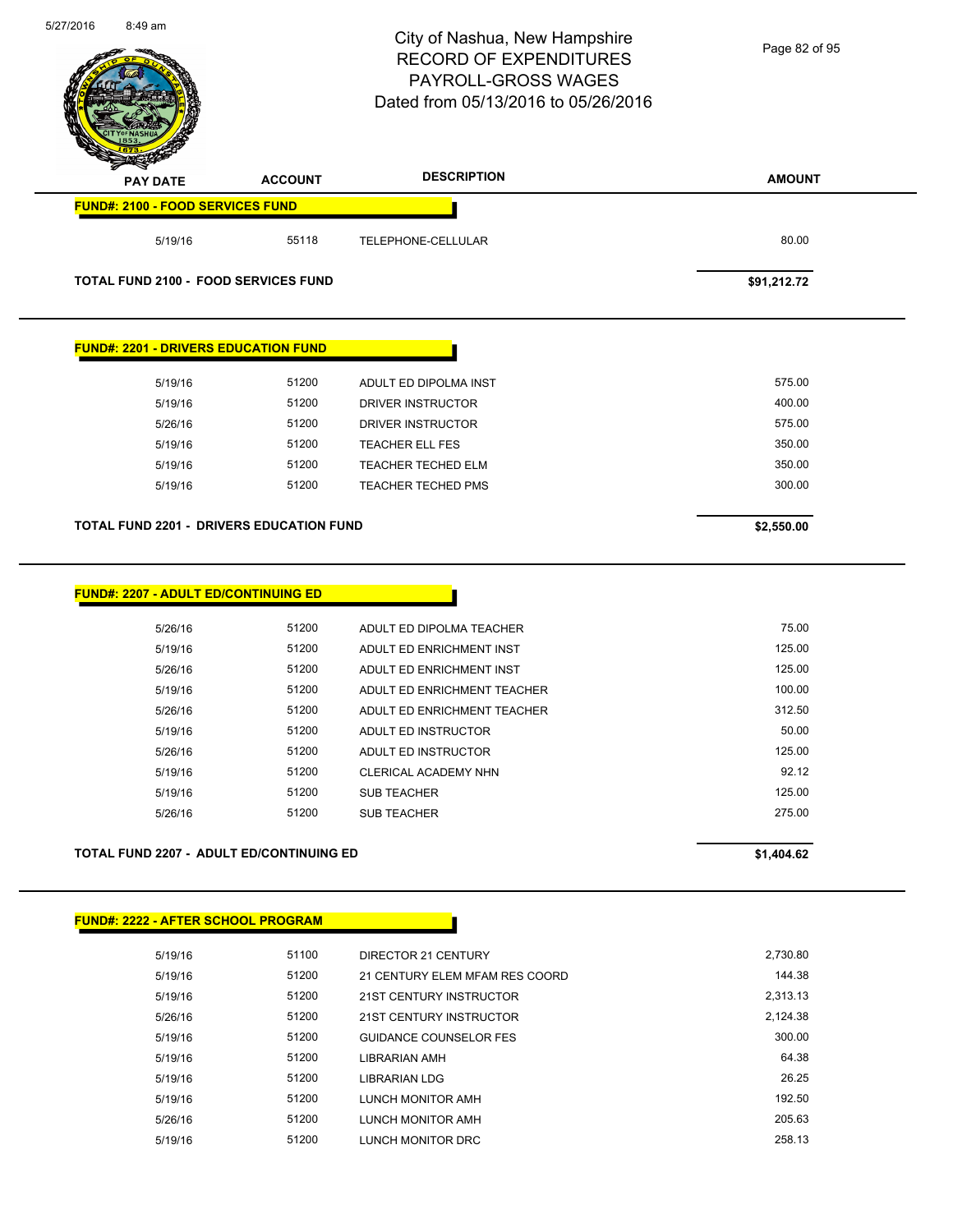

Page 83 of 95

| <b>PAY DATE</b>                            | <b>ACCOUNT</b> | <b>DESCRIPTION</b>                | <b>AMOUNT</b> |
|--------------------------------------------|----------------|-----------------------------------|---------------|
| <u> FUND#: 2222 - AFTER SCHOOL PROGRAM</u> |                |                                   |               |
| 5/26/16                                    | 51200          | LUNCH MONITOR DRC                 | 315.00        |
| 5/19/16                                    | 51200          | LUNCH MONITOR SHE                 | 284.38        |
| 5/26/16                                    | 51200          | <b>LUNCH MONITOR SHE</b>          | 323.75        |
| 5/19/16                                    | 51200          | PARA DW SPEC ED NHS               | 105.00        |
| 5/26/16                                    | 51200          | PARA DW SPEC ED NHS               | 105.00        |
| 5/19/16                                    | 51200          | PARA ELL MTP                      | 157.50        |
| 5/26/16                                    | 51200          | PARA ELL MTP                      | 218.75        |
| 5/19/16                                    | 51200          | PARA INST DRC                     | 144.38        |
| 5/26/16                                    | 51200          | PARA INST DRC                     | 96.25         |
| 5/19/16                                    | 51200          | PARA INST FES                     | 231.88        |
| 5/26/16                                    | 51200          | PARA INST FES                     | 201.25        |
| 5/19/16                                    | 51200          | PARA INST LDG                     | 498.75        |
| 5/26/16                                    | 51200          | PARA INST LDG                     | 393.75        |
| 5/19/16                                    | 51200          | PARA INST NHN                     | 78.75         |
| 5/26/16                                    | 51200          | PARA INST NHN                     | 78.75         |
| 5/19/16                                    | 51200          | PARA INST PMS                     | 131.25        |
| 5/26/16                                    | 51200          | PARA INST PMS                     | 87.50         |
| 5/19/16                                    | 51200          | PARA KIND AMH                     | 87.50         |
| 5/26/16                                    | 51200          | PARA KIND AMH                     | 87.50         |
| 5/19/16                                    | 51200          | PARA SPED FES                     | 175.00        |
| 5/26/16                                    | 51200          | PARA SPED FES                     | 105.00        |
| 5/19/16                                    | 51200          | SUMMER SCHOOL SCIENCE             | 130.00        |
| 5/26/16                                    | 51200          | SUMMER SCHOOL SCIENCE             | 90.00         |
| 5/19/16                                    | 51200          | <b>TEACHER FACS ELM</b>           | 131.25        |
| 5/19/16                                    | 51200          | <b>TEACHER GR1 AMH</b>            | 350.00        |
| 5/19/16                                    | 51200          | <b>TEACHER GR1 FES</b>            | 105.00        |
| 5/19/16                                    | 51200          | <b>TEACHER GR3 DRC</b>            | 112.50        |
| 5/19/16                                    | 51200          | <b>TEACHER GR4 LDG</b>            | 243.13        |
| 5/19/16                                    | 51200          | <b>TEACHER GR6 ELM</b>            | 100.00        |
| 5/19/16                                    | 51200          | <b>TEACHER KIND LDG</b>           | 118.75        |
| 5/19/16                                    | 51200          | <b>TEACHER SPED FES</b>           | 270.00        |
| 5/19/16                                    | 51200          | <b>TEACHER SPED LDG</b>           | 136.25        |
| 5/19/16                                    | 51200          | TECH INTERGRATION ASST FES        | 35.00         |
| 5/26/16                                    | 51200          | <b>TECH INTERGRATION ASST FES</b> | 35.00         |
|                                            |                |                                   |               |

#### **TOTAL FUND 2222 - AFTER SCHOOL PROGRAM \$14,123.35**

**FUND#: 2252 - DAY CARE** 5/19/16 51100 PANTHER PRESCHOOL DIRECTOR 879.90 **TOTAL FUND 2252 - DAY CARE \$879.90**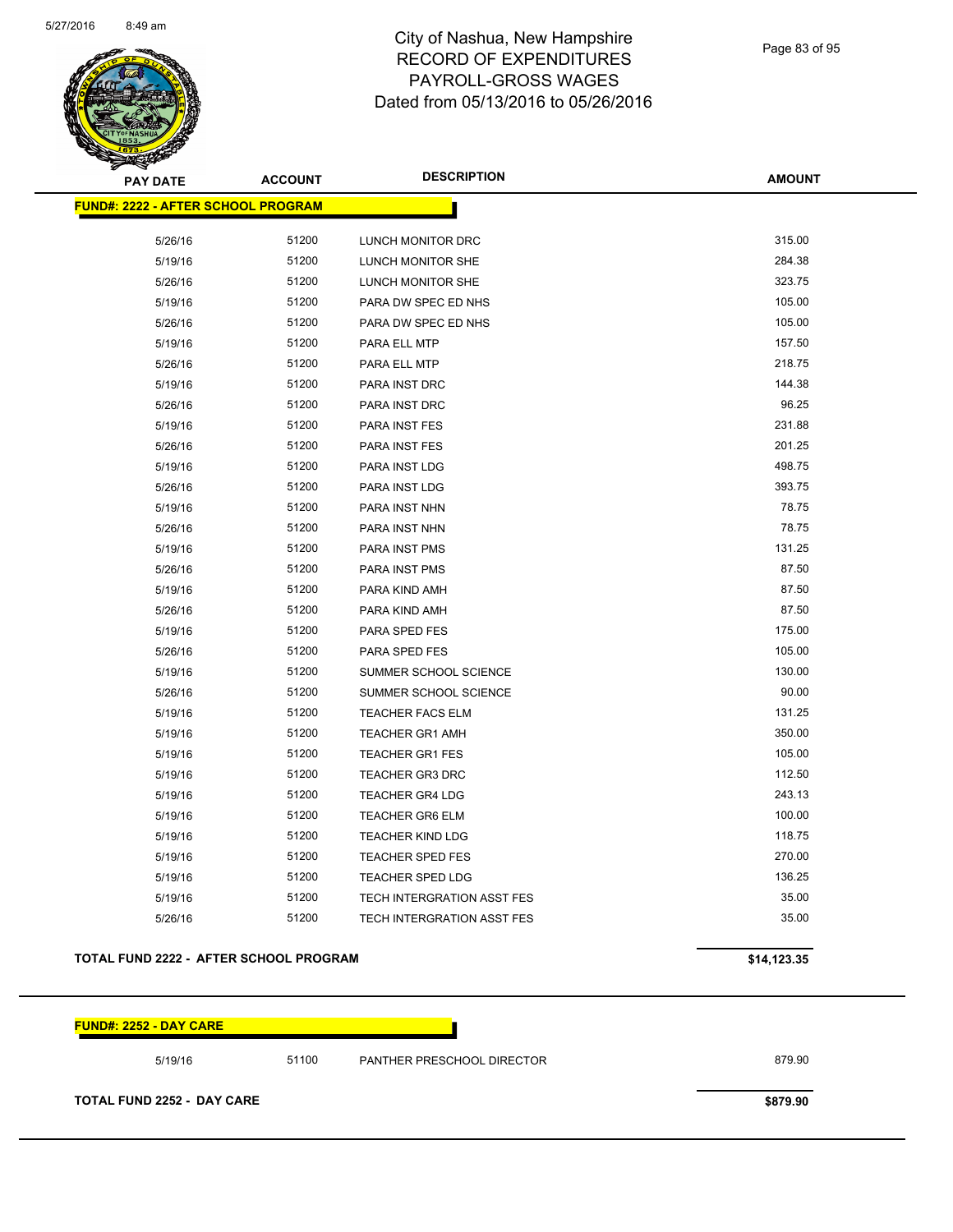

Page 84 of 95

| <b>PAY DATE</b>                                                                                                                                   | <b>ACCOUNT</b> | <b>DESCRIPTION</b>             | <b>AMOUNT</b> |
|---------------------------------------------------------------------------------------------------------------------------------------------------|----------------|--------------------------------|---------------|
| <b>FUND#: 2257 - SPECIAL ED LOCAL</b>                                                                                                             |                |                                |               |
| 5/19/16                                                                                                                                           | 51100          | PARA DW SPEC ED SHE            | 627.25        |
| 5/26/16                                                                                                                                           | 51100          | PARA DW SPEC ED SHE            | 622.43        |
| 5/19/16                                                                                                                                           | 51412          | <b>WAGES PER DIEM</b>          | 7.00          |
| TOTAL FUND 2257 - SPECIAL ED LOCAL                                                                                                                |                |                                | \$1,256.68    |
| <b>FUND#: 2503 - PARKS &amp; REC PROGRAMS FUND</b>                                                                                                |                |                                |               |
| 5/19/16                                                                                                                                           | 51100          | PROGRAM COORDINATOR            | 365.15        |
| 5/26/16                                                                                                                                           | 51100          | PROGRAM COORDINATOR            | 365.15        |
| <b>TOTAL FUND 2503 - PARKS &amp; REC PROGRAMS FUND</b>                                                                                            |                |                                | \$730.30      |
| <b>FUND#: 2505 - PEG ACCESS CHANNELS FUND</b>                                                                                                     |                |                                |               |
| 5/19/16                                                                                                                                           | 51100          | ECHANNEL ACCESS ADMINISTRATOR  | 1,075.60      |
| 5/26/16                                                                                                                                           | 51100          | ECHANNEL ACCESS ADMINISTRATOR  | 1,075.60      |
| 5/19/16                                                                                                                                           | 51100          | PEG PROGRAM MANAGER            | 1,192.40      |
| 5/26/16                                                                                                                                           | 51100          | PEG PROGRAM MANAGER            | 1,192.40      |
| 5/26/16                                                                                                                                           | 55118          | TELEPHONE-CELLULAR             | 100.00        |
|                                                                                                                                                   |                |                                |               |
| <b>TOTAL FUND 2505 - PEG ACCESS CHANNELS FUND</b>                                                                                                 |                |                                | \$4,636.00    |
|                                                                                                                                                   |                |                                |               |
| 5/19/16                                                                                                                                           | 51200          | EMERGENCY MANAGEMENT COORDINAT | 684.62        |
| 5/26/16                                                                                                                                           | 51200          | EMERGENCY MANAGEMENT COORDINAT | 701.34        |
|                                                                                                                                                   |                |                                | \$1,385.96    |
| <b>FUND#: 3030 - EMERGENCY MGMT GRANTS FUND</b><br><b>TOTAL FUND 3030 - EMERGENCY MGMT GRANTS FUND</b><br><b>FUND#: 3050 - POLICE GRANTS FUND</b> |                |                                |               |
| 5/19/16                                                                                                                                           | 51100          | DOMESTIC VIOLENCE ADVOCATE     | 825.60        |
| 5/26/16                                                                                                                                           | 51100          | DOMESTIC VIOLENCE ADVOCATE     | 825.60        |
| 5/19/16                                                                                                                                           | 51100          | PATROLMAN ALL RANKS            | 1,292.35      |
| 5/26/16                                                                                                                                           | 51100          | PATROLMAN ALL RANKS            | 1,292.35      |
| 5/19/16                                                                                                                                           | 51300          | OVERTIME-REGULAR               | 210.78        |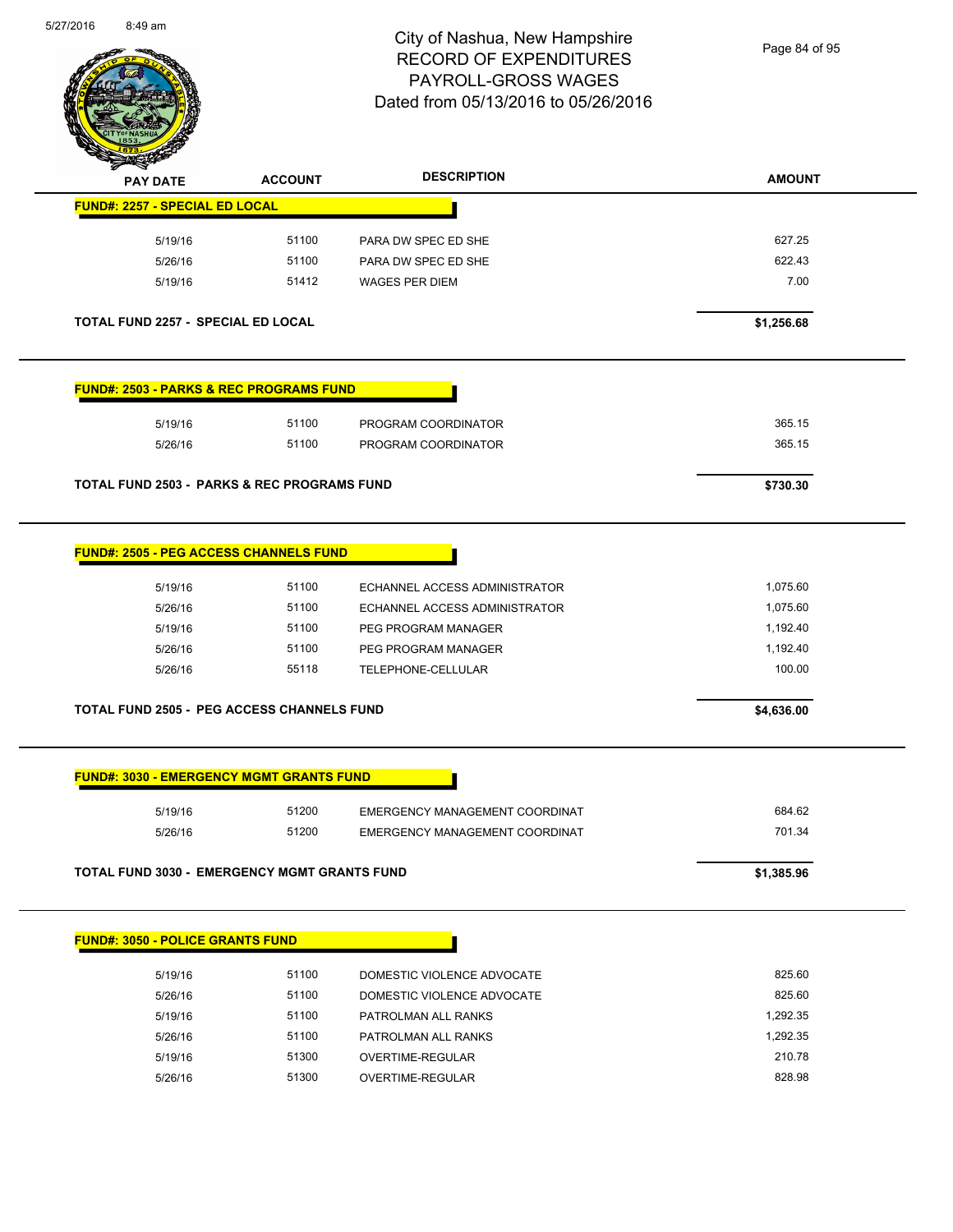

**TOTAL FUND 3050 - POLICE GRANTS FUND \$5,275.66** 

| <b>FUND#: 3068 - COMMUNITY SERVICES GRANTS FUND</b> |       |                                |          |
|-----------------------------------------------------|-------|--------------------------------|----------|
| 5/19/16                                             | 51100 | CONTINUUM OF CARE FACILITATOR  | 827.75   |
| 5/26/16                                             | 51100 | CONTINUUM OF CARE FACILITATOR  | 827.75   |
| 5/19/16                                             | 51100 | INTAKE SPECIALIST PROGRAM ASST | 192.10   |
| 5/26/16                                             | 51100 | INTAKE SPECIALIST PROGRAM ASST | 192.10   |
| 5/19/16                                             | 51100 | PROGRAM ASSISTANT              | 323.90   |
| 5/26/16                                             | 51100 | PROGRAM ASSISTANT              | 323.90   |
| 5/19/16                                             | 51100 | PUB HEALTH NURSE               | 197.65   |
| 5/26/16                                             | 51100 | PUB HEALTH NURSE               | 118.59   |
| 5/19/16                                             | 51100 | PUB HEALTH PREPAREDNESS COORD  | 1,184.60 |
| 5/26/16                                             | 51100 | PUB HEALTH PREPAREDNESS COORD  | 1,184.60 |
| 5/19/16                                             | 51100 | SMP PROGRAM COORDINATOR        | 877.26   |
| 5/26/16                                             | 51100 | SMP PROGRAM COORDINATOR        | 877.25   |
| 5/26/16                                             | 55118 | TELEPHONE-CELLULAR             | 50.00    |

#### **TOTAL FUND 3068 - COMMUNITY SERVICES GRANTS FUND \$7,177.45**

#### **FUND#: 3070 - COMMUNITY HEALTH GRANTS FUND**

| 5/19/16 | 51100 | NURSE PER DIEM (PRACTIONER) | 174.25 |
|---------|-------|-----------------------------|--------|
| 5/26/16 | 51100 | NURSE PER DIEM (PRACTIONER) | 143.50 |
| 5/19/16 | 51100 | PROGRAM ASSISTANT           | 485.85 |
| 5/26/16 | 51100 | PROGRAM ASSISTANT           | 485.85 |
| 5/19/16 | 51100 | PUB HEALTH NURSE            | 790.55 |
| 5/26/16 | 51100 | PUB HEALTH NURSE            | 474.33 |
|         |       |                             |        |

### **TOTAL FUND 3070 - COMMUNITY HEALTH GRANTS FUND \$2,554.33**

#### **FUND#: 3090 - URBAN PROGRAM GRANTS FUND**

| 5/19/16 | 51100 | CODE ENFORCEMENT OFFICER II    | 739.85   |
|---------|-------|--------------------------------|----------|
| 5/26/16 | 51100 | CODE ENFORCEMENT OFFICER II    | 739.87   |
| 5/19/16 | 51100 | <b>GRANT MGMT SPECIALIST</b>   | 1.007.95 |
| 5/26/16 | 51100 | <b>GRANT MGMT SPECIALIST</b>   | 1.007.95 |
| 5/19/16 | 51100 | INTAKE SPECIALIST PROGRAM ASST | 768.30   |
| 5/26/16 | 51100 | INTAKE SPECIALIST PROGRAM ASST | 768.30   |
| 5/19/16 | 51100 | MANAGER URBAN PROGRAMS         | 1.493.05 |
| 5/26/16 | 51100 | <b>MANAGER URBAN PROGRAMS</b>  | 1.493.05 |
| 5/19/16 | 51100 | PROGRAM COORDINATOR LP&HH      | 1.171.15 |
| 5/26/16 | 51100 | PROGRAM COORDINATOR LP&HH      | 1.171.15 |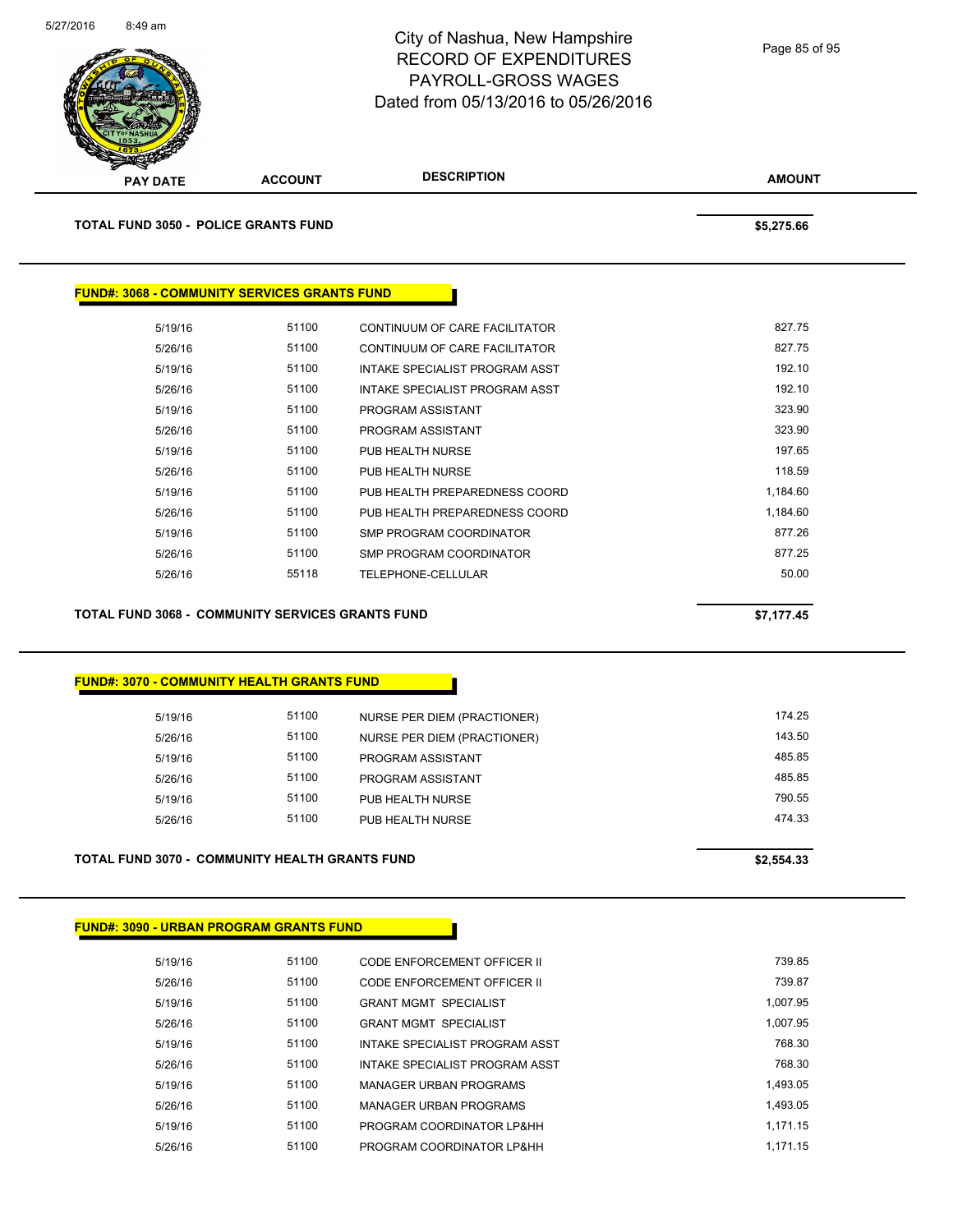

Page 86 of 95

| s<br>$\sim$<br><b>PAY DATE</b> | <b>ACCOUNT</b>                                     | <b>DESCRIPTION</b>          | <b>AMOUNT</b> |
|--------------------------------|----------------------------------------------------|-----------------------------|---------------|
|                                | <b>FUND#: 3090 - URBAN PROGRAM GRANTS FUND</b>     |                             |               |
| 5/19/16                        | 51100                                              | PROJECT ADMINISTRATOR       | 1.218.50      |
| 5/26/16                        | 51100                                              | PROJECT ADMINISTRATOR       | 1.218.50      |
| 5/19/16                        | 51100                                              | PROJECT ADMINISTRATOR LP&HH | 1.148.20      |
| 5/26/16                        | 51100                                              | PROJECT ADMINISTRATOR LP&HH | 1.148.20      |
| 5/26/16                        | 55118                                              | <b>TELEPHONE-CELLULAR</b>   | 51.00         |
|                                |                                                    |                             |               |
|                                | <b>TOTAL FUND 3090 - URBAN PROGRAM GRANTS FUND</b> |                             | \$15,145.02   |

#### **FUND#: 3120 - TRANSIT GRANTS FUND**

| 5/19/16 | 51100 | <b>TRANSIT FINANCE COORDINATOR</b>    | 1,194.60 |
|---------|-------|---------------------------------------|----------|
| 5/26/16 | 51100 | <b>TRANSIT FINANCE COORDINATOR</b>    | 1,194.60 |
| 5/19/16 | 51100 | <b>TRANSIT FLEET FACILITIES SUPV</b>  | 1,007.95 |
| 5/26/16 | 51100 | <b>TRANSIT FLEET FACILITIES SUPV</b>  | 1,007.95 |
| 5/19/16 | 51100 | <b>TRANSIT MECHANICS</b>              | 1,828.10 |
| 5/26/16 | 51100 | <b>TRANSIT MECHANICS</b>              | 1,828.10 |
| 5/19/16 | 51100 | <b>TRANSIT OPER MKTG SUPV</b>         | 1,044.25 |
| 5/26/16 | 51100 | <b>TRANSIT OPER MKTG SUPV</b>         | 1,044.25 |
| 5/19/16 | 51100 | <b>TRANSIT OPERATIONS COORDINATOR</b> | 905.00   |
| 5/26/16 | 51100 | <b>TRANSIT OPERATIONS COORDINATOR</b> | 905.00   |
| 5/19/16 | 51100 | <b>TRANSIT UTILITY SERVICE WORKER</b> | 676.95   |
| 5/26/16 | 51100 | <b>TRANSIT UTILITY SERVICE WORKER</b> | 676.95   |
| 5/19/16 | 51200 | <b>TRANSIT UTILITY SERVICE WORKER</b> | 156.77   |
| 5/26/16 | 51200 | <b>TRANSIT UTILITY SERVICE WORKER</b> | 156.77   |

#### **TOTAL FUND 3120 - TRANSIT GRANTS FUND \$13,627.24**

### **FUND#: 3800 - SCHOOL GRANTS FUND**

| 5/19/16 | 51100 | 21 CENTURY ELEM MFAM RES COORD | 6,039.91 |
|---------|-------|--------------------------------|----------|
| 5/19/16 | 51100 | ASSISTANT PRINCIPAL AMH        | 1,403.90 |
| 5/19/16 | 51100 | ASSISTANT PRINCIPAL BIR        | 1,427.90 |
| 5/19/16 | 51100 | ASSISTANT PRINCIPAL BRO        | 1,476.00 |
| 5/19/16 | 51100 | ASSISTANT PRINCIPAL DR CRSP    | 1,500.00 |
| 5/19/16 | 51100 | ASSISTANT PRINCIPAL SHE        | 1,476.00 |
| 5/19/16 | 51100 | AYP FACILITATOR FES            | 2,873.00 |
| 5/19/16 | 51100 | <b>CLERICAL 21 CENTURY</b>     | 670.65   |
| 5/26/16 | 51100 | <b>CLERICAL 21 CENTURY</b>     | 700.92   |
| 5/19/16 | 51100 | DIRECTOR TITLE 1               | 3,279.50 |
| 5/19/16 | 51100 | DW TECHNOLOGY PEER COACH       | 2.960.00 |
| 5/19/16 | 51100 | ELL OUTREACH WORKER HOURLY     | 606.25   |
| 5/26/16 | 51100 | ELL OUTREACH WORKER HOURLY     | 656.25   |
| 5/19/16 | 51100 | <b>GUIDANCE COUNSELOR FES</b>  | 2.626.20 |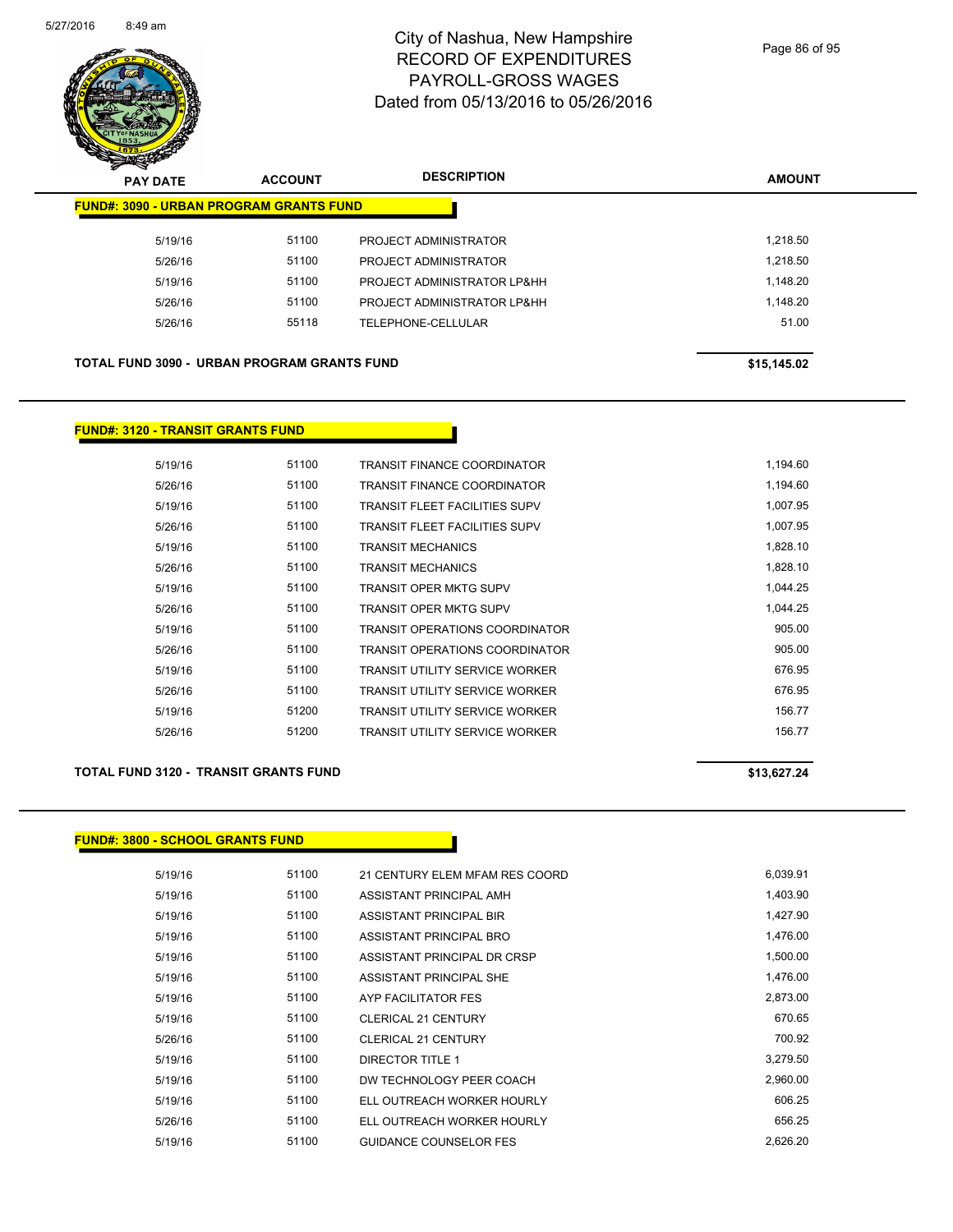

| <b>PAY DATE</b>                          | <b>ACCOUNT</b> | <b>DESCRIPTION</b>             | <b>AMOUNT</b> |
|------------------------------------------|----------------|--------------------------------|---------------|
| <u> FUND#: 3800 - SCHOOL GRANTS FUND</u> |                |                                |               |
| 5/19/16                                  | 51100          | GUIDANCE COUNSELOR NHN         | 1,017.30      |
| 5/19/16                                  | 51100          | GUIDANCE COUNSELOR NHS         | 1,715.10      |
| 5/19/16                                  | 51100          | <b>INTRUCTIONAL LEADER FES</b> | 2,609.10      |
| 5/19/16                                  | 51100          | LICENSED PRACTICAL NURSE NHS   | 1,426.70      |
| 5/19/16                                  | 51100          | <b>OFFICE MANAGER TITLE 1</b>  | 1,499.90      |
| 5/19/16                                  | 51100          | PARA INST FES                  | 398.18        |
| 5/26/16                                  | 51100          | PARA INST FES                  | 418.92        |
| 5/19/16                                  | 51100          | PARA INST LDG                  | 537.60        |
| 5/26/16                                  | 51100          | PARA INST LDG                  | 537.60        |
| 5/19/16                                  | 51100          | PARA INST MTP                  | 394.37        |
| 5/26/16                                  | 51100          | PARA INST MTP                  | 404.06        |
| 5/19/16                                  | 51100          | PARA SPED FES                  | 503.75        |
| 5/26/16                                  | 51100          | PARA SPED FES                  | 507.78        |
| 5/19/16                                  | 51100          | PARA TTI AMH                   | 564.25        |
| 5/26/16                                  | 51100          | PARA TTI AMH                   | 582.77        |
| 5/19/16                                  | 51100          | PARA TTI DRC                   | 1,282.22      |
| 5/26/16                                  | 51100          | PARA TTI DRC                   | 1,239.16      |
| 5/19/16                                  | 51100          | PARA TTI LDG                   | 1,776.67      |
| 5/26/16                                  | 51100          | PARA TTI LDG                   | 1,674.78      |
| 5/19/16                                  | 51100          | PARA TTI NURSERY               | 1,095.51      |
| 5/26/16                                  | 51100          | PARA TTI NURSERY               | 922.16        |
| 5/19/16                                  | 51100          | PARA VOC NHS                   | 424.58        |
| 5/26/16                                  | 51100          | PARA VOC NHS                   | 420.19        |
| 5/19/16                                  | 51100          | PEER COACH                     | 4,177.50      |
| 5/19/16                                  | 51100          | SIGN LANGUAGE INTERPRETER      | 631.55        |
| 5/26/16                                  | 51100          | SIGN LANGUAGE INTERPRETER      | 973.33        |
| 5/19/16                                  | 51100          | <b>TEACHER DWSE BRO</b>        | 3,639.30      |
| 5/19/16                                  | 51100          | <b>TEACHER DWSE CHA</b>        | 3,633.20      |
| 5/19/16                                  | 51100          | TEACHER DWSE ELM               | 1,683.50      |
| 5/19/16                                  | 51100          | <b>TEACHER DWSE NSE</b>        | 1,625.80      |
| 5/19/16                                  | 51100          | <b>TEACHER GR1 AMH</b>         | 1,622.40      |
| 5/19/16                                  | 51100          | <b>TEACHER GR5 BRO</b>         | 1,270.10      |
| 5/19/16                                  | 51100          | <b>TEACHER KIND MTP</b>        | 1,622.40      |
| 5/19/16                                  | 51100          | <b>TEACHER MATH FMS</b>        | 1,878.90      |
| 5/19/16                                  | 51100          | <b>TEACHER PRESCHOOL NHS</b>   | 1,580.20      |
| 5/19/16                                  | 51100          | TEACHER SPED AMH               | 1,949.70      |
| 5/19/16                                  | 51100          | TEACHER SPED BIC               | 1,810.20      |
| 5/19/16                                  | 51100          | TEACHER SPED DRC               | 1,810.20      |
| 5/19/16                                  | 51100          | <b>TEACHER SPED ELM</b>        | 1,683.50      |
| 5/19/16                                  | 51100          | <b>TEACHER SPED FES</b>        | 6,421.30      |
| 5/19/16                                  | 51100          | TEACHER SPED FMS               | 1,694.50      |
| 5/19/16                                  | 51100          | <b>TEACHER SPED LDG</b>        | 1,949.70      |
| 5/19/16                                  | 51100          | TEACHER SPED MDE               | 3,979.40      |
| 5/19/16                                  | 51100          | <b>TEACHER SPED NHN</b>        | 7,284.40      |
| 5/19/16                                  | 51100          | TEACHER SPED NHS               | 8,167.71      |
|                                          |                |                                |               |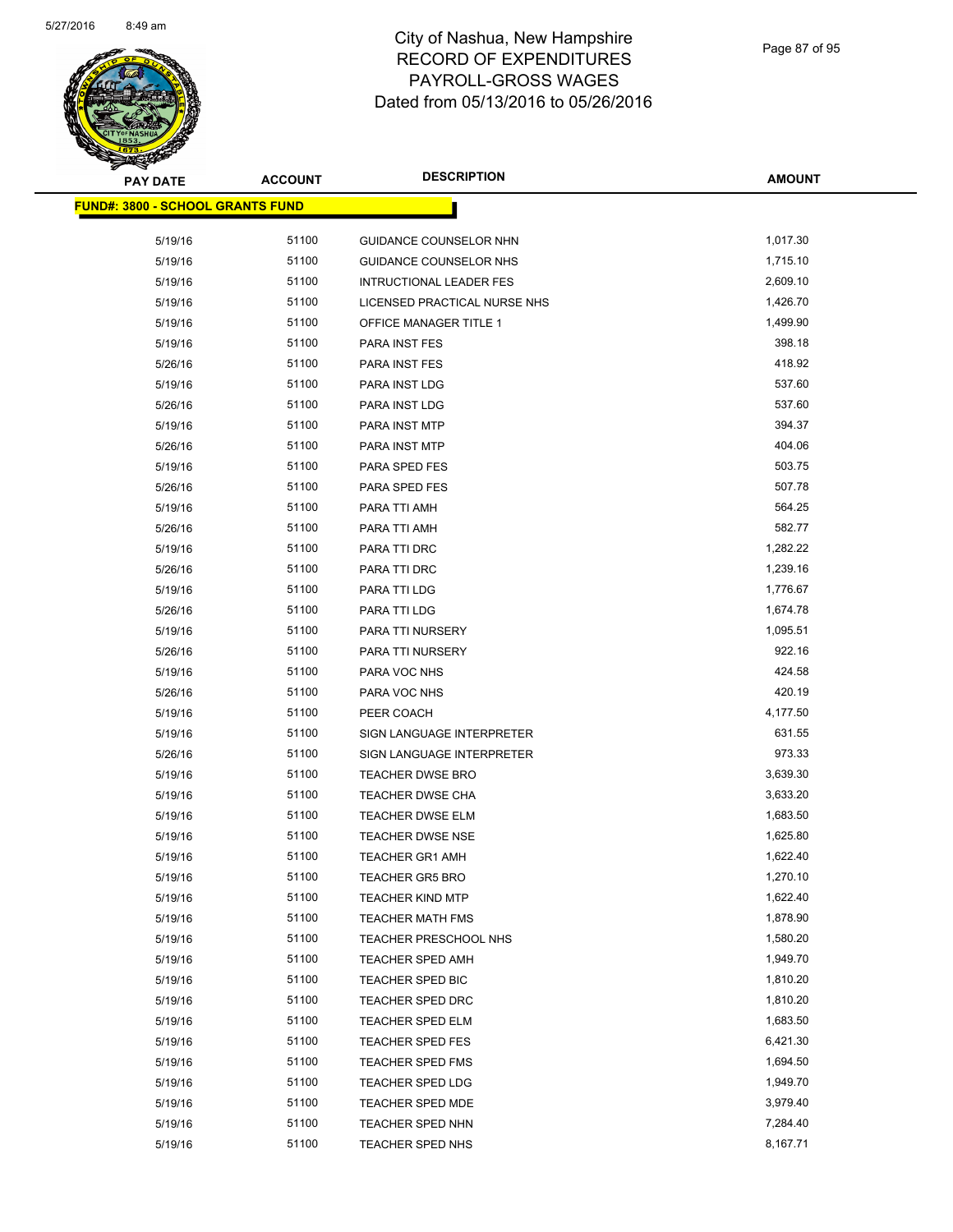

| <b>PAY DATE</b>                          | <b>ACCOUNT</b> | <b>DESCRIPTION</b>                  | <b>AMOUNT</b> |
|------------------------------------------|----------------|-------------------------------------|---------------|
| <u> FUND#: 3800 - SCHOOL GRANTS FUND</u> |                |                                     |               |
| 5/24/16                                  | 51100          | TEACHER SPED NHS                    | 1,961.93      |
| 5/19/16                                  | 51100          | TEACHER SPED NSE                    | 4,004.30      |
| 5/19/16                                  | 51100          | <b>TEACHER SPED PMS</b>             | 3,577.30      |
| 5/19/16                                  | 51100          | <b>TEACHER TEAM FACILITATOR MTP</b> | 1,048.98      |
| 5/19/16                                  | 51100          | TITLE ONE PARA FES                  | 2,174.37      |
| 5/26/16                                  | 51100          | TITLE ONE PARA FES                  | 1,748.32      |
| 5/19/16                                  | 51200          | 21ST CENTURY INSTRUCTOR             | 250.00        |
| 5/26/16                                  | 51200          | 21ST CENTURY INSTRUCTOR             | 300.00        |
| 5/19/16                                  | 51200          | ADULT ED ENRICHMENT TEACHER         | 225.00        |
| 5/19/16                                  | 51200          | ADULT ED INSTRUCTOR                 | 225.00        |
| 5/26/16                                  | 51200          | ELL OUTREACH WORKER HOURLY          | 31.25         |
| 5/19/16                                  | 51200          | <b>FAMILY LIAISON</b>               | 393.75        |
| 5/26/16                                  | 51200          | <b>FAMILY LIAISON</b>               | 368.75        |
| 5/19/16                                  | 51200          | FOCUS MONITORING DATA ANALYST       | 1,789.90      |
| 5/19/16                                  | 51200          | <b>GUIDANCE COUNSELOR NHS</b>       | 100.00        |
| 5/19/16                                  | 51200          | HOME SCHOOL CORD TTI                | 3,318.38      |
| 5/26/16                                  | 51200          | HOME SCHOOL CORD TTI                | 3,517.04      |
| 5/19/16                                  | 51200          | <b>INTRUCTIONAL LEADER FES</b>      | 75.00         |
| 5/19/16                                  | 51200          | <b>LIBRARIAN NHN</b>                | 100.00        |
| 5/19/16                                  | 51200          | <b>LIBRARIAN NHS</b>                | 100.00        |
| 5/19/16                                  | 51200          | PARA DW SPEC ED BIR                 | 42.50         |
| 5/19/16                                  | 51200          | PARA DW SPEC ED WID                 | 80.60         |
| 5/26/16                                  | 51200          | PARA DW SPEC ED WID                 | 80.60         |
| 5/19/16                                  | 51200          | PARA ELL ELM                        | 8.75          |
| 5/19/16                                  | 51200          | PARA ELL PMS                        | 70.00         |
| 5/19/16                                  | 51200          | PARA INST BIR                       | 87.50         |
| 5/19/16                                  | 51200          | PARA INST CHA                       | 70.00         |
| 5/26/16                                  | 51200          | PARA INST FES                       | 35.00         |
| 5/19/16                                  | 51200          | PARA INST SHE                       | 192.50        |
| 5/26/16                                  | 51200          | PARA INST SHE                       | 70.00         |
| 5/19/16                                  | 51200          | PARA KIND FES                       | 34.45         |
| 5/26/16                                  | 51200          | PARA KIND FES                       | 34.73         |
| 5/19/16                                  | 51200          | PARA TTI DRC                        | 52.50         |
| 5/19/16                                  | 51200          | SUB FOOD SERVICE                    | 62.50         |
| 5/19/16                                  | 51200          | <b>SUB TEACHER</b>                  | 200.00        |
| 5/26/16                                  | 51200          | <b>SUB TEACHER</b>                  | 125.00        |
| 5/19/16                                  | 51200          | TEACHER ART NHN                     | 150.00        |
| 5/19/16                                  | 51200          | TEACHER BUSINESS NHN                | 300.00        |
| 5/19/16                                  | 51200          | TEACHER ELL BIR                     | 50.00         |
| 5/19/16                                  | 51200          | TEACHER ELL ELM                     | 175.00        |
| 5/19/16                                  | 51200          | <b>TEACHER ELL FMS</b>              | 100.00        |
| 5/19/16                                  | 51200          | <b>TEACHER ELL MTP</b>              | 125.00        |
| 5/19/16                                  | 51200          | TEACHER ELL NHN                     | 150.00        |
| 5/19/16                                  | 51200          | TEACHER ELL PMS                     | 150.00        |
| 5/19/16                                  | 51200          | TEACHER ELL SHE                     | 150.00        |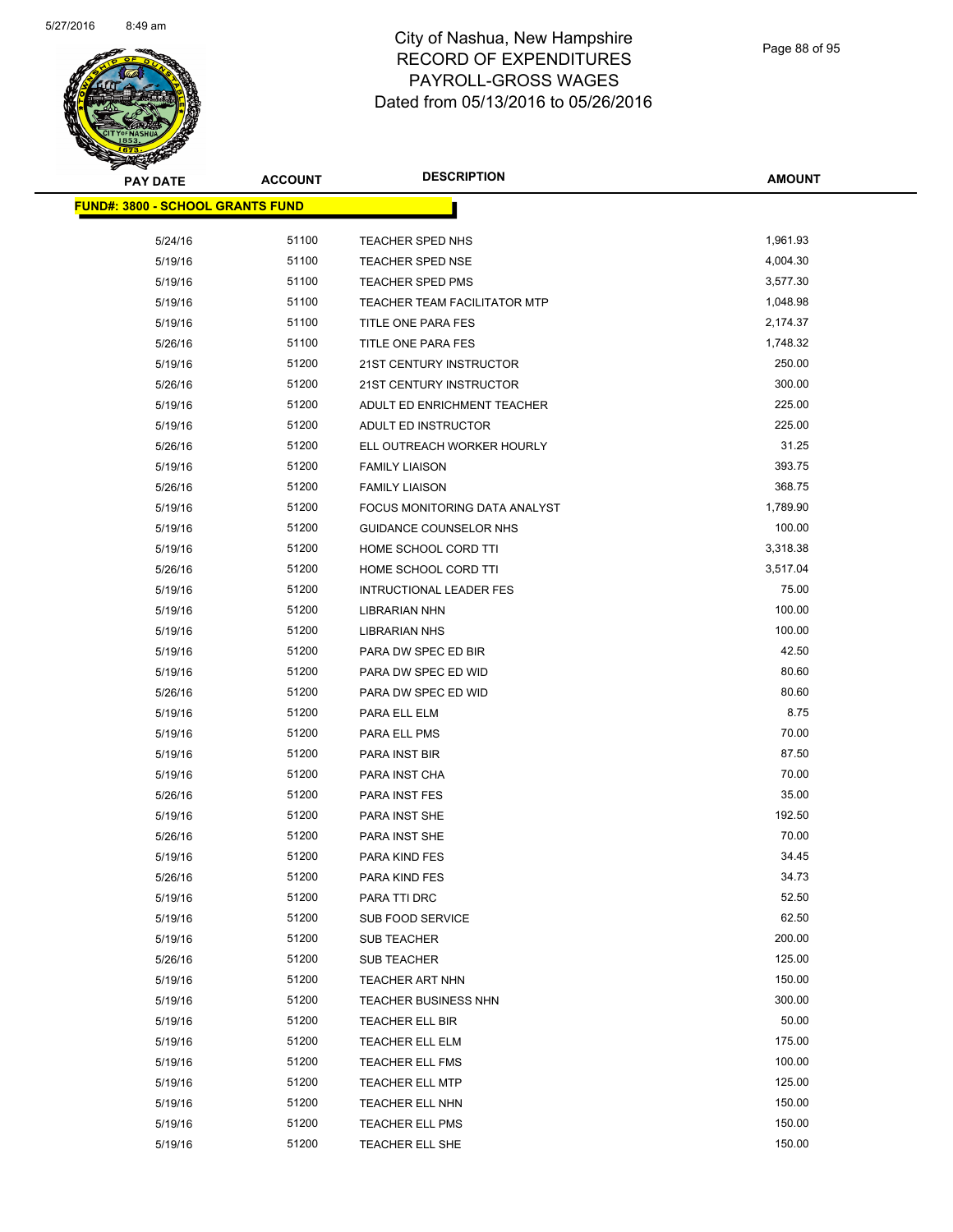

| <b>PAY DATE</b>                         | <b>ACCOUNT</b> | <b>DESCRIPTION</b>         | <b>AMOUNT</b> |
|-----------------------------------------|----------------|----------------------------|---------------|
| <b>FUND#: 3800 - SCHOOL GRANTS FUND</b> |                |                            |               |
| 5/19/16                                 | 51200          | <b>TEACHER ENGLISH NHN</b> | 225.00        |
| 5/19/16                                 | 51200          | TEACHER FOREIGN LANG NHN   | 50.00         |
| 5/19/16                                 | 51200          | TEACHER GR1 DRC            | 50.00         |
| 5/19/16                                 | 51200          | <b>TEACHER GR2 AMH</b>     | 700.00        |
| 5/19/16                                 | 51200          | <b>TEACHER GR2 SHE</b>     | 150.00        |
| 5/19/16                                 | 51200          | <b>TEACHER GR3 AMH</b>     | 200.00        |
| 5/19/16                                 | 51200          | <b>TEACHER GR3 BIC</b>     | 100.00        |
| 5/19/16                                 | 51200          | <b>TEACHER GR3 CHA</b>     | 200.00        |
| 5/19/16                                 | 51200          | <b>TEACHER GR4 BIC</b>     | 100.00        |
| 5/19/16                                 | 51200          | <b>TEACHER GR4 BIR</b>     | 75.00         |
| 5/19/16                                 | 51200          | <b>TEACHER GR4 DRC</b>     | 100.00        |
| 5/19/16                                 | 51200          | <b>TEACHER GR6 ELM</b>     | 100.00        |
| 5/19/16                                 | 51200          | <b>TEACHER GR6 FMS</b>     | 125.00        |
| 5/19/16                                 | 51200          | <b>TEACHER MATH ELM</b>    | 50.00         |
| 5/19/16                                 | 51200          | <b>TEACHER MATH FMS</b>    | 425.00        |
| 5/19/16                                 | 51200          | TEACHER MATH NHN           | 300.00        |
| 5/19/16                                 | 51200          | <b>TEACHER MATH NHS</b>    | 225.00        |
| 5/19/16                                 | 51200          | <b>TEACHER SCIENCE ELM</b> | 25.00         |
| 5/19/16                                 | 51200          | <b>TEACHER SCIENCE NHN</b> | 150.00        |
| 5/19/16                                 | 51200          | <b>TEACHER SCIENCE NHS</b> | 200.00        |
| 5/19/16                                 | 51200          | TEACHER SOCIAL STUDIES NHN | 975.00        |
| 5/19/16                                 | 51200          | <b>TEACHER SPED BIC</b>    | 50.00         |
| 5/19/16                                 | 51200          | <b>TEACHER SPED ELM</b>    | 50.00         |
| 5/19/16                                 | 51200          | TEACHER SPED NHS           | 550.00        |
| 5/19/16                                 | 51200          | <b>TEACHER SPED PMS</b>    | 150.00        |
| 5/19/16                                 | 51200          | <b>TEACHER TTI AMH</b>     | 8,149.20      |
| 5/19/16                                 | 51200          | <b>TEACHER TTI FES</b>     | 6,612.70      |
| 5/19/16                                 | 51200          | <b>TEACHER TTI LDG</b>     | 9,664.80      |
| 5/19/16                                 | 51200          | <b>TEACHER TTI MTP</b>     | 5,136.71      |
| 5/19/16                                 | 51200          | <b>TEACHER TTI NURSERY</b> | 4,770.50      |
| 5/19/16                                 | 51200          | <b>TEACHER TTIDRC</b>      | 8,746.30      |
| 5/26/16                                 | 51412          | <b>WAGES PER DIEM</b>      | 131.28        |
| 5/19/16                                 | 51650          | <b>ADDITIONAL HOURS</b>    | 1,700.00      |

#### **TOTAL FUND 3800 - SCHOOL GRANTS FUND \$188,880.31**

| 1.311.43 | OVERTIME-REGULAR | 51300 | 5/19/16 |
|----------|------------------|-------|---------|
| 694.47   | OVERTIME-REGULAR | 51300 | 5/26/16 |

**TOTAL FUND 3810 - FOOD SERVICE GRANTS FUND \$2,005.90**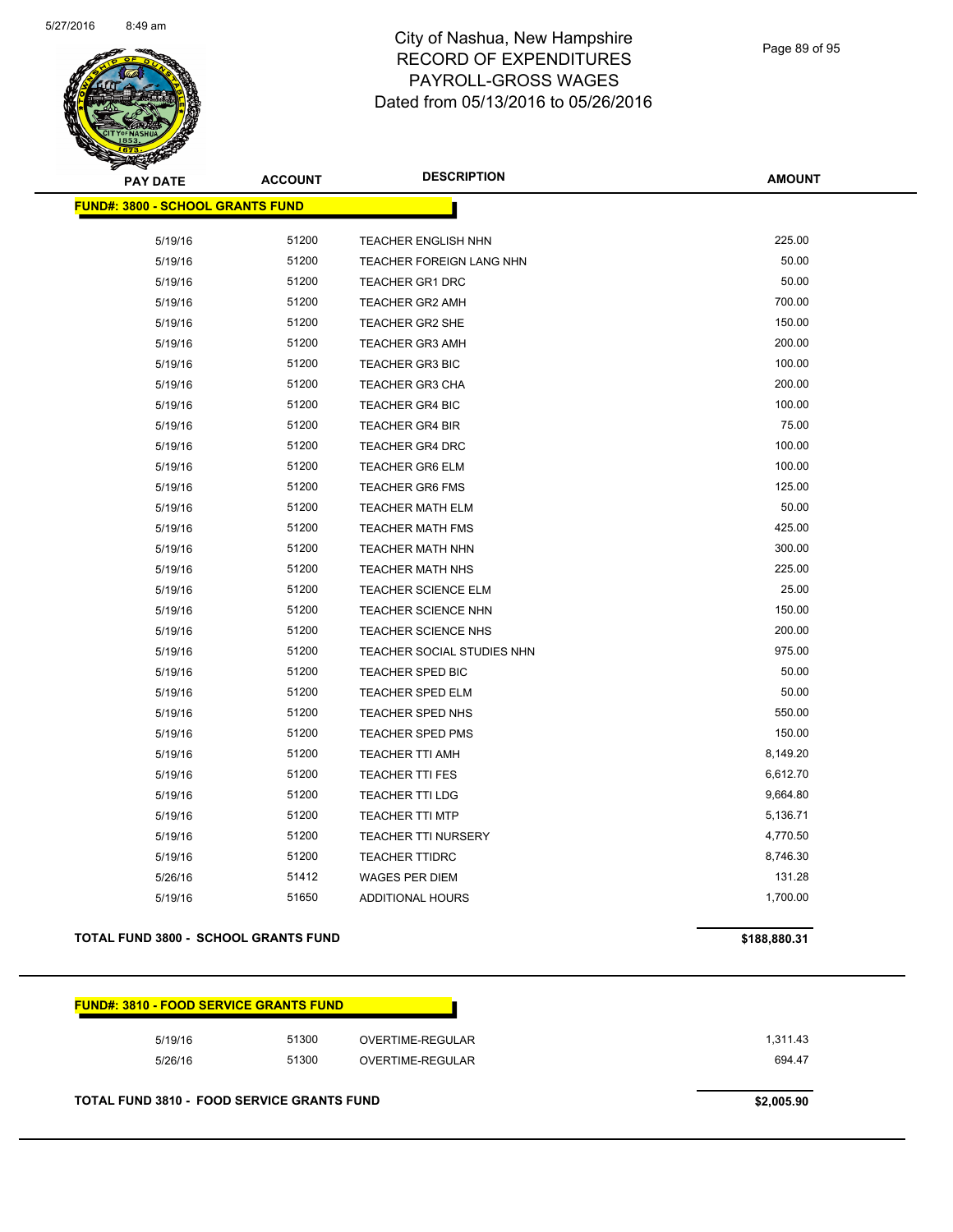

Page 90 of 95

| <b>PAY DATE</b>                                  | <b>ACCOUNT</b> | <b>DESCRIPTION</b>                | <b>AMOUNT</b> |
|--------------------------------------------------|----------------|-----------------------------------|---------------|
| <b>FUND#: 4005 - TRAFFIC VIOLATIONS FUND</b>     |                |                                   |               |
| 5/19/16                                          | 51100          | <b>MVR CLERK II</b>               | 279.25        |
| 5/26/16                                          | 51100          | <b>MVR CLERK II</b>               | 297.50        |
| 5/19/16                                          | 51100          | PARKING ENFORCEMENT SPEC          | 2,419.95      |
| 5/26/16                                          | 51100          | PARKING ENFORCEMENT SPEC          | 2,419.95      |
| 5/19/16                                          | 51100          | PV/MV COORDINATOR                 | 833.70        |
| 5/26/16                                          | 51100          | PV/MV COORDINATOR                 | 833.70        |
| 5/19/16                                          | 51200          | <b>VEHICLE REGISTRATION CLERK</b> | 370.88        |
| 5/26/16                                          | 51200          | <b>VEHICLE REGISTRATION CLERK</b> | 374.52        |
| 5/19/16                                          | 51300          | OVERTIME-REGULAR                  | 2.63          |
| 5/26/16                                          | 51300          | OVERTIME-REGULAR                  | 14.46         |
| 5/19/16                                          | 51390          | <b>OVERTIME-OTHER</b>             | 274.20        |
| 5/26/16                                          | 51390          | OVERTIME-OTHER                    | 896.79        |
|                                                  |                |                                   |               |
| <b>TOTAL FUND 4005 - TRAFFIC VIOLATIONS FUND</b> |                |                                   | \$9,017.53    |
|                                                  |                |                                   |               |
|                                                  |                |                                   |               |

| <b>FUND#: 4010 - MOTOR VEHICLE ADMIN FUND</b>     |            |                     |        |
|---------------------------------------------------|------------|---------------------|--------|
| 5/19/16                                           | 51100      | MVR CLERK II        | 826.35 |
| 5/26/16                                           | 51100      | <b>MVR CLERK II</b> | 297.45 |
| 5/19/16                                           | 51300      | OVERTIME-REGULAR    | 7.74   |
| 5/26/16                                           | 51300      | OVERTIME-REGULAR    | 5.58   |
|                                                   |            |                     |        |
| <b>TOTAL FUND 4010 - MOTOR VEHICLE ADMIN FUND</b> | \$1,137.12 |                     |        |

|  | <b>FUND#: 4030 - POLICE SPECIAL DETAILS FUND</b> |  |
|--|--------------------------------------------------|--|
|  |                                                  |  |

| 5/19/16 | 51200 | <b>OUTSIDE DETAIL SPEC PT</b> | 618.04    |
|---------|-------|-------------------------------|-----------|
| 5/26/16 | 51200 | <b>OUTSIDE DETAIL SPEC PT</b> | 618.04    |
| 5/19/16 | 51712 | <b>SPECIAL DETAIL</b>         | 11.745.99 |
| 5/26/16 | 51712 | <b>SPECIAL DETAIL</b>         | 18.541.26 |
|         |       |                               |           |

**TOTAL FUND 4030 - POLICE SPECIAL DETAILS FUND <b>EXAMPLE 2018 \$31,523.33** 

| 5/19/16 | 51300 | OVERTIME-REGULAR | 850.46   |
|---------|-------|------------------|----------|
| 5/26/16 | 51300 | OVERTIME-REGULAR | 1.125.64 |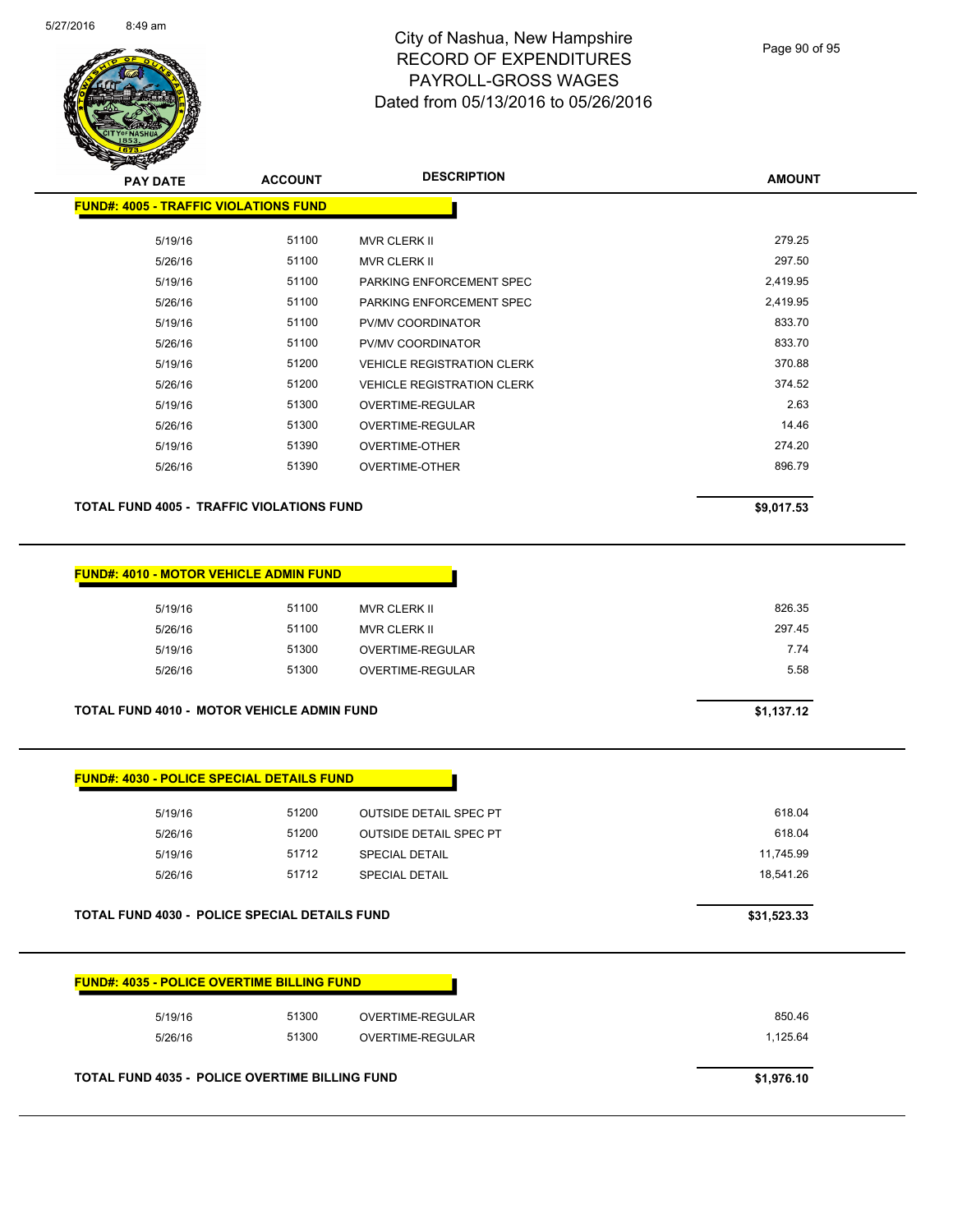

5/19/16 51100 ENVIRONMENTAL ENGINEER 5/19/16 1,331.45 5/26/16 51100 ENVIRONMENTAL ENGINEER 5/26/16 51100 51100 5/19/16 51100 EQUIPMENT OPR LANDFILL 6,774.80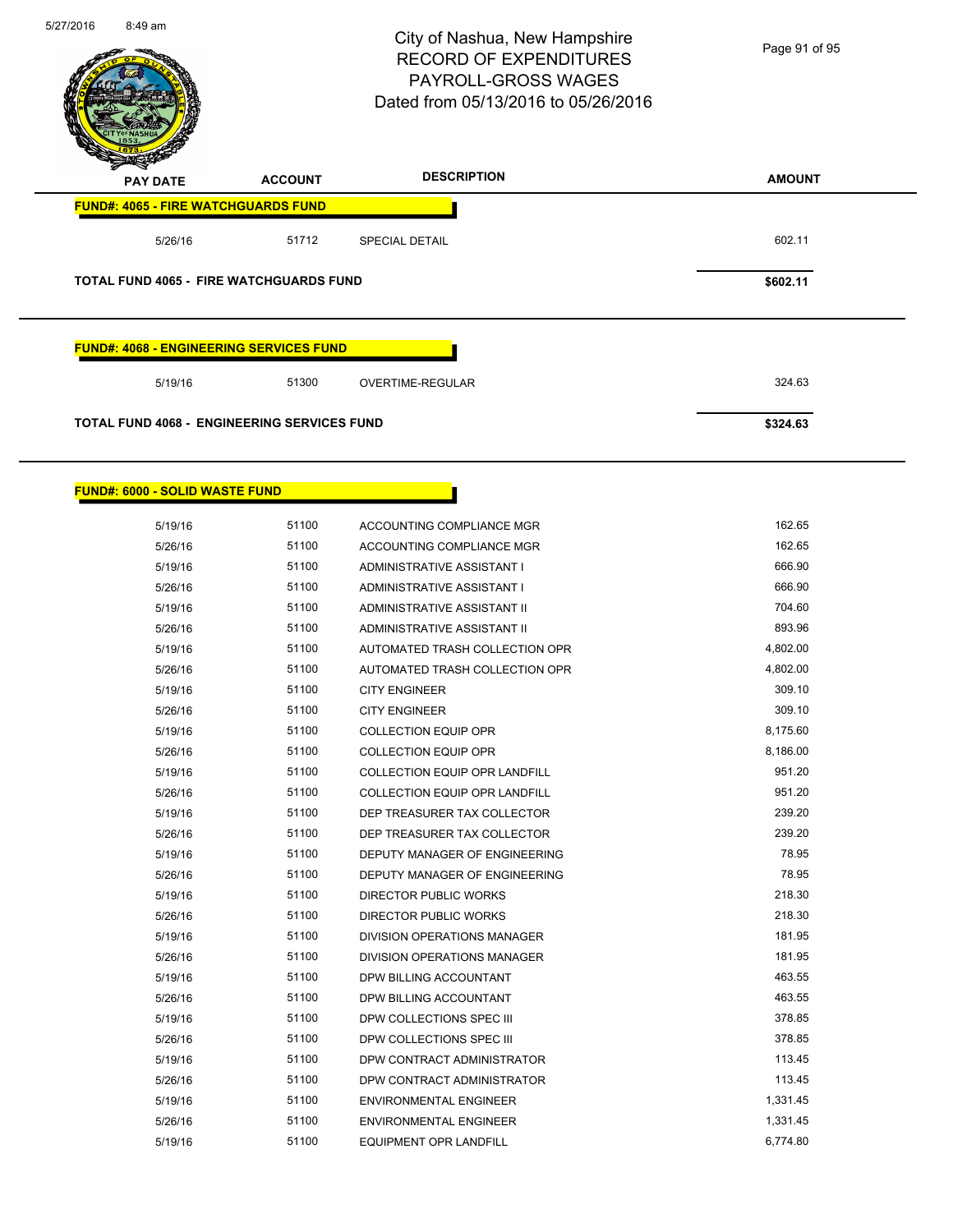

Page 92 of 95

| <b>PAY DATE</b>                       | <b>ACCOUNT</b> | <b>DESCRIPTION</b>               | <b>AMOUNT</b> |
|---------------------------------------|----------------|----------------------------------|---------------|
| <b>FUND#: 6000 - SOLID WASTE FUND</b> |                |                                  |               |
| 5/26/16                               | 51100          | <b>EQUIPMENT OPR LANDFILL</b>    | 6,774.81      |
| 5/19/16                               | 51100          | <b>EXECUTIVE ASSISTANT</b>       | 147.80        |
| 5/26/16                               | 51100          | <b>EXECUTIVE ASSISTANT</b>       | 147.80        |
| 5/19/16                               | 51100          | FINANCE AND ADMIN MANAGER        | 394.80        |
| 5/26/16                               | 51100          | <b>FINANCE AND ADMIN MANAGER</b> | 394.80        |
| 5/19/16                               | 51100          | FLEET MANAGER STREET DEPT        | 313.55        |
| 5/26/16                               | 51100          | FLEET MANAGER STREET DEPT        | 313.55        |
| 5/19/16                               | 51100          | LICENSED SCALE OPERATOR          | 712.90        |
| 5/26/16                               | 51100          | <b>LICENSED SCALE OPERATOR</b>   | 712.90        |
| 5/19/16                               | 51100          | <b>RECYCLING COORDINATOR</b>     | 1,112.86      |
| 5/26/16                               | 51100          | <b>RECYCLING COORDINATOR</b>     | 1,112.85      |
| 5/19/16                               | 51100          | SOLID WASTE FOREMAN              | 2,570.80      |
| 5/26/16                               | 51100          | <b>SOLID WASTE FOREMAN</b>       | 2,419.57      |
| 5/19/16                               | 51100          | SOLID WASTE TECHNICIAN           | 1,014.70      |
| 5/26/16                               | 51100          | SOLID WASTE TECHNICIAN           | 1,014.70      |
| 5/19/16                               | 51100          | <b>STAFF ENGINEER</b>            | 133.16        |
| 5/26/16                               | 51100          | <b>STAFF ENGINEER</b>            | 133.15        |
| 5/19/16                               | 51100          | SUPERINTENDENT OF SOLID WASTE    | 1,622.10      |
| 5/26/16                               | 51100          | SUPERINTENDENT OF SOLID WASTE    | 1,622.10      |
| 5/19/16                               | 51300          | <b>OVERTIME-REGULAR</b>          | 1,962.82      |
| 5/26/16                               | 51300          | OVERTIME-REGULAR                 | 2,092.40      |
| 5/19/16                               | 51400          | <b>WAGES TEMP-SEASONAL</b>       | 3,305.25      |
| 5/26/16                               | 51400          | <b>WAGES TEMP-SEASONAL</b>       | 3,383.25      |
| 5/26/16                               | 51600          | <b>LONGEVITY</b>                 | 1,600.00      |
| 5/26/16                               | 55118          | <b>TELEPHONE-CELLULAR</b>        | 118.00        |
|                                       |                |                                  |               |

#### **TOTAL FUND 6000 - SOLID WASTE FUND \$79,660.68**

### **FUND#: 6200 - WASTEWATER FUND**

| 5/19/16 | 51100 | ACCOUNTING COMPLIANCE MGR            | 325.20   |
|---------|-------|--------------------------------------|----------|
| 5/26/16 | 51100 | ACCOUNTING COMPLIANCE MGR            | 325.20   |
| 5/19/16 | 51100 | ADMINISTRATIVE ASSISTANT II          | 850.35   |
| 5/26/16 | 51100 | ADMINISTRATIVE ASSISTANT II          | 850.35   |
| 5/19/16 | 51100 | ANALYTICAL CHEMIST                   | 836.65   |
| 5/26/16 | 51100 | ANALYTICAL CHEMIST                   | 836.65   |
| 5/19/16 | 51100 | <b>CITY ENGINEER</b>                 | 721.30   |
| 5/26/16 | 51100 | <b>CITY ENGINEER</b>                 | 721.30   |
| 5/19/16 | 51100 | COLLECTION SYSTEMS OPERATOR          | 2,018.00 |
| 5/26/16 | 51100 | COLLECTION SYSTEMS OPERATOR          | 2,018.00 |
| 5/19/16 | 51100 | <b>COLLECTION SYSTEMS TECHNICIAN</b> | 2.117.92 |
| 5/26/16 | 51100 | COLLECTION SYSTEMS TECHNICIAN        | 2,061.60 |
| 5/19/16 | 51100 | COLLECTIONS SPEC II                  | 833.70   |
| 5/26/16 | 51100 | <b>COLLECTIONS SPEC II</b>           | 833.70   |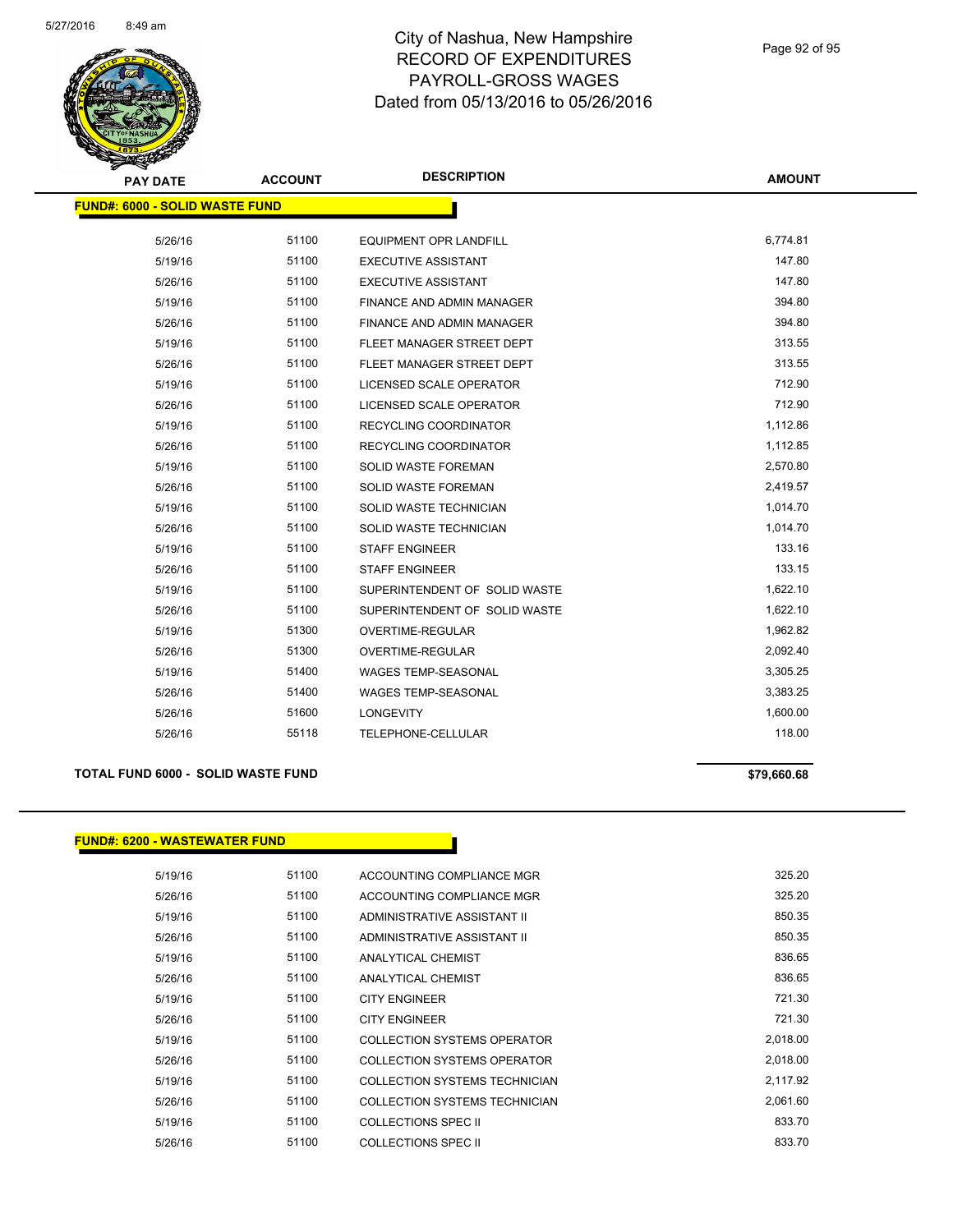

| <b>PAY DATE</b>                       | <b>ACCOUNT</b> | <b>DESCRIPTION</b>              | <b>AMOUNT</b> |
|---------------------------------------|----------------|---------------------------------|---------------|
| <u> FUND#: 6200 - WASTEWATER FUND</u> |                |                                 |               |
|                                       |                |                                 |               |
| 5/19/16                               | 51100          | CONST INSP ENGINEERING ASST     | 236.90        |
| 5/26/16                               | 51100          | CONST INSP ENGINEERING ASST     | 236.90        |
| 5/19/16                               | 51100          | <b>CSO TECHNICIAN INSPECTOR</b> | 1,041.60      |
| 5/26/16                               | 51100          | CSO TECHNICIAN INSPECTOR        | 1,041.60      |
| 5/19/16                               | 51100          | DEP TREASURER TAX COLLECTOR     | 239.20        |
| 5/26/16                               | 51100          | DEP TREASURER TAX COLLECTOR     | 239.20        |
| 5/19/16                               | 51100          | DEPUTY MANAGER OF ENGINEERING   | 789.60        |
| 5/26/16                               | 51100          | DEPUTY MANAGER OF ENGINEERING   | 789.60        |
| 5/19/16                               | 51100          | DIRECTOR PUBLIC WORKS           | 436.80        |
| 5/26/16                               | 51100          | DIRECTOR PUBLIC WORKS           | 436.80        |
| 5/19/16                               | 51100          | DIVISION OPERATIONS MANAGER     | 181.90        |
| 5/26/16                               | 51100          | DIVISION OPERATIONS MANAGER     | 181.90        |
| 5/19/16                               | 51100          | DPW BILLING ACCOUNTANT          | 463.50        |
| 5/26/16                               | 51100          | DPW BILLING ACCOUNTANT          | 463.50        |
| 5/19/16                               | 51100          | DPW COLLECTIONS SPEC III        | 378.89        |
| 5/26/16                               | 51100          | DPW COLLECTIONS SPEC III        | 378.89        |
| 5/19/16                               | 51100          | DPW CONTRACT ADMINISTRATOR      | 681.10        |
| 5/26/16                               | 51100          | DPW CONTRACT ADMINISTRATOR      | 681.10        |
| 5/19/16                               | 51100          | ELECTRICAL DIAGNOSTIC TECH I    | 2,196.00      |
| 5/26/16                               | 51100          | ELECTRICAL DIAGNOSTIC TECH I    | 2,196.00      |
| 5/19/16                               | 51100          | <b>EXECUTIVE ASSISTANT</b>      | 147.86        |
| 5/26/16                               | 51100          | <b>EXECUTIVE ASSISTANT</b>      | 147.85        |
| 5/19/16                               | 51100          | FINANCE AND ADMIN MANAGER       | 394.80        |
| 5/26/16                               | 51100          | FINANCE AND ADMIN MANAGER       | 394.80        |
| 5/19/16                               | 51100          | FLEET MANAGER STREET DEPT       | 104.50        |
| 5/26/16                               | 51100          | FLEET MANAGER STREET DEPT       | 104.50        |
| 5/19/16                               | 51100          | FOREMAN MAINTENANCE             | 1,162.80      |
| 5/26/16                               | 51100          | <b>FOREMAN MAINTENANCE</b>      | 1,162.80      |
| 5/19/16                               | 51100          | INDUSTRIAL PRETREATMENT COORD   | 1,209.55      |
| 5/26/16                               | 51100          | INDUSTRIAL PRETREATMENT COORD   | 1,209.55      |
| 5/19/16                               | 51100          | MECHANIC WWTP 1ST CLASS         | 1,057.60      |
| 5/26/16                               | 51100          | MECHANIC WWTP 1ST CLASS         | 1,480.64      |
| 5/19/16                               | 51100          | OPERATOR II WWTP 1st            | 3,159.60      |
| 5/26/16                               | 51100          | OPERATOR II WWTP 1st            | 3,159.60      |
| 5/19/16                               | 51100          | OPERATOR II WWTP 2nd            | 2,130.40      |
| 5/26/16                               | 51100          | OPERATOR II WWTP 2nd            | 2,130.40      |
| 5/19/16                               | 51100          | OPERATOR II WWTP 3rd            | 1,065.20      |
| 5/26/16                               | 51100          | OPERATOR II WWTP 3rd            | 1,065.20      |
| 5/19/16                               | 51100          | OPERATOR III WWTP 1st           | 3,323.60      |
| 5/26/16                               | 51100          | OPERATOR III WWTP 1st           | 3,323.60      |
| 5/19/16                               | 51100          | PLANT OPERATIONS SUPERVISOR     | 1,416.00      |
| 5/26/16                               | 51100          | PLANT OPERATIONS SUPERVISOR     | 1,416.00      |
| 5/19/16                               | 51100          | STAFF ENGINEER                  | 732.30        |
| 5/26/16                               | 51100          | <b>STAFF ENGINEER</b>           | 732.30        |
| 5/19/16                               | 51100          | <b>STREET FOREMAN</b>           | 1,209.79      |
|                                       |                |                                 |               |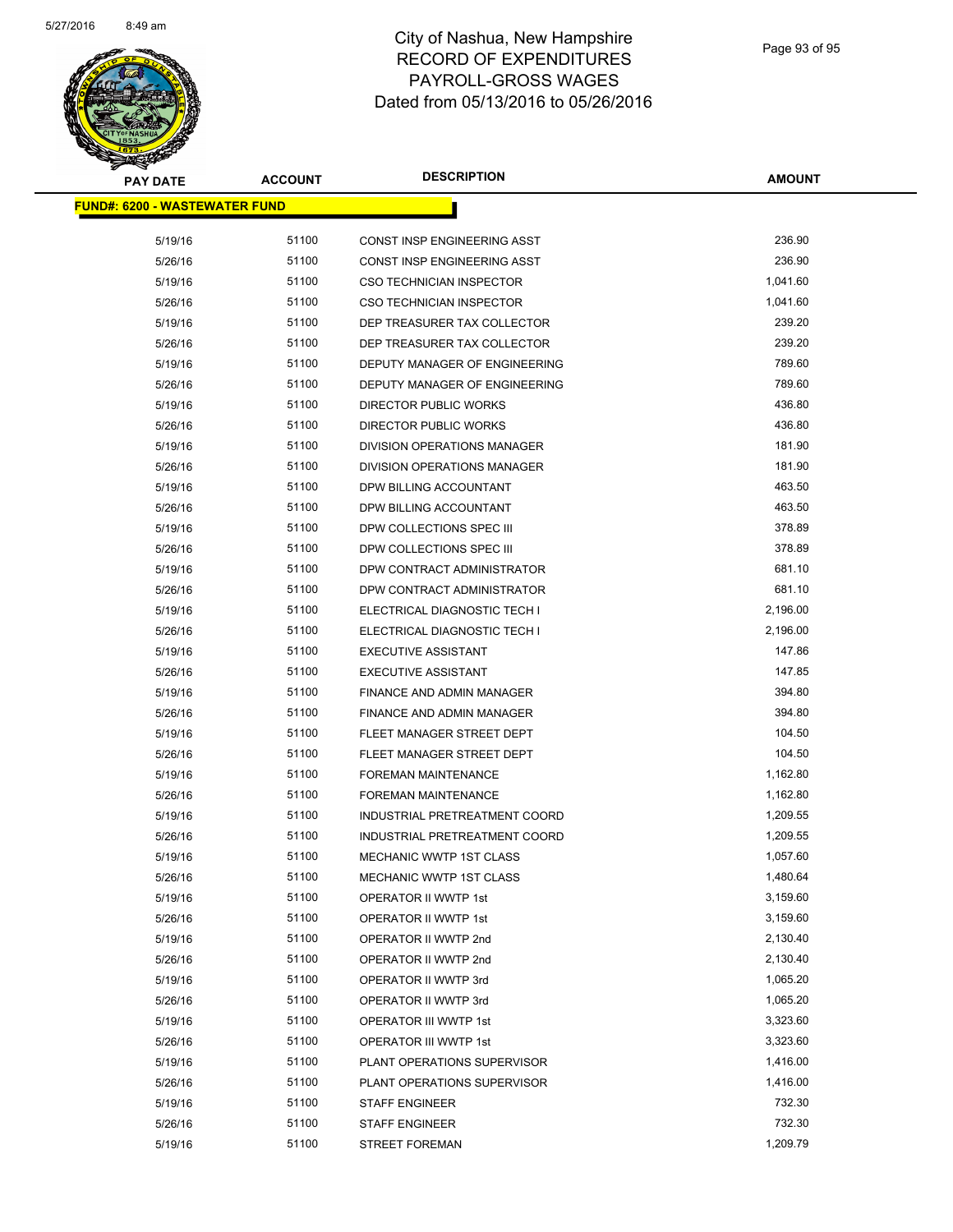

| <b>PAY DATE</b>                      | <b>ACCOUNT</b> | <b>DESCRIPTION</b>                     | <b>AMOUNT</b> |
|--------------------------------------|----------------|----------------------------------------|---------------|
| <b>FUND#: 6200 - WASTEWATER FUND</b> |                |                                        |               |
| 5/26/16                              | 51100          | <b>STREET FOREMAN</b>                  | 1,209.79      |
| 5/19/16                              | 51100          | SUPERINTENDENT OF WASTEWATER           | 1,771.20      |
| 5/26/16                              | 51100          | SUPERINTENDENT OF WASTEWATER           | 1,771.20      |
| 5/19/16                              | 51100          | <b>SUPV LABORATORY</b>                 | 1,209.56      |
| 5/26/16                              | 51100          | <b>SUPV LABORATORY</b>                 | 1,209.55      |
| 5/19/16                              | 51100          | <b>TRUCK DRIVER STREET REPAIR</b>      | 899.60        |
| 5/26/16                              | 51100          | TRUCK DRIVER STREET REPAIR             | 900.80        |
| 5/19/16                              | 51100          | <b>WASTEWATER PROJECT ENGINEER</b>     | 1,371.00      |
| 5/26/16                              | 51100          | <b>WASTEWATER PROJECT ENGINEER</b>     | 1,371.00      |
| 5/19/16                              | 51100          | <b>WELDER FIRST CLASS</b>              | 1,057.60      |
| 5/26/16                              | 51100          | <b>WELDER FIRST CLASS</b>              | 779.98        |
| 5/19/16                              | 51300          | <b>OVERTIME-REGULAR</b>                | 3,941.17      |
| 5/26/16                              | 51300          | <b>OVERTIME-REGULAR</b>                | 5,031.19      |
| 5/19/16                              | 51400          | <b>WAGES TEMP-SEASONAL</b>             | 1,040.00      |
| 5/26/16                              | 51400          | <b>WAGES TEMP-SEASONAL</b>             | 2,384.00      |
| 5/26/16                              | 51750          | <b>RETIREMENT &amp; SEPARATION PAY</b> | 2,136.35      |
| 5/26/16                              | 55118          | <b>TELEPHONE-CELLULAR</b>              | 101.00        |
|                                      |                |                                        |               |

### **TOTAL FUND 6200 - WASTEWATER FUND \$90,267.13**

#### **FUND#: 6500 - PROPERTY & CASUALTY FUND**

| 5/19/16 | 51100 | <b>PROGRAM SUPV</b>            | 1.212.06 |
|---------|-------|--------------------------------|----------|
| 5/26/16 | 51100 | <b>PROGRAM SUPV</b>            | 1,212.06 |
| 5/19/16 | 51100 | PROPERTY AND CASUALTY ADJUSTER | 2.059.90 |
| 5/26/16 | 51100 | PROPERTY AND CASUALTY ADJUSTER | 2,059.89 |
| 5/19/16 | 51100 | <b>RISK MANAGER</b>            | 1,626.10 |
| 5/26/16 | 51100 | <b>RISK MANAGER</b>            | 1.626.10 |
| 5/19/16 | 51100 | SAFETY LOSS PREVENTION SPEC    | 1,060.80 |
| 5/26/16 | 51100 | SAFETY LOSS PREVENTION SPEC    | 1.060.80 |
| 5/19/16 | 59207 | WORKERS COMPENSATION CLAIMS    | 5.529.24 |
| 5/26/16 | 59207 | WORKERS COMPENSATION CLAIMS    | 5,659.15 |
| 5/19/16 | 59290 | LONG TERM DISABILITY CLAIMS    | 3.461.55 |
| 5/26/16 | 59290 | LONG TERM DISABILITY CLAIMS    | 3.461.55 |

#### **TOTAL FUND 6500 - PROPERTY & CASUALTY FUND \$30,029.20**

# **FUND#: 6600 - BENEFITS SELF INSURANCE FUND** 5/19/16 51100 EMPLOYEE BENEFITS ASSISTANT 676.89 5/26/16 51100 EMPLOYEE BENEFITS ASSISTANT 676.90 5/19/16 51100 EMPLOYEE BENEFITS MANAGER 1,293.10 5/26/16 51100 EMPLOYEE BENEFITS MANAGER 1,293.10